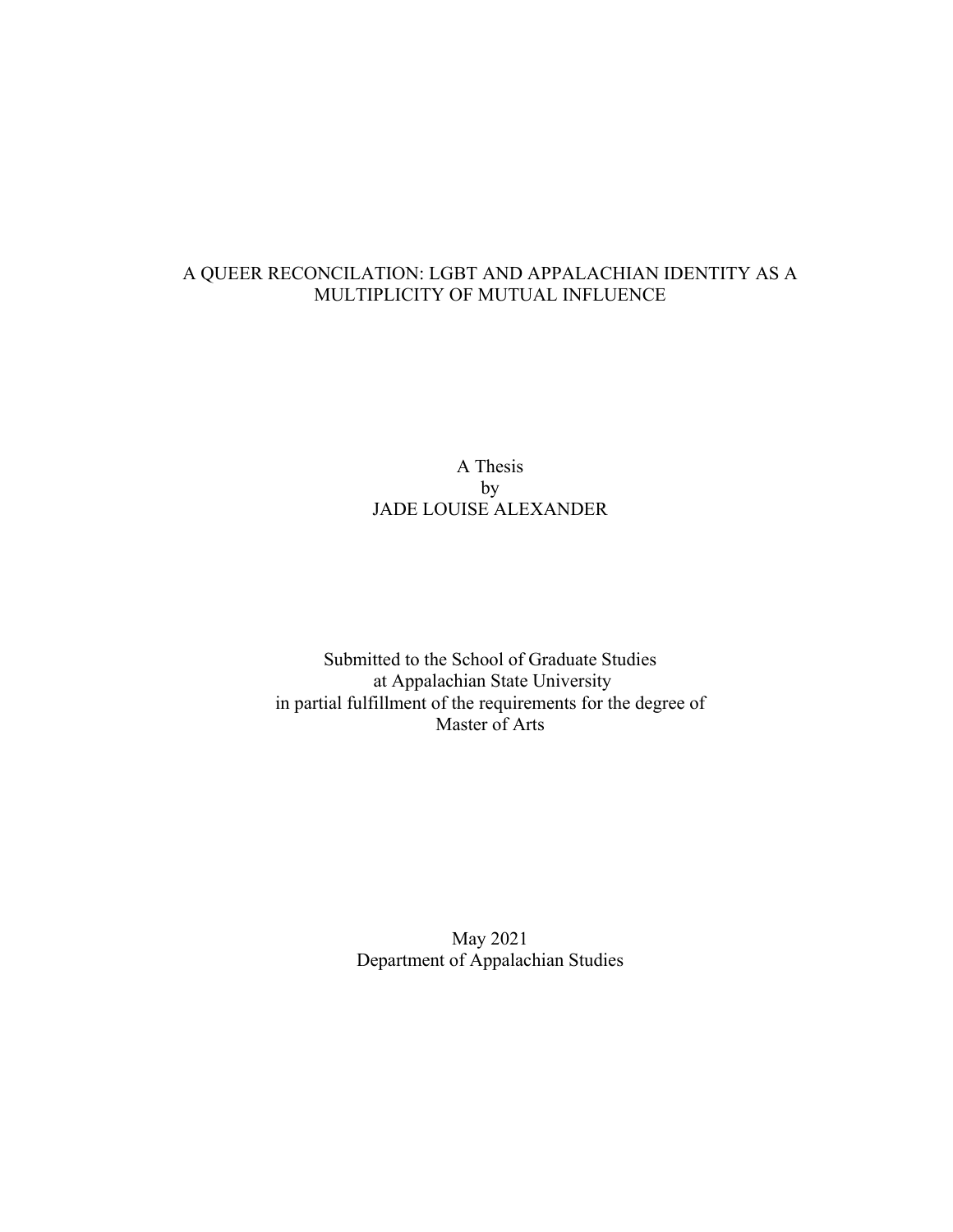# A QUEER RECONCILATION: LGBT AND APPALACHIAN IDENTITY AS A MULTIPLICITY OF MUTUAL INFLUENCE

A Thesis by JADE LOUISE ALEXANDER May 2021

## APPROVED BY:

Dr. Kim Q. Hall Chairperson, Thesis Committee

Dr. Julie Shepherd-Powell Member, Thesis Committee

Dr. Zack Vernon Member, Thesis Committee

Dr. Conrad Oswalt Chairperson, Department of Appalachian Studies

Mike McKenzie, Ph.D. Dean, Cratis D. Williams School of Graduate Studies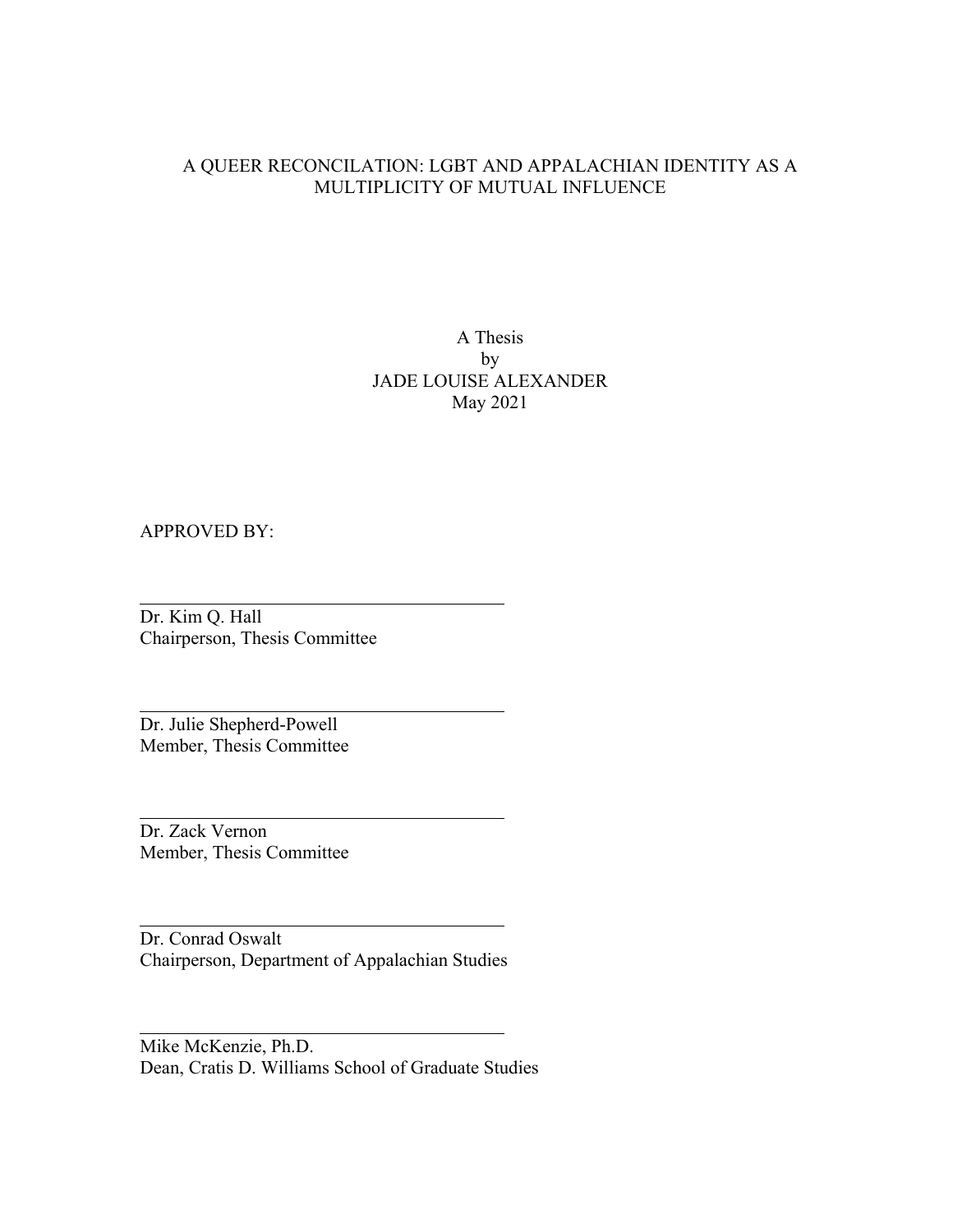Copyright by Jade Louise Alexander 2021 All Rights Reserved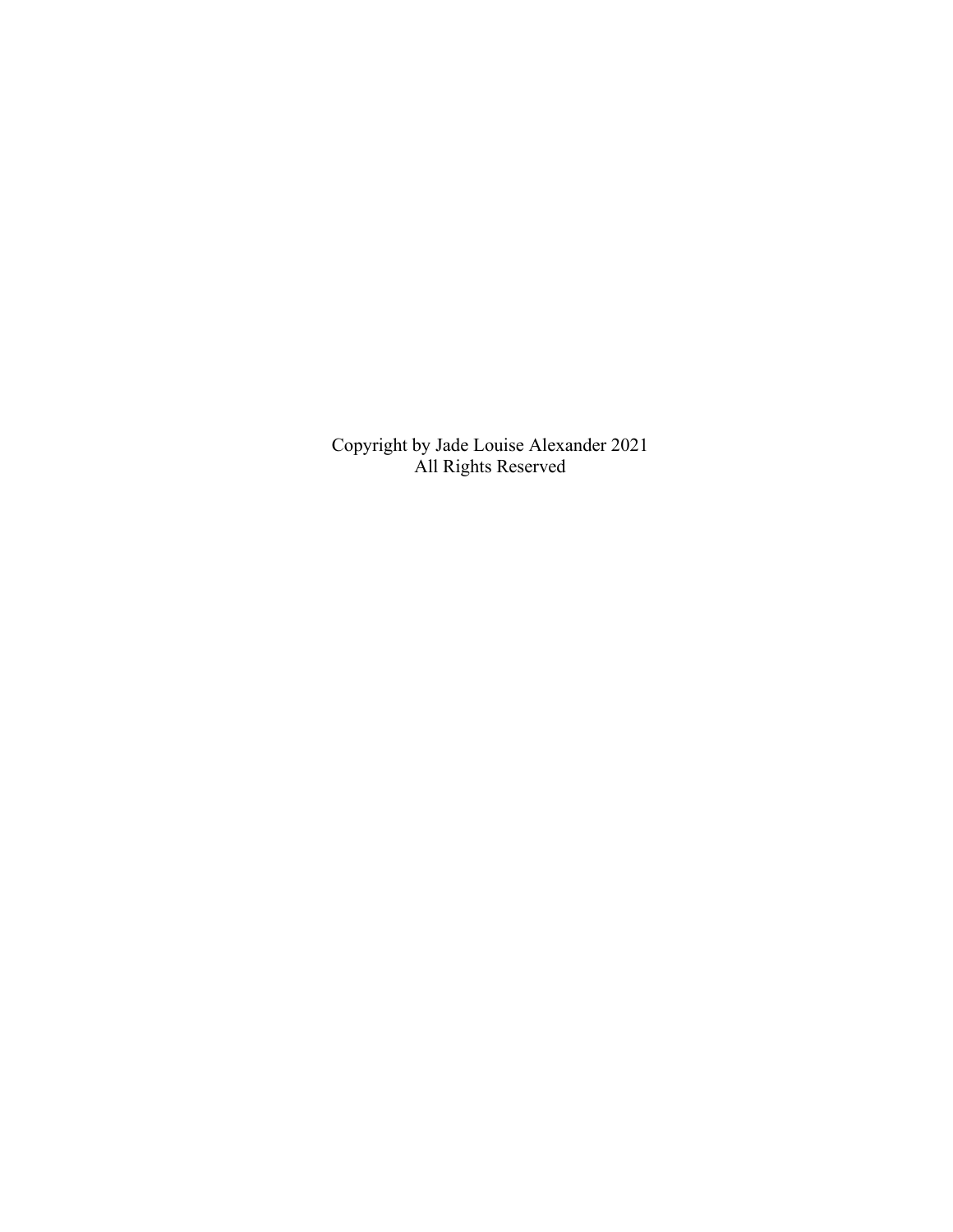#### **Abstract**

## A QUEER RECONCILATION: LGBT AND APPALACHIAN IDENTITY AS A MULTIPLICITY OF MUTUAL INFLUENCE

Jade Louise Alexander

B.A., University of North Carolina Asheville M.A., Appalachian State University

Chairperson: Dr. Kim Q. Hall

LGBT Appalachians have struggled to reconcile their identities, often feeling tension and unwelcome in one space for their belonging in the other. Within the last decade, a reconciliation has begun to resolve this tension, with the recognition of both identities as part of a multiplicity of self, part of the network of experiences that make up the individual identity in whole. This reconciliation is taking place due to various techniques of placemaking being used to create in turn a community around the intersections. In LGBT Appalachian literature, a dialogue is taking place, both inter and intra community, that seeks to explore the intersections of these identities and their influence upon each other. Within music traditions, the banjo is emerging as a unique symbol and tool for solidarity and liberation between various groups that exist within the margins at the intersections of these two identities, due to the instrument's unique position within the margins itself. Finally, the creation of intentional communities with the Appalachian region have provided a space to explore what a world outside dominant institutions could look like. These practices of placemaking represent a brighter future for LGBT Appalachian people and communities.

iv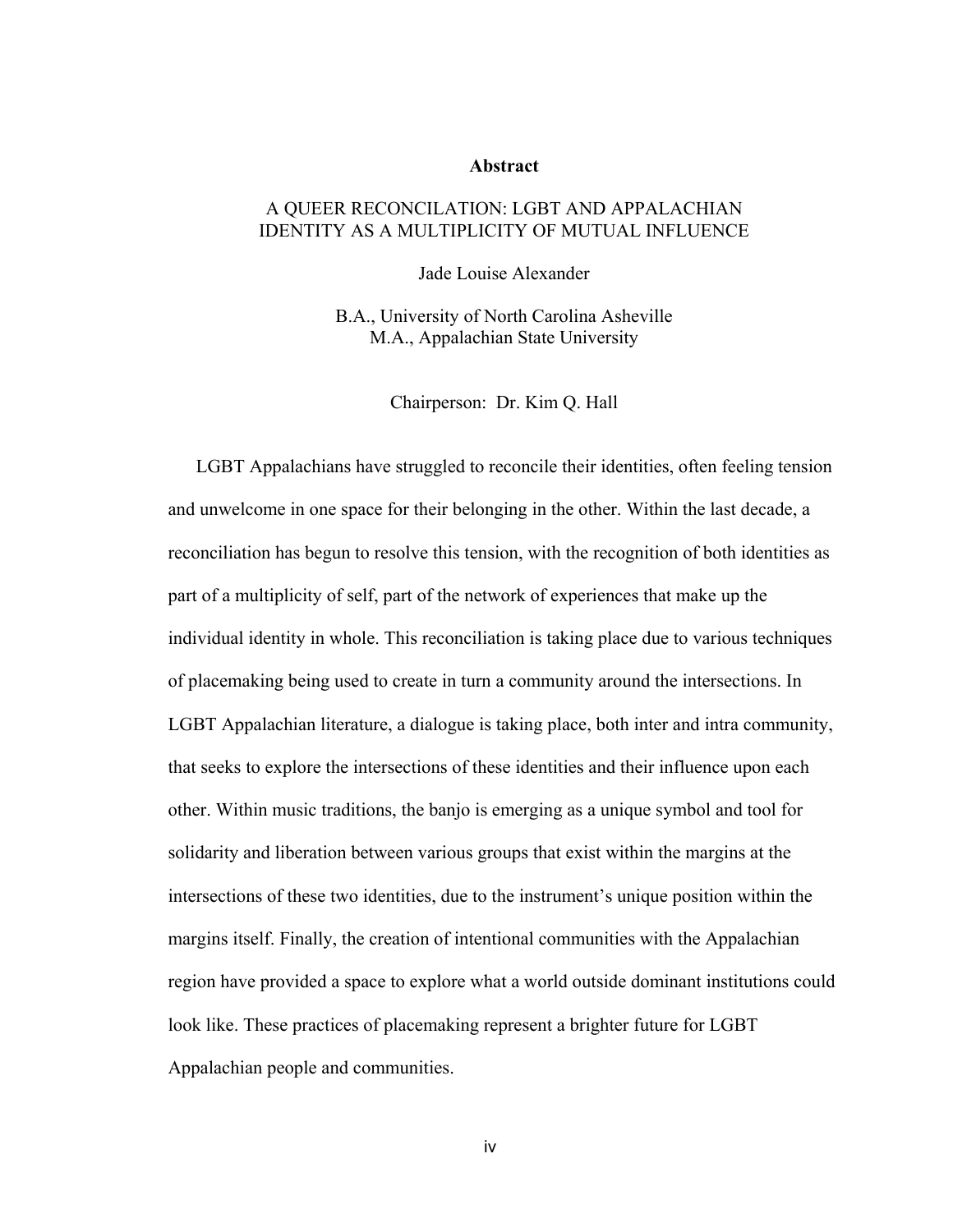#### **Acknowledgments**

I would like to acknowledge the hard work of my committee chair Dr. Kim Hall in pushing my research in new directions and expanding my own knowledge through this process. I would also like to acknowledge the hard work of my committee members Drs. Julie Shepherd-Powell and Zack Vernon for their influence on me as a scholar to look through new lenses and see my own work and the work of others in different lights. My committee members have been extraordinarily helpful and patient in this process, and this deserves my deepest gratitude.

I want to thank my parents, Jill and Timothy Alexander for their support and unconditional love that has allowed me the great privilege of making it this far.

I want to thank my partner Elias Julian Manus and my dearest friend Sarah "Saro" Rose for their support in this process and their love for me as I complete my graduate work. The late nights are finally paying off.

I want to thank my colleagues, all of whom have helped me develop my work and my insights through long conversation, in particular I would like to thank Brandon Zellers, Shauna Caldwell, Krystal Carter, and Chelsey Johnson for being my friends and peers, supporting me when I did not think I could make it through.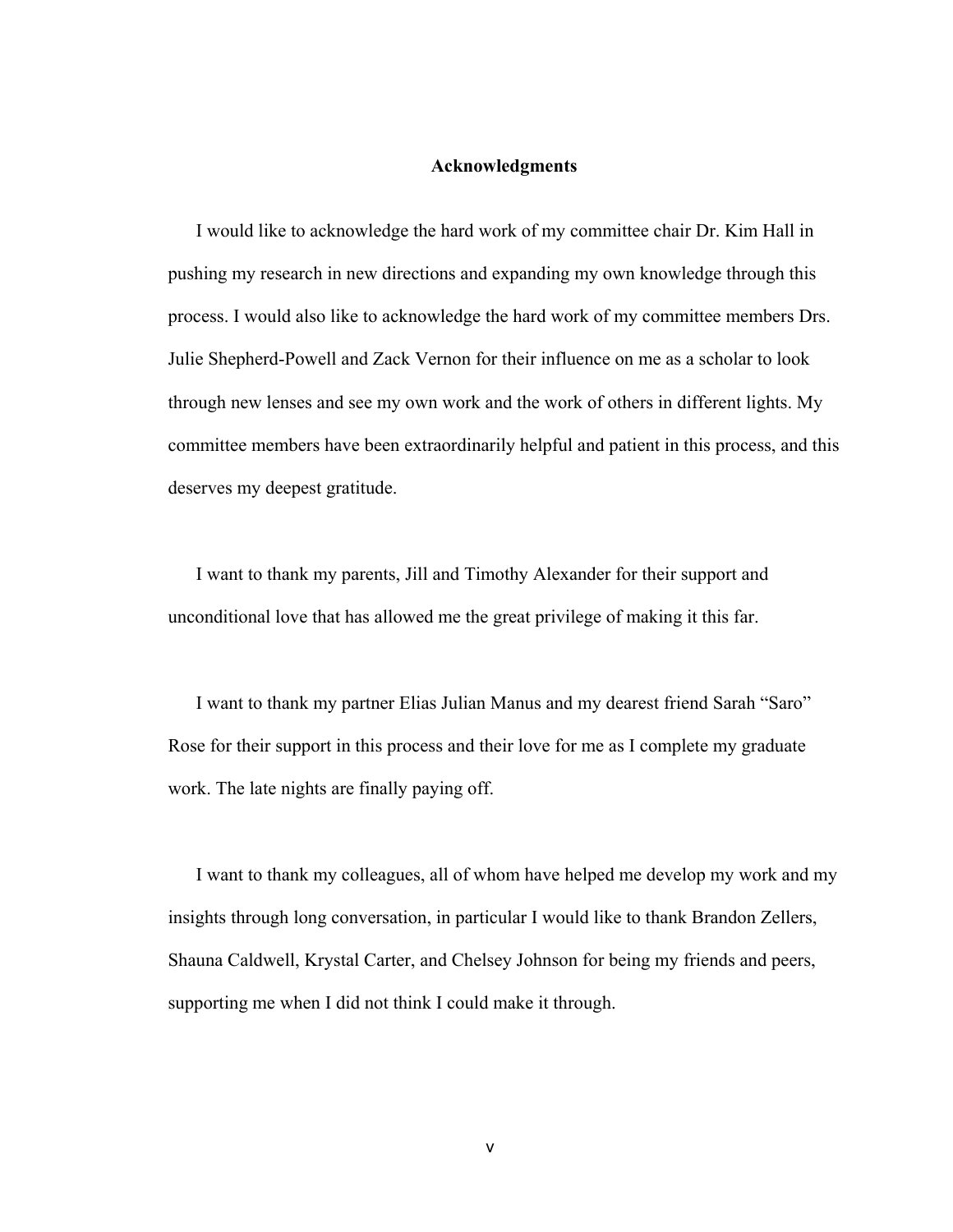# **Dedication**

This work is dedicated to my great-grandmother, Rose Marie Baumgardner and my grandmother Madeline Claire Alexander.

Thank you for showing me the music.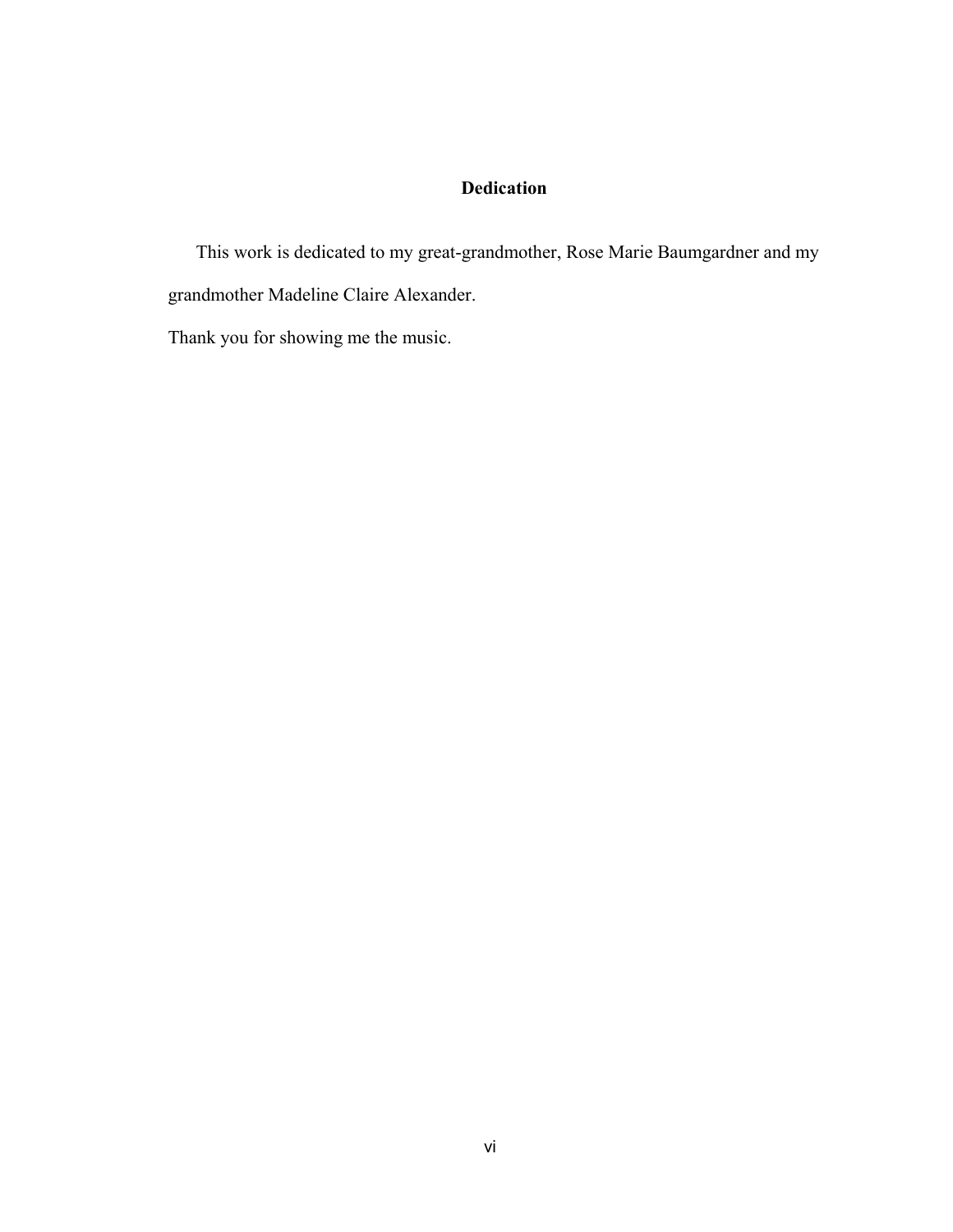# **Table of Contents**

| Chapter 2: Resilience, Queers and Quares, Hillbillies, and the Old-Time Banjo36 |
|---------------------------------------------------------------------------------|
|                                                                                 |
|                                                                                 |
|                                                                                 |
|                                                                                 |
|                                                                                 |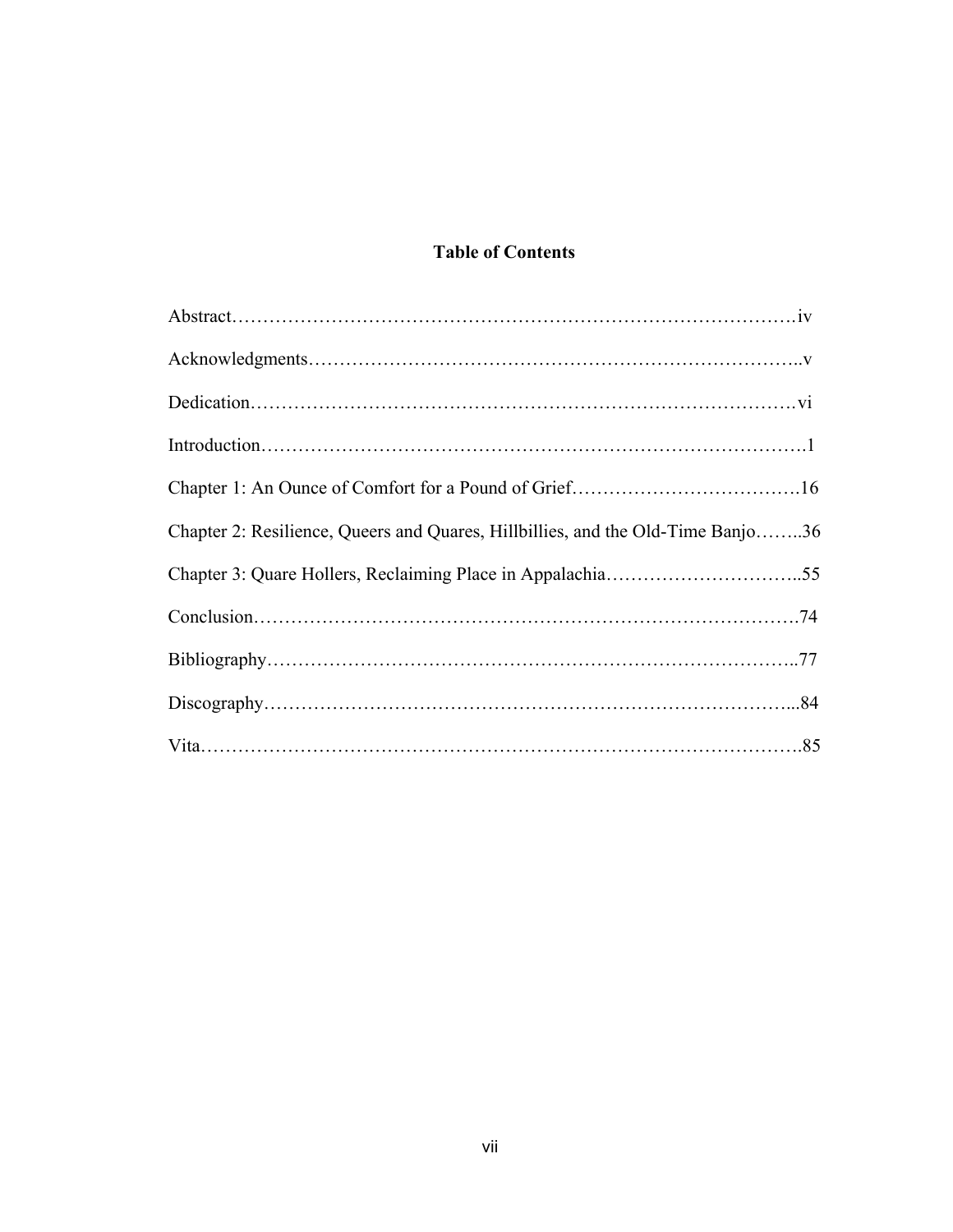## **Introduction**

Lesbian, gay, bisexual, and transgender  $(LGBT)^1$  Appalachians have struggled to reconcile the two identities they hold as Appalachians and as LGBT people, with inclusion in either community seemingly reliant on the rejection of the other. Over the past decade however, a new generation has created a reconciliation between these two parts of self, as more people are identifying as LGBT Appalachians in addition to creating spaces and communities around the fusion of these two identities. The emergence of a more reconciled queer Appalachian identity can be seen prominently in the literature and music through which LGBT Appalachians are expressing themselves, both in virtual spaces as well as in physical spaces within and outside of the Appalachian region. The establishment of "queer communes" within the region and the way that they relate to greater Appalachian and LGBT communities and the radical potential of this intentional placemaking can be seen as an active manifestation of these ideas.

My analysis of this emerging identity is informed by two spheres of knowledge, drawing upon both queer and Appalachian research and theory. Important to this research as it continues, is the way in which Appalachian and LGBT identities are shaped, and the ways in which they inform each other for members of the LGBT Appalachian community. To date, much of the work published about LGBT Appalachians shows that the two identities are inextricable from each other, while also proving difficult to reconcile. Many LGBT

 $\overline{a}$ 

<sup>&</sup>lt;sup>1</sup> Throughout this thesis, I am using the term LGBT because it most clearly references the four specific identities I am focusing on within my work. I use queer a framework based on the scholarly field, out of a sense of respect for those who do not identify with the term as a label for themselves. While work needs to be done to address other groups sometimes included within the larger acronym, that work is beyond the scope of my work in this thesis.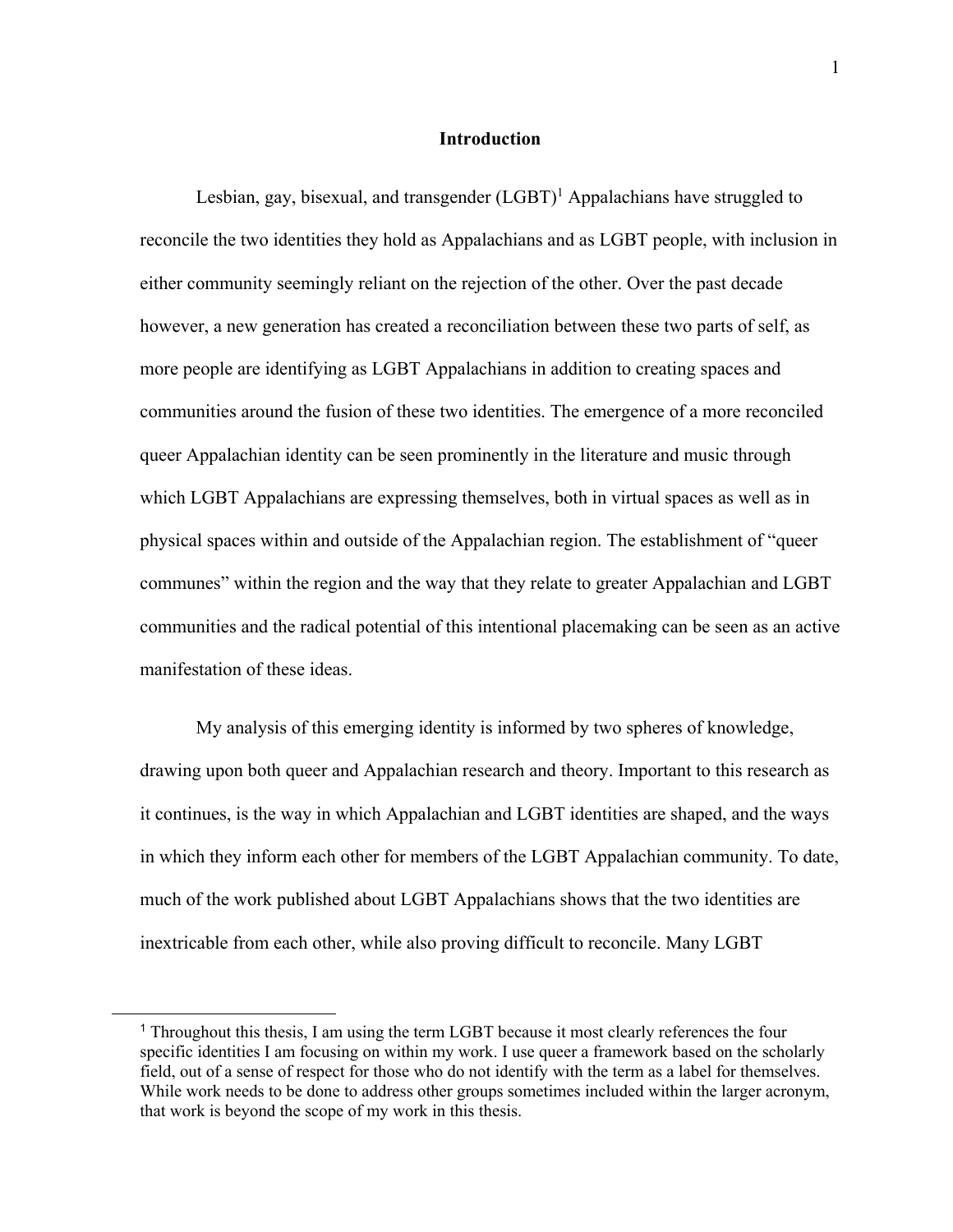Appalachians have to deal with tensions between being LGBT and being Appalachian, alongside their allegiances to both community and place. Community members often feel torn between the sense of heritage and place they feel as Appalachians and the sense of freedom and validity provided by well-established LGBT enclaves in more major metropolitan areas. Nonetheless, these two identities inform each other in essential ways and both epistemic frames are necessary in approaching the theory of a new understanding of the existing multiplicity of identity and culture, with new forms of expression being formed from the synthesis and understanding of these interactions. Creating validating and freeing queer enclaves within the mountain region is an essential part of helping to resolve the enmity by creating space where the sense of heritage and community can still be felt, especially given the importance of land and place to Appalachian identity. That importance of place is emphasized and elevated for Indigenous LGBT Appalachians, for whom reclamation of land is a powerful act in and of itself as part of a larger process of decolonization.

It is also worth noting that the enmity between LGBT and Appalachian identity to date often conceals some of the ways in which the two deeply overlap and intersect, creating a richer and deeper understanding of each other as they do so. This is where much of the power and radical potential of a deeper understanding of the interactions between variant identities around both communities finds its roots. This deeper understanding is overlooked in much of the existing scholarship around LGBT Appalachian experience, and it is this gap that must be filled within our existing canon of knowledge. The exploration of this gap can begin after the unique experience of being LGBT and Appalachian is named for what it is, and acknowledged as a complex identity composed of the experiences and culture generated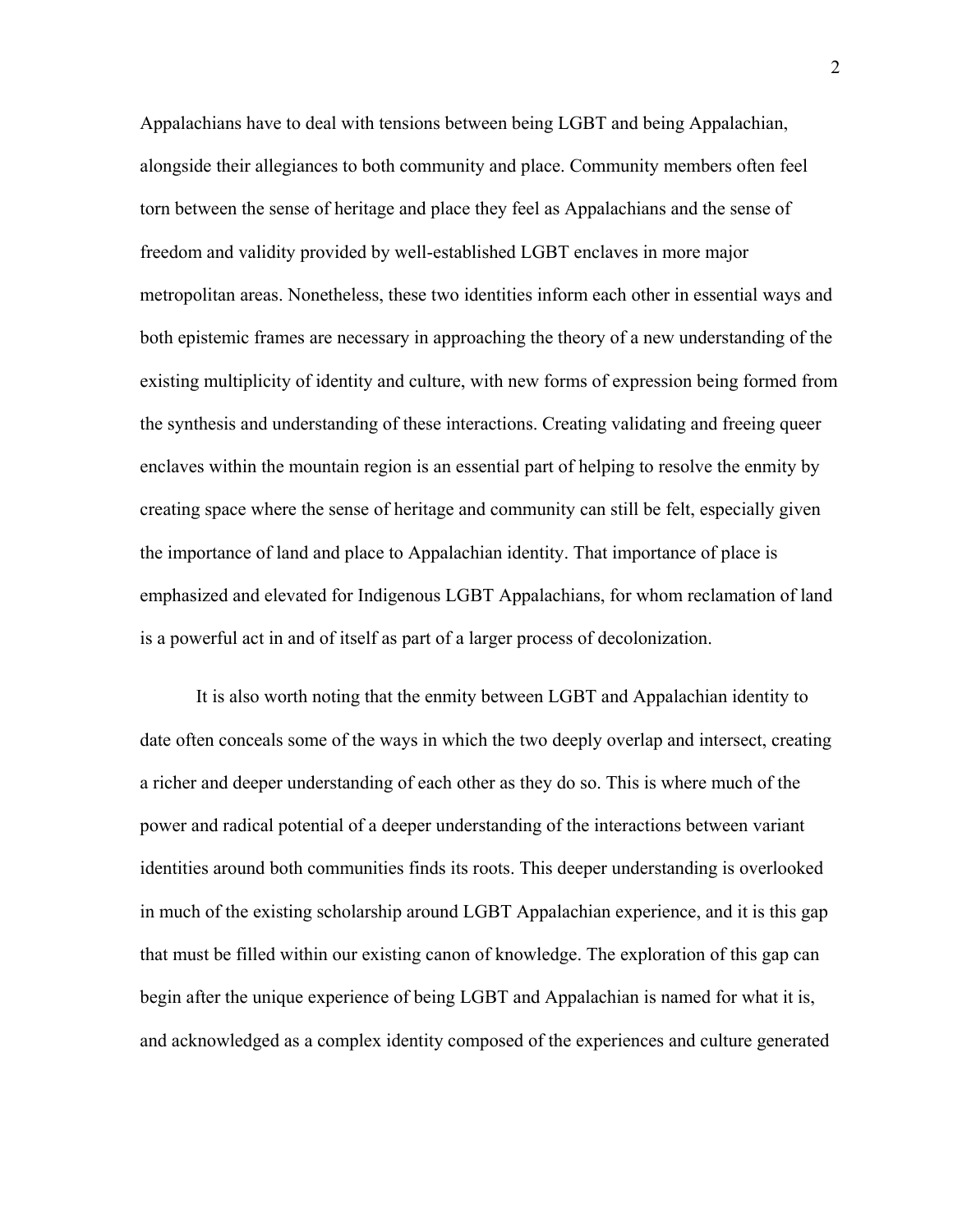by the combination of lived experience as LGBT and Appalachian, created through the reconciliation that individuals and communities are engaging in directly.

This thesis makes the case for the expressions of this deeper understanding of LGBT Appalachian identity as it is manifested within literature, music, and active placemaking, and show how this more complexly understood interactions of identity is expressed through those venues, generating a new perspective on what it means to be from the mountains and LGBT, and providing insight into the deeper way in which this identity is informed by traditions from both communities. The impact of existing within the margins and at the borders of multiple communities is apparent in the work, both creative and physical, being done by LGBT Appalachians, and although many labels exist to define this experience and multiple intersections also interact with it along the way, at the end it comes out a unique lived set of experiences worthy of study that can enrich our understandings of life at the borders and inside the margins, and what it means to embody space in hostile terrain.

#### **Appalachian Identity**

The origin of people in the Appalachian region beginning to self-identify with the term "Appalachian" and using that particular label both as a political and cultural tool for advocacy is difficult to pinpoint. Various labels differentiating the residents of the mountainous Upland South region have existed for most of the nation's history, most often found in accounts from "outsiders" to the region, who talked about the region's residents in a variety of ways; however, the formation of a distinctly personal Appalachian identity didn't come until later. For this thesis, I am defining Appalachian identity as it has emerged as a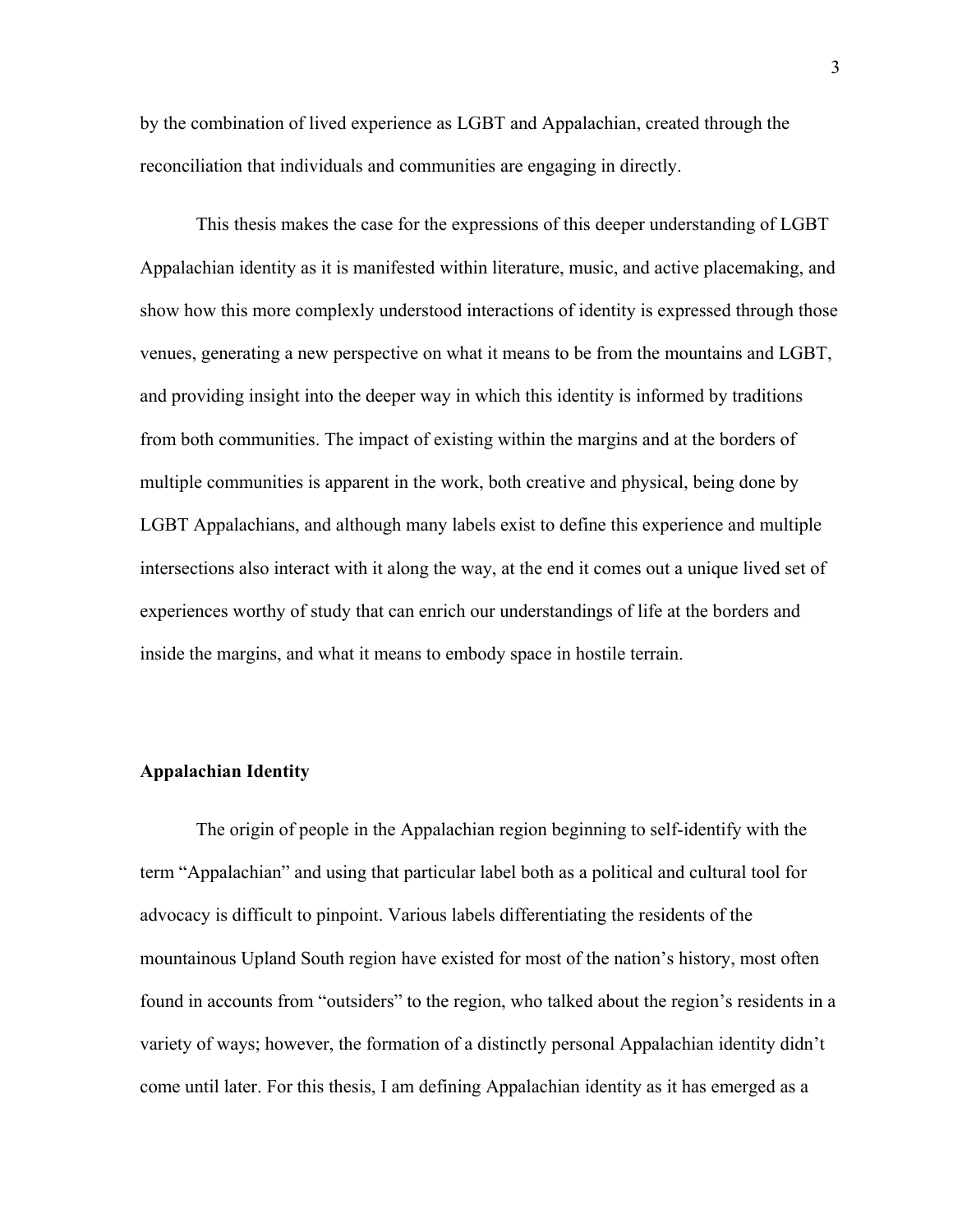regional movement to push back against negative perceptions of those in the region and evolved into a means of advocacy for residents.

David Whisnant (1973) writes in "Ethnicity and the Recovery of Regional Identity in Appalachia" that the development of a cohesive identity on the basis of a shared sense of Appalachia is less correlated to any material fact, and much more directly correlated to a perceived unity of struggle and perseverance against the American mainstream culture, directly impacted by corporate energy interests and outside economic control by people outside of the region. Appalachian identity as a movement has been defined by a shared sense of struggle to push back against the efforts of dominant American culture to impose itself on methods of living in the region (124-126). Whisnant goes on to talk about the promise of a shared identity based on struggle against outside interests bringing a new mode of living to Appalachians, and the promise of a place-based identity to subvert the existing cultural narrative surrounding what it means to be productive and successful (134-138). Appalachian identity serves a tool to unite people based on their connection to the region, and thus has the potential to cross lines of division. It allows for the possibility of advocacy for all people within the region, along a multi-axis methodology.

Moving from this optimism of the 1970's and the countercultural movement more broadly that gave birth to the Appalachian studies field and into the current climate, the media cycle of interest in Appalachia has shifted, and identification with Appalachia has become much more complex alongside the mainstream populist and fascist currents of American politics when contrasted with the neoliberal policies that have affected the region in the years during and after the Reagan administration. In "The Future of Appalachian Identity in an Age of Polarization," Rachel Steele and Misti Jeffers (2020) make the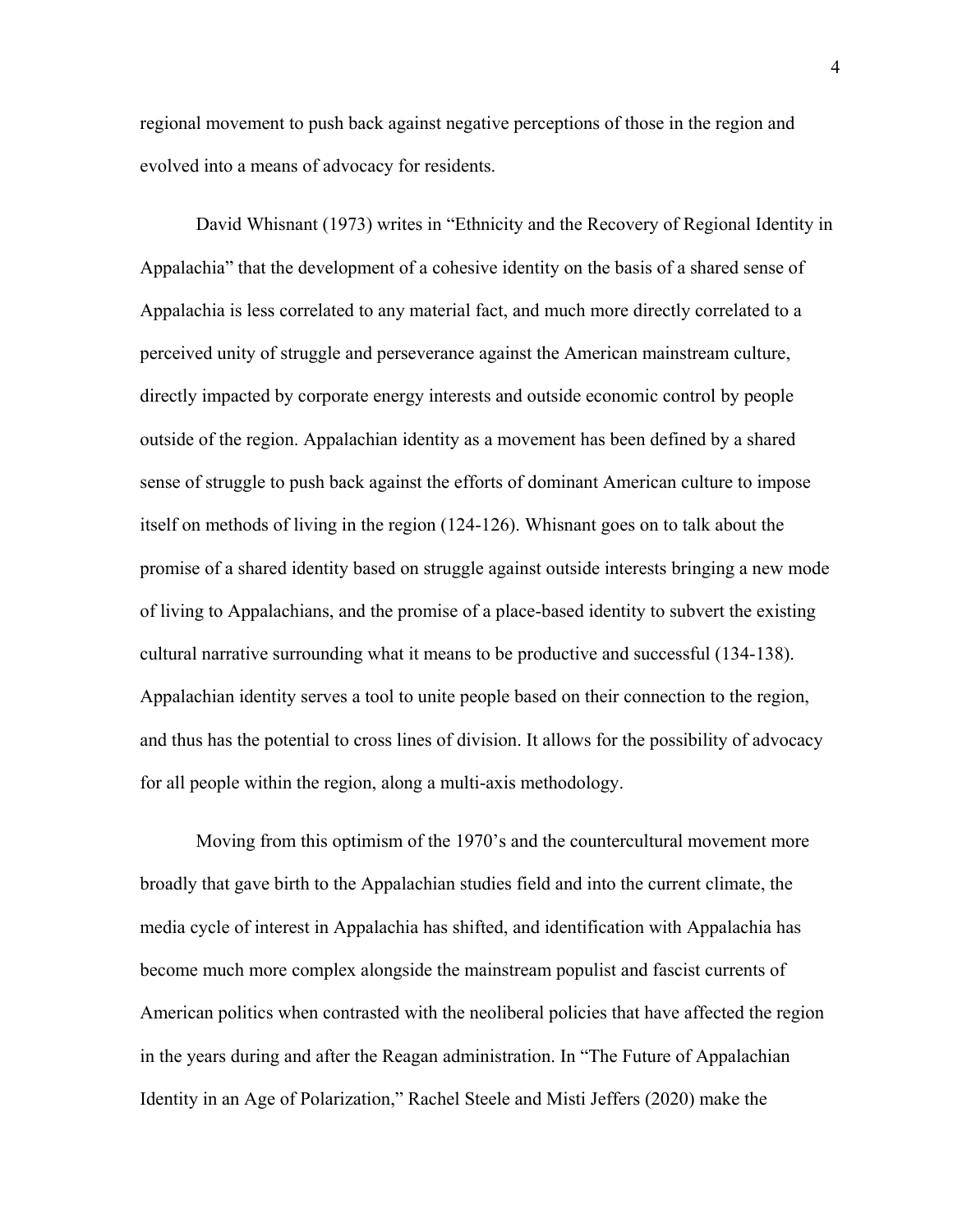argument that as a political identity, one that can be mobilized around for advocacy and utilitarian purposes, Appalachia has garnered a high degree of attention in the news cycle, most of which has fallen flat. They write that "the rediscovery of Appalachian identity in the context of this election [the 2016 presidential election] is yet another recycling of long-term, external, pejorative narratives of Appalachia as a region marked by cultural deviance"(59). Jeffers and Steele go on to say that Appalachian identity can take three forms: legitimizing, resistance, and project identities. Legitimizing identities often take the form of stereotypes and are the means by which dominant societies and cultures reinforce and justify their control. Resistance identities are mantles taken up by individuals impacted by domination or oppression, and used as a means of pushing back or subverting that domination, which often reinforces those boundaries and distinctions. Project identities however, are a means of challenging the entire structure, and pursuing common goals based on a definition created outside the dominant structure of control. Steele and Jeffers write that "a project identity would allow both those living within Appalachia and those living in other areas to see their destinies as being connected with each other," increasing solidarity between various groups (60-61). Project identities are built on a more intersectional understanding of the ways in which experiences can differ, but goals can still be held in common.

Appalachian identity is currently cycling through all of these forms of identity, with the most recent cycle of re-discovery creating a series of project identities throughout the mountains, in contrast to the legitimizing identities of the distant past and the resistance identities of the countercultural movements that birthed Appalachian studies as a field and Appalachian identity as a movement. As a result, the field of study itself is evolving to reflect the new directions in Appalachian identity. In many ways, the field of scholarly study has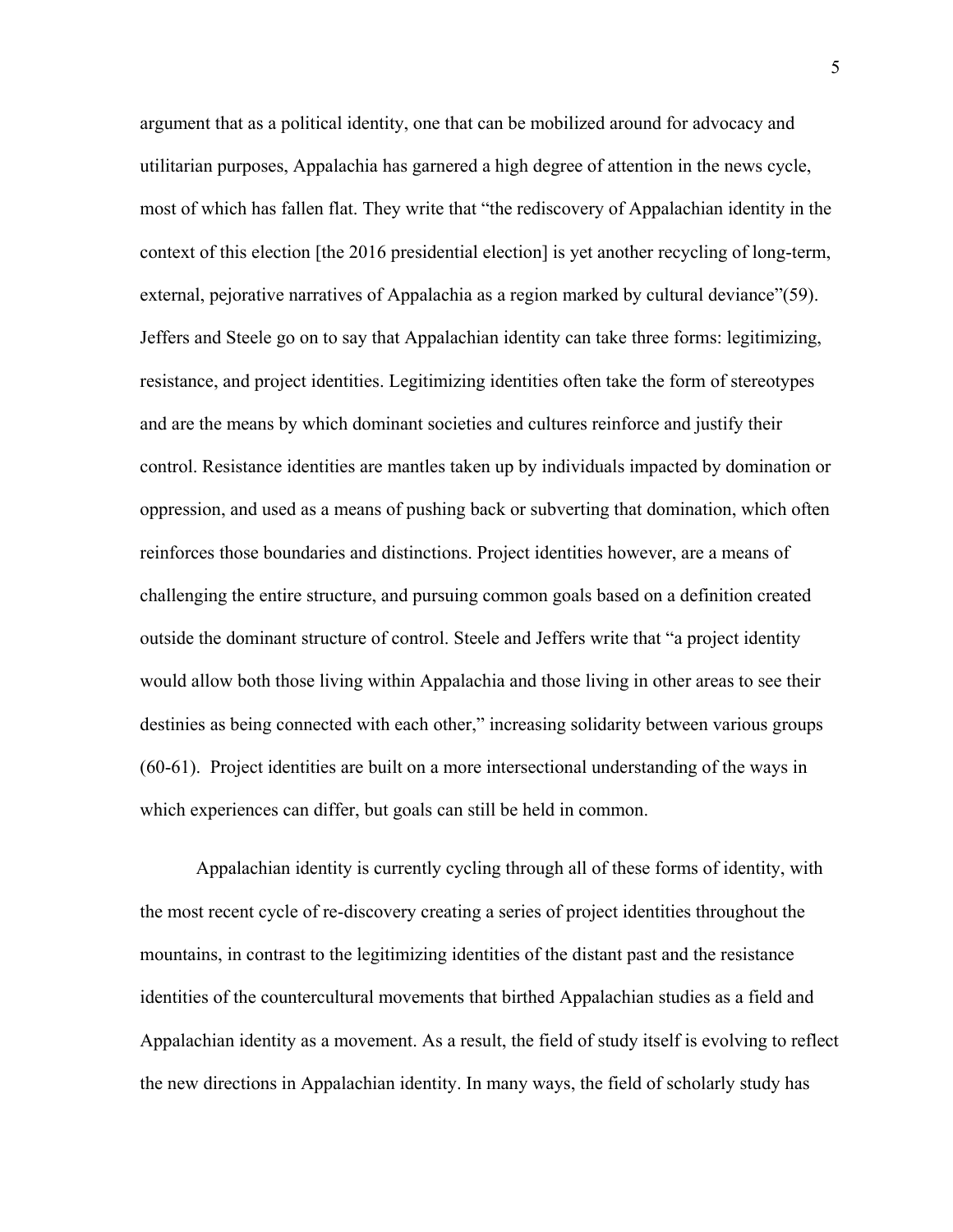been built up around this identity as a resistance movement, and has been wielded as a political tool. In this way, Appalachian identity and queer identity share a commonality.

#### **Queer Identity**

The idea of identity as a political tool is something very familiar to the queer community as a whole, and the label "queer" reflects much of the same journey as "Appalachian" in its transition from legitimizing identity in the use of a slur applied to LGBT people for much of the 20th century through today, to a resistance identity that became reclaimed en masse in the 1990s. Within current usage, it has evolved into a project identity in the current years, which reflects the need for a broader group solidarity in terms of political, social, and economic advocacy within radical circles.

Alongside the queer perspective focused more broadly on advocacy for the group, it is possible to see minor and major hierarchies alike form within a broader LGBT culture. Konstantinos Eleftheriardis (2018) writes in "Not Yet Queer Enough" on the effect of public performance on the development of a queer culture, specifically in the context of queer festivals, that queer activisits often cede ground within great queer cultural terms to queer theory, since ideologically, queer theory is at least nominally the background and basis for the entire queer movement as a whole (122). Eleftheriardis argues that the vocabulary and percieved ideological principles of queer theory are incorporated by activists and festival participants as the basis of the queer culture performed there.

This trend within broader queer culture can become a problem when certain groups are left out of the academic canon which forms the basis for the organization and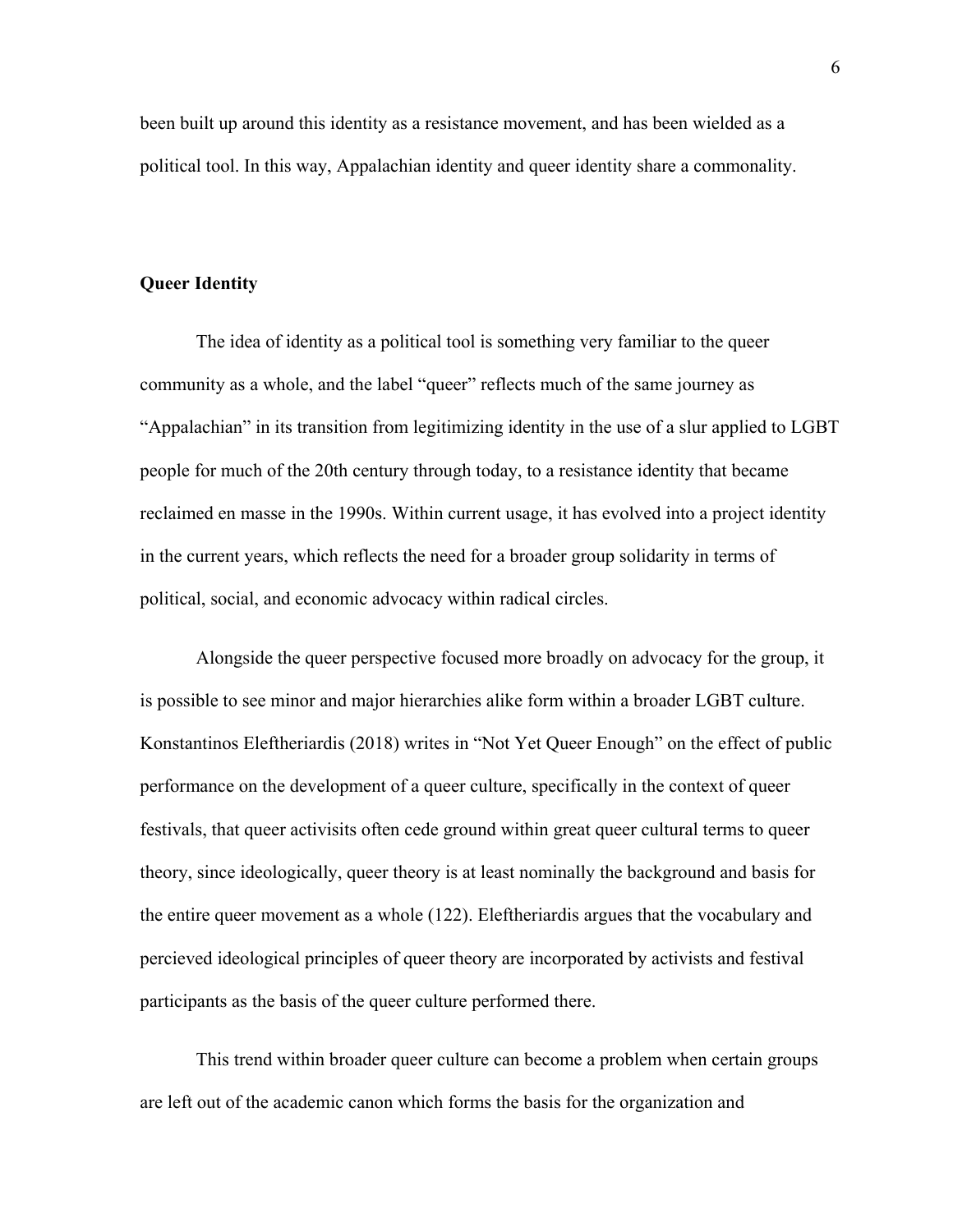performance of queer identity and culture. Cathy J. Cohen (1997), a Black lesbian scholar, writes that she is often skeptical of the label "queer" and the way it is applied, stating that queer politics and theory are often heavily impacted by class and racial privilege. She writes "but like other lesbian, gay, bisexual, and transgendered activists of color, I find the label "queer" fraught with unspoken assumptions which inhibit the radical political potential of this category" (451). I am also wary of the term as an identity label, due to the tendency to single-axis politics that can ignore other lived experiences. However, the label has gained popularity and continues to be in use in many circles, so I will be using it to an extent when addressing the contexts where it applies directly both as an identity as well as a cultural and political movement. An example of the detriments of a single-axis approach that does not consider the margins is the trend to prioritize the urban over the rural within queer politics, known as metronormativity.

Metronormativity is a term that describes a tendency of queer theory and queer culture as a whole to disregard the rural when discussing queer lives, first coined by J. Jack Halberstam (2005) in *In a Queer Time and Place*. Regarding metronormativity, Halberstam writes:

the metronormative story of migration from "country" to "town" is a spatial narrative within which the subject moves to a place of tolerance after enduring life in a place of suspicion, persecution, and secrecy. Since each narrative bears the same structure, it is easy to equate the physical journey from small town to big city with the psychological journey from closet case to out and proud. (44-45)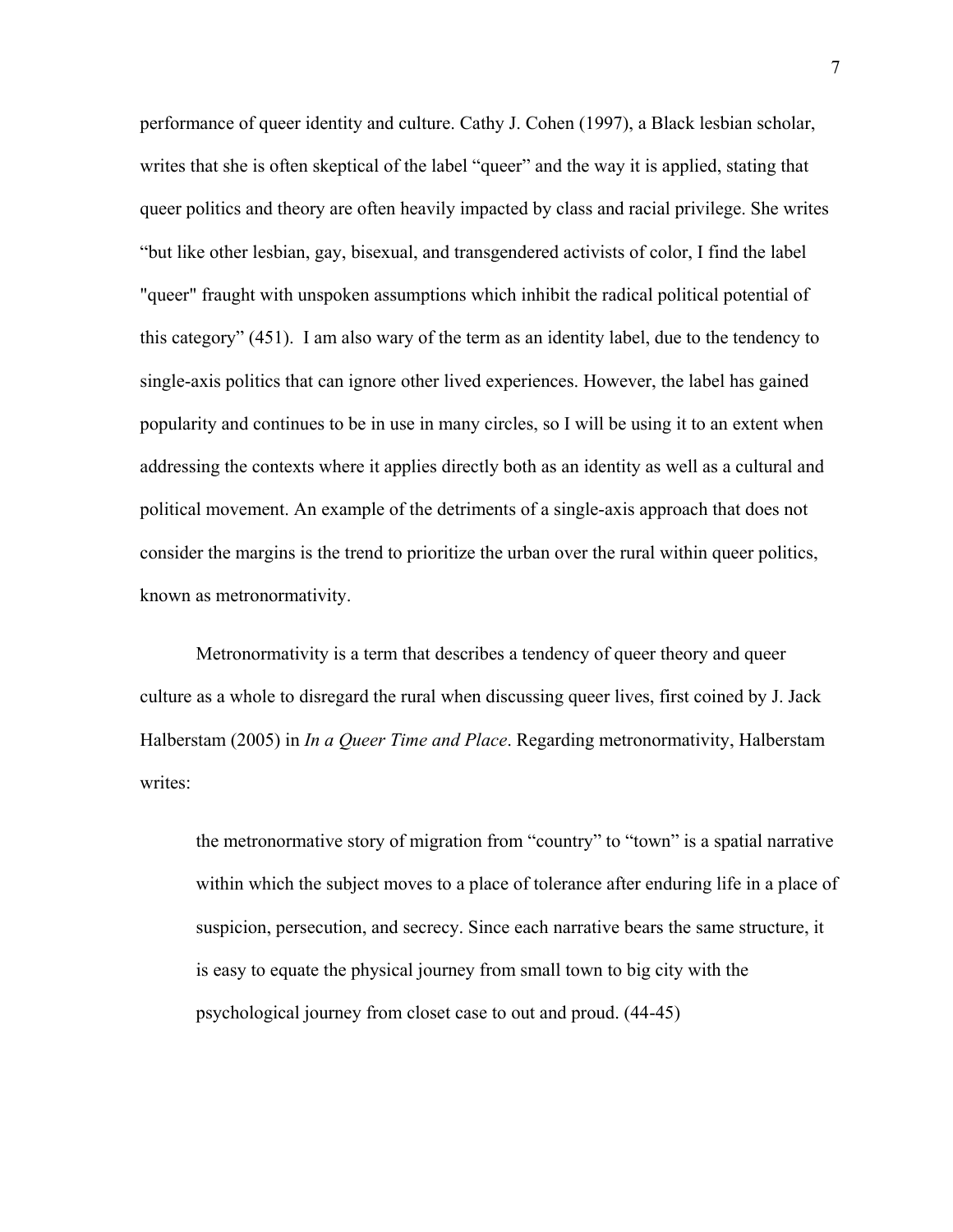With rural LGBT people being left out of much of the conversation in dominant queer theory, LGBT people living in the rural Southern and Appalachian regions can find themselves left out of not just the academic discourse, but the perceptible and visible realities of queer life, culture, and media which focuses on the urban at the expense of the rural. This exclusion leads to a sort of double-disidentification for queer people existing at the margins of both Appalachian life and queer life. This can be further impacted by status of race, gender, and class especially within the majority-white Appalachian region.

Disidentification is described by José Esteban Muñoz (1999) as "the survival strategies the minority subject practices in order to negotiate a phobic majoritarian public sphere that continuously elides or punishes the existence of subjects who do not conform to the phantasm of normative citizenship" (4). Much of this thesis is built on the ways that LGBT Appalachian identity and culture builds upon a disidentification not just with cisheteronormative Appalachian culture, but on a disindentification as well with the zeitgeiest of a metronormative queer culture that holds the rural, and those who proudly claim being of the rural, in disdain and suspicion. Disidentification can be seen as well in the ways that minorities within LGBT Appalachian cultures and spheres reclaim identity, as seen with the advent of Quare theory.

## **Quare Theory**

As a preface to this section, I feel deeply that it is necessary to discuss quare theory, developed by Black gay scholar E.P. Johnson in the early 2000s when discussing the relationship of ethnicity, class, gender identity, and sexual orientation for Black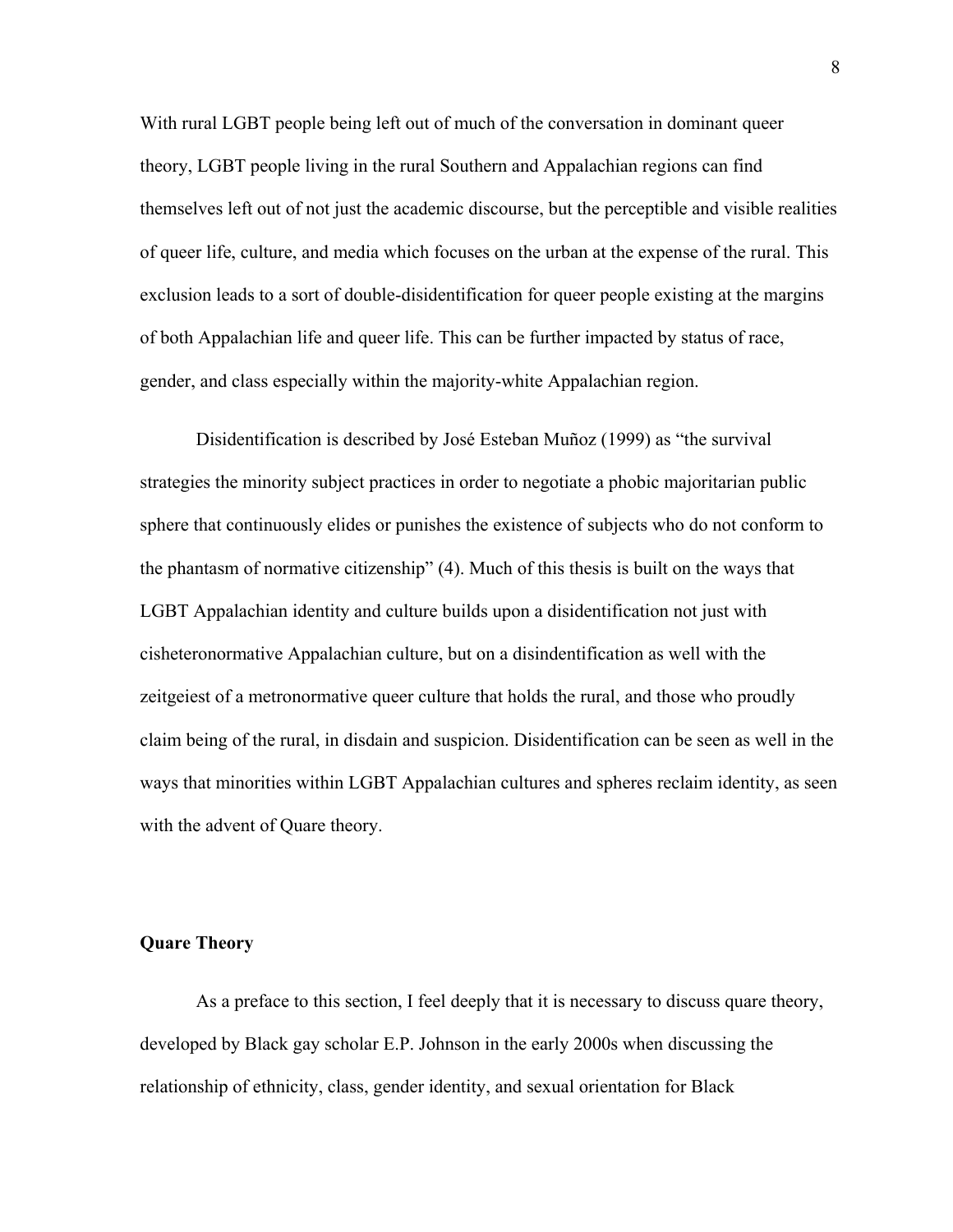Appalachians, as this theory is developed to discuss the unique challenges around region, race, and sexuality/gender orientation. My understanding and application of this theory is limited by my position as a white trans woman, and the conversations around the ways race affects the LGBT experience must continue to evolve alongside scholarship, taking the contributions of the most marginalized in the highest account.

E. Patrick Johnson (2001) defines quare as a theory by and for Black lesbian, gay, bisexual, and transgender people. Johnson wishes to quare the queer, in which we can see the act of queering as placing the knowledge and experiences of the LGBT community in the foreground by decentering cisheteronormativity, and the act of quaring of applying the same logic and theory to foreground the knowledge of Black LGBT people within the realm of the queer  $(7)$ .

Scholar Vincent T. Harris (2016) articulates quare theory as being defined by its use of both black feminist theory and queer studies, using the former as a sort of analyzing tool for examination of the historical exclusion of Black people from the latter (7). Harris acknowledges this as a particularly useful tool for looking at the lived experiences of Black gay men in the south as they stand on their own, without trying to force them into the standards of other more dominant experiences of sexual orientation, gender, and race that disrupt the lived experiences of LGBT communities of color (13).

The word "quare" presents an interesting challenge to white Appalachian studies scholars who is unfamiliar with Black queer studies. "Quare" has been reclaimed and used within queer studies circles to delineate the study of LGBT identity from the exclusive perspective of people of color, specifically Black people, in a way that distingushes itself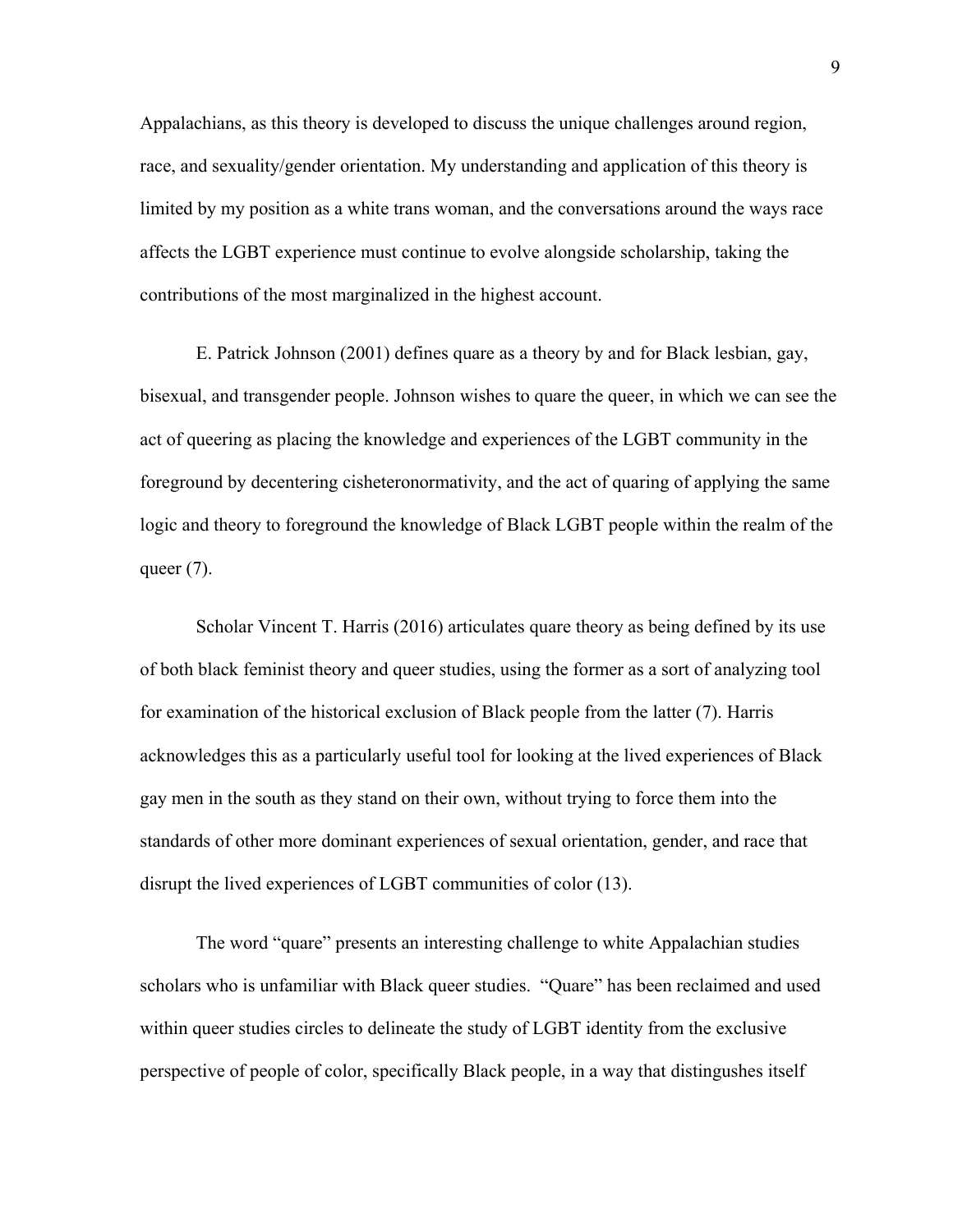from the experiences of white LGBT people, which queer studies has centered historically (Johnson 2001, 3). In Appalachian studies however, that has been several instances where white Appalachian gay men specifically, such as Silas House, have used the term "quare" to denote their own experiences as white LGBT Appalachians, given that the word "quare" is found within the Southern and Central Appalachian dialect among both Black and white communities. Johnson also denoted the words early origins and usage in Anglo-Irish dialect and usage, which seems to have carried over to the mountains and been maintained to some degree. This can create conflict when discussing the usage of the word within LGBT Appalachian studies, as you are likely to find the word being used by different racial groups within the region to describe vastly different experiences from disparate perspectives. I want to eliminate any possible confusion around my usage of this term in this research, and make clear that I am defaulting to the origins of the word in a philosophical context within the Black queer studies field and that I am using it to denote a non-cisheteronormative experience unique to Black LGBT people, particularly in the South and Appalachia. Quare theory utilizes intersectional methods of analysis, which is also prominent in much of the work being done by LGBT Appalachians across racial lines.

## **Intersectionality and Queer Appalachian Identity**

The term intersectionality was coined by Kimberlé Williams Crenshaw in her article "Demarginalizing the Intersection of Race and Sex," originally published in 1989. In this foundational essay, Crenshaw ([1989] 2018) demonstrates the importance of a multi-axis framework with which to view discrimination and oppression, highlighting the intersections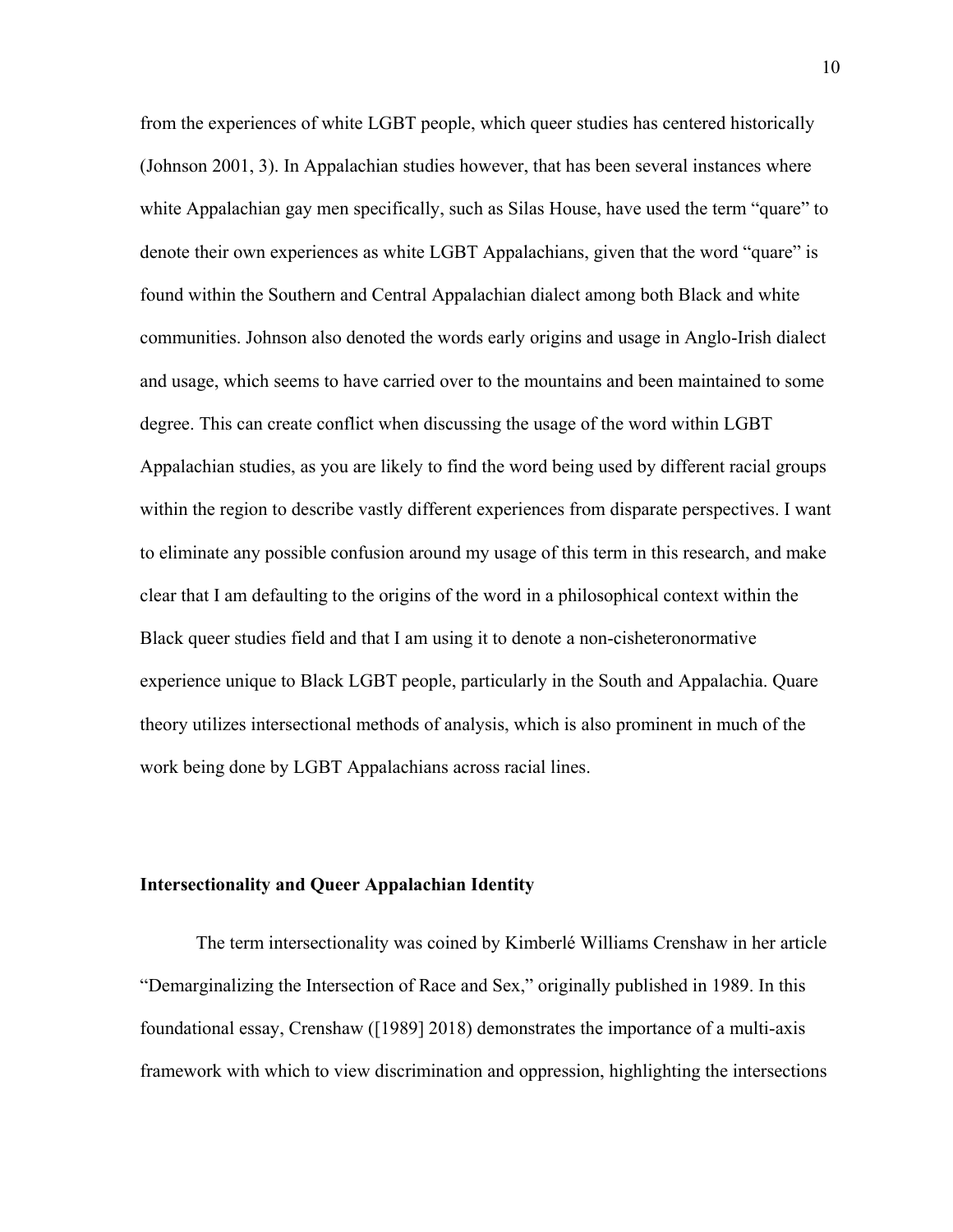of racism and sexism that shape Black women's experiences (61-64). The concept of intersectionality has since been expanded into a framework for analyzing how different positions in society interact with each other to create unique experiences along the lines of a multi-axis scale of oppression and privilege.

Within queer politics, intersectionality can be understood as the key to effectively challenging the dominance of cisheteronormativity and single-axis methods that exclude experiences on the margins. It is this tradition that must be drawn from to understand the radical potential of queer politics and queer identity. Cathy J. Cohen (1997) argues in "Punks, Bulldaggers, and Welfare Queens" that:

I am interested in examining the concept of "queer" in order to think about how we might construct a new political identity that is truly liberating, transformative, and inclusive of all those who stand on the outside of the dominant constructed norm of state-sanctioned white middle- and upper-class heterosexuality. Such a broadened understanding of queerness must be based on an intersectional analysis that recognizes how numerous systems of oppression interact to regulate and police the lives of most people. (441)

LGBT Appalachians intersect at a regional and sexuality/gender identity crossroads, however people defined under that label can also come from a wide other array of lived experiences and perspectives, oftentimes at the margins as well. As Cohen argues, a broadened understanding must be based in the acknowledgement that the experiences and perspectives of LGBT Appalachians are rooted in many dominant institutions and marginalizations. For this thesis, I am focusing on regional and sexuality/gender identity, while also touching on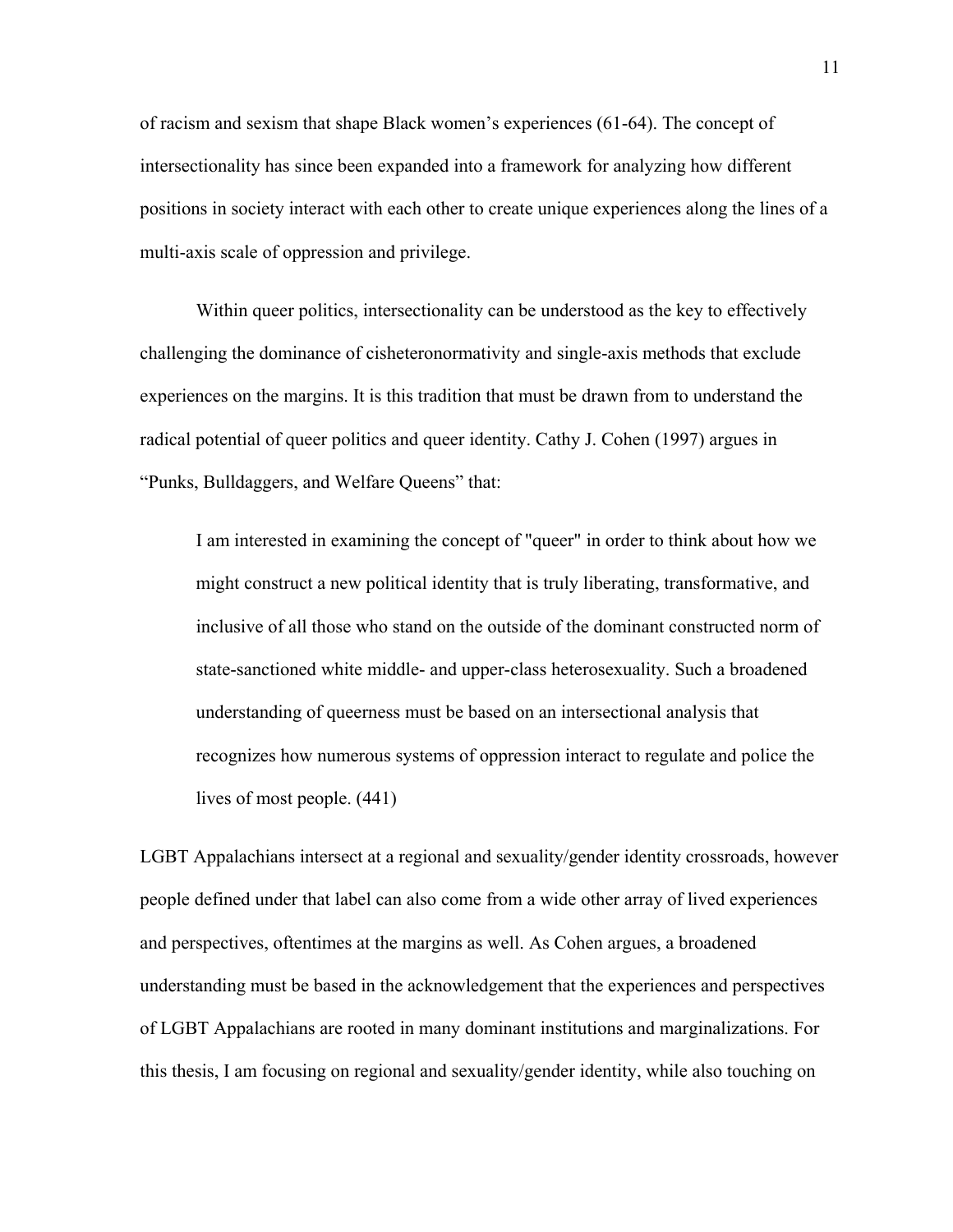Black experiences as they relate to the use of the banjo, however there is a lot of ground to be covered and explored at other margins, such as gender, class, and the impacts of colonization.

The concept of intersectionality has been applied to many aspects of the Appalachian experience as the Appalachian studies field has grown and broadened as an interdisciplinary area of research. A notable example of this can be seen in Anna Rachel Terman's chapter in 2016's *Appalachia Revisited*, titled "Intersections of Appalachian Identity," where she uses intersectional methods of analysis to look at not just sexual, racial, and gender identity, but place-based identity such as Appalachian identity. Applying this to LGBT identity, Terman (2016) writes about the way that Appalachian identity and the process of reconciliation have evolved writing that testimonies from those individuals who exist at the intersection of Appalachian place-based identity and LGBT identity "shows that for many young people in Appalachia, the struggle to reconcile their intersecting identities can push people out *and* pull them into the region" (79).

Much of the original literature on LGBT and queer identity in Appalachia focuses on the tensions the members at the margins of these communities faced, which can be seen in the first published academic piece on the subject, "Out in the Mountains" (2001) by Kate Black and Marc A. Rhorer. The authors talk to several respondents who identify as gay or lesbian as well as Appalachian, and overwhelmingly are met with reports of feelings of isolation when present with the mountain region contrasted with a feeling of community only being found in towns and cities off the mountain, in well-establish urban gay enclave (19- 20). Conversely, some respondents do report a need to be present in the mountains, saying that they do not feel complete or whole as themselves in areas outside the region, describing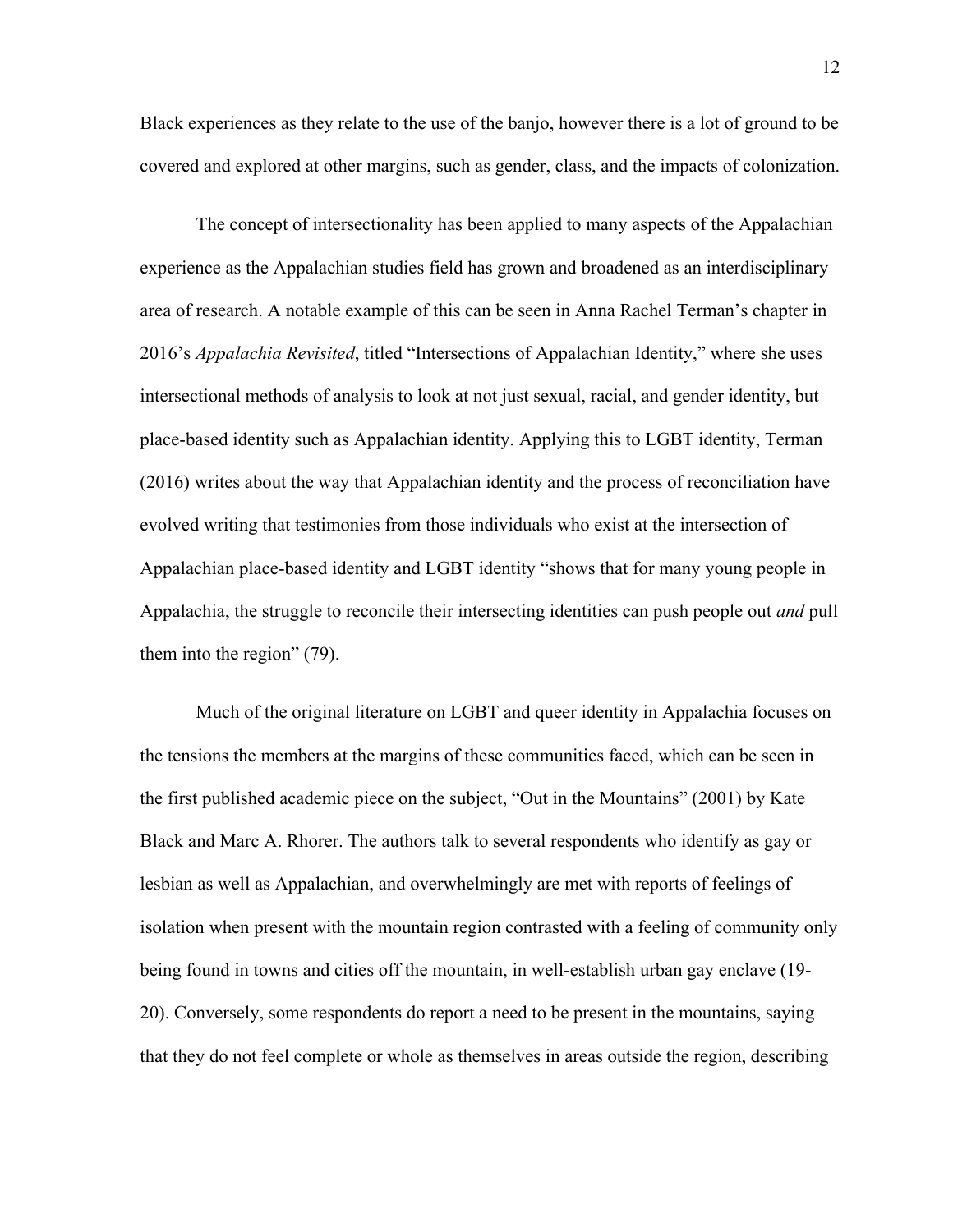the experience of living in mountain communities as necessary to their own mental and emotional well-being (24).

In this survey of LGBT Appalachians from only two decades in the past, we can begin to see the effect of the metronormativity of mainstream queer culture, as well as hints of the radical reconciliation beginning to take place for community members within the region. The research conducted in this thesis shows the ways in which this process of reconciliation has resulted in an understanding of the mutual influence of each identity upon the other. The result is a distinct and complex multiplicity of selves that can broadly be grouped together as a way of knowing and being.

#### **Gaps in Our Understanding**

As the narrative of the unique intersection that exists at the margins of place-based and LGBT identities evolves, the development of this deeper understanding and synthesis of the multiplicities of self-produced through the reconciliation of those identities is a natural evolution. The current research approaches these conclusions, however the knowledge contained within academic circles has not yet caught up to the radical work being done by activists and radicals on the ground, focused on a culture being actively developed through practice of both a queered Appalachian identity and an Appalachian-based LGBT identity. As these two cultures, perspectives, ways of being and ways of knowing intersect, they inevitably inform each other, and the synthesis results in the development of a singular LGBT Appalachian cultural identity that holds space for the margins and intersections.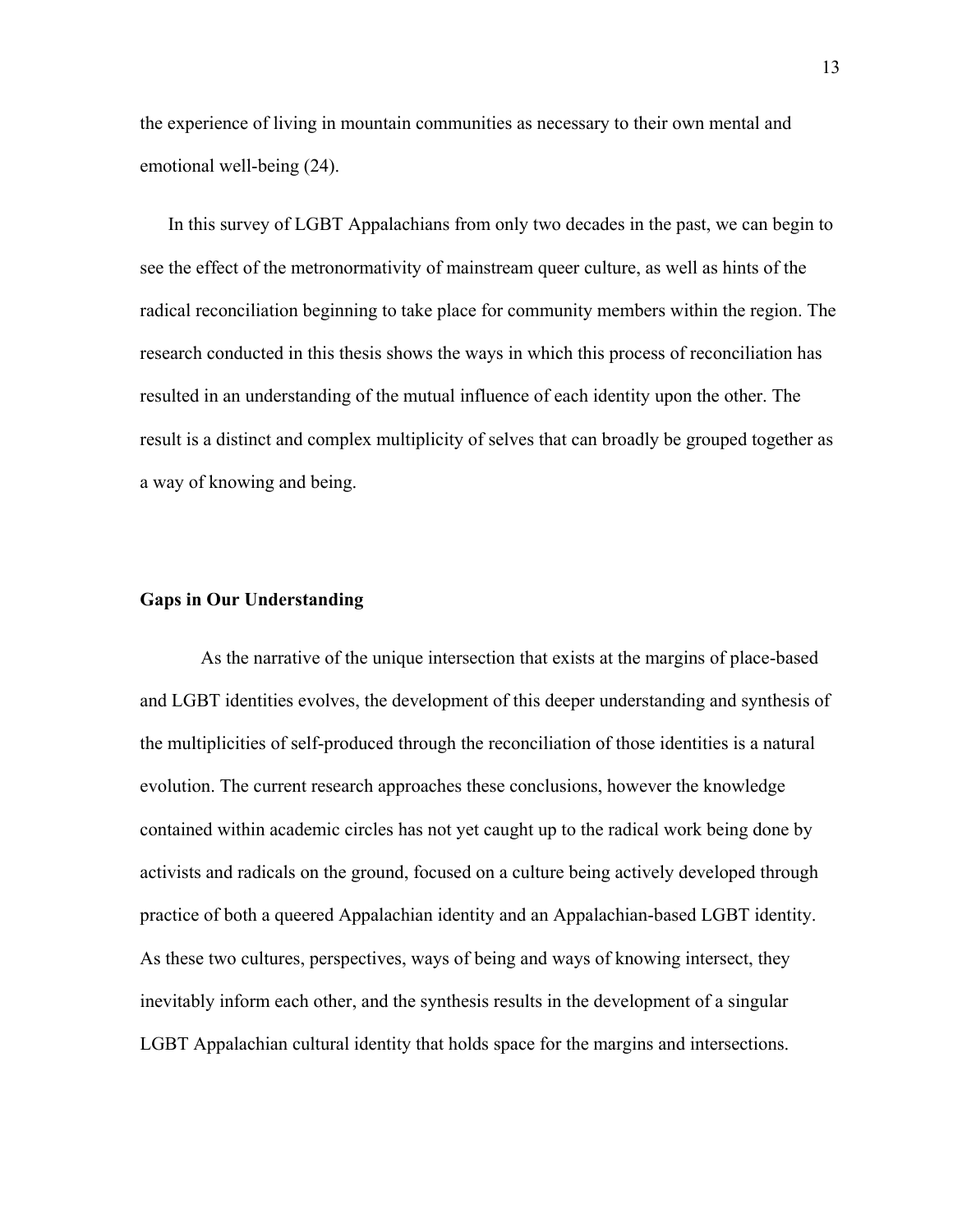The theme of tension between the two identities is prominent in much of the existing scholarship on LGBT Appalachians. However, this thesis focuses on the difference between the tension described in scholarship and the reconciliation that informs more recent forms of placemaking taking place in LGBT Appalachian communities. Placemaking is defined for this thesis as the act of shaping the culture of a region or community actively, and can take many forms. The reconciliation currently taking place is an example of the way in which place, that is space within a larger cultural narrative, is being transformed. The reconciliation that has begun taking place in the last decade is either absent, as in the scholarship from the past two decades, or left mentioned but unexplored, as in the scholarship from the past few years. The current gap in the research concerns the results of that reconciliation, and the subsequent development of this synthesis of identity, as well as the culture being developed as a result of that emergent self-identification, which is being expressed not in academia but in literature, music, and radical placemaking. This thesis will make the case for the existence of that synthesis as it is being developed and display the ways in which the potential for the emergence of new traditions and senses of culture is being built around it, filling that gap in the current academic research and allowing subsequent research to build off of that foundation.

We are currently experiencing the birth of a new field of study at the intersections of both rural queer studies and Appalachian studies, the existence of which in the margins of these fields can inform us about where those borders are and why, offering an exciting and unique opportunity to expand our knowledge and studies. What is presenting itself now is an opportunity to show that the synthesis of multiplicities into explicit cultural identity is a significant moment and deserves study. I show that LGBT Appalachian people are engaged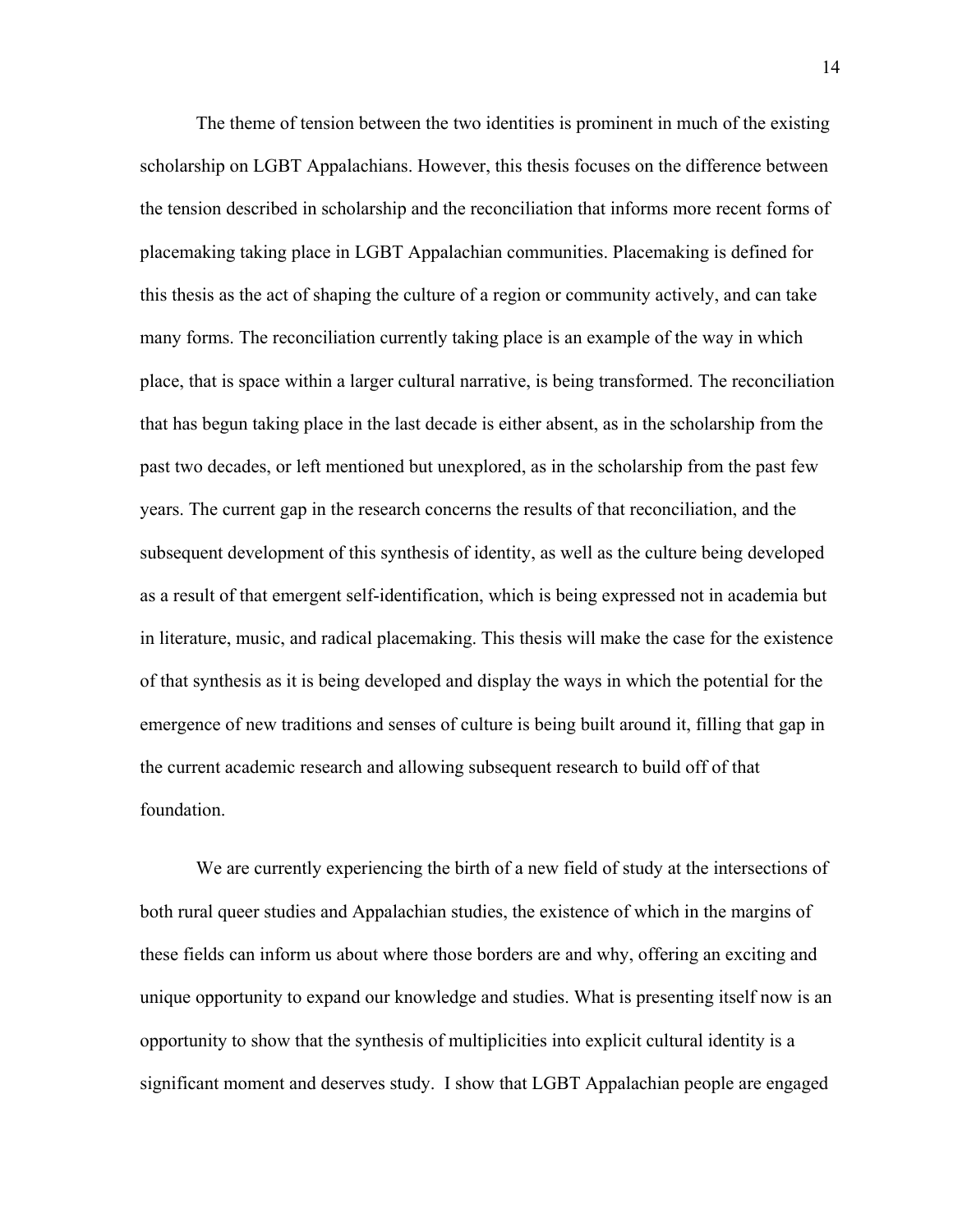in practices of placemaking that are creating a unique culture. In addition, this research represents an opportunity for both Appalachian studies and queer theory to expand and include more marginalized voices within them. Shifting focus away from cisheteronormative Appalachian culture and away from urban queer culture makes visible groups that have historically been left out of the scholarly narrative about identity in both fields and makes possible the development of a radical ethos that can inform how we understand what it means to be LGBT and Appalachian.

Through this thesis, I will explore the way literature, music, and intentional communities are sites of placemaking for LGBT Appalachians that are actively reconciling the tensions between these two identities and recognizing them as a mutual influence within a greater multiplicity of self. In chapter one, I will analyze the ways in which literature has informed the dialogue around what it means to be LGBT and Appalachian. In the second chapter I will look at banjo playing as a site of placemaking for LGBT Appalachians, particularly Black LGBT Appalachians. Finally, in the third chapter, I will show how intentional communities are places where queer futures are being both imagined and implemented while building on lesbian seperatist and Radical Faerie communal practices. Together, these demonstrate the ways that reconciliation is happening between being LGBT and being Appalachian, and serve as a site for placemaking towards a brighter future for LGBT Appalachians within the region.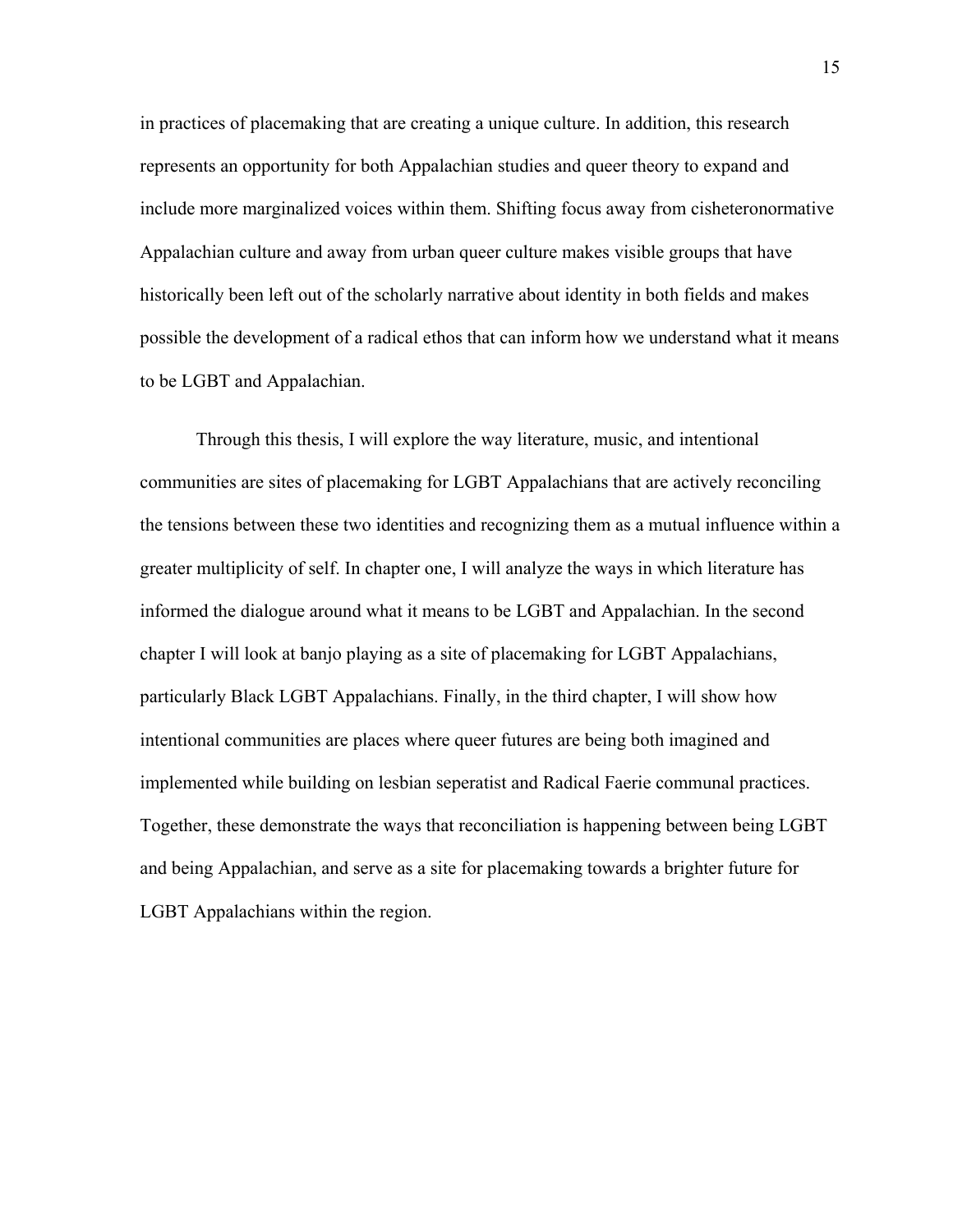## **Chapter One**

An Ounce of Comfort for a Pound of Grief: Embrace and Defiance in Appalachia

"I was born in the grist of a rebel yell,

swaddled in the song of the whip-poor-will

They haunt me and they hold me just the same

But it's an ounce of comfort, for a pound of grief

I just wanna sit on the porch with you and hear the tall pines creak"

-Amy Ray, "Sure Feels Good Anyway," *Holler* 

You can never go home again, not without pain. As LGBT Appalachians understand intimately, the conflict we embody between our identities as Appalachians and the inherent queerness/quareness<sup>2</sup> that sets LGBT people into tensions with their Appalachian identity. All too often, both communities tell us there is no room for the other, and we are caught in the middle. In the proud tradition of both communities however, we have begun to reclaim and remold this into an identity all our own. As we develop this identity as LGBT Appalachians (dirt dykes, farm faggots, fabulachians, and queer/quare Appalachians)<sup>3</sup> we are

 $\overline{a}$ 

<sup>&</sup>lt;sup>2</sup> Quareness in this context is used in a dual format, with one usage originating from quare theory in Black queer studies where it was developed as theory of unique Black Southern LGBT experiences, and another usage by white LGBT Appalachian writers who cite the word due to its use across racial lines in the Appalachian dialect to describe something odd or weird.

<sup>&</sup>lt;sup>3</sup> I am using these terms, which I have heard friends and community members use as self-descriptors, to show the breadth of the way LGBT people in the region choose to identify themselves, demonstrating the multiplicity that is central to my thesis at work.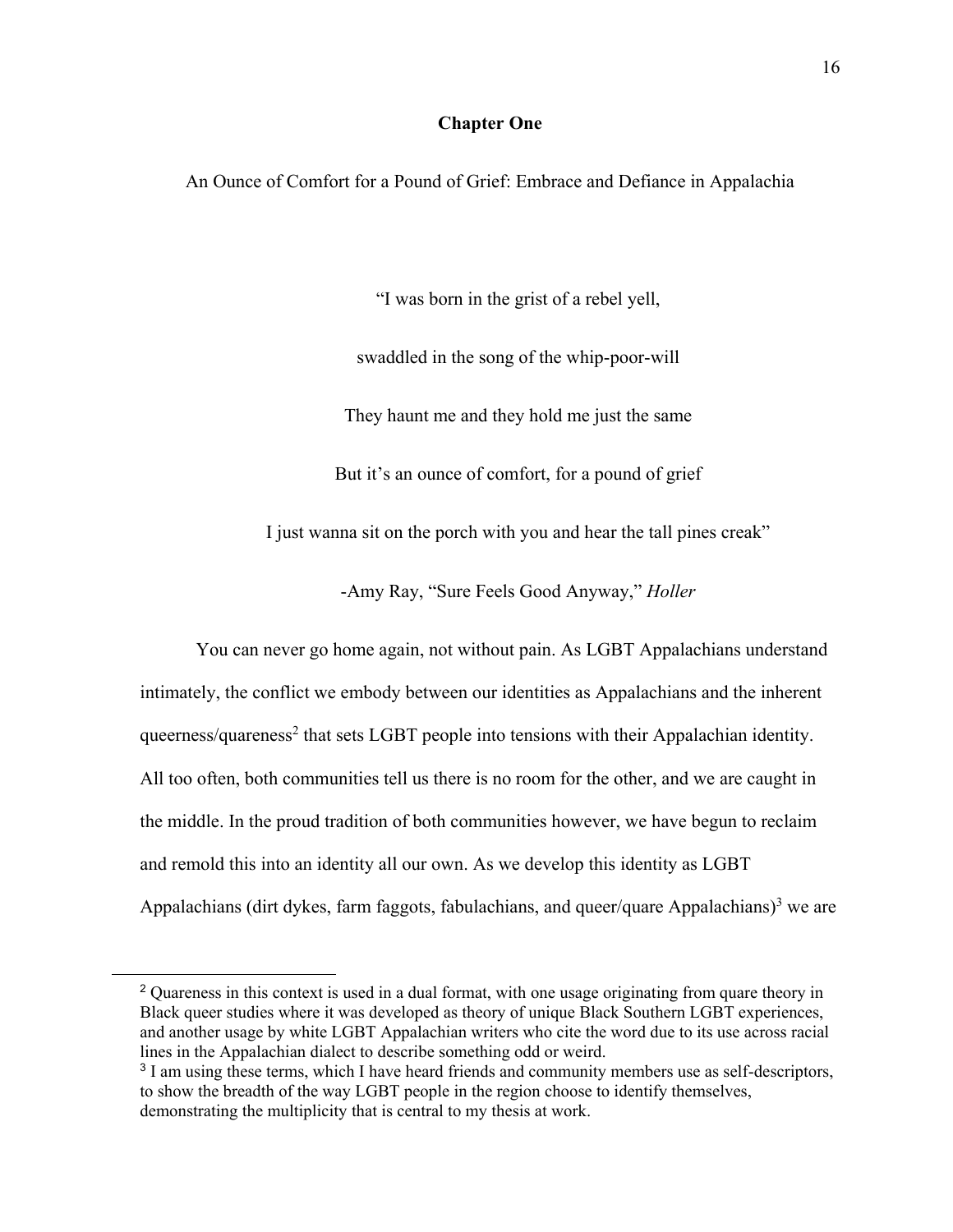manifesting that culture into the material realm. Literature from the Appalachian region has a long history of serving as the voice for those in the region, and as the last decade has unfolded we have seen a huge rise in LGBT Appalachian regional literature. This style of out-and-proud LGBT regional literature is serving as a means for the expression of the grief and comfort that comes from the way LGBT Appalachians relate back to the region, as well as serving as a means for the synthesis from the lived experiences to create a unique culture.

As our literature develops, it tells our story, weaved into a tapestry of novels, poetry, short stories, and creative nonfiction. The collections we publish and the chapbooks we read inform our identity as LGBT Appalachians, and the communities we form and discussions we have inform the literature and stories we create in turn. The last three decades have presented themselves as an amazing opportunity to see what rural queerness can look like, and the accessibility of literature via the internet and social media has expanded who can participate in community building. As we have seen reflected in the literature produced by LGBT Appalachians, these emergent communities and cultures have been heavily focused around social and environmental justice work, as well as strong themes of anti-capitalism. All of these are drawn in equal measure from both Appalachian and LGBT communities and their histories, cultures, and political traditions of struggle and resistance. The function of gay regional literature from Appalachia as a tool of liberation, both communal and personal, allows LGBT Appalachians to create a dialogue with themselves as well as with the wider community, enabling them to make sense of what they are creating, and how they relate to themselves to the Appalachian and LGBT communities they exist within. We can see this as a continuation of our Appalachian storytelling roots.

In this chapter, I will discuss my own personal experiences with LGBT Appalachian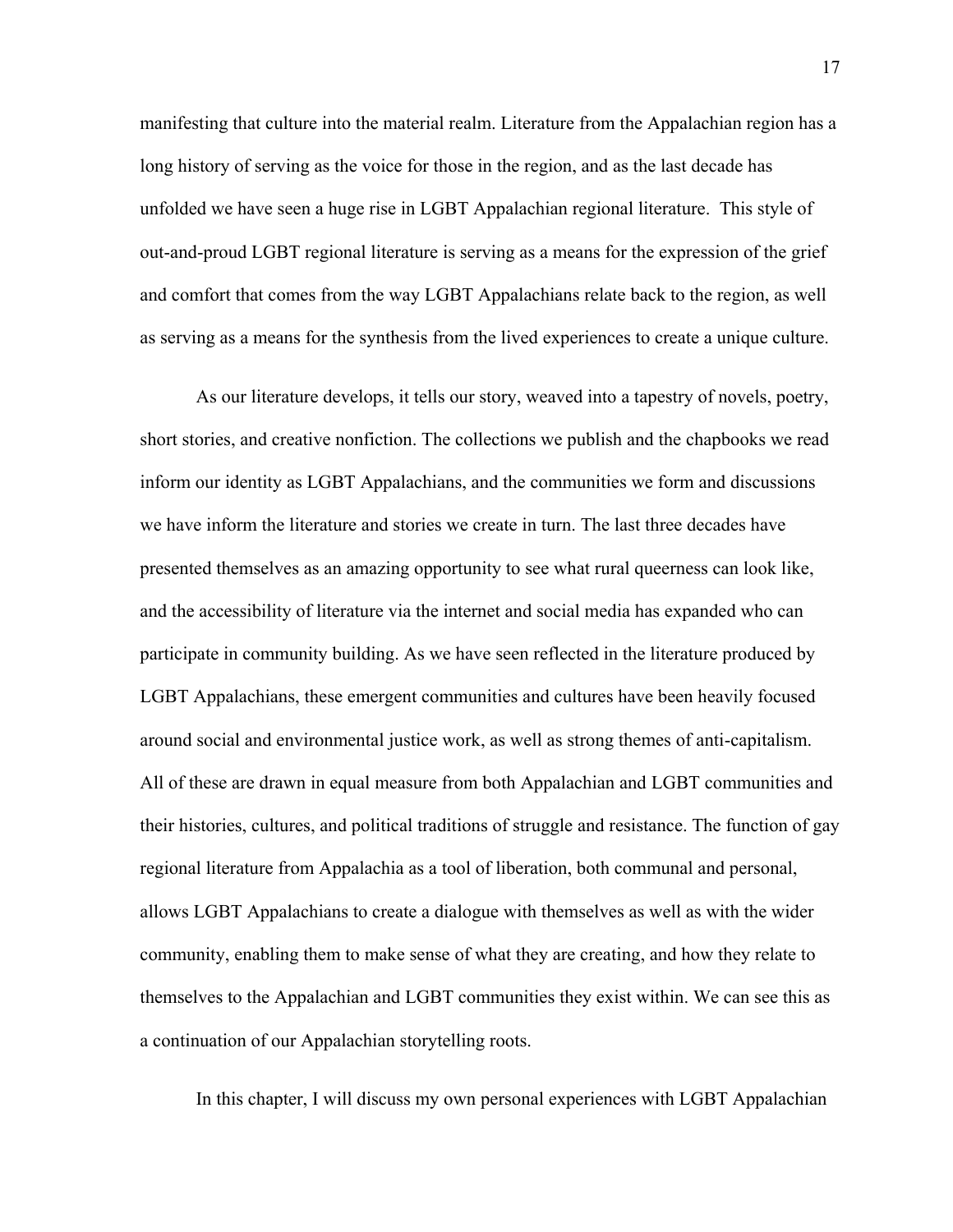literature, and the ways in which it has enabled me to understand my own multiplicity of self more deeply. I will then review the history of Appalachian literature and examine the functions of LGBT literature as a place for intra community dialogue. In the next portion of the chapter, I will present the ways in which LGBT Appalachian regional literature is beginning to expand to include more voices. Lastly, I will look at "Homecoming" by Jeff Mann, a poem that explores the tensions central to my thesis, and analyze them from the perspective of reconciliation. Together, all of this will show the ways in which LGBT regional literature is shaping the dialogues taking place in the communities being formed around LGBT Appalachian identity.

#### **The Personal is Political**

I feel that I would be remiss if I did not take at least a section of the paper to reflect on my own experiences within this multiplicity of Appalachian identity and LGBT identity and how that has affected the way I view this research. I am a bisexual trans woman and I am an Appalachian queer, despite my own personal reservations around that term as an identity label. My mother's family hails from the mountains of Pennsylvania, along the border of West Virginia and Maryland (she grew up along the entire Eastern seaboard as the result of a difficult family situation), and I was raised in the Piedmont foothills of North Carolina, deep within the Bible Belt, where my father's family has lived for at least eight generations, on the outskirts of the city of Charlotte. Much of my viewpoint on this research has been influenced by my own experiences as someone with a great number of intersecting identities within both communities.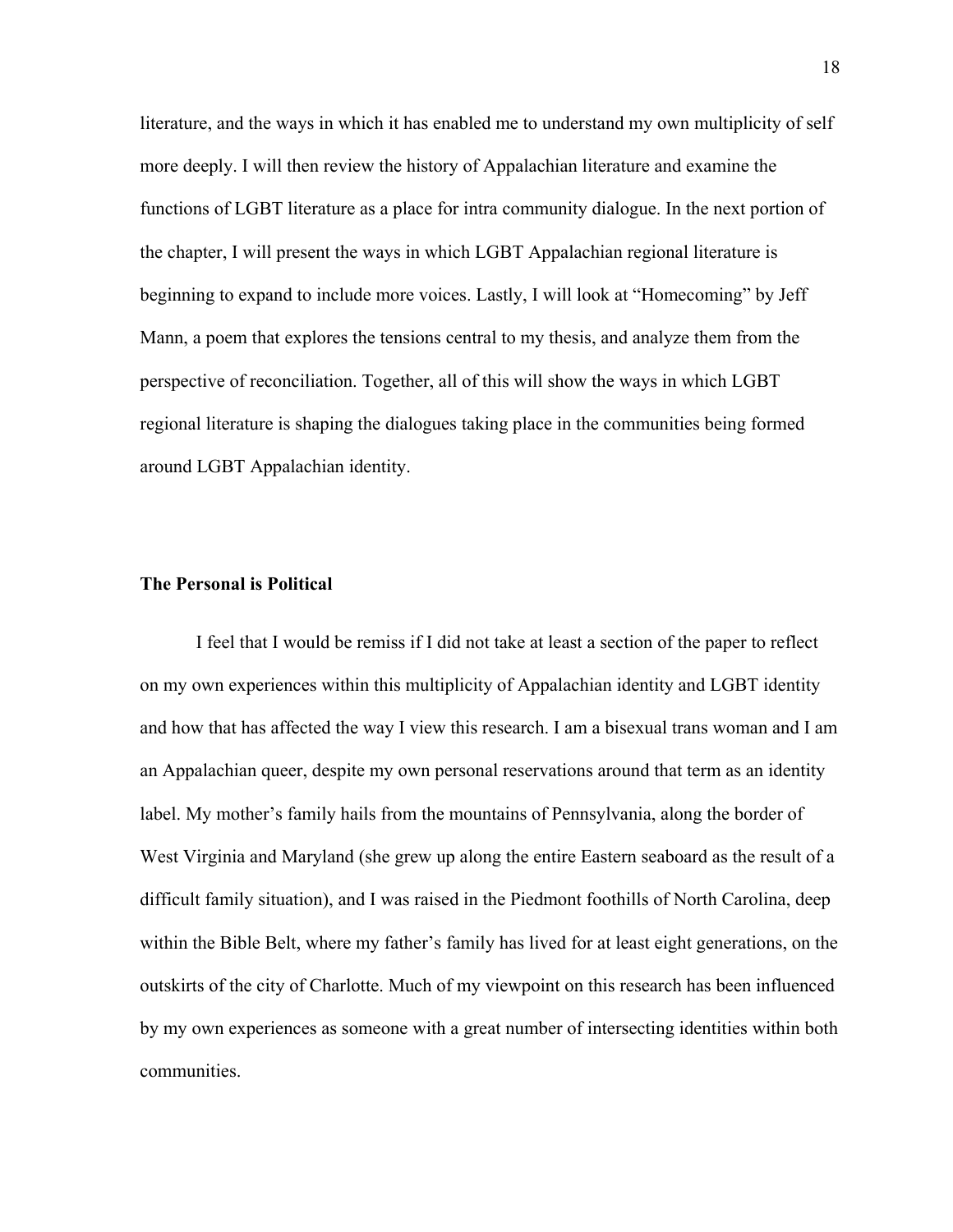Accepting my own identity as a bisexual and as a trans woman was to experience a great deal of dissonance for myself as a member of my immediate family and community. The religious paternal side of my family has been so blatant and visceral in their intolerance about even the idea of LGBT people, to the point where to this day, I have never come out to them in any capacity, and it is likely that I never will. Even so, I spent much of my time as a child and young teenager hearing about how I wasn't really redneck, or country, even whilst participating in the same activities and recreational hobbies as my family and my father's friends. I grew up rejecting that side of my family and essentially that side of myself, knowing that for reasons I could not even begin to articulate yet, I did not belong there.

On the other hand, I did not find much comfort in the LGBT community of Charlotte. I did not really understand the nuances of gay culture, not in the way I was expected to perform them, and in my own view, I performed them poorly. Literature however, served as a means of connection. Novels and poetry I found as a young teenager helped me come to terms with who I was at a young age, and understand the connection I had to the LGBT community, even though I spent much time feeling like an outsider to it all together. I shunned my redneck roots, put them out of my mind, lost my accent, and went as all in as I could on trying to fit into a mold that wasn't shaped for me. Between queer meteronormativity in the city, and cisheteronormativity in my family, I was left feeling barred from the places I looked for home and place.

Mary L. Gray (2018) writes in her book chapter "There Are No Gay People Here," from *Appalachia in Regional Context*:

[State Representative] Napier looked at us and said, 'Well, there are no gay people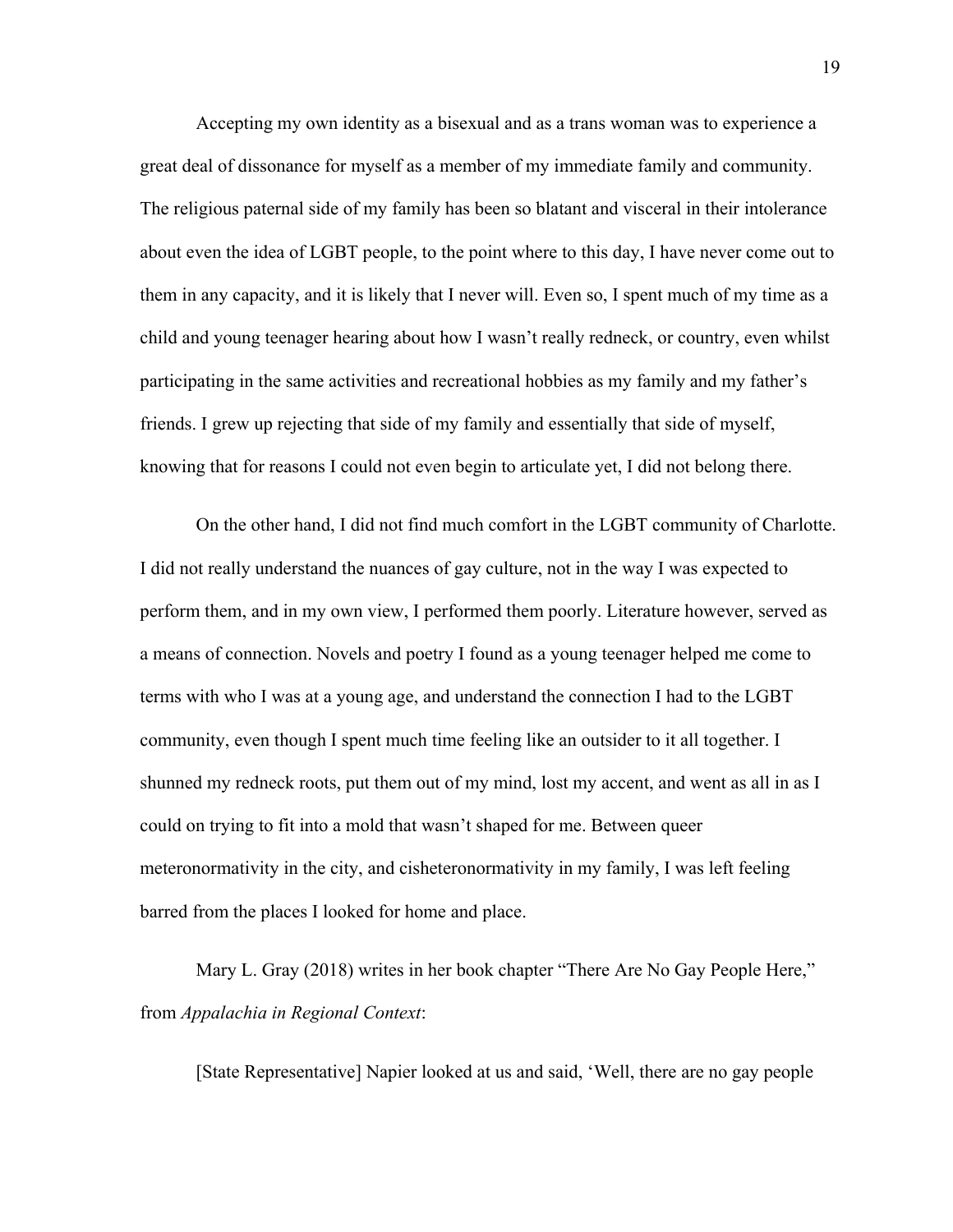here, there are no gay people in my district, so I do not need to worry about this.' Mind you, he was talking with a father who was, at the time, the cochair of PFLAG, and young people, most born and raised within thirty miles of Napier's birthplace, who identify as queer. The cognitive dissonance of the exchange with Representative Napier didn't really make sense to me then. In many ways, the moment represented a much more complicated puzzle that would require another year of work to piece together. What seemed important then, perhaps even more so today, was figuring out how to reckon with Napier's statement and understand how he might see his rural community as the last place he would find real gay people. (111-112)

Napier's statement has mostly to do with the concept of metronormativity, the idea that gay culture is defined by the well-groomed, upper-middle/upper class white gay man, and the representations in popular culture of LGBT people preclude the existence of a queer rurality, and set the standard with shows like *Queer as Folk* defining what it means to exist as a homosexual or trans person (112-13). This has a damaging effect on those who do not or cannot meet such a standard, including LGBT Appalachians. The metronormative narrative creates a reinforcing cycle of dominant queer culture, where the popular representations inform the material cultures which in turn inform the popular representations, creating a cycle that repeats ad nauseam, encouraging those outside the norms of this system and mainstream culture to drop their other identities in order to assimilate themselves into the popular culture.

Breaking this cycle is difficult. Reconnecting with my Appalachian side also took literature to cement for myself. Reading the works of authors such as Silas House (*Clay's Quilt* in particular) and Ron Rash (*Eureka Mill*) connected me back to that side of myself. I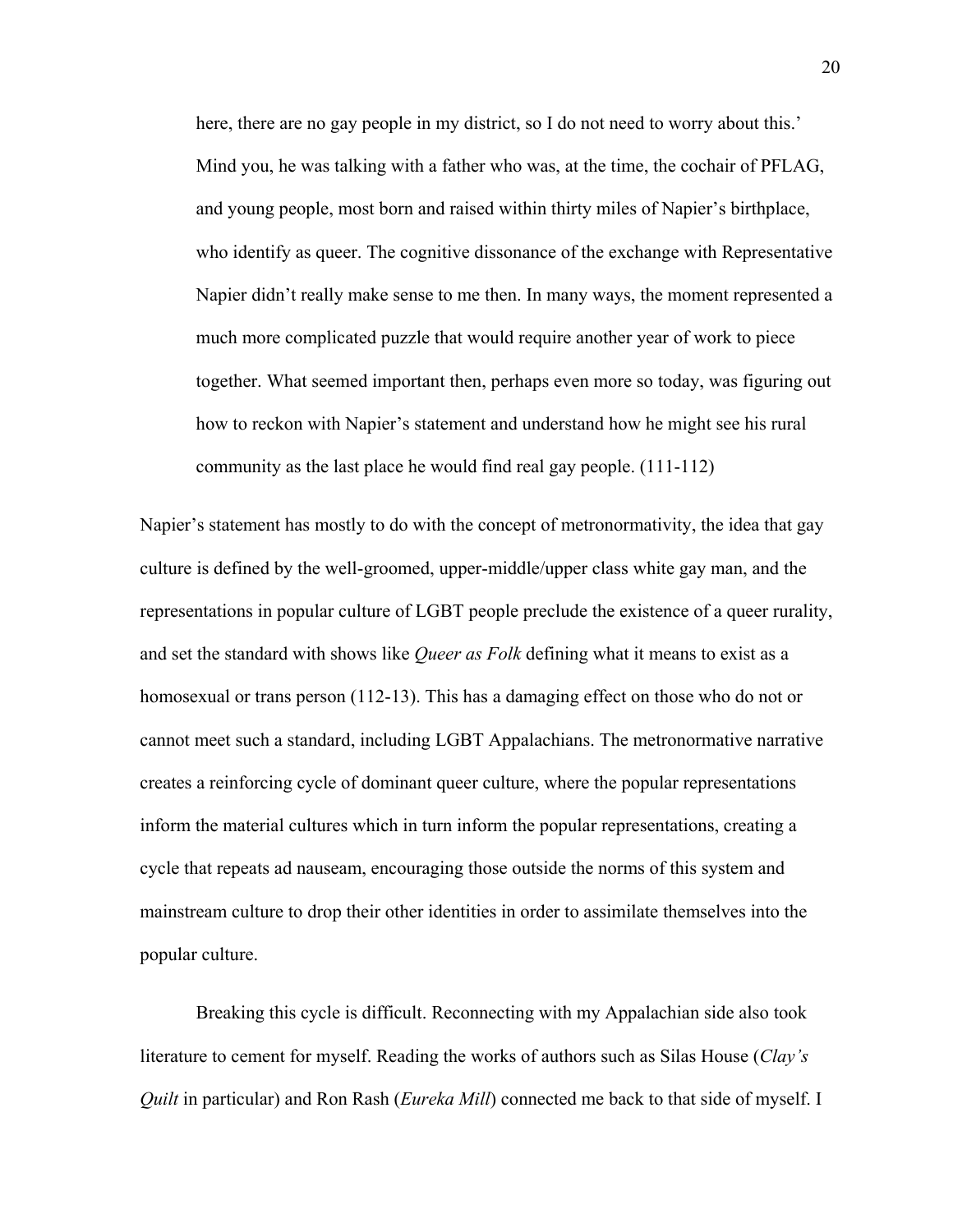learned to embrace the things I thought I wasn't cut out for, and realized I could do them in my own way. The stories and poetry I read helped me realize that there wasn't just the straight way to do things, that it's possible to fish the lake with a bent fishing pole so to speak, and that there's room for "hillbilly queers". Embracing this and cementing that identity took a lot of thought and reflection, and I found and continue to find immense value in the writings of my fellow community members. The stories I see spilled onto the pages of authors like Carter Sickels in his essay "Bittersweet" from *Walk till the dogs gets mean* are reflections of my own experiences coming to and from the mountains, and the tensions inherent to my two identities and experiences.

Reconciling the two for myself and embracing the enmeshed nature of my own relationship to where I come from and who I am, the wider cultures that I belong within, has created a new sense of liberation for myself. I can only conclude from the literature I see coming out every year, that it serves as a tool of liberation for others. The space created by Appalachian literature within both the regional genre and the queer genre, is representative of the wider approach being taken by our community as we develop and refine our identities and our relationships to both sides of ourselves. LGBT Appalachian literature serves as the space in which we can explore the hard and often painful questions of what it means to live here and be queer, what it means to leave here and be queer, and what it means to come back, whether we ever left or not.

#### **Appalachian Literature**

Appalachian literature, for the purposes of this research, will be defined as literature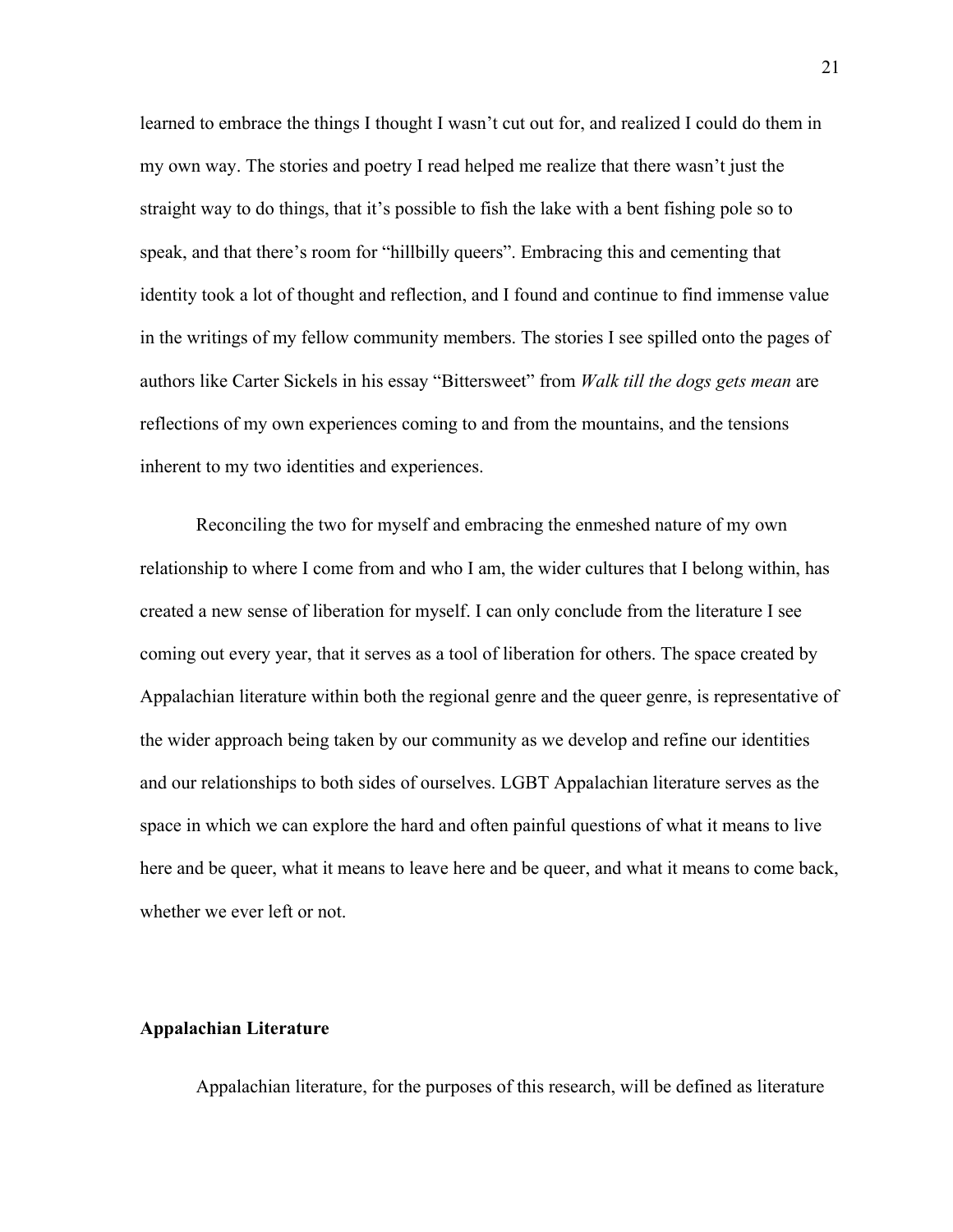produced by those from within the region or with strong community ties in the region. There has been a plethora of writing done from the perspective of folks from outside of the region, and for the purpose of paper, they will not be considered as part of the Appalachian literature canon. Katherine Ledford and Theresa Lloyd present in their 2020 anthology *Writing Appalachia* the narrative that the literature from Appalachia is diverse, with roots stretching out from Cherokee oral histories to modern fiction pieces on mountain top removal, noting the many steps along the way, and making the argument that older anthologies have a tendency to ignore the wider and diversified expressions of literature in the region. As we enter the third decade of the new millennium, we can see this expressed further not just in anthologies and collections, but reflected also in the myriad of social media spaces, selfpublished zines, and community forums available to anyone with a smartphone. As the possibilities for engagement with the literary community increase, so too does the number of prospective authors. Diversity of voices and erstwhile engagement is the result of this new multitude of voices coming out of the Appalachian region (Ledford and Lloyd, 2020).

The result is a synthesis of new voices, resolving old conflicts and creating forums with which to engage in conversation with each other about the region and what it means to be Appalachian. Literature is a way for marginalized communities within the region to get their voices heard and to prompt conversations about their own experiences, both within and outside of the community. Ledford and Lloyd argue that the development of Appalachian studies and the literature that emerged around that field of study, has often used literature and anthologies as a way to show a conversation between the diverse inhabitants of the region.

Jim Wayne Miller (1977) discusses the need for regional literature from the mountains to break free from the stereotypes so often associated with it (85-90). Ledford and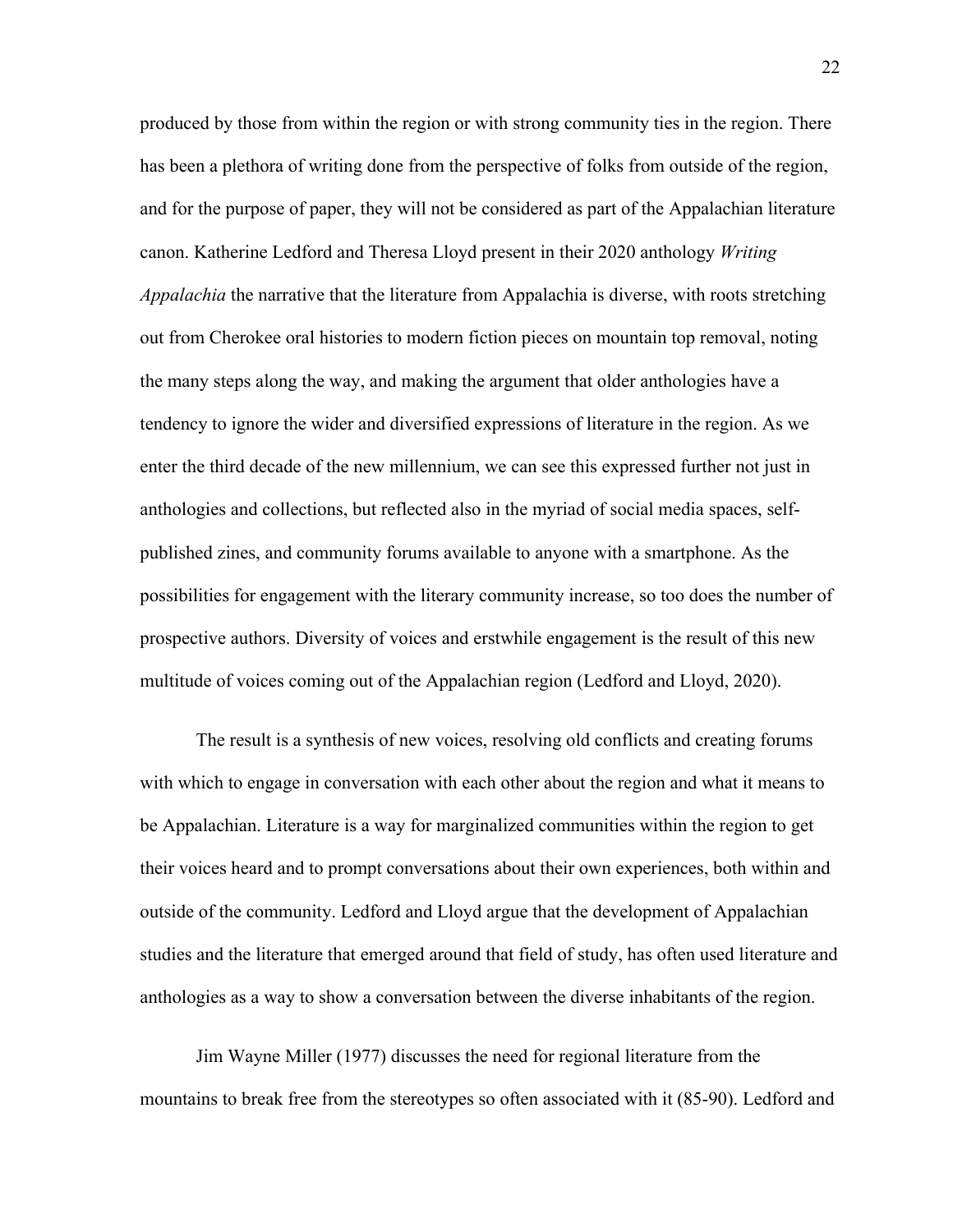Lloyd consider this the dichotomy of "degenerate" and "romanticized" that has become all too common in writings and other media depictions of the region. Too often and for far too long, the region has been presented as either the crazed murderous hillbillies of James Dickey's *Deliverance*, or in simple and quaint terms as William Goodell Frost's "contemporary ancestors." W. H. Ward (1978) wrote:

Today Appalachia finds herself in a limbo between the passing of the oral culture which has been her chief glory in the past and the firm establishment of the written one that she understands the modern world to require and which her loyal sons and daughters are hell-bent to create. They may do it in time if they can bring themselves to stop trying so hard. (334).

Appalachian literature, as it has expanded from the time of Miller and Ward's writings in the 1970s, has certainly lived up to the task they gave it. The writings on the region come more often from voices with experiences deeply rooted in the mountains and hollers here, with a wide and diverse range of authors who make statements about what it means to be Appalachian, and how the region can be both liberation and death. Appalachia can be a place for growth and change, however the social conservatism that so often defines the region can also lead to stagnation. The conversation has helped form new understanding of identities, as in the case of the Affrilachian poets headed up by Frank X Walker, and informed the conversations being had within those communities, helping people within the region reclaim an Appalachian identity from the myriad of outside voices that have tried to define that identity for them. Local color writing, which embellished and exaggerated the stereotypes of mountain people and resulted in much of the stereotyping familiar to Americans, has attempted to speak for the region. In contrast, these conversations within the community have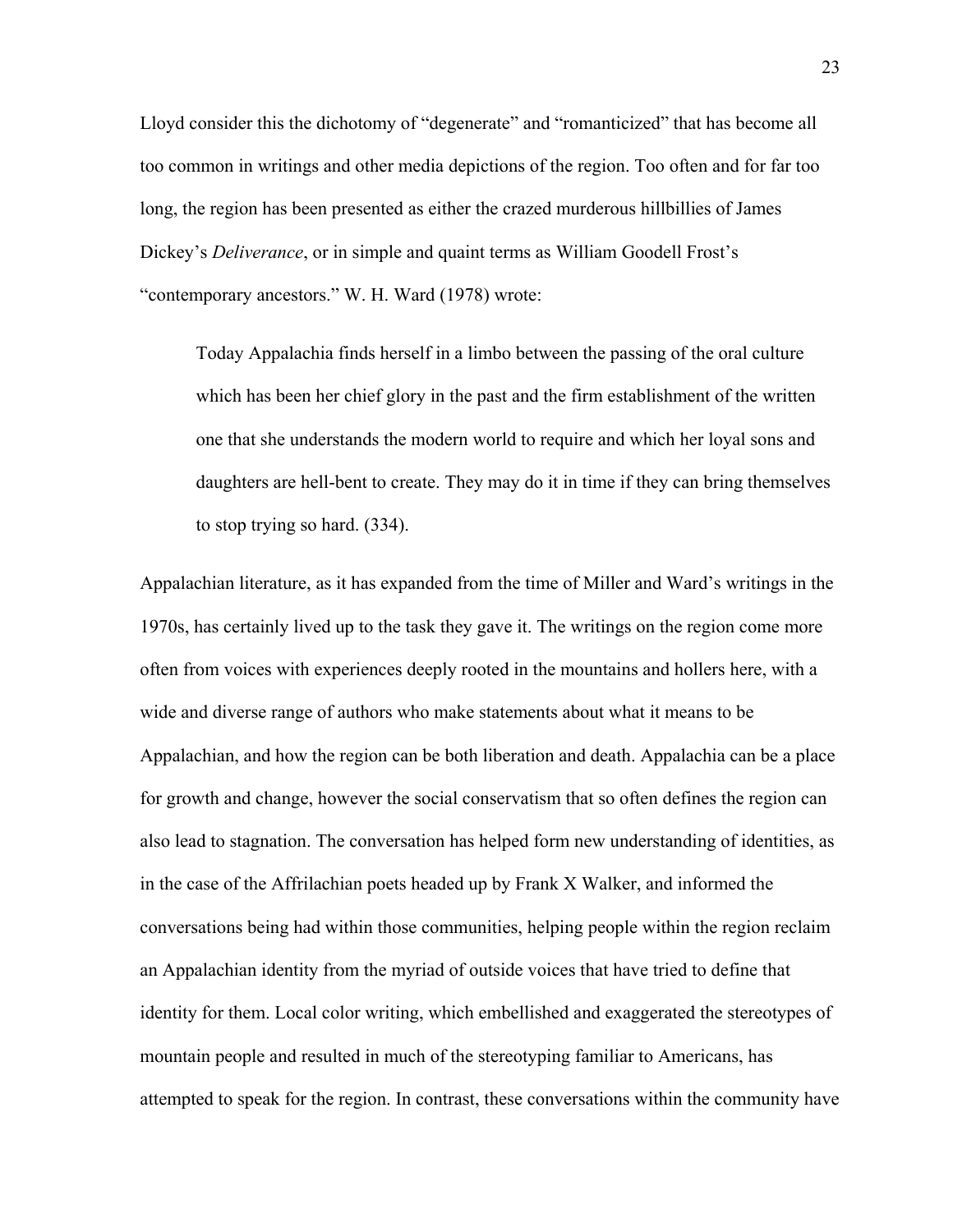proven necessary in order to more deeply understand the ways in which we embody multiplicities, and using literature as community dialogue is something that is inherent to much of LGBT literature as well.

#### **LGBT Literature**

Literature from the LGBT community has a long enough history that a full overview of the genre would be outside the scope of this research paper. LGBT literature is fiction, non-fiction, poetry, and drama written by members of the LGBT community, addressing their lived experiences and perspectives as LGBT people. In Brett Grubisic's (2019) book chapter "The Queer Short Story," he quotes Don Laverntz as describing the 1970s as an explosion of LGBT literature oriented around the emerging gay liberation movement. He writes that LGBT literature "served an oppressed minority first by helping gay people identify themselves and then by speaking up and striking back against the powerful forces of prejudice and bigotry" (328). Literature from the LGBT community has served as a means of expression and advocacy, in addition to serving as a forum for dialogue around identity and its functions. This attitude has long been prominent in the LGBT community as to what functions both our literature as well as our other art forms within the community, in addition to its role as an ambassador of our culture to the outside cisheteronormative world. This process has not yet ended, with LGBT literature still serving to assist in the discovery and identification of the self as lesbian, gay, bisexual and/or transgender.

Literature also serves the purpose of allowing us as individuals to explore that identity more deeply, developing our relationship with ourselves as well as our relationships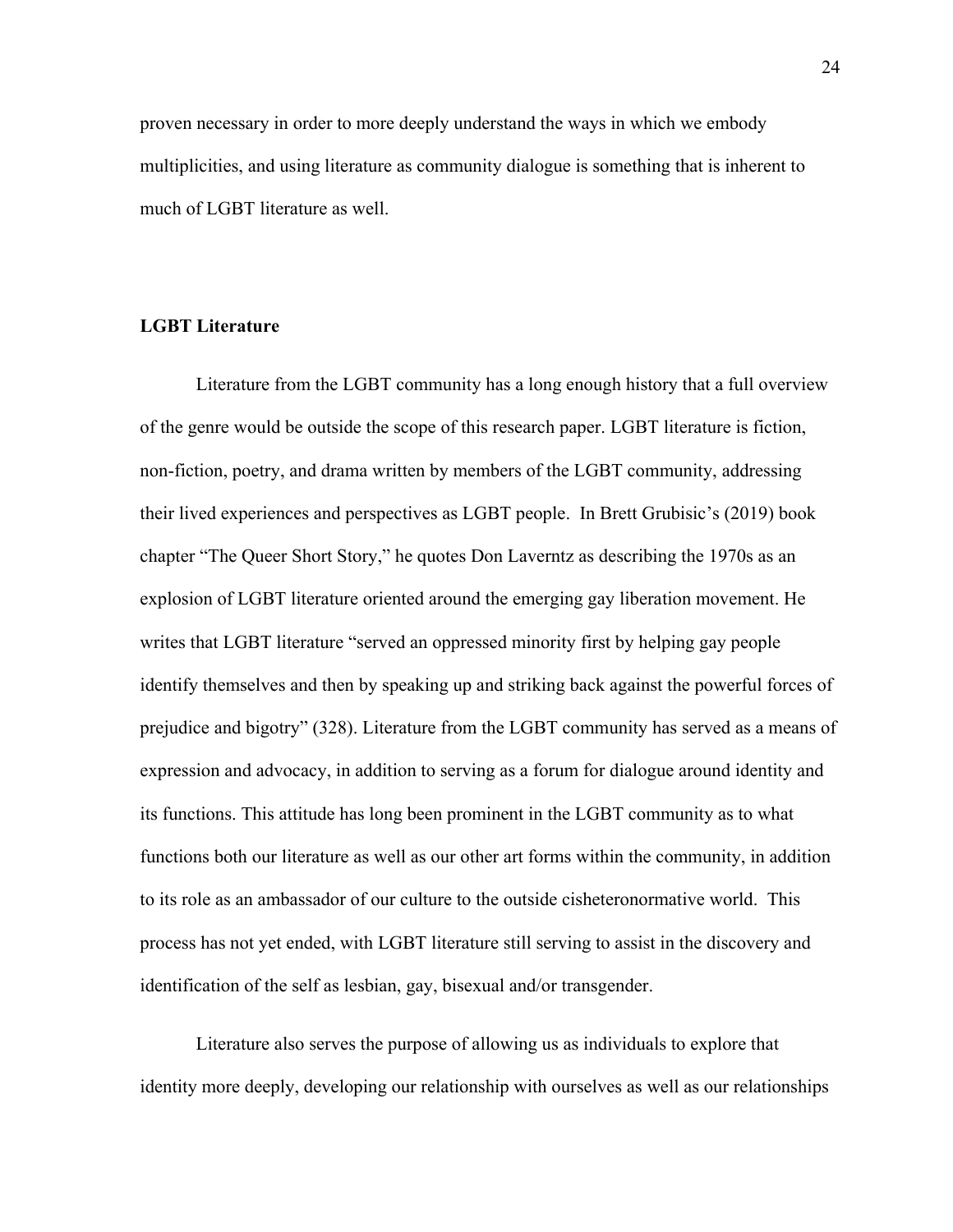to the wider community, in both the interpersonal and metapersonal dialogues taking place. For the LGBT community, literature has long served the purpose of allowing those who interact with the material to inform their own identities and self, with noted works from decades past such as the quintessential lesbian novel *Stone Butch Blues* by Leslie Feinberg (1993) alongside young adult work such as *Rainbow Boys* by Alex Sánchez (2001) enabling young members of the community to get in touch with and grasp a sense of the history of the community and the common challenges we face. LGBT literature assists young members of the community with developing their own identity as they relate to themselves as well as allowing them to cement their own identity and relationship to the wider community. It can often serve as a means of cultural transmission for the LGBT community, allowing young members of the community to understand the cultural norms and prevailing attitudes within both the broader LGBT culture as well as within their specific subculture within that.

Literature for the LGBT community is a means for creating dialogue and forums for discourse around the nature of identity, the relationship between members of the same and different communities, as well as allowing for connection between isolated members of the community. Literature forms a connection over space and time, and allows individuals to connect with the wider community even as they are physically or emotionally separated from other LGBT individuals.

#### **Critical Queer Theory on Literature**

R. Raj Rao (2012) writes in his essay "Pigs, Queer Literature Does Not Exist!" that: What writers who aspire to mainstream and canonical status need to realise is that in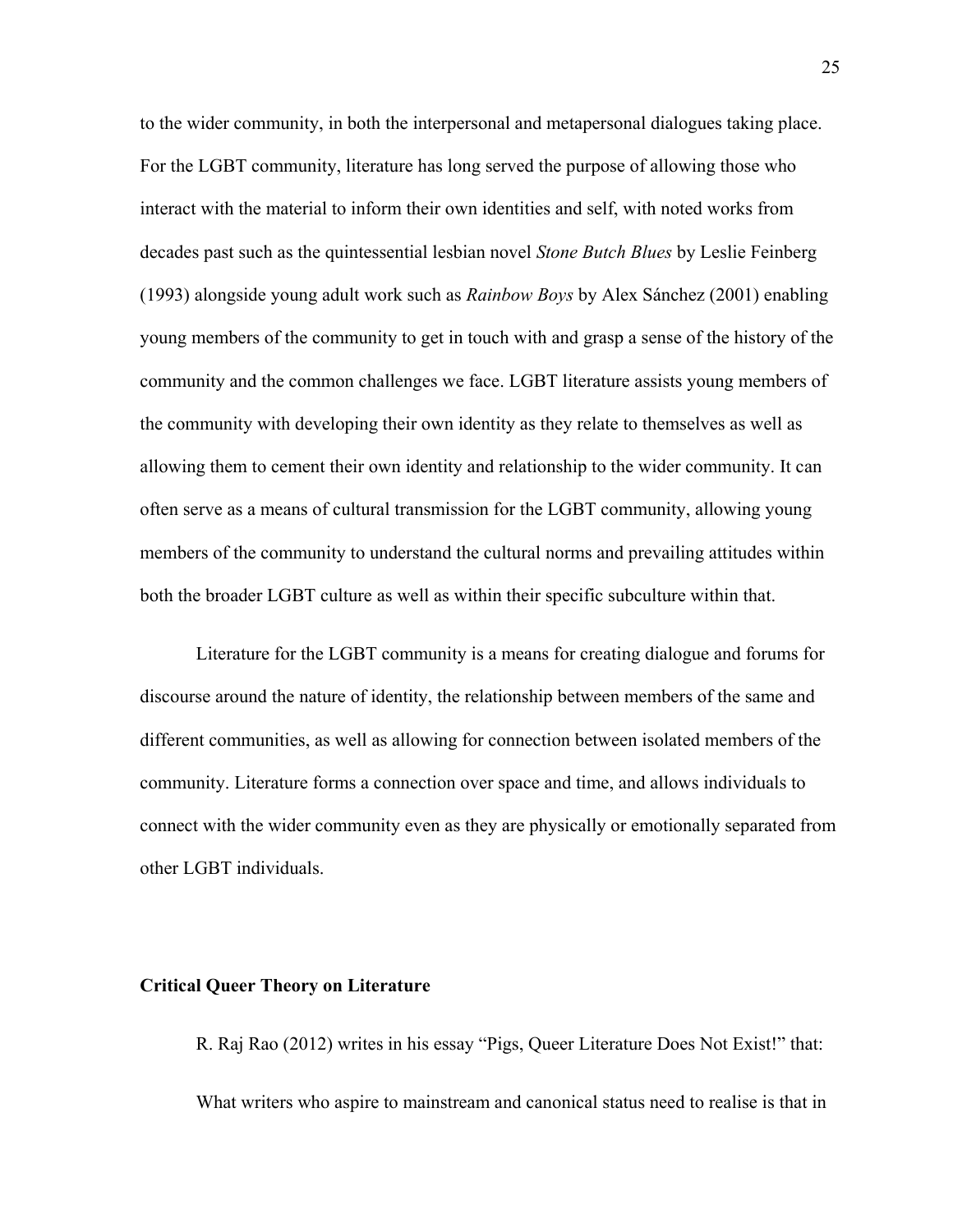doing so, they're being judgmental, while in truth they must defer and deconstruct judgment. Partly this occurs because instead of developing new and hybridised aesthetics, they rely too uncritically on a hegemonic aesthetics formulated by the modernists in the 20th century. (256-257)

Rao was writing on the state of queer literature in India, but much of what he writes can be translated to queer literature across the board. To write explicitly queer material for an explicity queer audience is a refutation of the mainstream and a rejection of cisheteronormative politics and society. In order to understand the significance of this literature, it is important to, as Rao says, deconstruct our judgement, and engage with our material wholly and in good faith. Rejecting assimilationist politics that may filter our words and our writings in order to be able to get to the truth of who we are and of our relationships to each other, allows for the exploration of more complicated forms of identity. To leave out the negative and the painful in these writings, or conversely to write in order to please a cisgender straight audience and appeal to stereotypes, is to betray the complicated realities that these identities exist within. There are some conversations that cannot be had while engaging primarily with an audience that fundamentally cannot understand the lived experiences of the margins.

Jeff Nunokawa (2011) writes in his essay "Queer Theory: Postmortem" through the context of the AIDS crisis and the surrounding activism, about the instrumental role literature and writings plays in developing our politics, our theory, and our advocacy for ourselves. He writes that queer theory has developed itself through literature, while expressing concern that the dialogues taking place may end up sequestered in the ivory tower, divorced from what's happening in communities on the ground, and being judged in ways that hamper further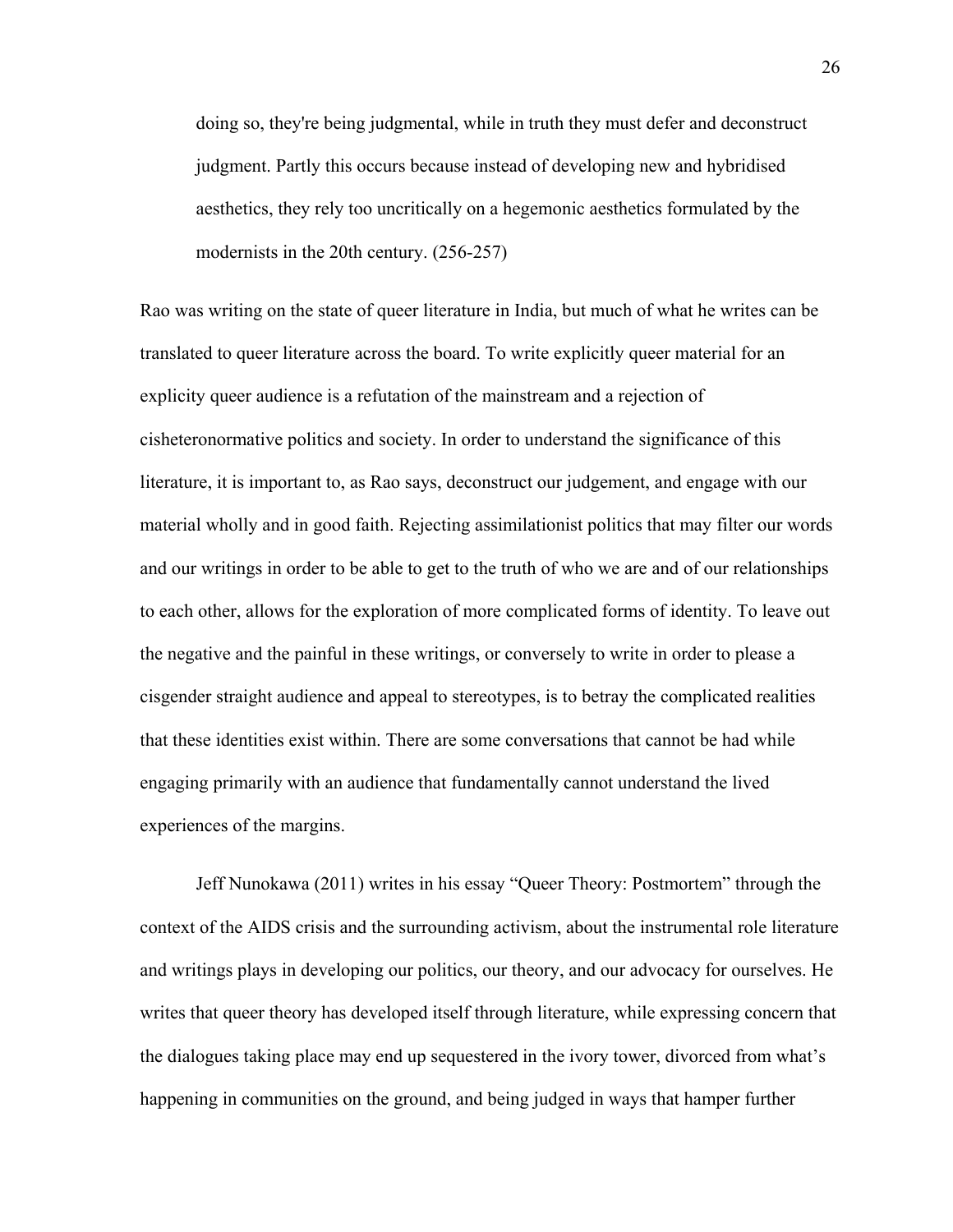development of conversation (247). I share his concerns, with a major concession of my thesis being that the scholarly work being done is ignoring the experiences of the margins. Literature, particularly independent literature and accessible literature, helps fill this gap by placing the dialogues back into the communities they are about, allowing for deeper connections and understandings to take place outside the halls of academia. It is in this function that LGBT Appalachian literature can be a forum to develop the ways in which our communities understand themselves. It is because our literature is important to developing our community, that it serves a function as a piece of the wider cultural puzzle. We must view it critically and without judgement (248), discerning the truths from within it, and allowing ourselves to develop the broader understandings we need in order to continue to evolve ourselves and our communities. Moreover, however, literature allows us to connect to our own spaces and ourselves, turning our perception inward and allowing us to resolve the conflicts we face. As LGBT Appalachians especially, we can understand these conflicts of identity, and literature provides us with a tool to help resolve that tension and create something new out of the rubble. In particular, we must pay attention to the margins of our own communities in order to develop our politics and understandings more deeply. It is here that intersectional approaches become important.

Intersectional theory allows the analysis of experiences along a multi-axis framework from which it is possible to see the way identities overlap, intersect, and influence each other within a wider culture and society. This method of analysis can be used to understand the conflicts often presented in LGBT Appalachian literature between Appalachian identity and LGBT identity. Both of these experiences of self relating to self, interact with each other to create a sense of ill-fit in both communities, as well as coloring the relationships between the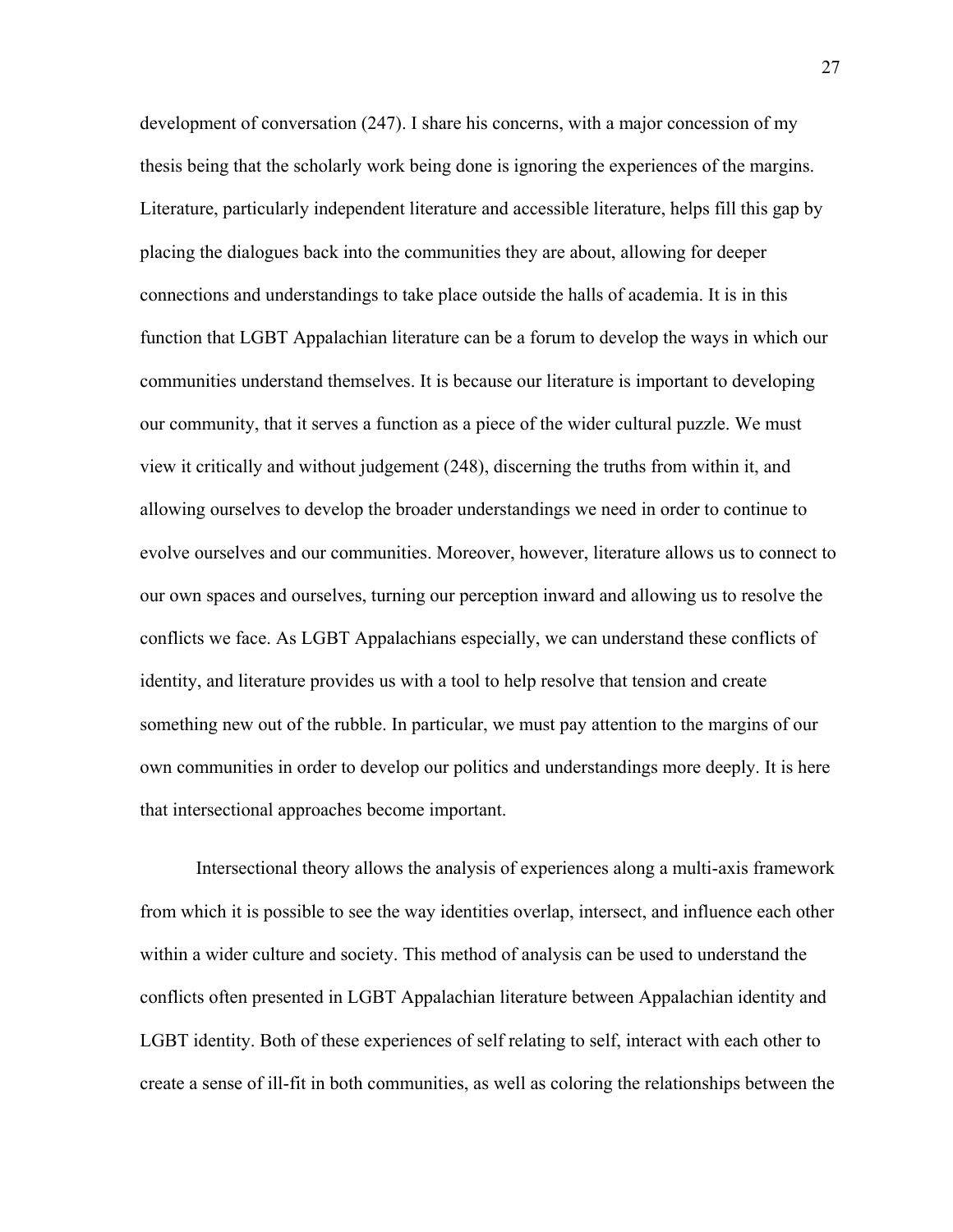individual and their respective communities. Literature serves as an outlet for this tension, as well as creating the discussion forum whereby we can seek to understand ourselves in relation to these identities and the communities and systems that inform those identities in turn.

### **The Emergence of Gay Regional Appalachian Literature**

There has been an increase in explicitly LGBT regional Appalachian literature within the last decade. As the community grows in size and influence, the number of writers being included in anthologies, and indeed the number of anthologies and collections being published entirely or mostly composed of regional gay literature, has increased dramatically. LGBT Appalachian authors are writing explicitly and openly about what it means to be both LGBT and Appalachian, and working to make sense of the complications of the relationship between these two identities, communities, and cultures. The thesis of the inextricable truth of our queerness is meeting the antithesis of our predominantly conservative and fundamentalist communities within Appalachia, and literature is providing a forum for a synthesis between the two to emerge, through discourse around the ideas being expressed about place and the relationship to it as Appalachians and as LGBT people, as well as how those identities intersect with other experiences and cultures.

The publication of collections of literature such as *Walk till the dogs get mean* and *LGBTQ Fiction and Poetry From Appalachia*, alongside the rise in popularity of authors such as Silas House, and the increased academic focus on authors such as Dorothy Allison within the field of Appalachian studies, points to the rise of LGBT regional Appalachian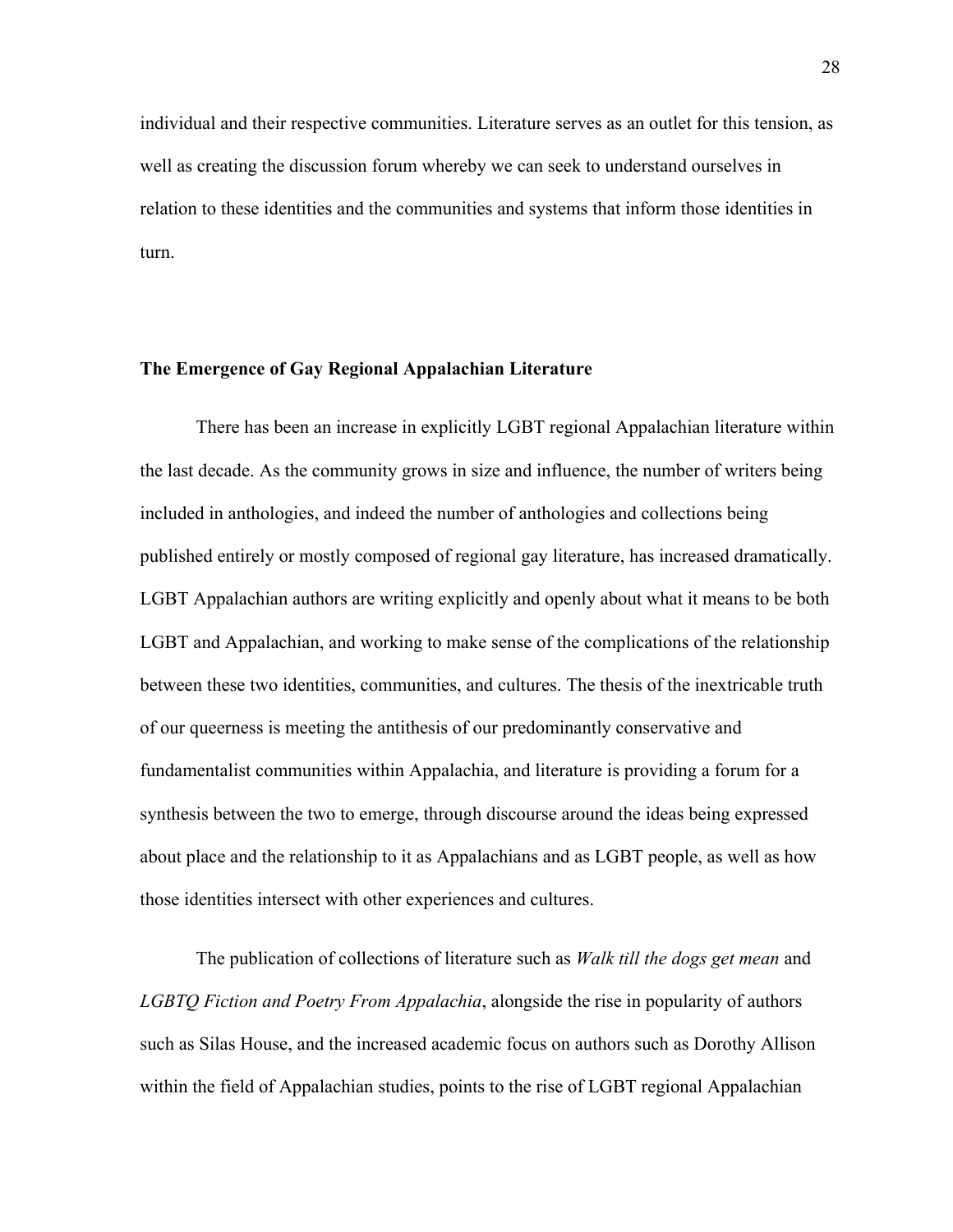literature as a topic and as a forum for discussions to be had about identity. The increased publicity and academic study around the topic of LGBT Appalachia serves as an indicator that the literature is both increasing in production and proliferation as well as an indicator that it is serving a function for the community that produces it as well as for the community that consumes it.

Production is certainly increasing, which alongside the use of the internet, independent publishing, and university presses, has allowed more and more marginalized voices to be heard, as with increased access and lower costs facilitating the ability of overlooked voices to be seen within the field. In addition, proliferation of LGBT Appalachian literature has increased for much the same reason. It is easier than ever before to find and consume niche writings, allowing more members of the community to connect to literature that connects to their experiences.

Demonstrably, the effects of the genre on the wider discussions being had both within the community, between the community and larger mainstream society, and outside of the community all together in relation to the community itself allow for a deeper understanding of lived experience. Reading material from a queer political perspective, which as well as consuming explicitly queer media can help connect individuals to communities and create a sense of connection and heritage. For LGBT Appalachians who often suffer from isolation and distance (Black and Rhorer 2001, 19-24), creating a sense of connection to Appalachia the place and Appalachia the culture, understanding that there are predecessors who carry or carried the same cultural weight and conflict as they do now, this particular forum allows for a common sense of identity to be developed. The benefits of such an approach have already been practiced in other studies, as Lisa Tatonetti (2020) writes in her essay on teaching queer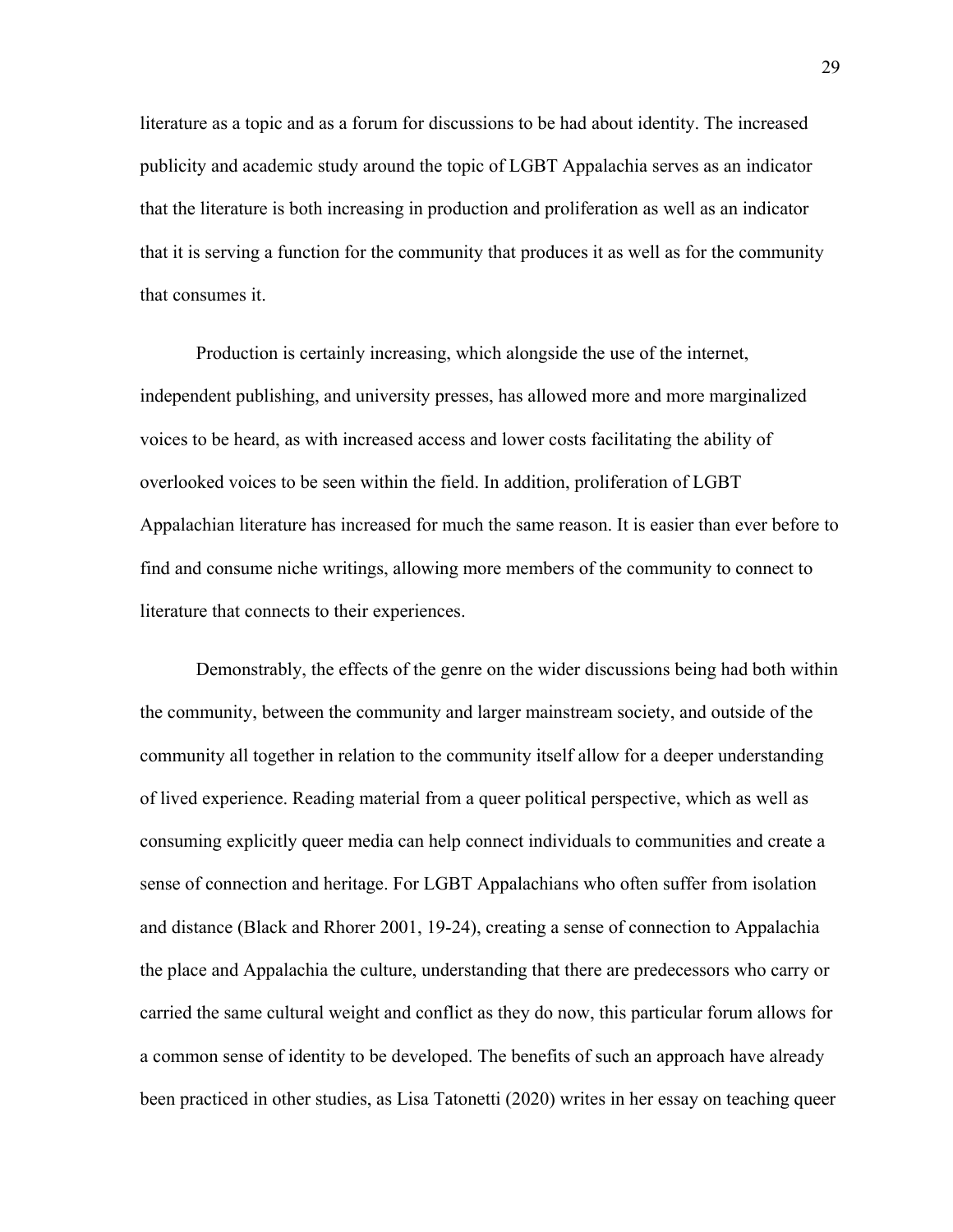Indigenous literature. She writes on the ways in which exposing a history of queer Indigenous writing can challenge the Western narratives around the history of gender in North America prior to and during contact and colonization (120). In LGBT Appalachian literature, this function is served as the texts challenges a cisheteronormative and socially conservative narrative about what it means to be Appalachian and who is able to belong to that community.

Through an intersectional approach, the positive effects niche literature can have for the community, especially when the literature is engaged in figuring out these questions of identity, community, and place, as it relates to being LGBT and Appalachian allow for a deeper and more inclusive discussion about the margins. Gay regional literature from the mountains has focused itself on resolving the questions and conflicts created by the intersections of experience of both communities, and in doing so has helped foster a new sense of identity and community for those folks living in the region and grappling with these tensions. The self-reflection and community-minded activist approach brought to these writings and works is informed by a history of struggle for recognition. Viewing the region from a queer intersectional perspective enables to deconstruct and untangle some of the complicated legacies of the region and its conservative politics as well as its liberatory traditions. It allows us to question the narrative about the region so often sold to us and view our place and culture through fresh eyes, alongside helping us understand what it means to call this place home and what it means to come home for the first time.

I have selected one work from the collection *LGBTQ Fiction and Poetry From Appalachia* (2018) that I think neatly summarizes a lot of the complexities around LGBT Appalachian existence. The work I have selected is "Homecoming" written by Jeff Mann, a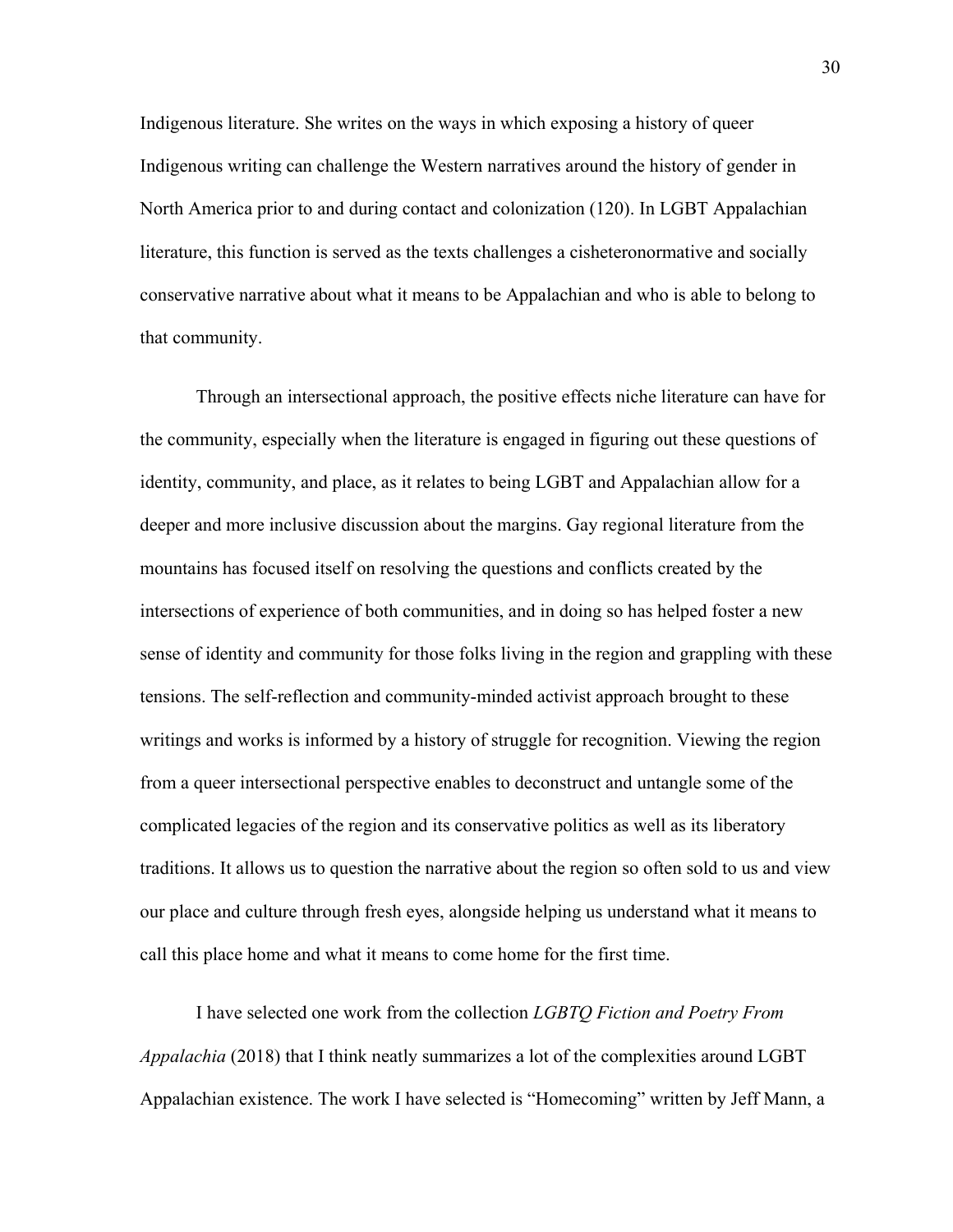gay pagan writer from Hinton, West Virginia. I would first like to note the limitations imposed by my own selection, mainly being that Mann is a cisgender white gay man, with a relative degree of privilege in the way that he is able to relate to his communtiy as well as wider cisheteronormative society. However, I have chosen this piece because this particular poem can, in a simple and direct way, showcase the sense of tension and conflict between what one considers "home" and the nature of one's self, in relation to both the microculture of Appalachian identity and the wider identity in mainstream society.

> "Today, mid-November, my lover, my sister, and I, we're carrying box after box of Ball jars to the basement, riches my father has grown and canned. Lime pickles, spaghetti sauce, green beans, tomatoes, strawberry jam.

Hinton, West Virginia, is much the same, that Appalachia my teenaged years so wanted to escape. There's a storefront preacher shouting about perversity, a bookish boy with a split lip. There's a gang outside a Madam's Creek farmhouse shouting "Come out here, you queers. We'll change you."

Now I know only five hours away, amidst DC traffic, crowded sidewalks, men are holding hands along Seventeenth Street, buying gay novels in Lambda Rising, sipping Scotch and flirting in the leather bars. But I want to be here,

in West Virginia,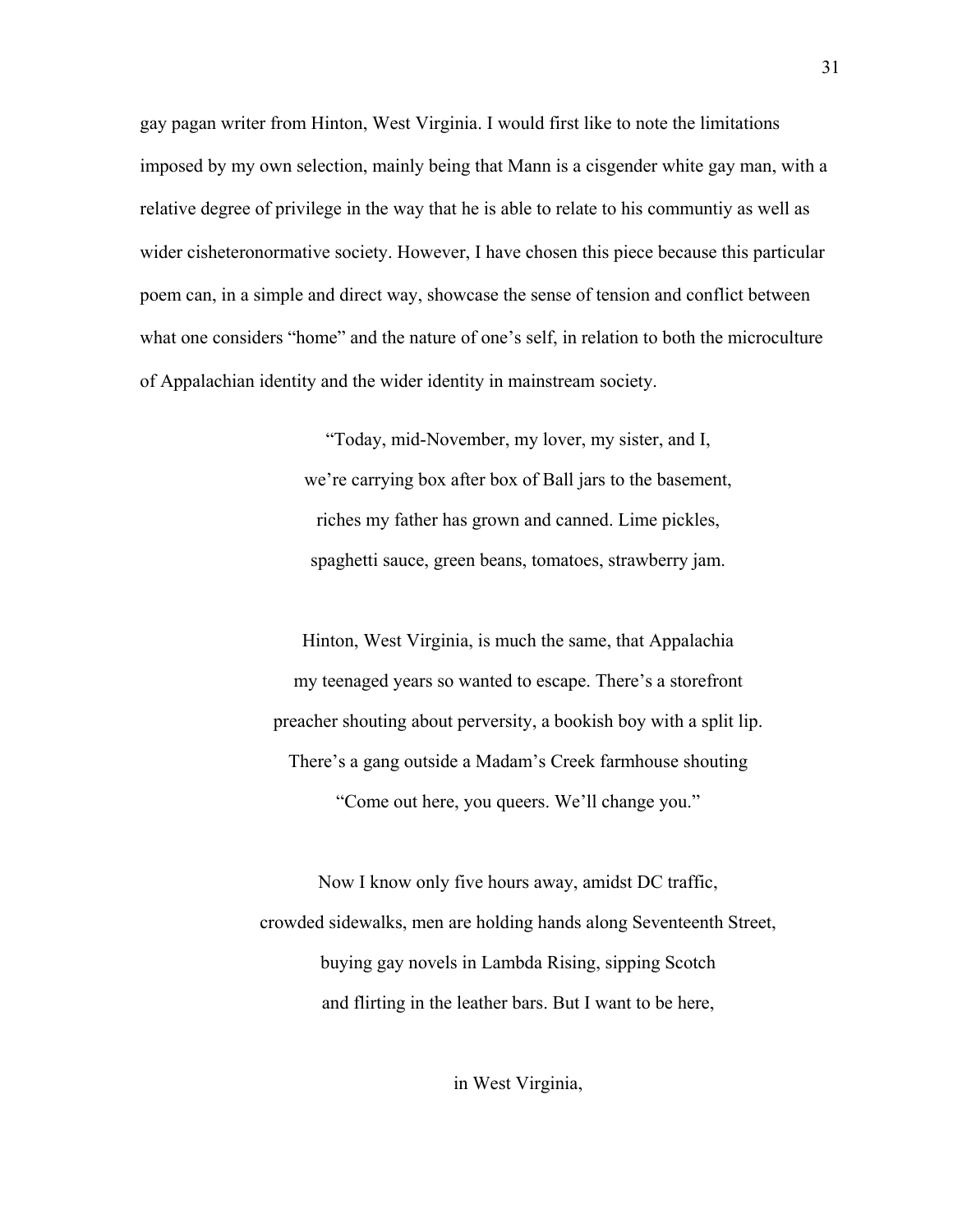where my ancestors worked their farms, where, today, we form this assembly line from kitchen to basement. John hands me a box of bread and butter pickles, I lug it down the cellar stairs. There, amidst cobwebs, Amy's lining up the jars, greens and reds, with their masking-tape dates, joining other summers packed away. I want to be here,where first ice collects along the creeks, where the mountains' fur turns pewter gray, and my father mulches quiescent gardens with fallen leaves.

Early evening's hard rain, hill-coves filling with mist. After pinto beans, turnip greens, and cornbread, John's drowsing on the couch, I'm finger-picking a little guitar by the fire. There on the coffee table ,gifts Amy's left for us: a jar of spaghetti sauce, a jar of jam. There on the mantelpiece, my mother's urn.

The boy who fled Hinton twenty-five years ago, he's here too, the boy who dreamed of packed disco bars, summers on Fire Island, fascinating city men, the boy who did not yet know what family meant. His hair is thick and black, his beard is sparse, still dark. He shakes his head, amazed that I've come back willingly, even for a weekend. An ember flares up, fingernails of freezing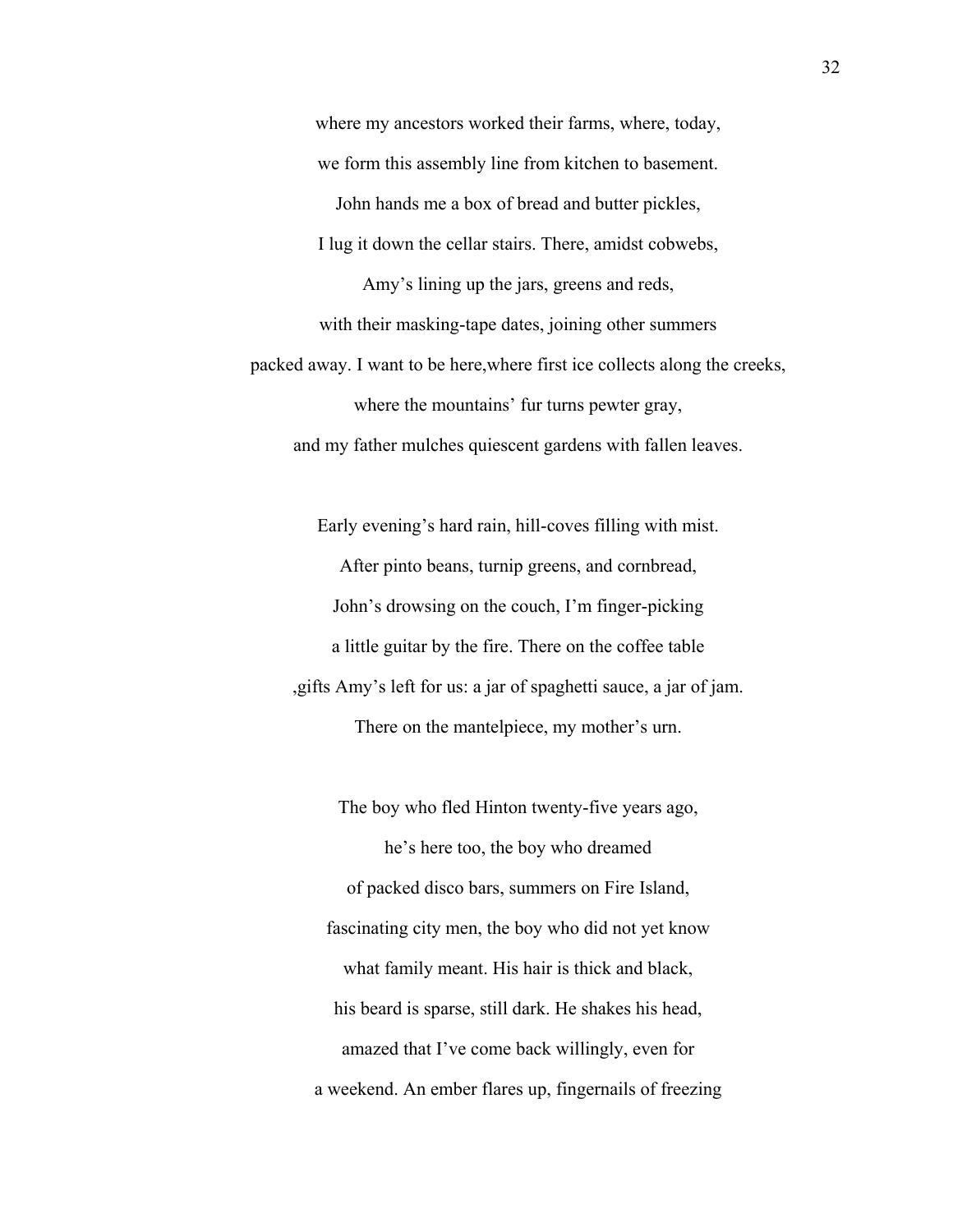rain tick the windows. The boy, bemused, studies

the lines on my brow, shyly strokes the silver in my beard."

#### (133-134)

Mann, in this poem, describes the very common cycle for many LGBT Appalachians, of moving to the city, which he demonstrates an intimate familiarity with in this poem, from a small town or rural community within the Appalachian region. For Mann, however, the place of greater importance where he finds the most comfort and intimacy, is not among the crowded streets of the gay districts in DC, but rather at his family home. He describes the sense of tension he feels with his own homecoming, returning to his family farm with his partner, with the idealized version of his own life that he initially wanted as a young man.

This poem represents the bittersweet nature of finding yourself alienated from your own roots and coming to an understanding of knowing that the you who used to be, maybe had not quite figured it out yet. Appalachians have always had a culture of both fluidity of movement as well as deep attachment to land and place. Of particular note for me in this work is the fact that Mann has returned home to participate in a uniquely quintessential Appalachian tradition, but has brought along his partner, side by side with his family they are participating in this tradition together, with John passing down canned items to be stored. Mann portrays this homecoming with a bittersweet bemused nature, but ultimately is drawing the conclusions that in order to be happy, he needs to embrace both sides of his identity.

The young man he used to be would never have come back here willing, but that young man also likely never thought that there would be space in the region for a gay couple to come visit their family's farm, participate in tradition, and be welcomed as full members of the family. Make no mistake, this space was carved out with a lot of pain, Mann has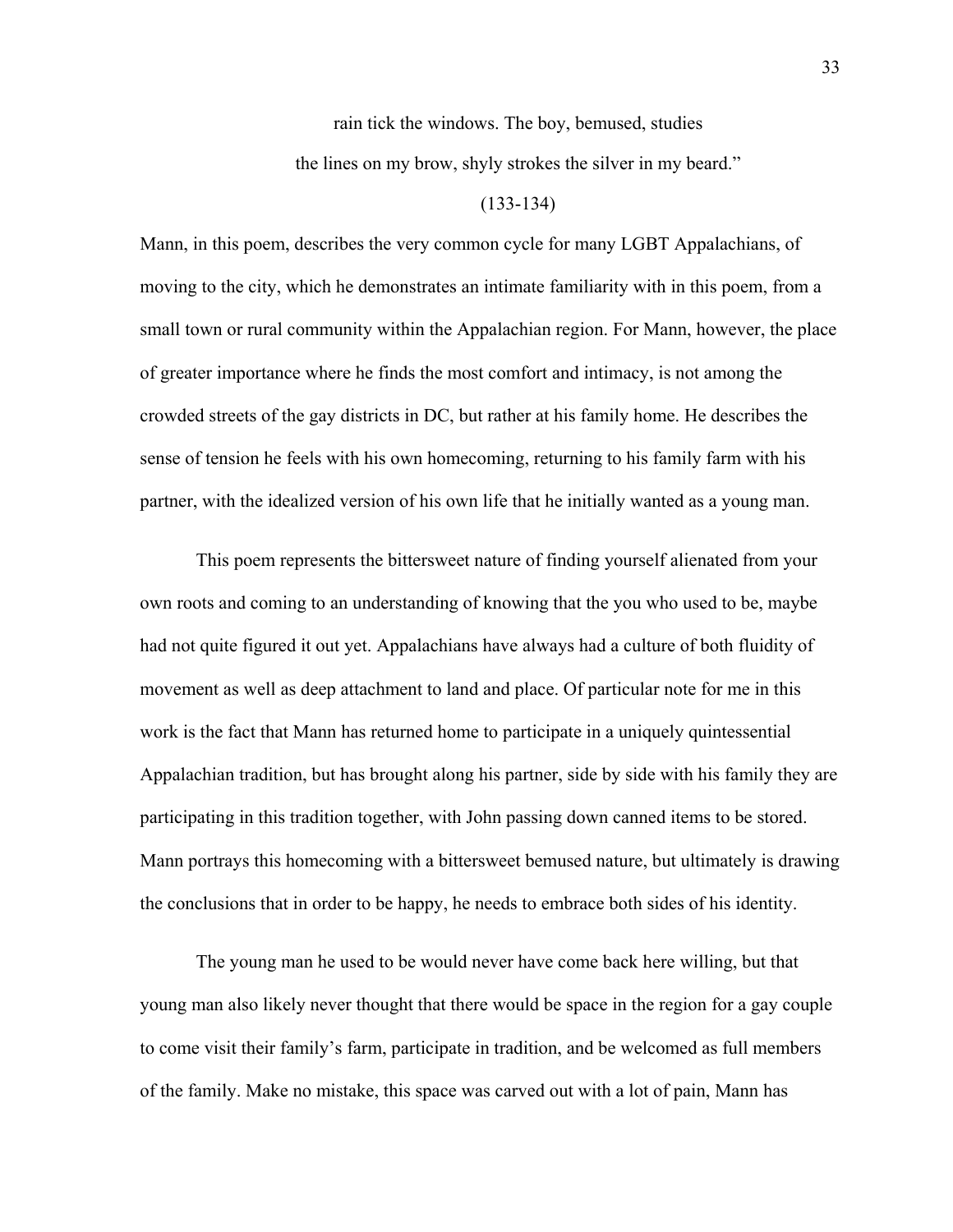elaborated on his fears and struggles in his other work, but ultimately the main conclusion is that coming home is a necessity. In this context, coming home is not a return to things as they were, the Appalachia that still is in many respects, the store front preacher shouting hellfire and damnation and the hatred against a local gay couple. It is the act of creating space for oneself within that hostile environment, and indeed the act of reclaiming the negative and embracing the positive within the community that you spent most of your adult life trying to get away from.

Appalachian literature and LGBT literature have a lot more overlap than would initially be expected. Both genres, by and large, serve to give a voice to underrepresented groups within the broader English language canon of material, and allows these groups to tell their own stories about their own experiences, in their own words. As I have argued before, the meeting of these two genres is an opportunity for exploration and discourse around the nature of who we are and what we mean to ourselves and each other. It is also, however, a celebration. It is an opportunity for us to reject the negatives on both sides and reclaim who we are as a community, developing that community side by side. Our work feeds into other's works, creating a new canon and a new field to study. Beyond that, it creates space for the emotions we carry, the tensions we feel, and the conflicts that have often torn us apart to be taken, and deconstructed without judgement, allowing us to resolve them and create something new from the ashes.

Out LGBT Appalachians can never go home again, whether they leave physically in the first place or not. The home that exists within nostalgia and the comfort of family can become a bittersweet memory. Reminders dot the landscape of Appalachia that can often make LGBT people feel a sense of discomfort (Sickels 2015, 77). Our region is dominated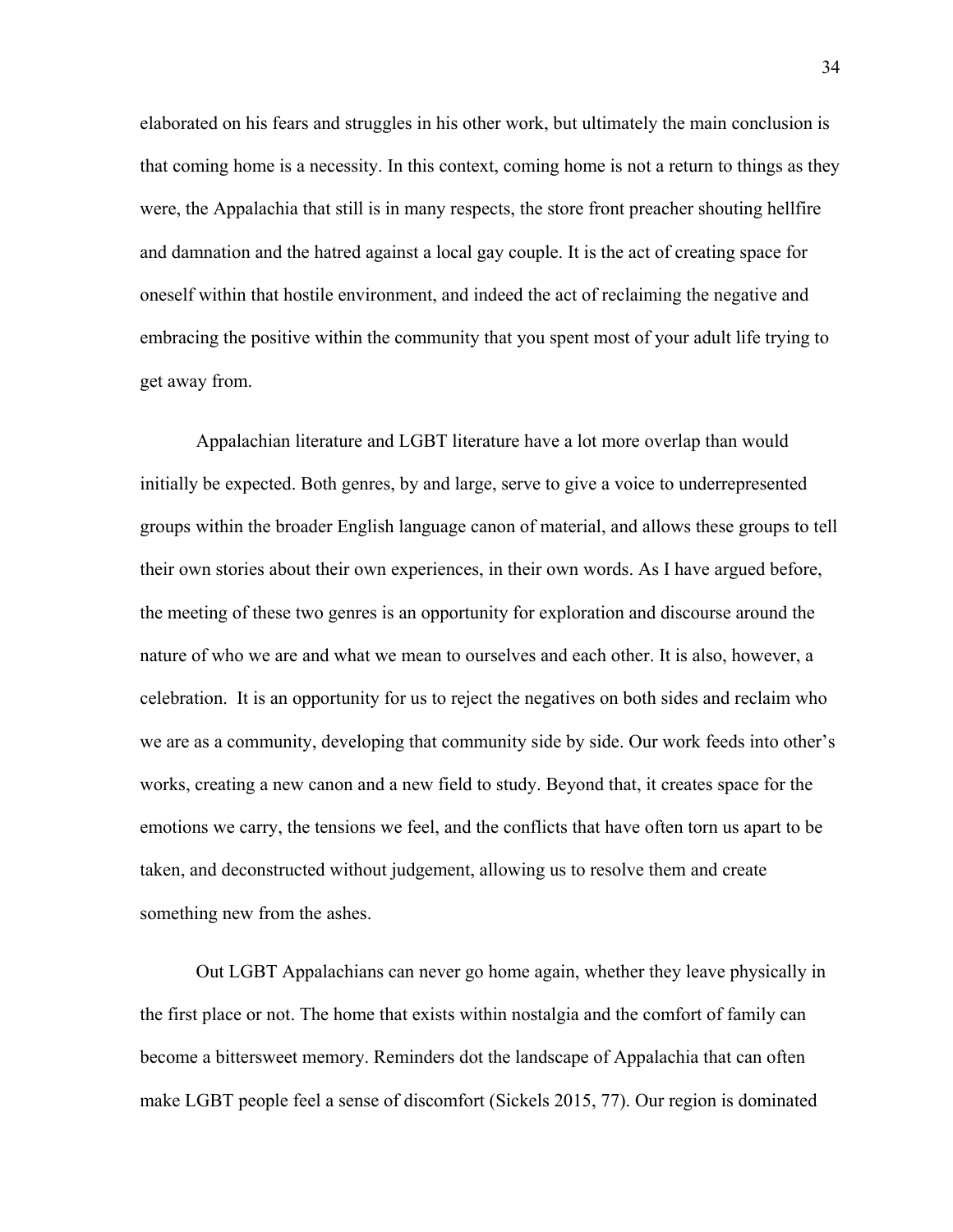by a hostile attitude towards our existence, wrought with religion and conservative politics. For many of us, our arrival at the point where we recognize our own queerness, even when we cannot classify it to ourselves yet, is simultaneously our point of departure. That realization of self-queerness represents a shift away from the dominant culture of the region, often placing us at odds with family, friends, and community. We can never return to the time before, however given enough space to explore, we can develop new ideas about what we mean to ourselves and each other, and create time and space to come home.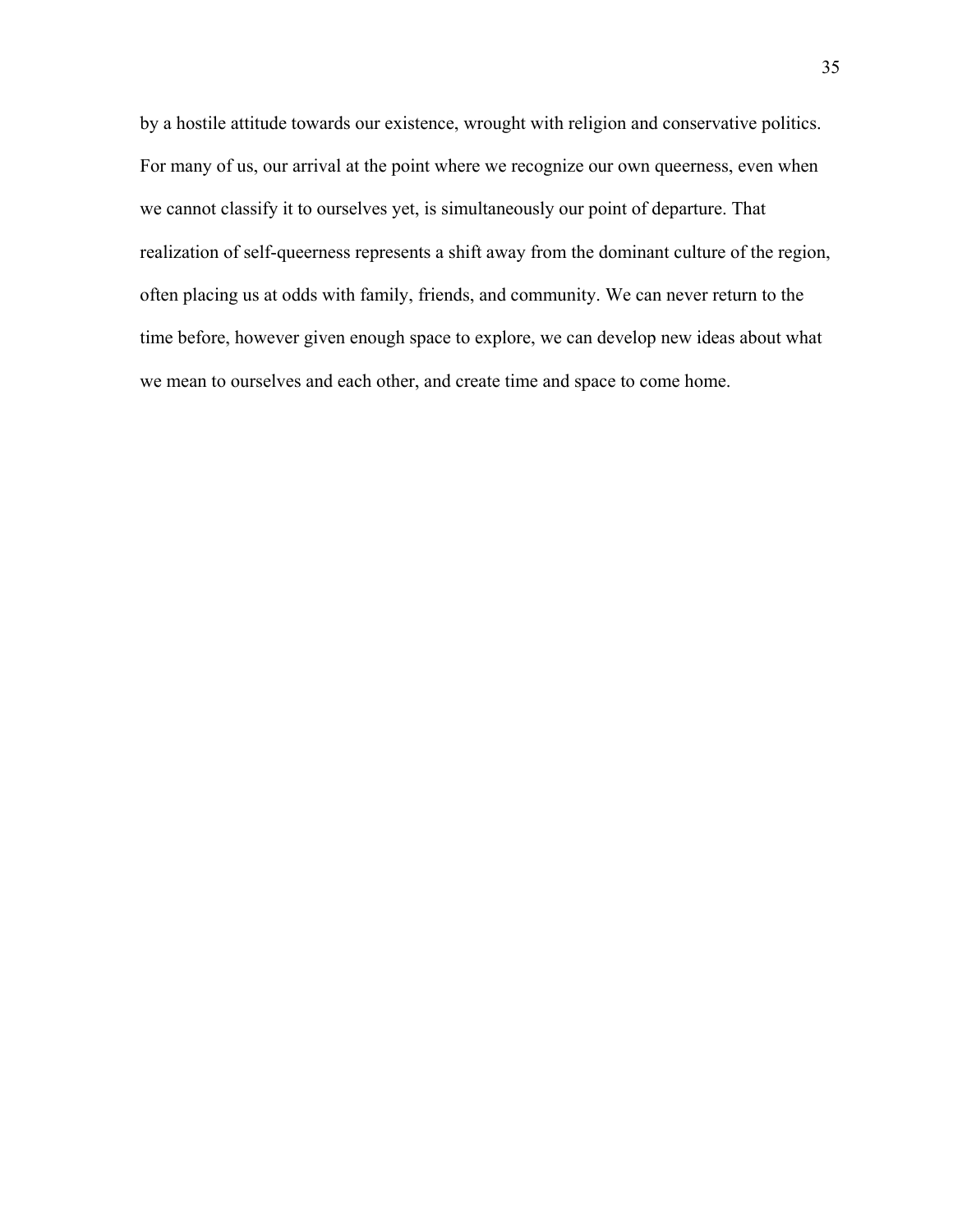# **Chapter Two**

Resilience: Queers and Quares, Hillbillies, and Old-Time Banjo

"Gay people are beautiful and so is the banjo, and it's a shame that people see them in such light," a friend once told me, half-laughing as we talked about the anecdotal phenomenon of gay folks playing the banjo, no matter where you go.

The banjo is an instrument with a complicated history that presents interesting opportunities for building solidarity across racial and class based lines. This chapter will outline the connections between the banjo, racial tension in the South, and queer possibilities of radical political action utilizing the 5-string banjo, the variety of the instrument most common within Appalachian old-time music. I will be framing this discussion through the lens of what Mariana Ortega (2014) termed hometactics, which she defines as the means of familiarizing oneself with a place or inside a space where one cannot fully belong (181). The practices of queering the banjo are a practice of hillbilly hometactics, serving as a way to connect and familiarize oneself with their own connections to the region due to the instrument's prominence in Appalachian music.

Looking at an overview of queer and quare theories of performance as they relate to Appalachian politics and interactions will provide a framework for using an intersectional approach that makes visible how class, race, gender, and queerness overlap to produce unique abilities for expression and placemaking within the region. The banjo has emerged as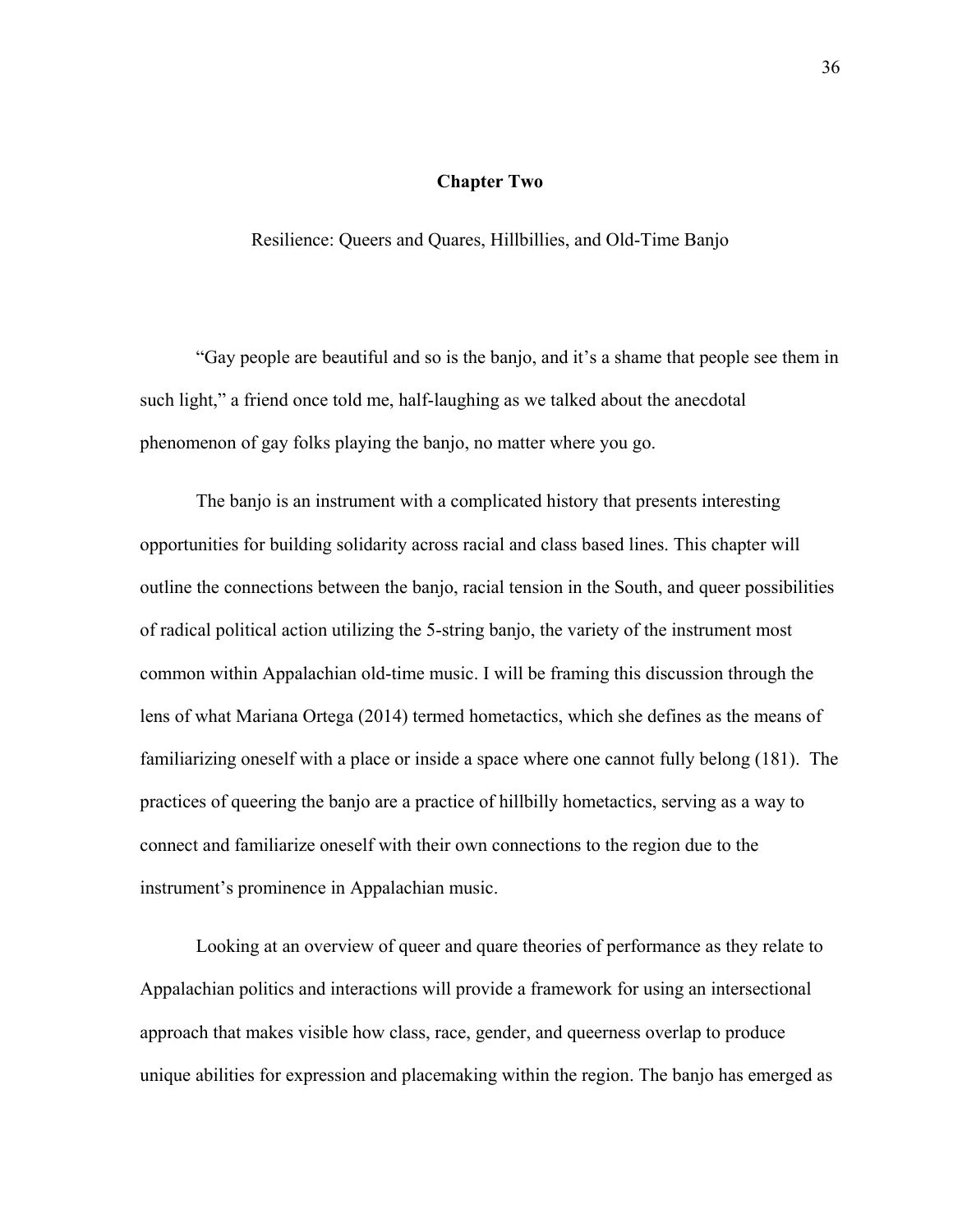symbolic of the Appalachian region and continues to feature prominently in queer art and music from the mountains. I can also see the banjo emerging outside of the region in relation to queer country music and outside the old-time/bluegrass/country canon as well. Solidarity can be developed using an instrument that has long standing and deeply embedded roots in multiple marginalized groups, and there exists the potential for that solidarity to become utilized to build towards liberation within queer Appalachian community.

There is a scholarly gap in both queer and Appalachian studies concerning the use of the banjo as a tool and instrument of queer Appalachian performativity, so this chapter will draw upon research and theory on queer country music, quare oral history, and emergent trends within Appalachian queer music as a whole to look more closely at the potential of the 5 string banjo as a tool for liberation within the mountains. By applying the same theories about class, gender, race, and queerness that have been used to look at similar intersections with country music and storytelling, the margins of old-time music and the banjo can be explored more thoroughly and brought to light.

This chapter will focus most intently upon the possibilities of practical liberation from within these margins, not just the potential for visibility while remaining trapped inside them. First I will offer an overview of the history of the banjo in particular its relationship to Black Southern and Appalachian communities, followed by a discussion of my personal experiences with the banjo as a queer Appalachian. I will then address how music can function as a form of hometactics. A conversation about quare theory and its relationship to queer studies will follow. I will then look at two LGBT banjo players from Appalachia who represent different ends of the spectrum, showing hometactics being applied in the real world through the banjo.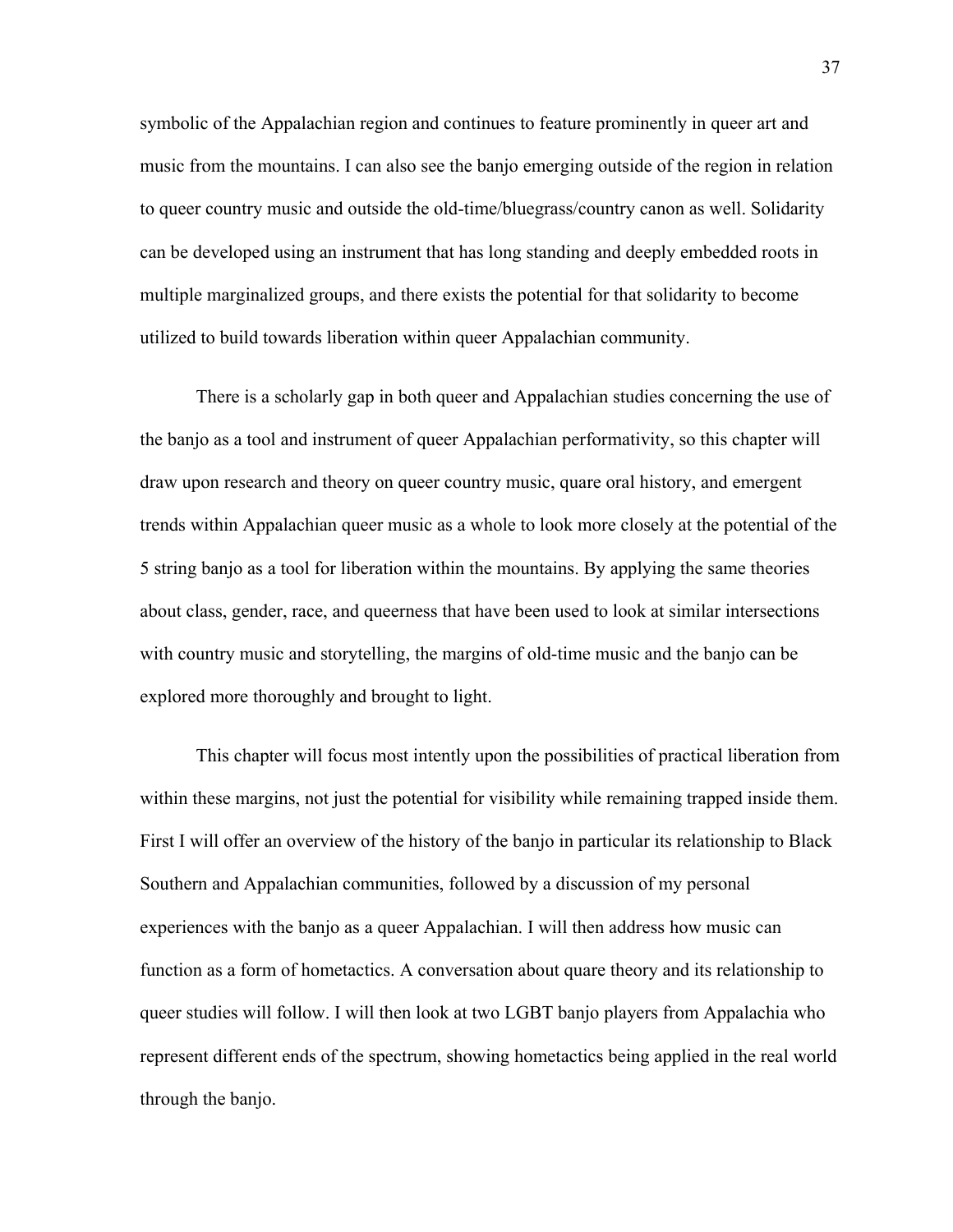### **5 Strings, a Stick, and a Drum**

It is important to first understand the history of the 5 string banjo in the Appalachian region. Richard Jones-Bamman (2017) writes in "A Brief History of the Banjo," the opening chapter of his book *Building New Banjos for an Old-Time World* that banjo music began life in North America as an instrument most often played by Black people who were being held hostage and forced into labor on plantations in the Deep South region as well as households across the United States. Over time, however, the banjo crossed racial lines into the folk music of white Southerners and Appalachians, eventually becoming a more-or-less essential component in what is labeled today as old-time music. At the same time, it was becoming the key instrument used in minstrel performances, a form of blackface comedy routine where white performers performed stereotypical and deeply racist caricatures of Black people. This form of performance gained enormous popularity both in the northern regions of the United States and across the Atlantic Ocean in England, however that popularity eventually faded. The banjo evolved into parlor music for a short time, in the homes of upper-class white Americans, before eventually being discarded as new forms of music became popular around the turn of the century. For working class households, both white and Black, in some areas of the United States however, the banjo continued to exist as part of folk music until the development of country music, and seeing a small resurgence in popularity around the time of Bill Monroe's first show with Earl Scruggs in the late 1940s. The banjo then regained popularity with the folk revival of the 1960s and 1970s, entering into more mainstream middle-class American culture through icons like Pete Seeger (Jones-Bamman, 23-35).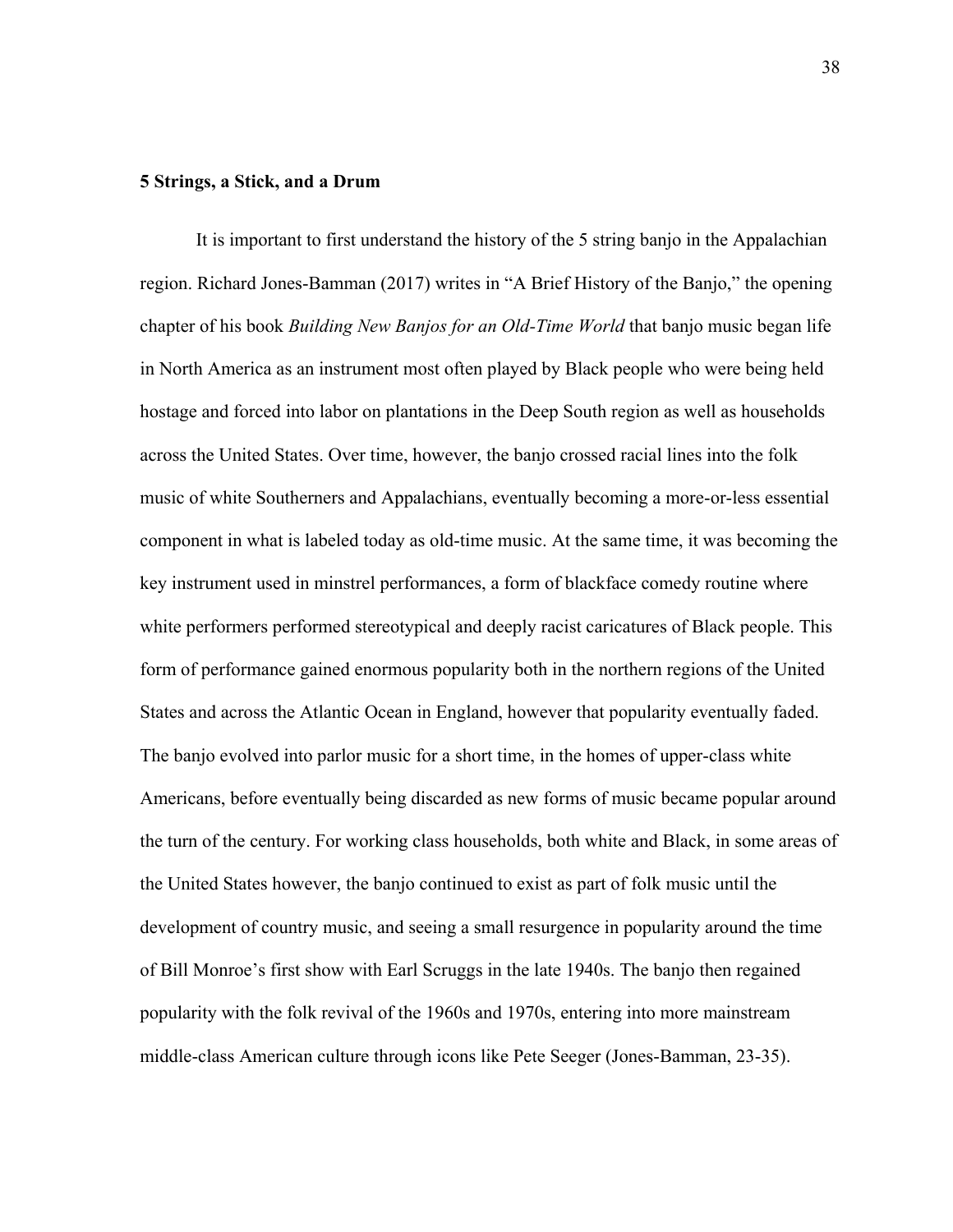This overview of the banjo's transformation from the plantation to the holler, and from the parlor to the folk cafe, shows the numerous interactions between the instrument and various communities. The instrumental role that the banjo has played in the foundations of multiple forms of traditional music, especially within Black southern communities and white Appalachian communities most often working-class, places the instrument in a unique position to claim heritage and roots among a diverse range of people, many of whom can situate themselves with each other in a way that scholar Patricia Hill Collins (1991) describes as the "outsider within" (11), overlapping in terms of place-based identity (Southerness/Appalachian) and class (working or poor) while being separated from each other by racial lines. This can extend to include gender and queerness in many ways. With that in mind, the banjo can be an instrument towards solidarity; however the use of the banjo in minstrel shows, designed to mock Black people, had severed the link between the instrument and most contemporary Black communities. That wasn't the only factor according to scholar Tony Thomas (2013), who writes that a large part of the decision to abandon the banjo came from the cultural assimilation of Black people in the United States. With minstrel shows depicting the banjo as a ethnic and racialized instrument associated with Black people, the assimilationist viewpoint sought to discard the banjo in favor of the guitar, and blues came to dominate Black music. The banjo, which had also featured in Black jazz bands, ragtime, and pop music, began to disappear within the Black community (150-155).

That link is slowly being restored within contemporary old-time and folk music, as well as within bluegrass, with artists such as Rhiannon Giddens, Amythyst Kiah, and Jake Blount notably reclaiming the banjo as a Black instrument and using it to tell stories and histories from within their community (Cholst, 2020). The International Bluegrass Music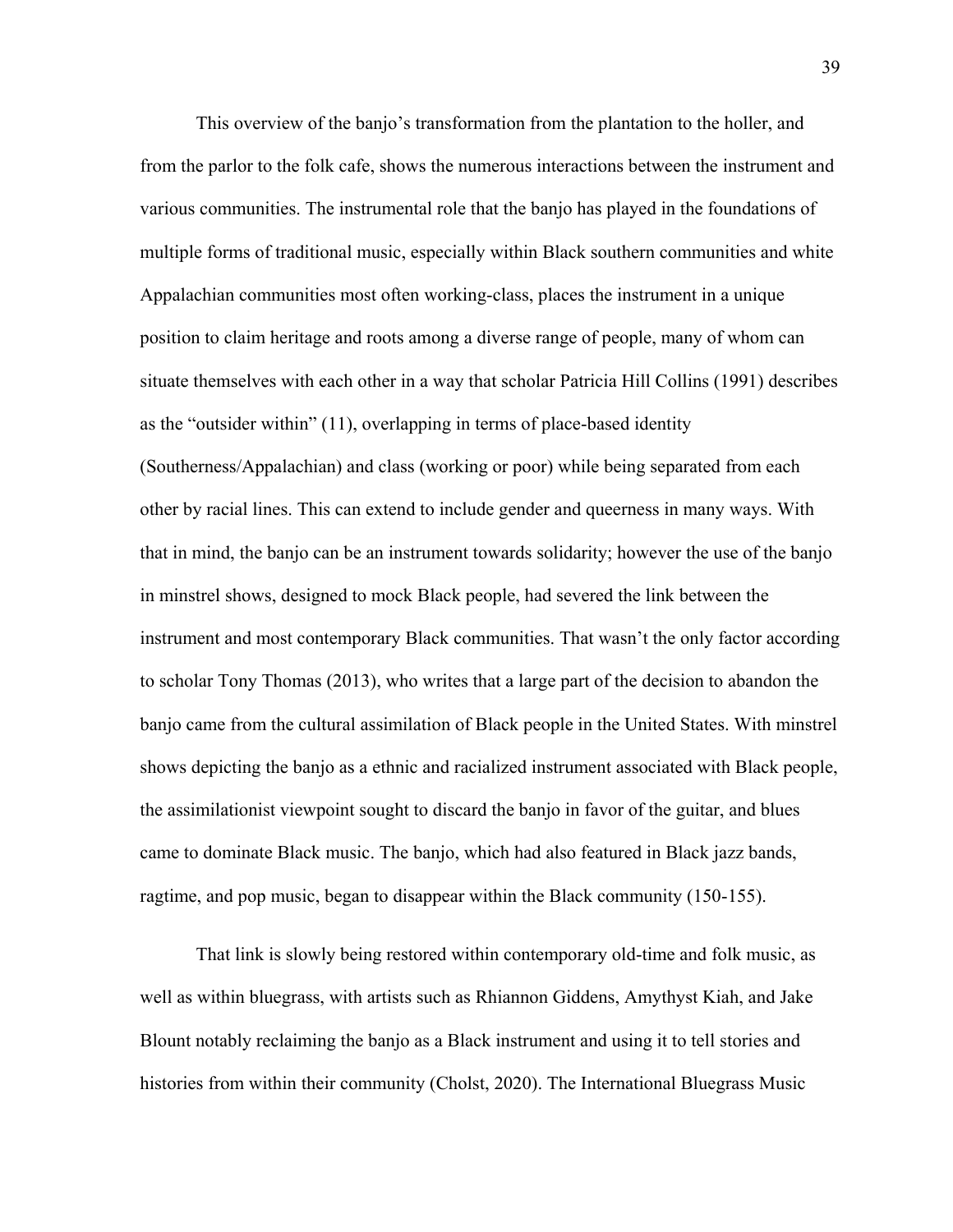Association has also started the "Arnold Shultz Fund" with the intent to encourage the participation of people of color generally and Black people specifically, in bluegrass music (IBMA, 2020). Important to note, of the three artists I named above, both Kiah and Blount identify themselves as queer.

Jake Blount, in an interview with Rachel Cholst from the media project *Country Queers* also notes that of the final winners in 2019 at the Clifftop Bluegrass Festival, a notable fiddlers convention<sup>4</sup> and competition that is often considered one of the largest in the country, all were LGBT and many were people of color, describing it as the "gay sweep of Clifftop" (Cholst 2020b). Here it becomes clear that the reclamation of the banjo is happening within both Black and LGBT communities actively. The very first Queer Old-Time Fiddlers Convention was scheduled to happen last year in Minnesota, far outside of the Appalachian region, before being canceled due to the COVID-19 pandemic. The banjo is appearing in unexpected places and becoming a symbol of something emergent within LGBT Appalachian communities, alongside it's reclamation by Black people within the United States as a whole.

I want to frame my discussion of the queer reclamation of the banjo alongside my own personal experiences as an Appalachian as well as a Southern queer transgender woman, all of which are aspects of my identity alongside the fact that I am an old-time banjo player. My hope is that discussing and attempting to explain my passion for the banjo and its place in my life as a tool and means for connection, solidarity, and liberation will help lead the way

 $\overline{a}$ 

<sup>&</sup>lt;sup>4</sup> It is worth noting that fiddlers conventions and bluegrass festivals are also showcases and competitions for other instruments such as the banjo, guitar, dulcimer, and traditional Appalachian flatfoot dancing. In addition, the name "bluegrass festival" is also used to denote gatherings dedicated to old-time Appalachian music.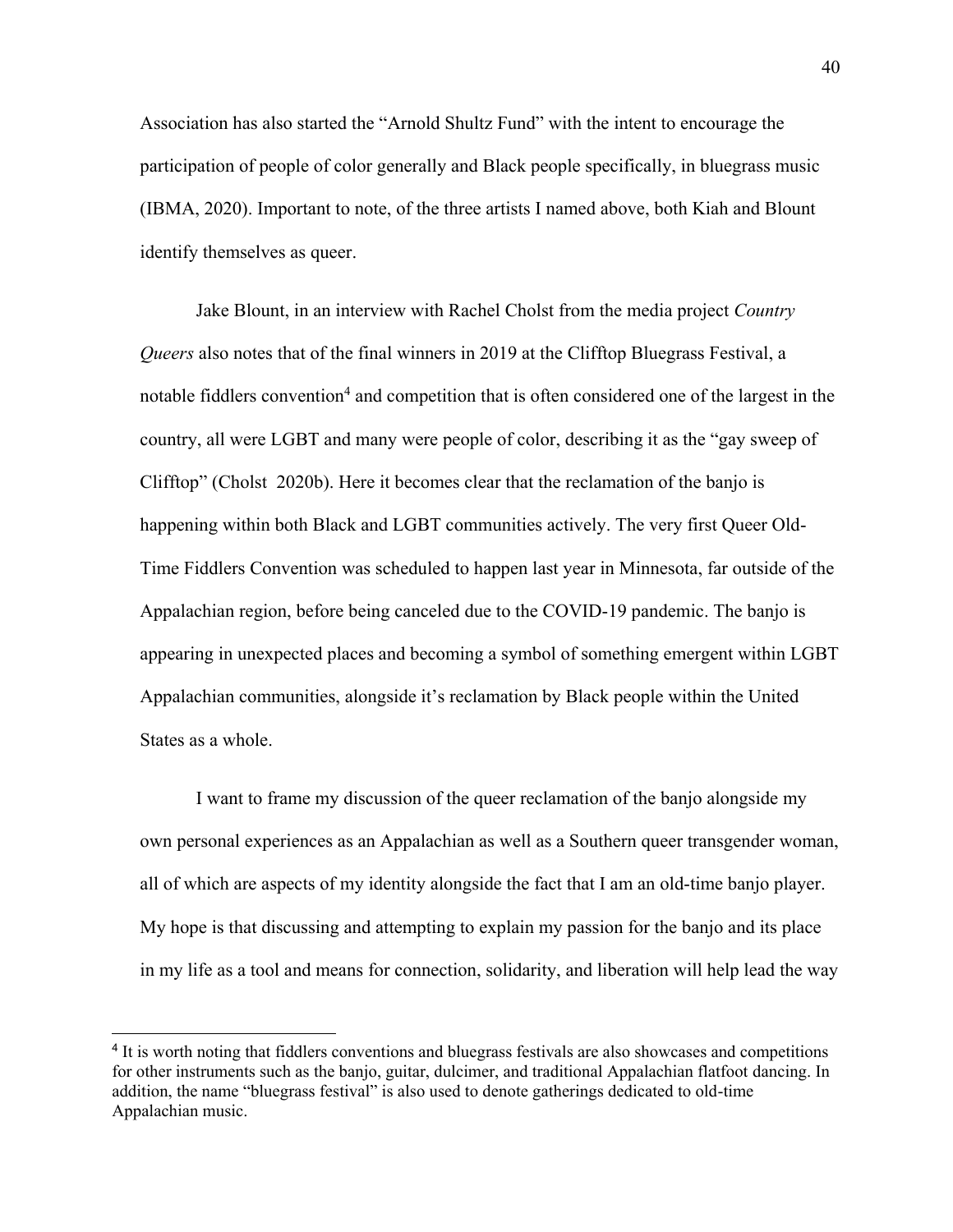and open the gate for a more robust discussion. The banjo exists on the margins of American music as its popularity among the mainstream has declined, and the resulting gap of knowledge leaves a space to be filled.

I did not start playing 5-string banjo until I was already in my late teenage years, and had already moved to the mountain region from the foothills of North Carolina, however the banjo had already held a place in my life. I grew up hearing bluegrass music played on radios and car stereos by cousins and uncles. Following a pattern of metronormativity, as a young openly queer person I shunned what I perceived as the rural in favor of what I percieved as the urban, eschewing country and bluegrass music for punk rock and metal, and spending more time visiting shows in the city than I did going to hear music in the more rural settings in which my family lived.

My interest in the banjo sparked with my move to the mountains and my exposure to old-time music, as I developed friendships with street musicians in Asheville, North Carolina. Learning to play banjo was something that happened alongside my own early transition, with myself becoming a competent player around the time I first started taking feminizing hormones to begin medical transition as a trans woman. What struck me and opened up the door to start thinking about the banjo's liberatory potential was my move to New England for a short period. It was there that I found other queer people who owned and played banjos, often the same songs I had learned living in the mountains.

In my discussion with a friend, a noted openly gay banjo player from Southwest Virginia, we discussed the anecdotal phenomenon of LGBT folks playing the banjo no matter where you go. We saw the banjo present among LGBT communities across the country from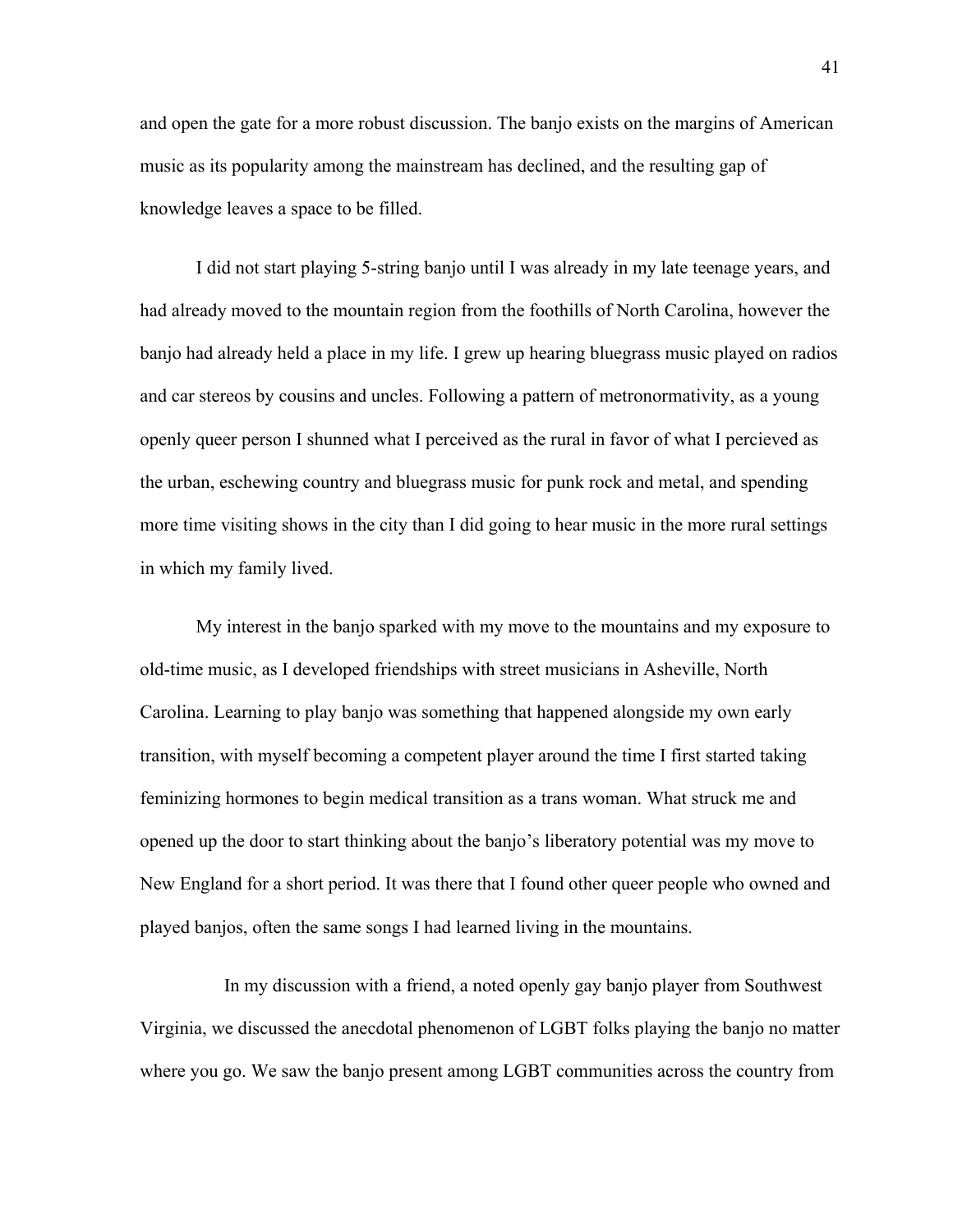Brooklyn to Portland, Oregon. While my friend theorized that this is because the banjo is a bit of an outcast among instruments (a feeling many queer youth and adults alike can relate to intensely), I would like the theorize more deeply about why this instrument resonates with LGBT people, both Black and white, and what potential that serves alongside liberatory politics and theories about making place and creating home.

I see the banjo as an instrument on the margins, at the intersections of race and class, and in a unique position to be an instrument for liberatory art. Playing the banjo has allowed me to reconnect with the rural aspects and working-class aspects of my own identity and community, and allowed me to relate to other LGBT people while also existing within an intensely cisheteronormative space and challenging preconceived notions of acceptable identity within rural and working class spaces of my own community. With this in mind, there is radical potential that the "gay sweep" at Clifftop carries, and the ways in which it is creating solidarity across marginalized groups, many of whom are outsiders/within, overlapping in terms of queerness and creating solidarity across racial boundaries, working together in resistance to an overwhelmingly white, patriarchal, and cisheteronormative dominance of Appalachian traditional music, challenging the assumptions about who can and who cannot participate in those traditions as well as to whom that heritage and tradition belongs.

## **Music as Placemaking/Hometactics**

bell hooks wrote that "the ability to see and describe one's own reality is a significant step in the long process of self-recovery; but it is only a beginning (quoted in Adams 1989,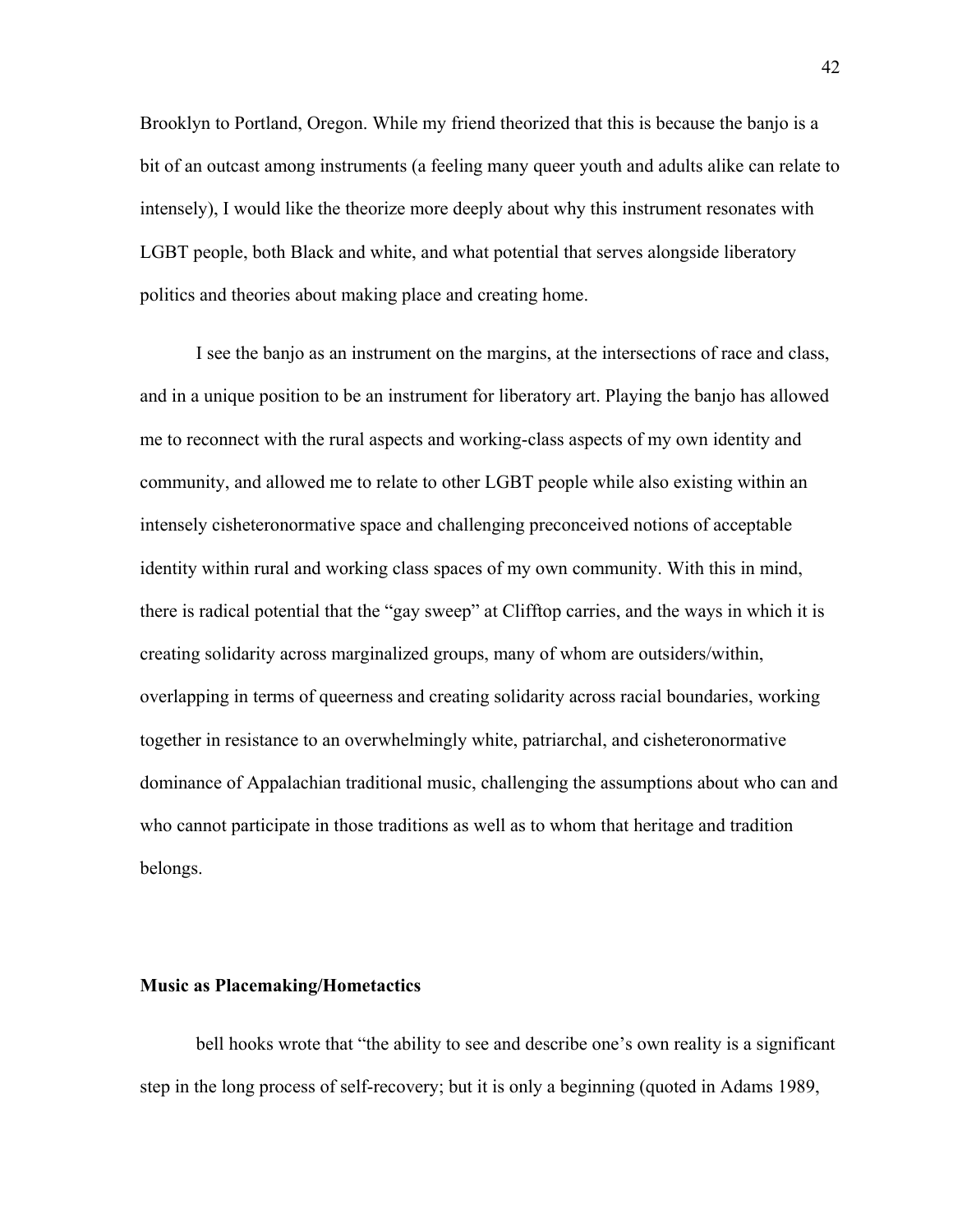26)." To create radical new possibilities for creating place and space within a hostile sphere, there is a need for cooperation and to look toward solidarity with others in a community who exist within the margins of that community. My experience is at the margins of the queer experience by the virtue of my position as a transgender woman, however my experience does not capture the racially marginalized position of Black, Indigenous, or Latina people who exist both at the margins of their queerness as well as their race, often further impacted by a place based identity such as being Appalachian. If the web of oppression and marginalization is going to be cut, it is imperative to understand how solidarity can be built while allowing individuals to exist as what Mariana Ortega (2014) terms "multiplicitous selves" (179). All queer Appalachians exist within margins, as the popular image of Appalachia is limited to the white, the heterosexual, and the male. In order to create space and community along the lines of what I understand as a project identity, there must exist a desire and the tools to build solidarity across those margins.

In this portion of the chapter, I seek to understand the banjo as a tool of placemaking, and therefore as a tool of dismantling the web of oppression. I see the playing of banjo music, and Appalachian old-time specifically by queer Appalachians as a part of what Ortega describes as "hometactics". Ortega (2014) writes:

The reality of home is often quite different from our imagined home, both in its personal and political instantiations. I wonder though, whether we can go beyond the myth of home and move toward a decentered praxis of home-making and belonging, one that gives up the full possibility of belonging and allows for the possibility of not longing to be on one side or site of belonging. (181)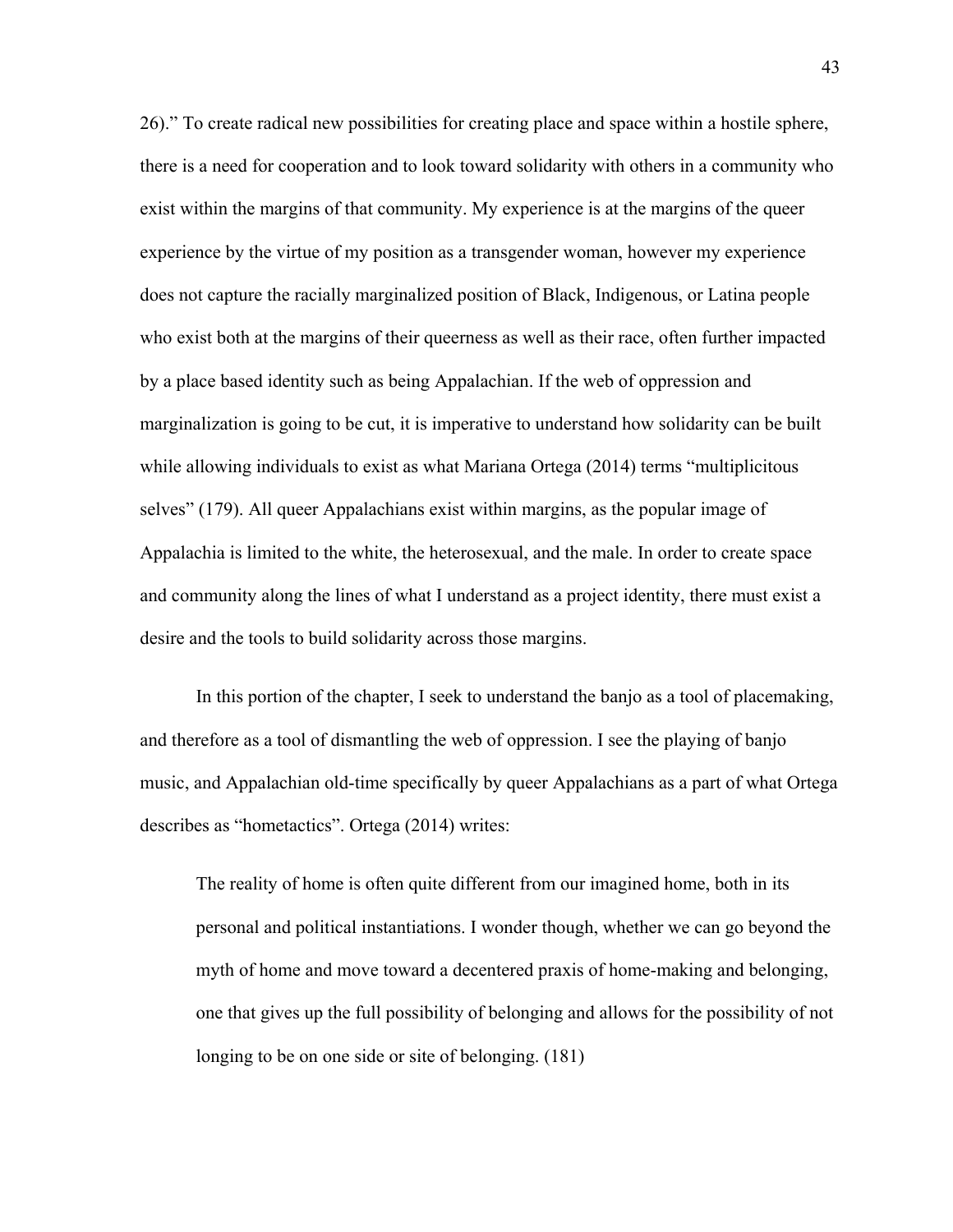Ortega describes hometactics as a means of finding and creating a sense of familiarity in a place where one cannot fully belong, due to the idea of multiplicitous selfhood. Within Appalachian culture, cisheteronormativity within the mainstream traditional practices more often than not serves as a bar across the door that keeps LGBT people of all racial and class backgrounds regardless of gender from participating in these practices. Queer bodies, queer self, and queer politics are gatekept by social norms from participating in traditional practices, often enforced by an older generation that has gained prestige within Appalachian culture. For example, it is hard even as a white trans woman for me to show up at the door of a noted local musician and ask to learn songs from them, in the ways in which many of my contemporary musician colleagues have learned old-time music.

An emphasis is placed within Appalachian traditional music on the learning of songs from older generations of players, who in turn developed their craft by sitting at the knee of notable regional musicians. This apostolic tradition is given weight and deemed as the traditional method. What hope is there for a Black trans woman or a Latina butch lesbian to show up at the door of a well-known white elderly and often male musician and ask to learn from them? Appalachian culture places an emphasis on traditional methods of doing things, and LGBT people are more often than not barred from this when it comes to learning music. This also impacts the performance and participation in cultural events. There are dangerous precedents established by factors like the attack on Latinx-Appalachian string band Che Apalache at the Galax Old-Time Fiddlers Convention, where advocacy on stage against the Trump campaign's promise of building a wall resulted in a physical attack on the band members (Enriquez 2020, 73). When openness about queerness could lead to similar assaults, especially when considering the intersections of race for LGBT people who play old-time,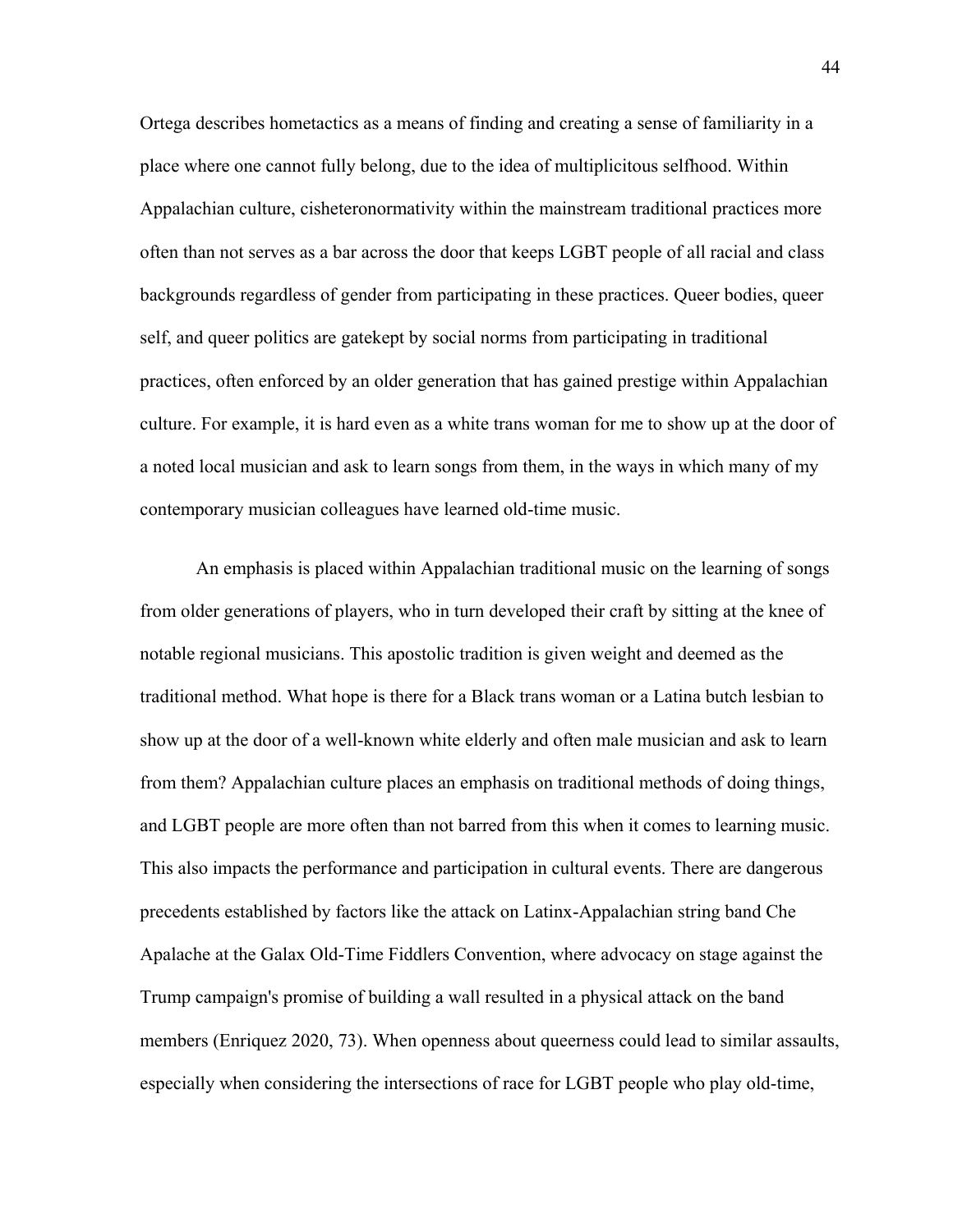the ability to participate in cultural events around old-time music in the region start to look limited.

In this way, learning to play banjo (or fiddle, guitar, dulcimer etc.) in spite of these barriers, is a part of the praxis of hometactics. When we as LGBT Appalachians, regardless of racial or class background, learn from each other and through less-traditional channels, we are practicing developing a sense of familiarity with the region that is tied to our place-based identity that we also cannot fully belong to. The practice of banjo playing then unites LGBT Appalachians in cross-community solidarity because we are learning from each other and playing with each other, as well as forming opportunities for performance within our own spaces and on our own terms.

Old-time music is often discussed as a focal point for feelings of Appalachian tradition and heritage. In the essay "Somewheres on the Track" from *Appalachia in Regional Context*, Kirby, Haywood and Pen (2018) assert that "nothing weaves the fabric of community together as well as participatory music and dance (191)." I can remember going to dances, before the current pandemic, and always feeling tension when dancing the "girl's role" at these community functions. However, I felt equally uncomfortable dancing in the boy's role, and oftentimes had to pick a side as Ortega described it. Participation was precipitated by a careful curation of my presentation. From my experiences as an Appalachian trans woman this rings true, but can also hold true for gay people as well as other trans people in the region. Cultural participation becomes difficult alongside open queerness, especially so in smaller and more rural communities, leading to a perceived imperative to compromise one or more identities. However, LGBT Appalachians within the

45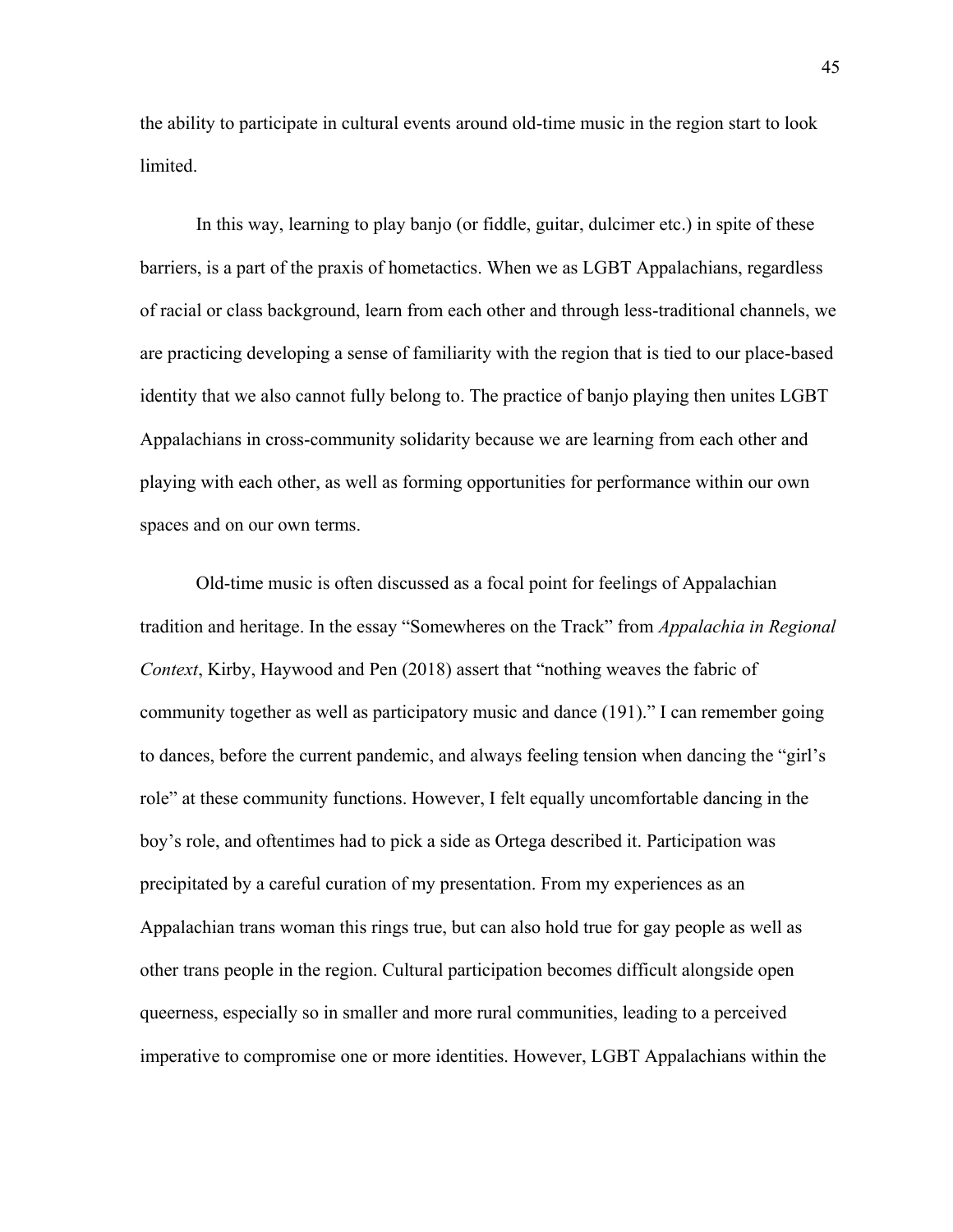region have shown that by organizing our own dances and our own community events, there exists the potential to create a hometactic from these traditional cultural practices.

"Somewheres on the Track'' opens with Ron Pen writing that place matters and that it can begin with something as simple as a tune (2018, 189). In the same book, bell hooks (2018) writes in "Reclaiming Place: Making Home" that creating home and reclaiming your identity based on place is a multi-layered process, that can include making art (181) or in this case, music. When LGBT Appalachians take the tradition into their own hands, it is a practice of reclamation and a practice of making home. The act of making music, playing the banjo loudly and proudly is the creation of a connection to the region through solidarity with each other across other oppressive boundaries and through the margins, and the creation of space and community that can create a fuller sense of belonging and safety. It is carving out space within a place to make home.

# **Queering and Quaring the Banjo**

 $\overline{a}$ 

This section of the chapter will be focusing on what those hometactics look like when applied to the practicing and performance of old-time music, and on what is currently being done to create space within Appalachian communities for the queer. I will also be framing this discussion around the theories of quare identity and what it means to be Black and LGBT in relationship to the banjo, considering the banjo's foundational roots within the Black community.<sup>5</sup>

<sup>&</sup>lt;sup>5</sup> I feel I would be failing in my duties as a scholar if I did not address this, however my engagement will always be from outside the Black cultural perspective due to my personal perspective as a white trans woman and therefore fundamentally lacking.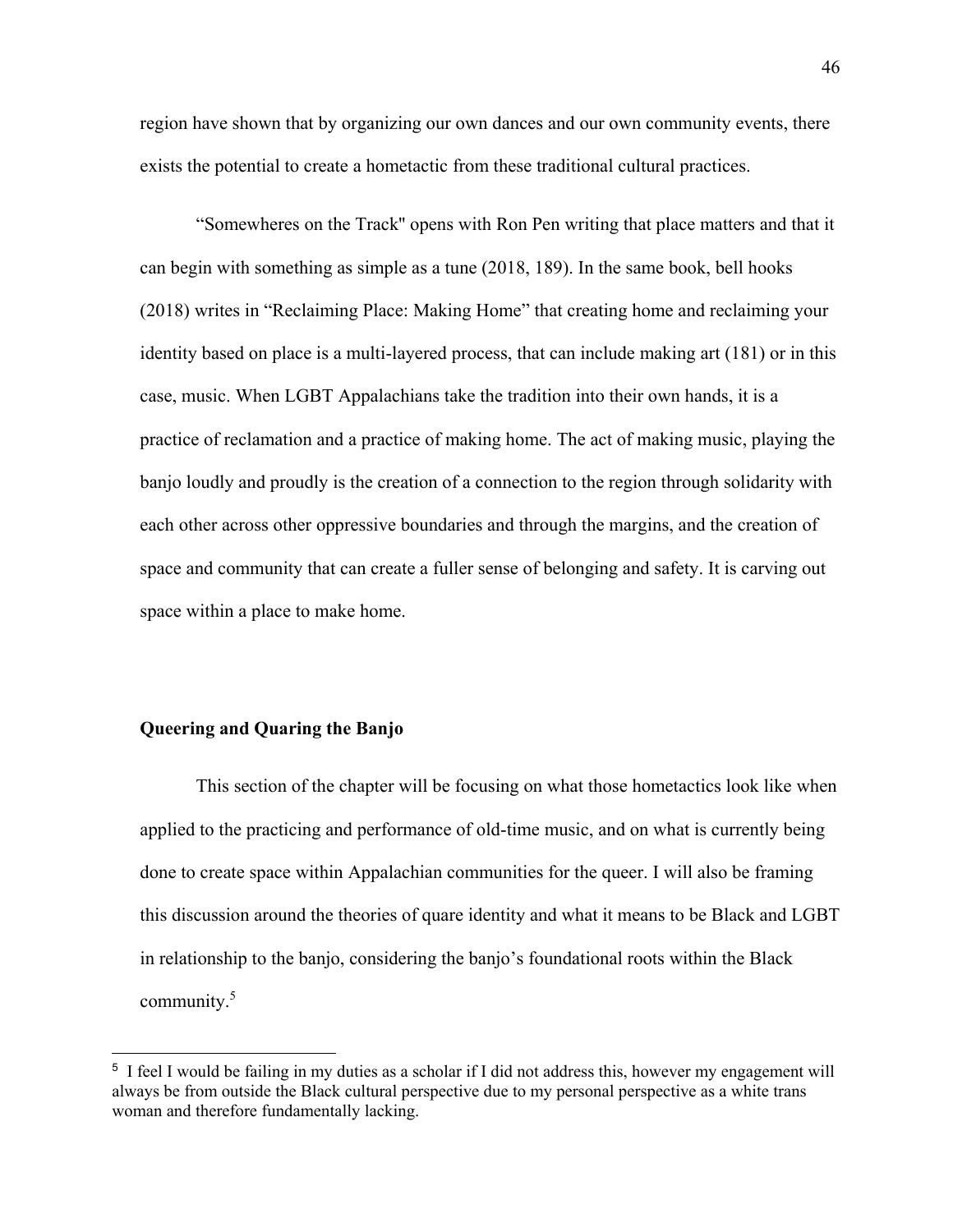The lack of research and scholarship on queer and LGBT expression within old-time music is due to both the relatively recent emergence of it into the mainstream roots and folk music culture as well as the tendency of many artists to fly below the radar. Due to this, I'm going to be looking at the way country music, which evolved in part from Appalachian folk music traditions, has been queered in the past and then apply those concepts and theories to old-time music. The research on queer performance and politics within country music is also scare, however I plan to draw from Nadine Hubbs's (2014) *Rednecks, Queers, and Country Music* in order to draw parallels between country music and old-time.

Of particular interest to me are the last two chapters of *Rednecks, Queers, and Country Music*, dealing with gender deviance and queer political performance respectively. Aspects of both queer politics and gender deviance can be seen in the way old-time music is currently being queered, and importantly in the way that banjo is being queered in relation.

Hubbs' third chapter, titled "Gender Deviance and Class Rebellion in 'Redneck Woman' " deals with the Gretchen Wilson song "Redneck Woman", and addresses the pushback from female artists in country music against both dominant middle-class culture as well as the more nuanced pushback against working-class stereotypes. Hubbs' argues that the song expresses defiant contempt for the restrictions of middle-class femininity, while simultaneously proudly embracing both a "virile female" image as consciously chosen and staking its central conceit upon working-class values of resiliency and self-sufficiency that are generally associated with men. Hubbs writes that redneck woman as phrase seems a contradiction, but the song's embracing of both working-class feminine stereotypes in contrast to middle-class ideals while also asserting working-class masculine traits (such as truck driving) serves to establish the song's protagonist as the embodiment of both a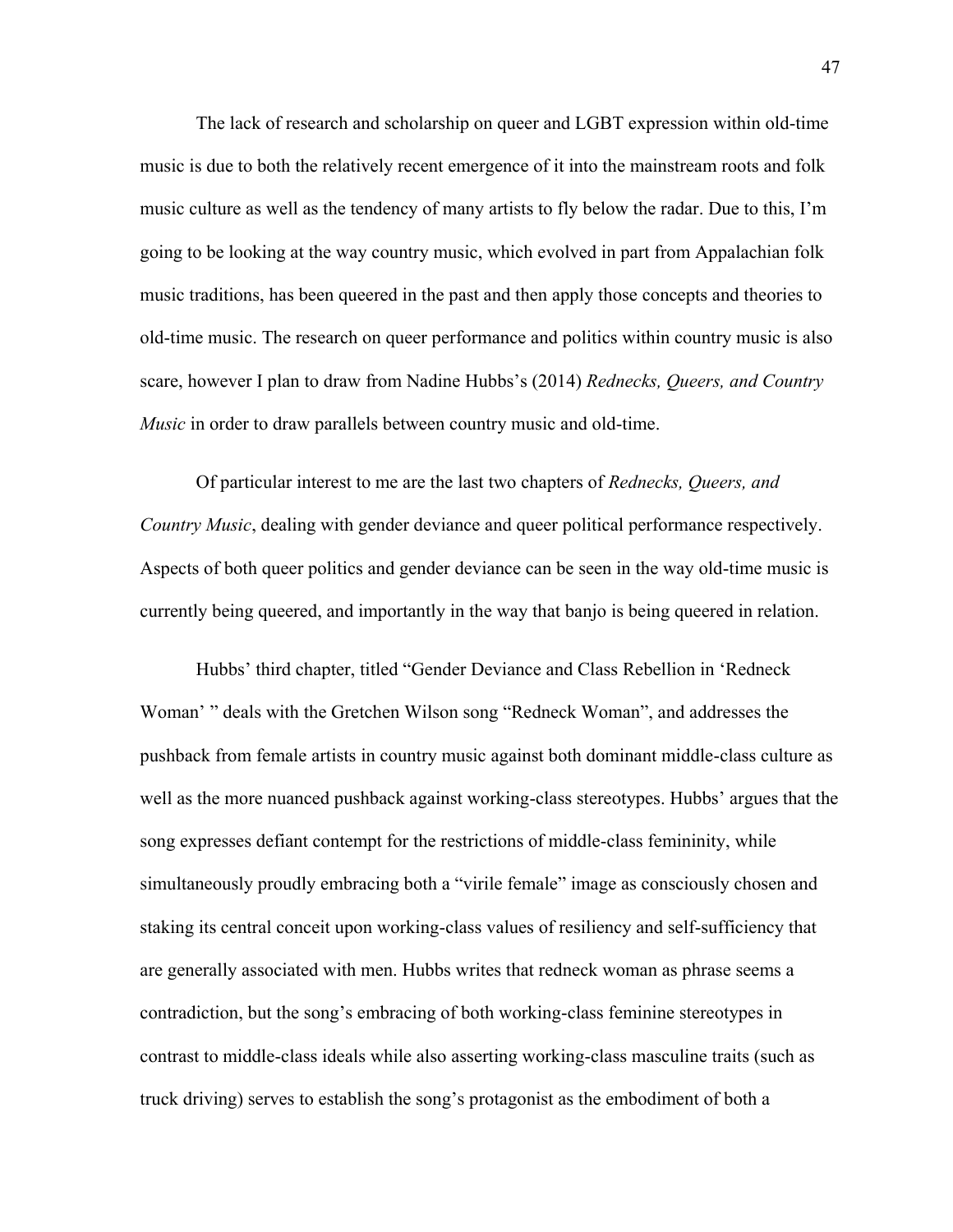deviance from feminine norms of the dominant culture, as well as middle-class norms (112- 15).

Hubbs's fourth chapter, titled "'Fuck Aneta Bryant' and the Queer Politics of Being Political" deals with the rather infamous David Allan Coe song of that name, and examines the way that the antibourgeois politic and language of that song, namely its use of decidedly offensive language to convey a progressive meaning of defending homosexual men from the conservative activism of right-wing anti-gay crusader Anita Bryant. Hubbs argues that the politics expressed and the language used to do so seem contradictory, but only when judged with the assumption of middle-class values and ideals, while making more sense within the culture that the music arises from (139-44). It is, in effect, holding a multiplicity in the face of what appears to be a contradiction, something we can see reflected in LGBT Appalachia writ large. It is a queered politics being performed by Coe, who is often associated with an outlaw masculinity (which may in part shield him from criticism from the conservative right in his defense of homosexuals "beating your meat" inside prison).

The deviance from traditional norms is reflected in the claiming of a specifically queer Appalachian identity and the creation of queered and quared Appalachian musical traditions is in direct reflection of these ideas. There exists within country music, Hubbs has argued, an ability to contain these oft-conflicting views in a constant process of reconciliation and synthesis while still being easily understood by the audience. We can see this reflected in old-time music as well. The singing of murder ballads by women, often grisly songs containing details in which a woman is murdered for overtly misogynistic reasons, is often a process of reclamation for some of the singers I have talked about this with at festivals and bars. Similarly, the usage of traditional Appalachian music by queer and quare Appalachians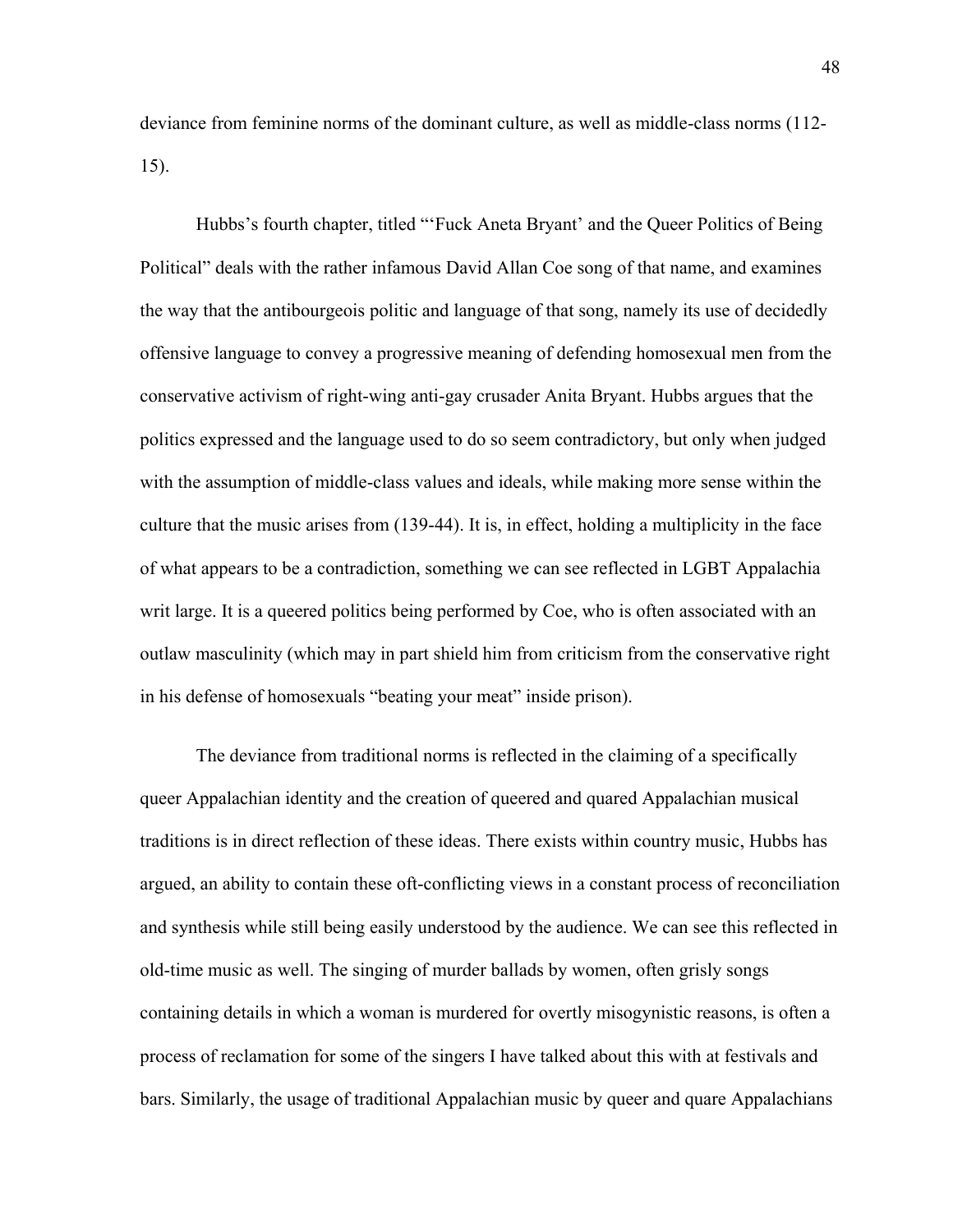represents a means of synthesis between the multiplicities that may not be understood when looking at the practice from a cisheteronormative or metronormative perspective, but makes sense to those within the practice and community.

According to E. Patrick Johnson (2001), quare theory is a reconceptualization of what we know and how we know it (7). This functions as a recontextualization of the knowledge queer theory claims to produce as well as the ways of knowing. Within the span of my research, this is reflected in the meaning of the banjo to white LGBT Appalachians versus it's meaning to Black LGBT Appalachians, who have the added legacy and history with the instrument that means different things within their own community and cultural perspective. Given the origin of the instrument in West Africa and it's complicated history in the United States between white and Black working class communities, to the role of the instrument in mocking Black people during blackface minstrel show while also giving them one of few available opportunities to make a living as a musician in the 19th century, the banjo has significantly more weight in Black communities of the mountains.

This Black history of the banjo is being quared by performer and musician Amythyst Kiah, and for this case study I will be looking at her work through an interview with *Country Queers.* I will also be looking at the queering of the banjo through the lens of the work of Sam Gleaves, who is a white gay man from Southwest Virginia. These two musicians represent two separate ends of the spectrum of LGBT experiences in Appalachian along racial and gender lines,as well as different socio-economic backgrounds. Gleaves comes from the rural and the working class, while Kiah grew up in the suburbs of Chattanooga. As well, each is taking different approaches in their music. Gleaves is an approach at queering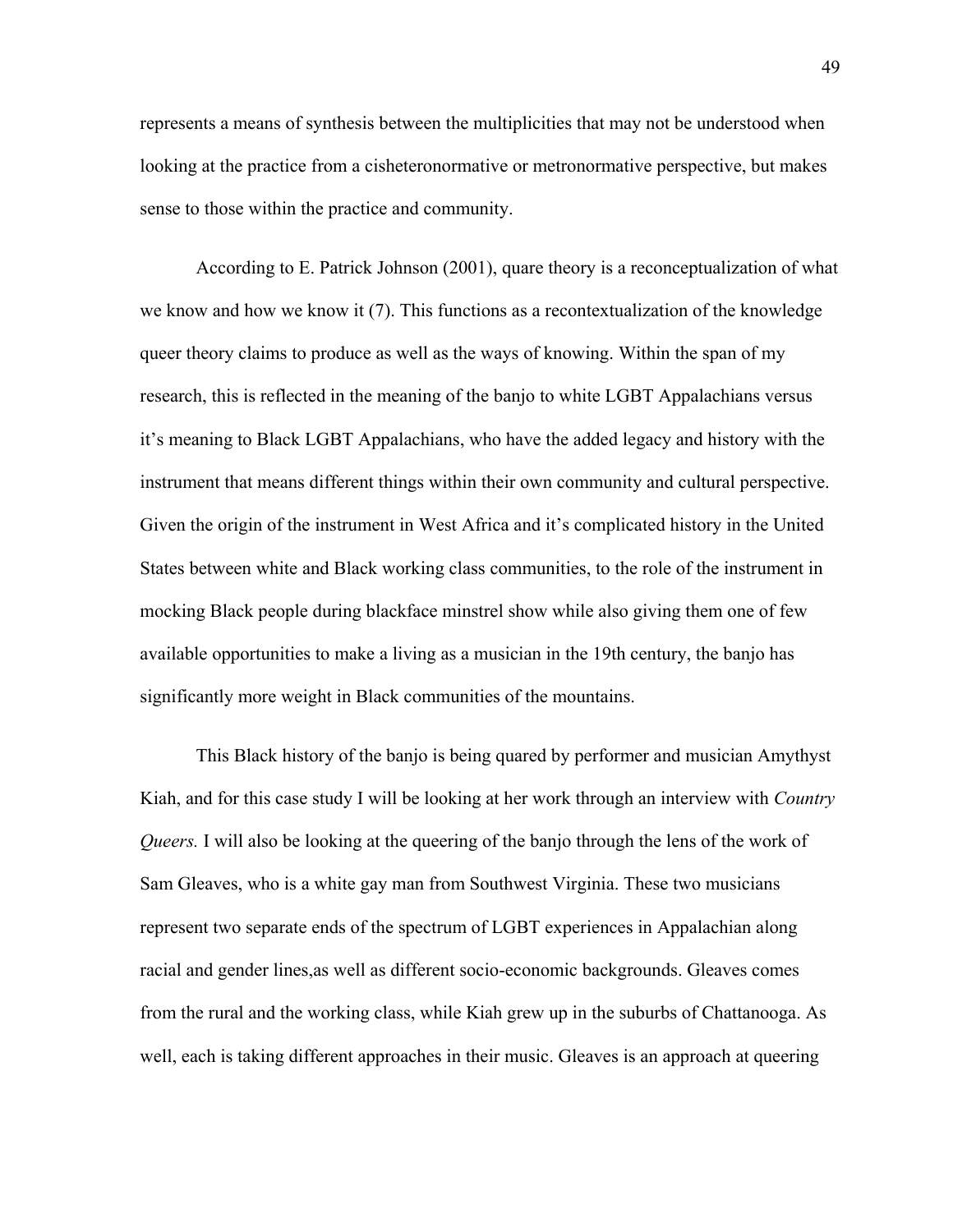existing tradition, while Kiah represents an experimental approach rooted in history, a quare future.

In her interview with *Country Queers*, Amythyst Kiah marks the importance of realizing that her experiences growing up were just as Appalachian as any other. Understanding her own role in the history of the region as a Black lesbian allowed her to connect with the musical traditions of the mountains in a deeper way. Kiah mentions reading Jeff Mann's *Loving Mountains, Loving Men* as a formative experience that allowed her to connect herself to that tradition. Mann is mentioned here in the first chapter, and his influence on LGBT Appalachians and the influence of gay regional Appalachian literature in the service of homecoming is seen exampled here. She says of reading it, "That's when I started to realize all of our stories in Appalachia have meaning" (Cholst 2020a).

This connection serves as a powerful reminder of the fluidity of identity and the importance of connection to place. Quare theory is important because it asserts the importance of using the complexities of lived experiences to capture what labels and terms cannot: existence within the margins (Johnson 2001, 13). Kiah's music is representative of multiple traditions, and cannot be easily defined, but it is also firmly rooted in her experiences as a Black lesbian and a Black Appalachian, while also defined by the exposures to a wider range of experiences as well as her education which came from the benefit of a higher socio-economic status. Here, race, gender, sexual orientation, and class all come together to inform her music and her life, in a way that defies the traditional use of labels both in genre and identity, which draws on Johnson's ideas of a quare theory (Johnson 2016, 49). The result is a distinctly quare intersection at the margins of the knowledge and scholarship on the banjo and its role in Appalachian communities.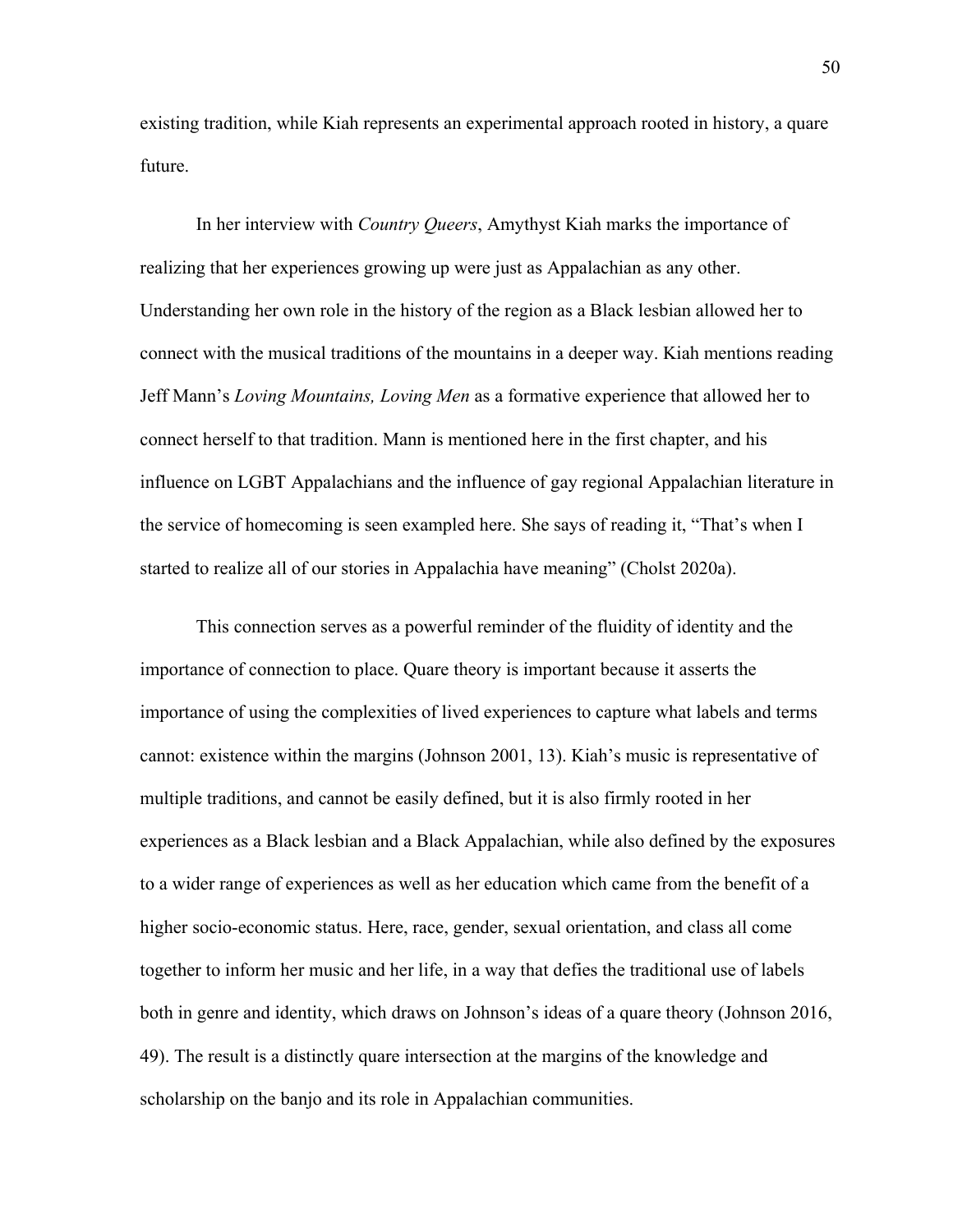Where Kiah creates it is often drawn from a wide variety of sources, but this is not the only approach being taken to queering the banjo in the Appalachian region. Sam Gleaves' music is a subtle subversion and reworking of existing Appalachian traditional music as well as original work that queers that tradition.This can be seen distinctly in two songs that work to create a reframing of traditional gospel and old-time music in the region.

First, in "Two Virginia Boys," Gleaves (2015) sets the lyrics of a gay Appalachian love story with a happy ending, to the tune of "East Virginia Blues" a sorrowful blues song. Gleaves sings a song of love and compassion, with a distinct connection to place, writing:

I can place you by the way you talk,

You hear the music in your heels.

Just like any raised right Southern boy,

You don't tell everything you feel.

I don't need to know much more than that,

Long as I've been knowing you.

If two Virginia boys can fall in love,

I reckon that's just what we'll do

(2015)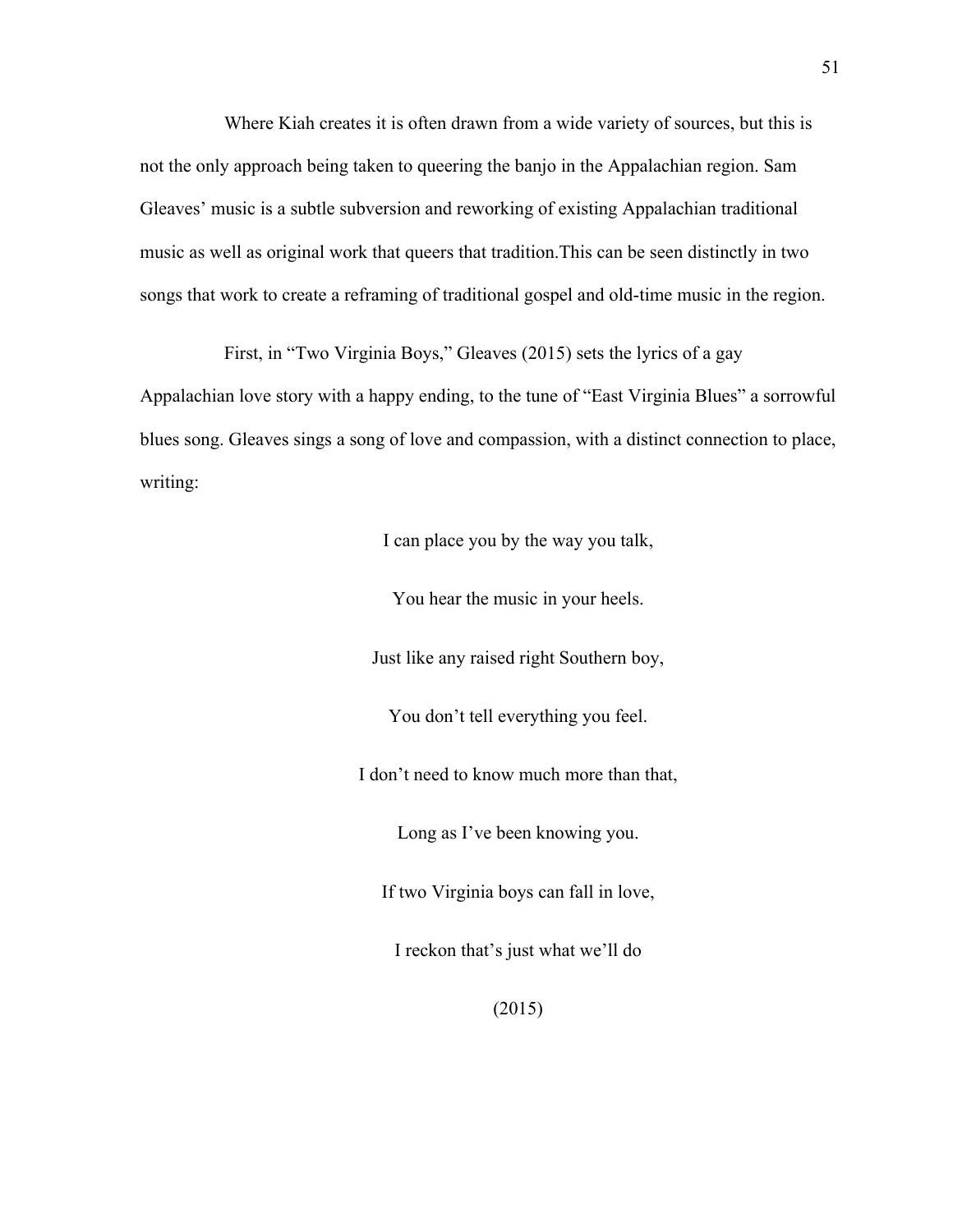Connection to place is important in this, and the use of a familiar and traditional melody for the chorus emphasizes a connection to the region and the history of music here, while also allowing for a new interpretation of that past.

We can see similar strains of subversion in Gleaves' (2015) version of "God Gave Noah the Rainbow Sign," a mountain gospel song that tells of the endtimes to come in the traditional interpretation, followed by the redemption and salvation. The song is reframed when played by Gleaves, due to the use of the rainbow as a symbol of LGBT pride for the last several decades. Gleaves' banjo features a rainbow strap, and this is featured prominently on the album cover. The song transforms into an anthem of pride and reclamation, foretelling an end to the conservative homophobia of the past and giving rise to redemption and a new future for the people of the region. The symbolic cleansing of the region being done through artists like Gleaves and Kiah who are queering and quaring the regional traditions and in turn encouraging a new tradition to evolve and develop within it. The banjo and the songs played on it are being used to reframe and reclaim the history of the region itself, and in turn offer paths to new futures whether in the wide ranging catalogue of Amystyst Kiah, drawing on multiple sources of knowledge to imagine new futures or in the subtle subversions and reframing of Sam Gleaves which recontextualize the existing traditions and give birth to new meaning in the process by inserting an LGBT subtext into cisheteronormative narratives. The meaning becomes one of belonging, and places a sense of heritage within the music, connecting LGBT listeners more deeply to their traditions as Appalachians.

I am framing all of the above in the lens of hometactics and "making home," reinforcing the point of creating solidarity, concluding with the importance of framing further all of this within liberatory politics. The banjo is useful as a tool for creating that solidarity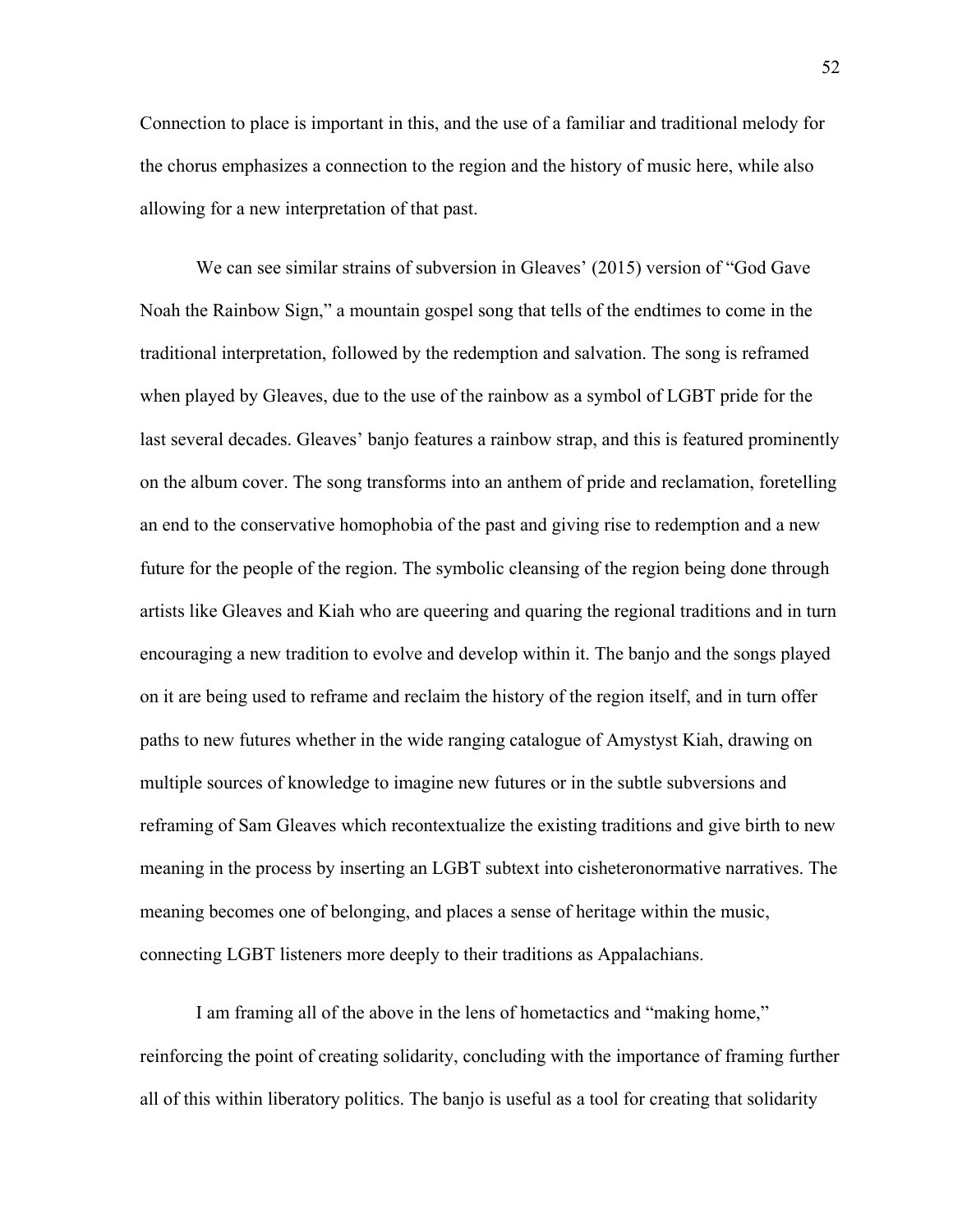due to its unique positionality amongst several communities at once. It is the instrument of the margins and the marginalized.

I have demonstrated how the banjo's use by LGBT Appalachians both Black and white can fit within Ortega's concepts of hometactics, and the use of it as well as traditional music serves to reframe and find place inside a region full of "barred doors." The use of the banjo by marginalized people within the region operates to establish a foothold in tradition and place, creating home in hostile territory in ways that manifest differently based on an array of intersections of experiences and knowledge held within communities. It is important to resist the urge to homogenize these experiences however, and the two presented alongside my own experience as an Appalachian trans musician does not begin to cover the tapestry of community held within the queering of the banjo and old-time music in the region. Cathy J. Cohen (1997) writes in her critique of radical queer politics:

In the same ways that we account for the varying privilege to be gained by a heterosexual identity, we must also pay attention to the privilege some queers receive from being white, male, and upper class. Only through recognizing the many manifestations of power, across and within categories, can we truly begin to build a movement based on one's politics and not exclusively on one's identity. (479)

Cohen goes on to write on the importance of developing an explicitly anti-capitalist politic within queer movements, and of the need to organize around something other than singleoppression. The experiences of LGBT Appalachians vary wildly due to such factors as their race and class positions, as well as their gender and not all queer experiences in the mountains hold the same weight. We must account for the intersections.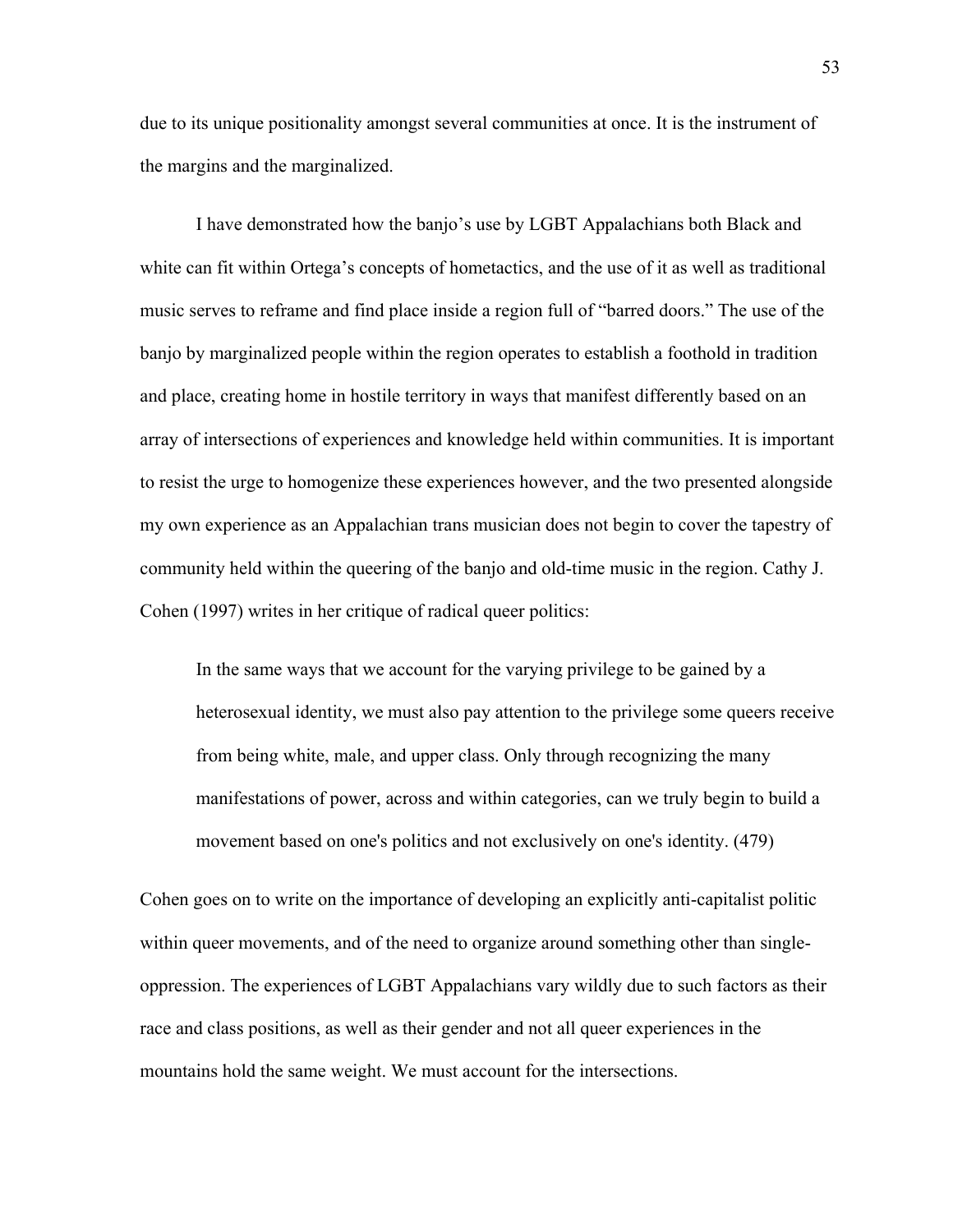In my final thoughts for this chapter, I want to provoke questions about what it means to queer and quare the banjo, and how these hometactics can evolve into something more. Do we need to settle for creating subtleties and subversions of the existing normative society? How does the banjo fit in as a tool of liberation in this context? I do not claim to have the answers; however I hope this can serve as a jumping off point for a wider discussion within both the scholarly and the old-time/banjo-playing community. The jumping off point I am defining with this chapter is the potential for the banjo to be an instrument of liberatory politics. It is through hometactics that the banjo has become a site of placemaking for LGBT Appalachians, allowing us to create space within dominant institutions in addition to creating our own spaces outside of them.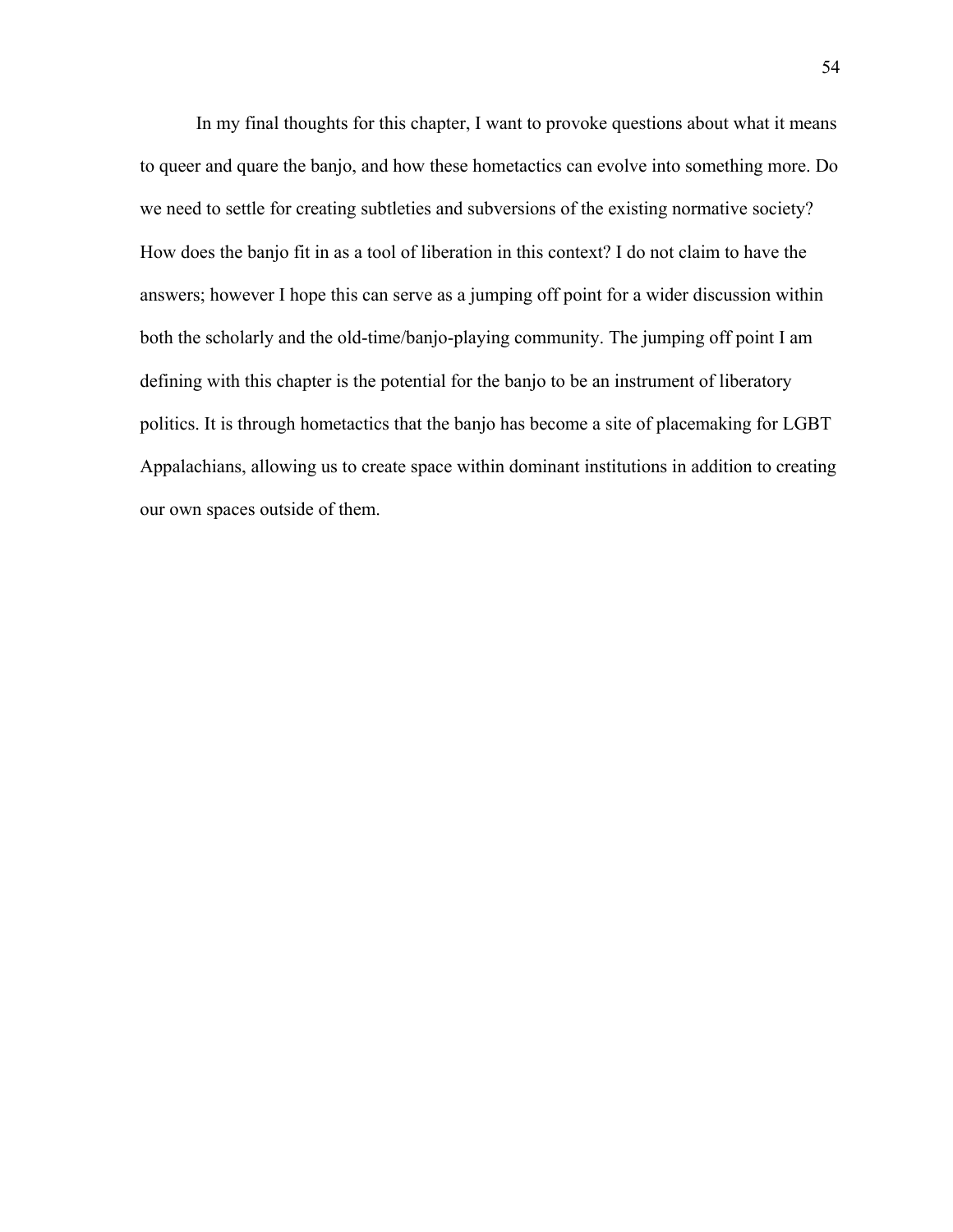# **Chapter Three**

Quare Hollers: Reclaiming Place in Appalachia

For LGBT Appalachians, it is infinitely more prudent to view the idea of homecoming through the lens of arrival rather than return. Homecoming is best represented as the moment when we reconcile the conflicts and contradictions of our inherent identities, the thesis of the essential truth that we are lesbian, gay, bisexual and/or transgender and the antithesis of the oftentimes conservative/fundamentalist domination of our region's consciousness, and reach synthesis between these multiplicity of selves that enables someone to fully embody themselves as dirt dykes, farm faggots, Fabulachians, faeries, and quares.

For many LGBT Appalachians, the dominating experience of childhoods is one of a constant conflict between who they know themselves to be and the version of themselves they are sold on by cisheteronormative Appalachian society. This experience is not universal, but it is a common refrain for many who grow up in or reside within the small towns and rural communities of the region. Appalachian society, for all of its positive characteristics, more often than not broadcasts the message of "you do not belong here" to LGBT residents of the region. The often conservative and fundamentalist politics of the region provide an unfriendly space to rural LGBT youth within the region that grow up with ideas about what it means to be Appalachian within a deeply patriarchal and cisheteronormative society.

Therefore, it is of little surprise that many who think about this topic often assume that the only chance for LGBT Appalachians is for them to get out of the rural, and into the urban. The narrative of the great gay migration from the rural to the city is one that we see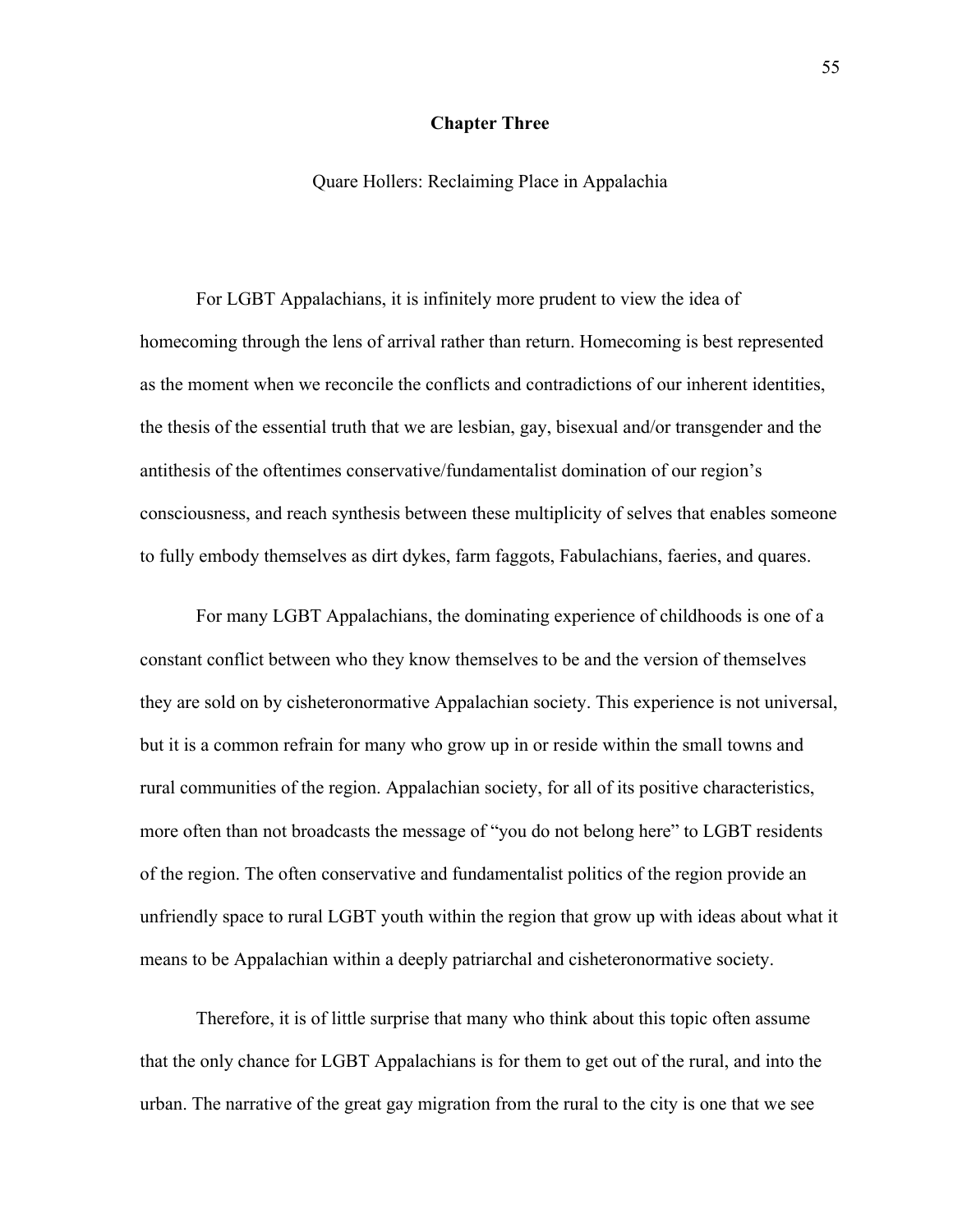played out in media across the spectrum, in a dichotomy where the rural means pain and death, and the city provides sanctuary and life. In addition so much of what has become a universally recognized gay culture, disseminated through national media to all corners, was developed and continues to be developed within the urban gay neighborhoods and districts of large metropolises like New York City, Los Angeles, and San Francisco. This culture demands visibility and public celebration as a method of confirming one's own lesbian, gay, bisexual, and/or transgender identity, a feat that is most often impossible within the confines of rural communities in the hollers and hills of Appalachia as it is known and perceived.

In her 2009 study of rural LGBT youth in Eastern Kentucky, Mary L. Gray writes:

Rural youth in the United States have unprecedented access to national media markets. These markets saturate them in a politics of LGBT visibility that demands public recognition. Seeking acknowledgment as lesbian, gay, bisexual, or transgender means grappling with these demands no matter where one lives. Rural youth must respond to the call for LGBT visibility that structures their feelings of authenticity amid vastly underfunded, rural public spaces that prioritize allegiance to familiarity and solidarity over public claims to difference of any kind. (106-107)

What is homecoming then to the LGBT Appalachian? For those who leave as well as those who stay, what does it mean to return to or reclaim a home that seems at face value to reject the notion of any kind of LGBT cultural minority? Furthermore, these factors prompt the question of what can be inferred and learned from those who willingly seek out the region as a place to make a new home, specifically designed to get away from the urban gay culture that has taken over the national mindset and attitutudes about what gay culture can look like.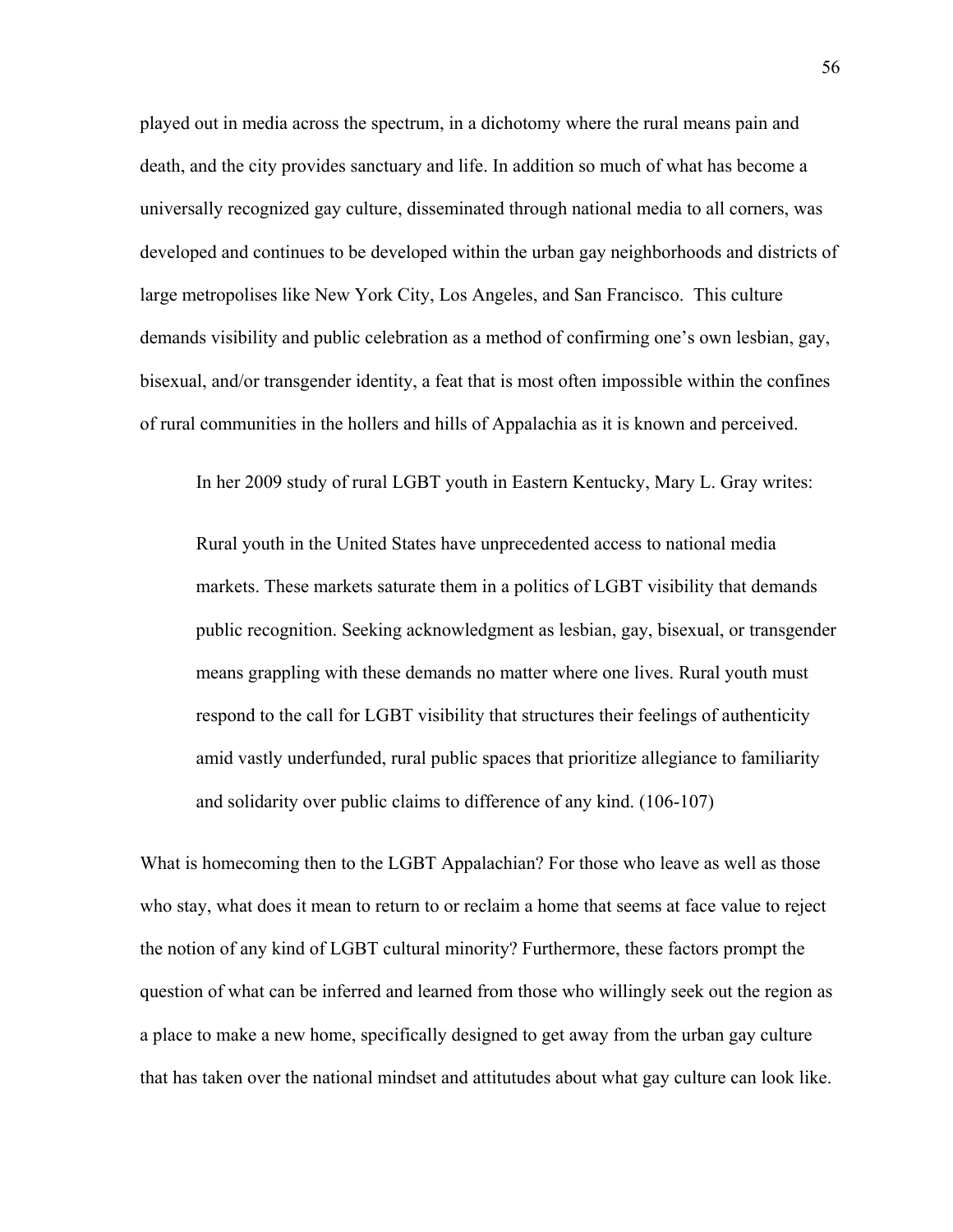The founding of LGBT-specific intentional communities, the definition of which for our purposes is cited by William L. Smith (2002) as "a group of people who have chosen to live together with a common purpose, working cooperatively to create a lifestyle that reflects their shared core values," within Appalachian rural spaces provides the participants with an opportunity to explore these questions and create something new that reflects the desires and will of the participants (110). It is a reflection, in the truest sense, of reclamation and placemaking within the region, a way to cast off the undesirable aspects of the dominant regional culture, embrace the radical possibilities of that culture, and come together as a community with an intention to create an alternative queer future within the region for the marginalized.

In this chapter, I analyze intentional communities, consisting of exclusively LGBTidentified people residing within the Appalachian region, and form a conclusion as to what the existence of these communities means within the framework of reclaiming place and making home. Through the methods which intentional communities provide LGBT Appalachians, these communities have the ability to define their own identity for themselves, as both LGBT individuals as well as Appalachians, without the constraints presented by life within wider cisheteronormative society. Intentional communities in rural spaces also serve a crucial function by providing freedom from urban assimilationist constraints. Building on an intersectional framework and bell hooks's observations in "Reclaiming Place, Making Home", I show how models for intentional communities in the region can be expanded and utilized to inform a new queered future for the region and for its LGBT inhabitants, particularly its most marginalized members. There is space to take these models and create a different future for the region from the past and the present.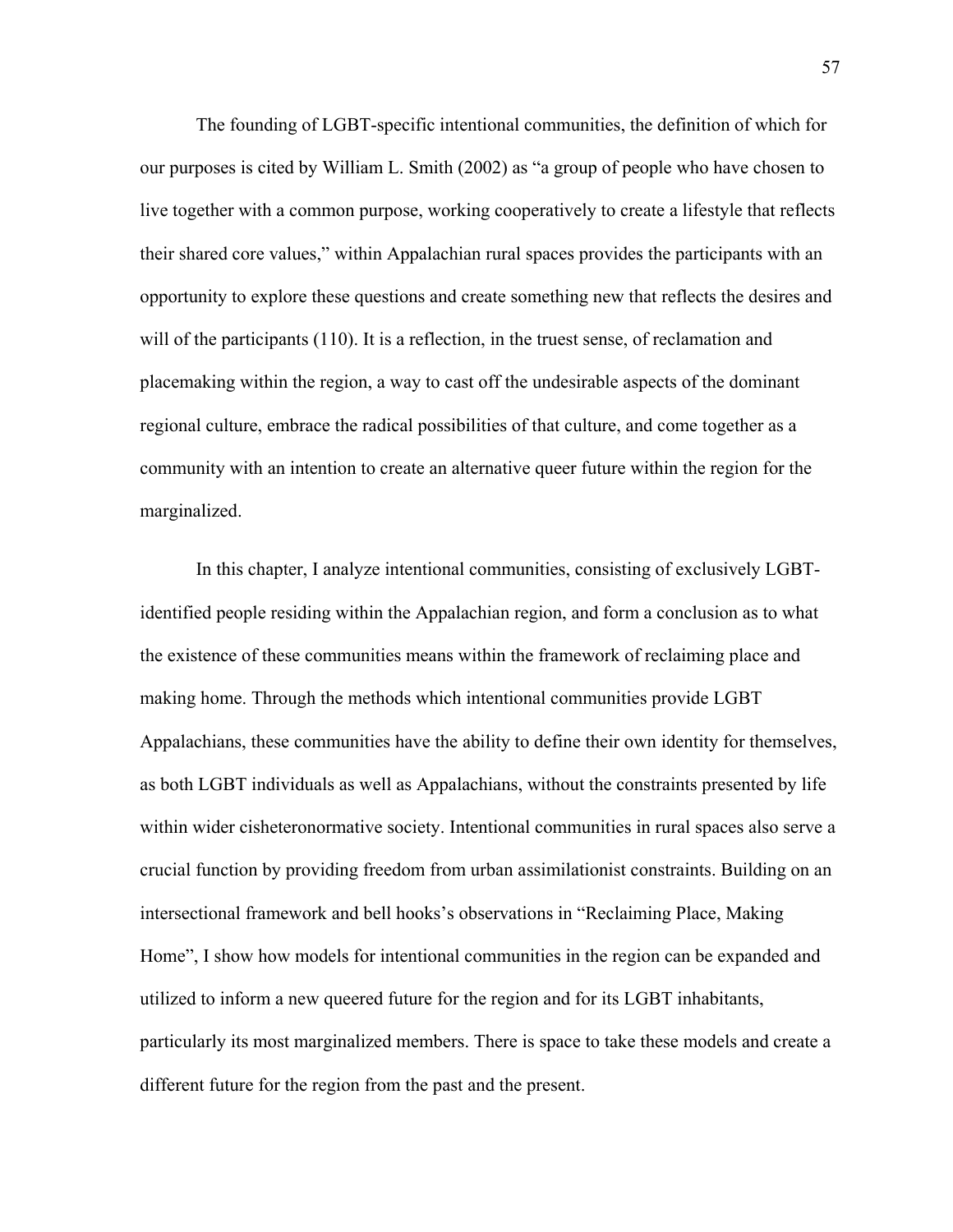In this chapter, I will first conduct an overview of making place as it intersects with an intersectional mode of analysis, particularly the way in which place-based identity informs community building. I will then look at the ways in which metronormativity shaped antiurban queer politics, and the ways in which those politics directly led to the formation of lesbian "landykes" seperatist communes and Radical Faerie sanctuaries. Next, I will analyze these intentional communities, looking at the ways in which they have fallen short as well as the ways that they have paved the way for new intentional communities with more radical politics in the region. Finally, I will present the Short Mountain Sanctuary as a space in which radical placemaking is taking place and point to the possibilities for a queerer Appalachian future that it indicates.

#### **We Are the Sum of Our Parts**

Based on an intersectional analysis, every LGBT Appalachian is subject to the positive and negative consequences of both their LGBT and their mountain identities, at the very least, most often compounded by their experiences of race, class, and gender. It is also worth considering for a moment within this framework that just on the scale of the LGBT community alone, a variety of experiences are created based on the intersections of oppression, with a hierarchy in place between the various subgroups of the community with gay men as experiencing the least axises of oppression and so most often placed at the top, and sapphic trans women as experiencing the most axes of oppression and so almost always placed at the bottom.

My thinking on queer and quare intentional communities in Appalachia has been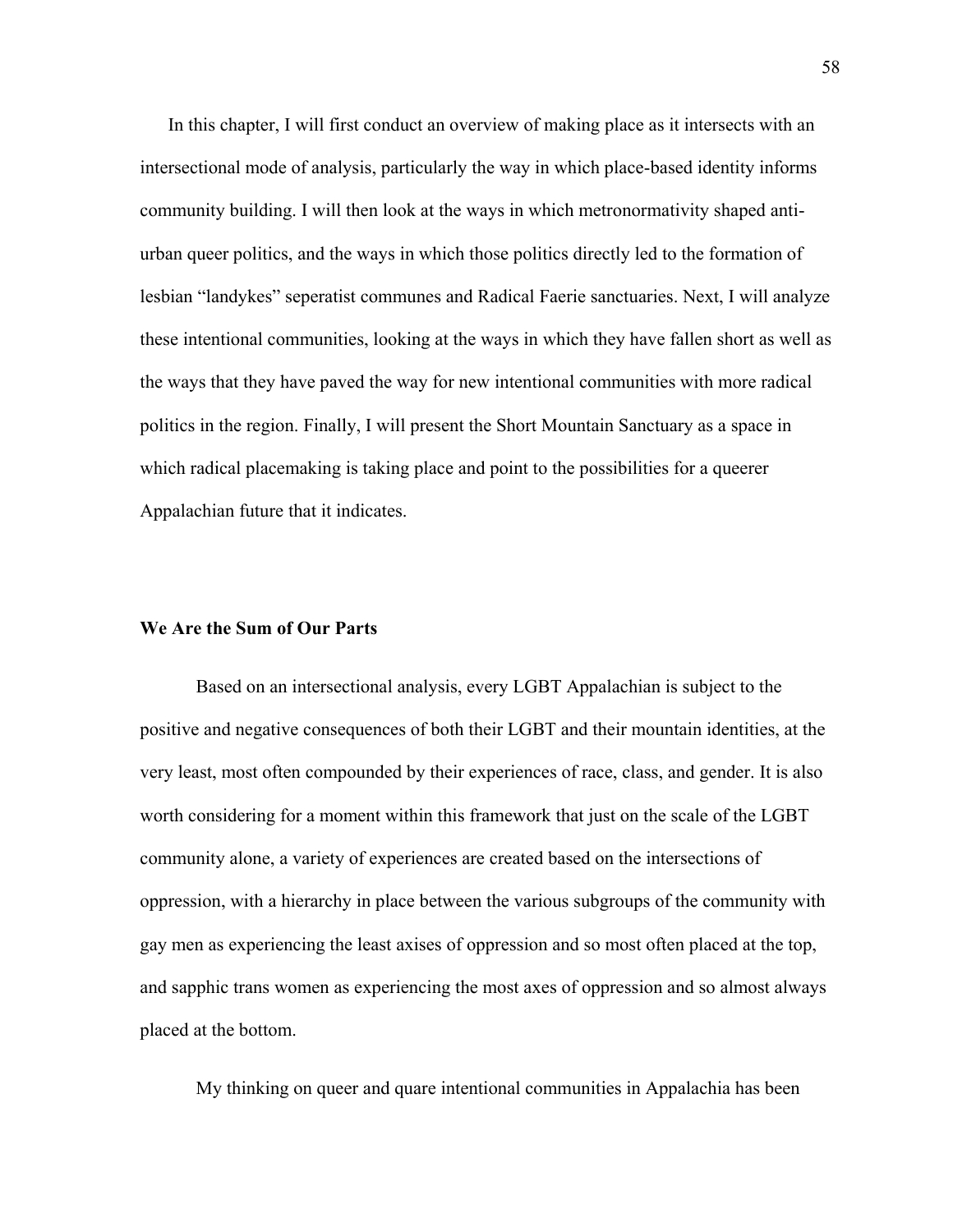deeply influenced by the work of bell hooks in regards to what place means. Intentional communities are spaces where LGBT Appalachians can make a home where it is possible to fully embody themselves both in presentation and interactions with wider society but also within themselves and the ways in which individuals and communities understand and experience their own identities. Of importance has been her words in her essay "Reclaiming Place, Making Home" and the way that they mark physical place as an essential part of our experience with home. hooks eloquently writes in her essay for *Appalachia in Regional Context*:

When we have no place to identify with, no roots to drink from, no tree trunks to guide us in clear directions, it is no accident that we can't on any given day feel sincerely that we know who we really are, what our values are, what we mean, and which of our seemingly multiple personalities is the true one. From lack of home we suffer schizophrenia, dislocation, and much loneliness, both psychologically and morally. And part of that lack of home has to do with place. Place is also a home. (hooks 2018, 179)

The ideas expressed by hooks in that paragraph alone highlight the importance for intentional communities to consider place as part of how they function as well as the need for individuals to relate physical place to their own experiences of their identity, community, and culture writ large. She goes on to detail the ways in which it is possible to reclaim identity with a place for the individual, through music, food, farming, people, and physical return (180-181).

Home and place can mean one thing to the urban enclaves, but the way that the gay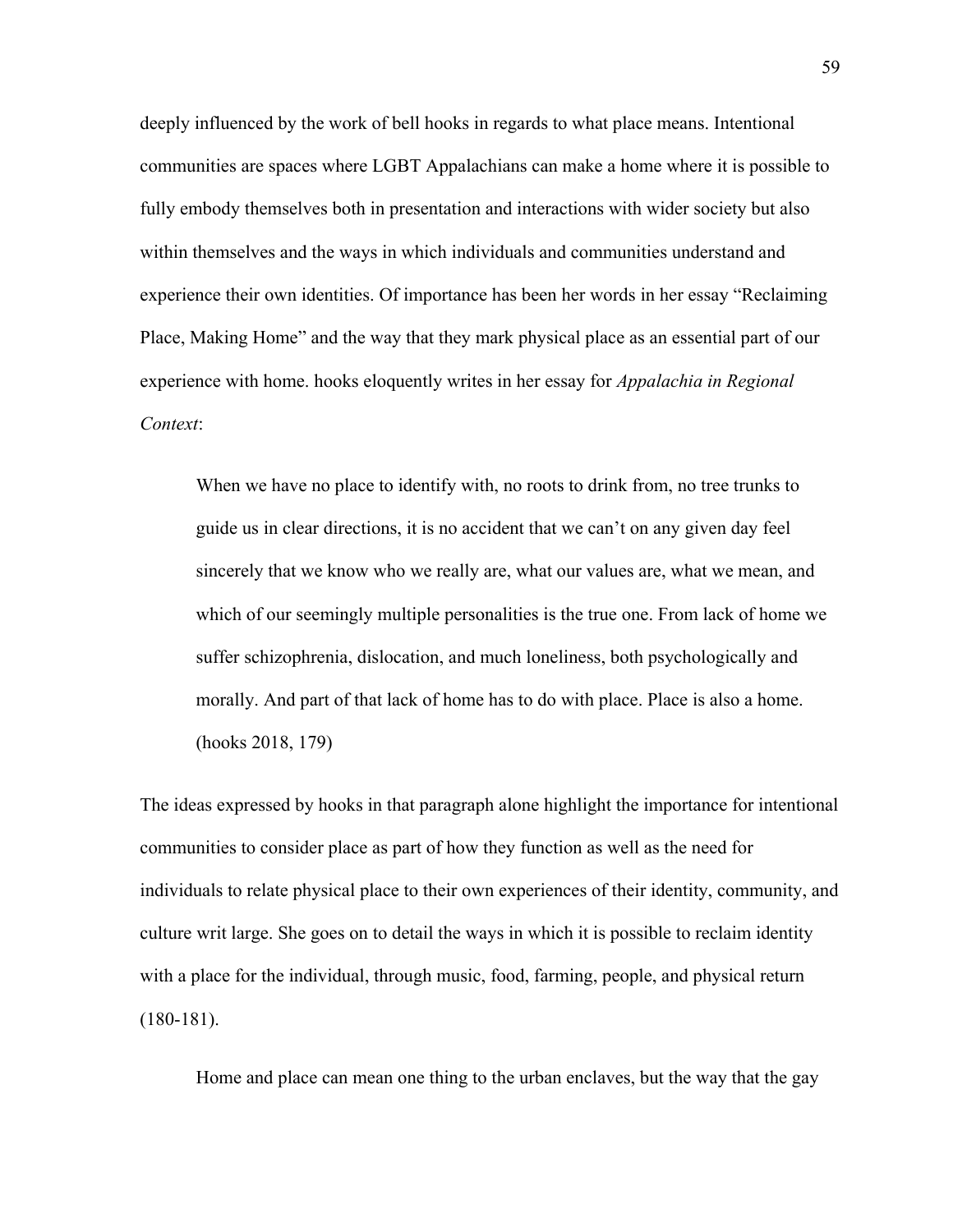hollers relate to identity is a complicated beast with a long and complicated history to our communities. Ultimately though, rural LGBT Appalachians require place because Appalachian identity is a place based identity. To be in the mountains is to be home and rooted, to be in the cities of the coasts is to be uprooted and lost in the wilds by the dominant logic. Even under the pressures of assimilation, those remain in the mountains, carving out enclaves for themselves to forge a connection to place that is often lost with outmigration, although many often retain their Appalachian identity through the practicing of music and foodways. These intentional communities serve as deliberate spaces for the exploration of our relationship to place and to identity, critical to our identities as not just non-city queers but mountain people. But before the efforts began for founding spaces to try to become radically liberated in the hills, what were the options? How did one survive as out homosexuals and transgender people? Some just lived openly at home in the hills and hoped nothing violent would happen, while others hid in the closet and tried to get along best they could. But so many others joined the non-LGBT Appalachians as they left for the cities and the jobs and opportunities there before they were able to be returned to the hills.

# **Fight or Flight: A History of Queer Movement**

So what were many of the first LGBT-specific intentional communities, such as Radical Faerie communes, were working to liberate themselves from. In order to understand what makes the intentional queer communities radical, powerful and liberatory, it is important to first understand the forces that drove the earliest founders to create these spaces in the first place. This can be reflected in the understanding of the ways in which this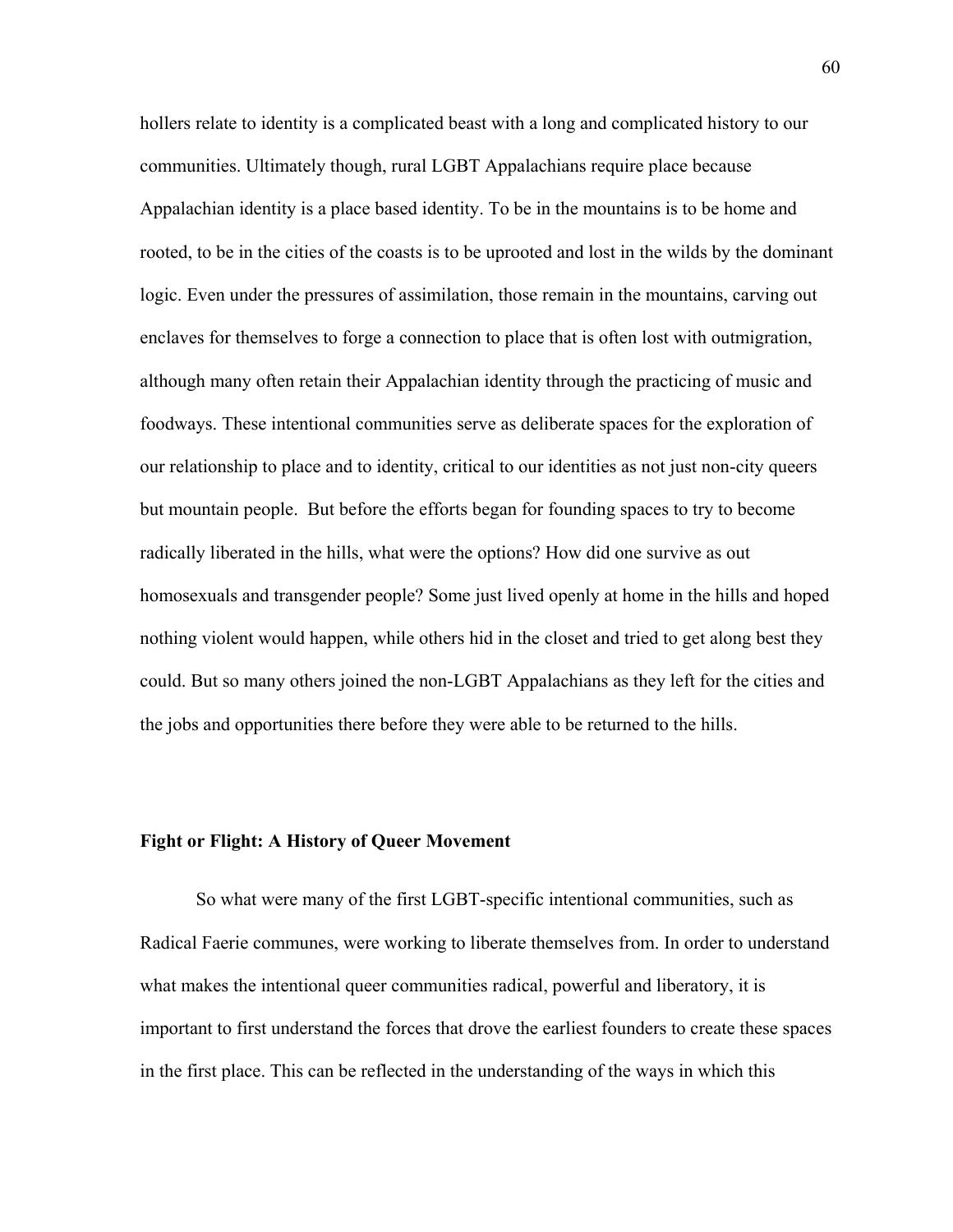movement from rural to urban to rural again mirrors the trends in migration seen amongst Appalachians as a whole, and the effect it has had on the culture of the mountains.

First, it is necessary to acknowledge that Appalachian history has been one of migration for a long time, with fluidity and relocation a constant effect on the culture of those within the region. Obermiller (2004) writes in his book chapter "Migration" from *High Mountains Rising* that "mountains are an abiding symbol of permanence, but in Appalachia that symbolism can be misleading because fluidity and movement have long been characteristics of the Appalachian population" (88). Obermiller presents his evidence with a history starting after World War 1 that showed streams of migrants leaving the region for the nearest metropolitan areas in search of jobs, with an increase coming in the 1960's and 1970's as the agrarian lifestyle in the mountains disappeared and many Appalachians were forced to relocate to make a living in other parts of the country, traveling further from the region, eventually settling in working-class and middle-class enclaves in cities across the United States, often locating themselves in neighborhoods full of other out-migrants from the region (90-96). This narrative was familiar to many gays, lesbians, bisexuals, and trans people living in the "gay ghettos" of San Francisco and New York City, who came from rural towns across the nation in search of something more.

Meanwhile, life in the mountains for those LGBT people who stayed was an isolated existence. In "Out in the Mountains" by Kate Black and Marc A. Rhorer (2001), respondents said:

Donald mused about the nature of urban anonymity and rural visibility. "When you move to a bigger city, your reputation doesn't necessarily have that much weight," he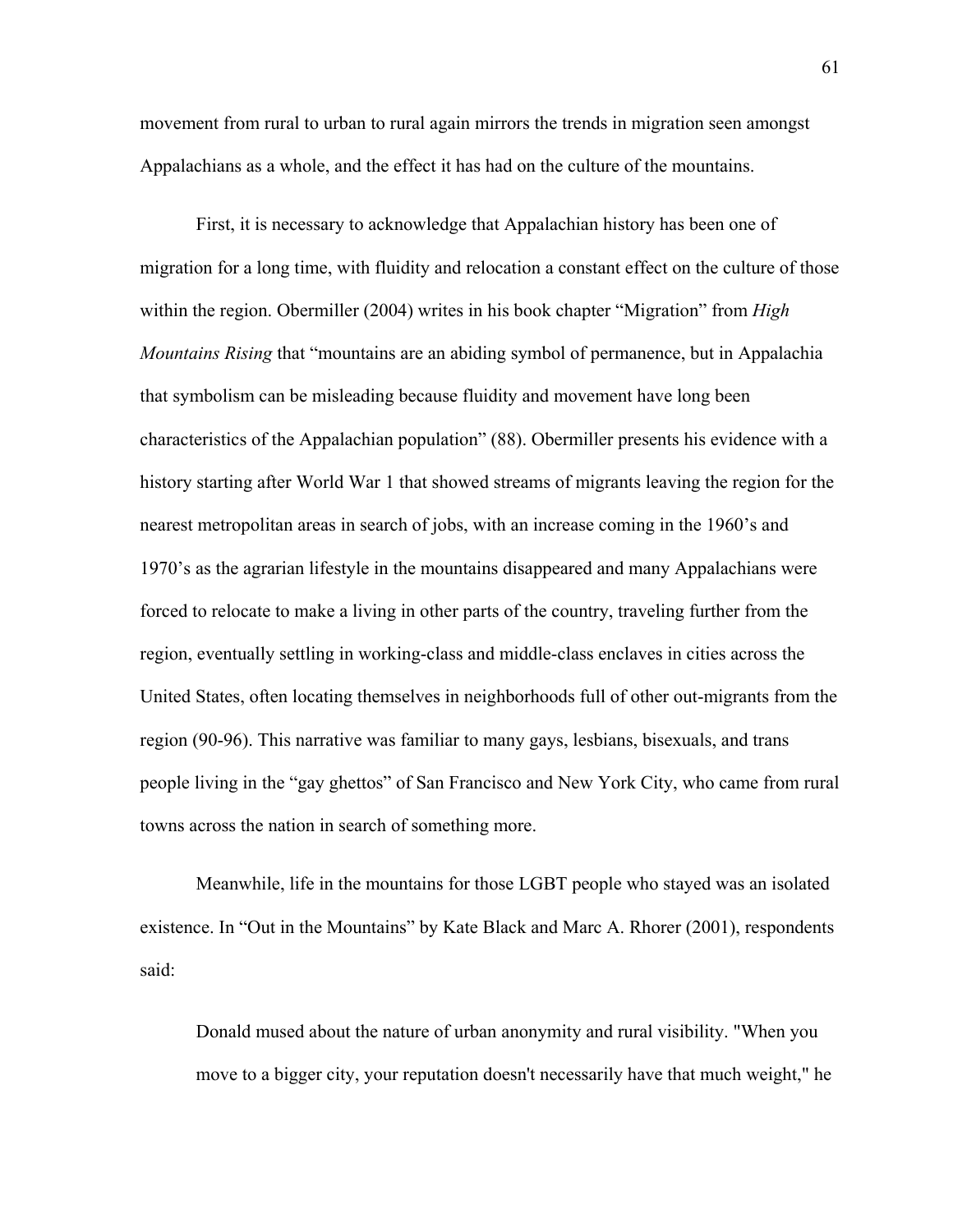said, implying that reputation has different definitions and meanings in these two worlds. What is a boon in one place may be a hindrance in another. But Karla saw the rural community with a more steely gaze: "Appalachian queers migrate out of there ... the few that do live there are usually not totally rejected by the family but rejected by the community. They'll be real kind [to your face] but still say stuff behind your back." Thus you might be despised but not necessarily be treated as if you are. (18)

It is, then, not a wonder that many left the mountains for city enclaves where they could feel as if they had a community to surround themselves with, as well as quite simply have possibilities for meeting someone with whom they could have romantic interaction. Life in the mountains for LGBT individuals, closeted or out, was often very limiting both in the community and the interpersonal aspects of everyday life. It is with this in mind that many LGBT Appalachians left for the cities, where there seemed the possibility for a life as their authentic selves. However this presented its own series of conflicts. Black and Rhorer got a variety of responses from their survey participants in regards to reconciling their identities, but almost all agreed that their identities as Appalachians was equally important to them as their identities as gay or lesbian, with a number of respondents even saying that they prefered living in the mountains due to the sense of belonging they got, even at the expense of having to live a more isolated lifestyle and travel for hours in order to visit a gay bar (19-20).

Jeff Mann (1999) wrote in his article "Stonewall and Matewan," describing his time living in a city after migrating out of West Virginia, that "As a poet, I know all about how productive longing can be, but for that young man I was, weeping on a city rooftop, pining for a mountain home so eagerly left, longing was less a direction and more a damnation, the fear that I belonged nowhere: neither the country nor the city, neither urban gay bar nor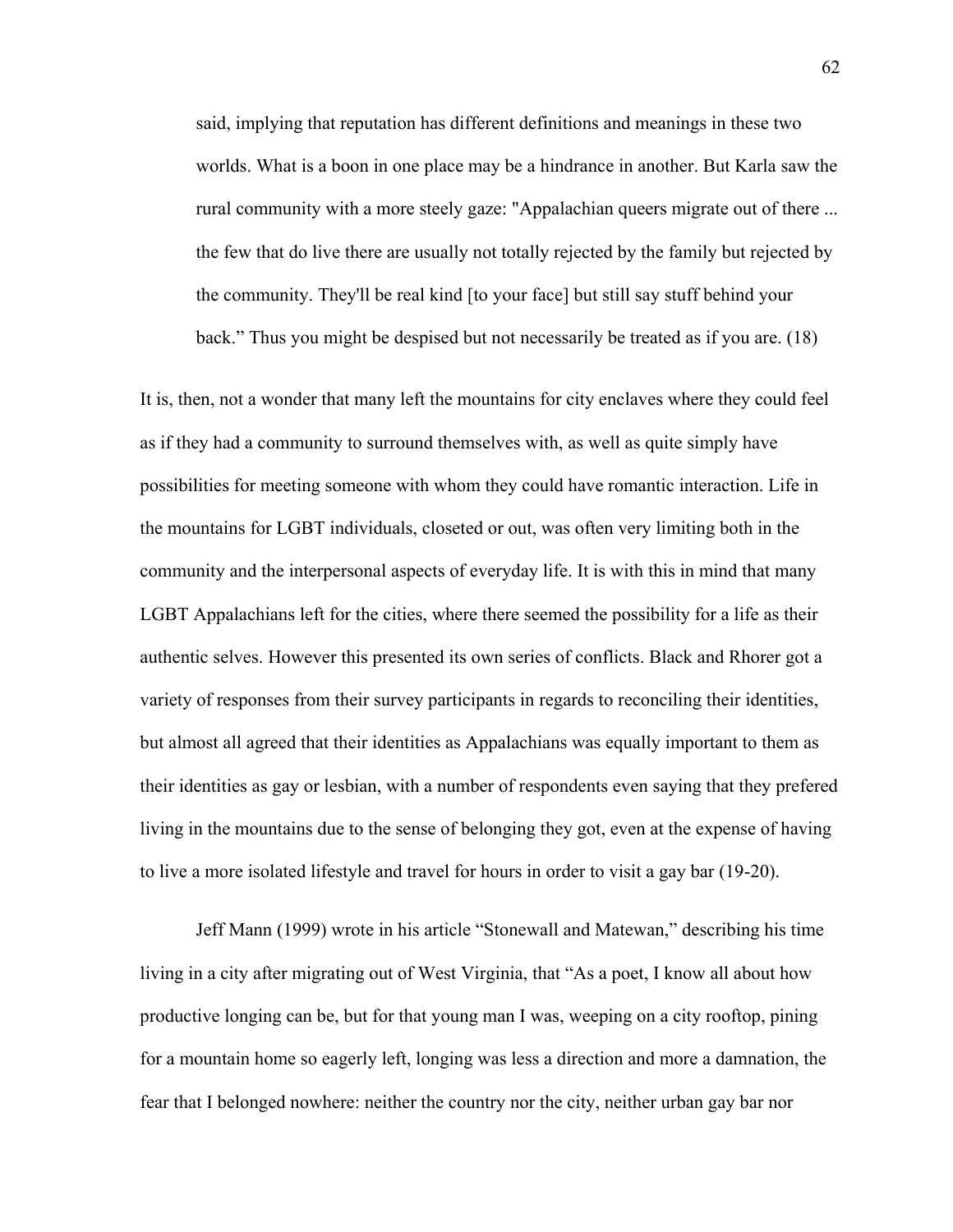mountain farm" (209). Both staying and leaving brought their own sets of problems for many LGBT Appalachians, and those who left for the cities often found themselves confronted with an urban gay culture that forced conformity and excluded anyone other than middleclass white gay men.

# **"Assimilate!": Metronormativity and You**

So what were these forces driving gay culture in the urban metropolises, and why were LGBT folks from the cities forming intentional communities in rural areas to begin with? The roots lie in the anti-urban movement, which positioned itself as opposed to metronormativity. Daniel Rivers (2018) writes in the opening of his history on the early days of the Radical Faerie movement "Founding New Sodom," "'I'm so tired of the city, of the gay treadmill, recyclable people and city trips.' This complaint, from a gay man writing from Berkeley, California, appeared in *RFD*, a magazine devoted to celebrating rural gay life. The focus of this criticism was the increasingly visible "gay urbanism" of the 1970s" (234). Gay culture in the areas of the cities where gays, lesbians, and transgender folks were starting to congreate demanded an adherence to a certain lifestyle and a certain race, gender and orientation.

Many of these enclaves had been founded by countercultural and liberation-minded people in the early days of the gay rights movement. However, as these established queer enclaves came increasingly into view of the mainstream, millions of predominately middleto-upper-class white gay men saw this as an opportunity to start new lives. They brought with them, however, reformist politics and a desire to ease into the mainstream, a view that was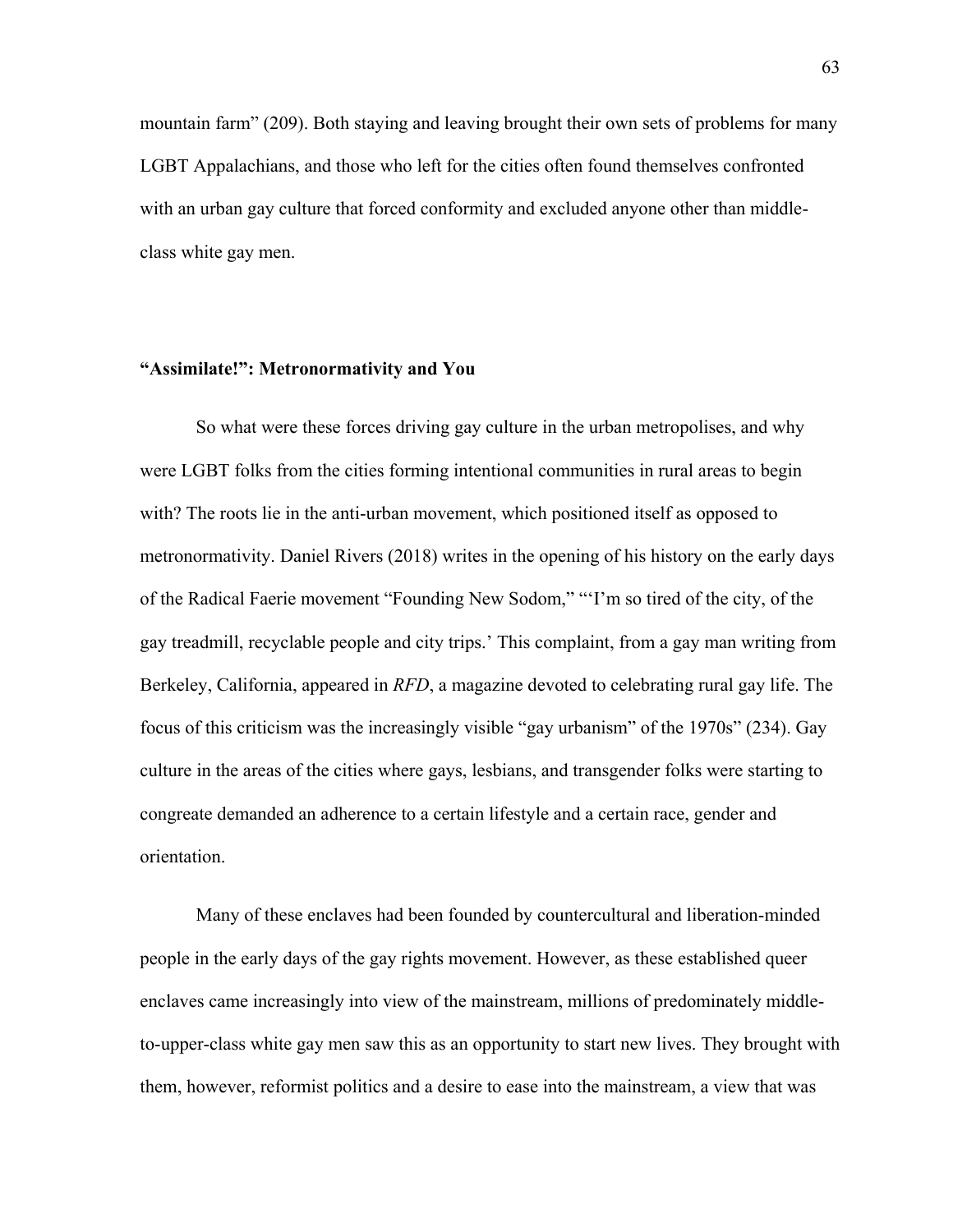directly at odds with the revolutionary liberation-era spirit and ideas that were held by the longtime residents of these communities. Rivers (2018) writes that another group of gay men began to move in the opposite direction, seeing the rural as an open land of possibilities, where they could be free from both the constraints of cisheteronormative society as well as the new assimilationist desires of the newcomers to the gay enclaves. These men would go on to form the Radical Faeries, a group of rural gay male radicals who decried assimilation into mainstream cisheteronormative society (34-37).

Metronormativity is, at its core, a function of the assimilationist white gay male culture that references the common narrative that for the LGBT community, the rural is a place of suffering and the urban a place of liberation. By this logic, one must move from the small town and the farm to the city and the high rise in order to participate in LGBT culture. The narrative has its roots in the assimilationist politics of the post-Stonewall generation, which sought to prove that the white homosexual male was just like his white heterosexual counterpart, and perfectly able to function within the conservative ideals of the neoliberal capitalist United States. This mindset would eventually grow to encompass other members of the community and develop into the mainstream depictions and stereotypes of gay culture that most adults in the US are familiar with, while often still excluding members of community based on race and class. As Scott Herring (2012) writes in his review of antiurban publishing in the 1970's, "Out of the Closet, Into the Woods" about the magazine *RFD*:

In the late 1940s and 1950s, pre-Stonewall white middle-class urban gay U.S. males appropriated this postal term [Rural Free Delivery] to disparage what Katz describes as the "R.F.D. queen—a homosexual who lives in the country or in a small town, and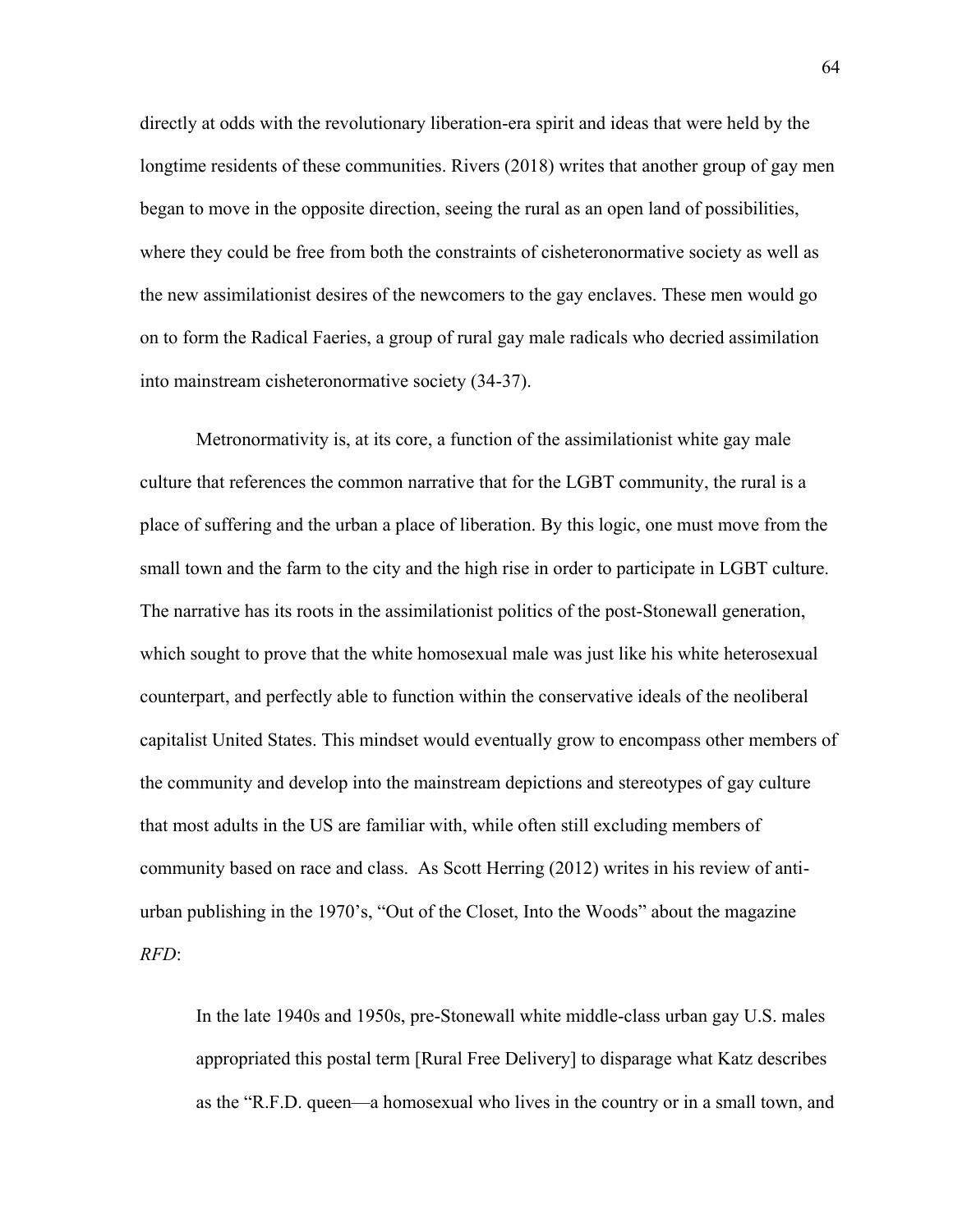who has homosexual impulses and desires, but who does not understand the argot and ways, or know the habits and places of congregation of the homosexual fraternity in cities and metropolitan centers." In the 1970s, however, these so-called RFD queens reappropriated this regional slur to express dissatisfaction with the "argot and ways" of an emergent white gay male "ghetto" culture felt to be inherently normalizing rather than inherently oppositional. (261)

In this passage, we can see pushback towards people who rejected assimilation politics, clearly showing the divide in the 1960s and 70s. What began as a legitimizing identity transformed into a resistance identity, in which rural LGBT people reclaimed pride in their own rurality and began advocating for themselves around this community as it developed. Ultimately, this will develop into an organized opposition to assimilation and urban queer culture. This pposition to meteronormativity was the foundational idea for both the lesbian seperatism of second-wave feminism and the counter-subcultural politics of the emerging Radical Faerie movement. With these, the anti-urban queer movement was born, and eventually evolved into a more project-based identity and movement oriented around more idealistic and radical politics.

### **Radical Faeries and Landykes**

Anti-urbanism is rooted in a liberatory promise of home and community. This promise appealed to those who were raised in rural spaces, as a way for them to have the best of both worlds. It presents an opportunity to reclaim the space that you call home, and all the good and the bad that it encompasses, and queer it for your own exploration. The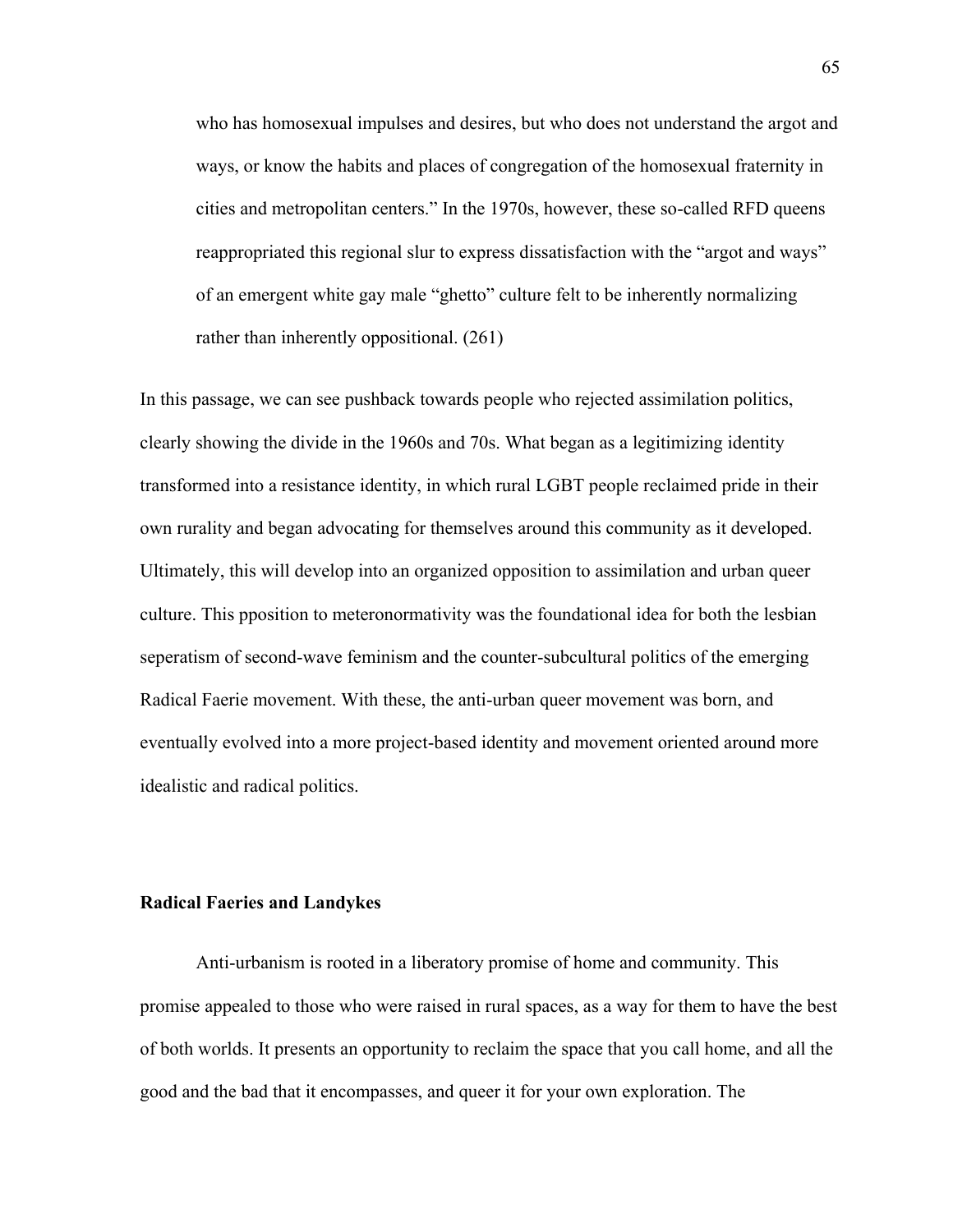countersubcultural<sup>6</sup> radical rural queer movement has it dyed into the wool that that you can be a faggot, a dyke, a queer, and a freak, and still go hunting, still farm the fields, and still hold your place as an Appalachian and maintain your connection to the land. It allows for a different lifestyle and approach to queerness, not rooted in the assimilation and reform politics of the city, but rooted in neopagan ideas and politically radical theories of what it means to be a community. Appalachia and the South were centers for this movement. Daniel Rivers (2018) writes that Running Water, rural gay communal land in North Carolina, alongside Short Mountain in East Tennessee served as the hearts of rural gay life in the South, both located within Appalachia. The idea for what would eventually develop into the Radical Faeries was conceived at a conference in Running Water, and Short Mountain would become the first Radical Faerie sanctuary (236).

Meanwhile, lesbian separatists, influenced by back-to-the-land movements and second-wave feminism, were making their own stakes in rural radicalism. The cycle of rural to urban to rural was present among lesbian groups at the time as well. In *The Lesbian South*, queer feminist scholar Jamie Harker (2018) writes on how the cycle of moving from small Southern towns to New York and then back to the rural south was a common experience for many lesbians in the late 20th century (146).

Continuing in that same narrative, Harker (2018) writes that Southern lesbian feminists, both within the region as well as those who had left, were concerned with the South still. The writings of those who left built on the back of separatist landyke communes in the region, working to imagine a different South from which they had never had to flee,

 $\overline{a}$ 

<sup>&</sup>lt;sup>6</sup> I use this term to denote that the anti-urban movement was itself a counter culture within a counterculture, acting against the subculture of assimilationist politics within LGBT communities.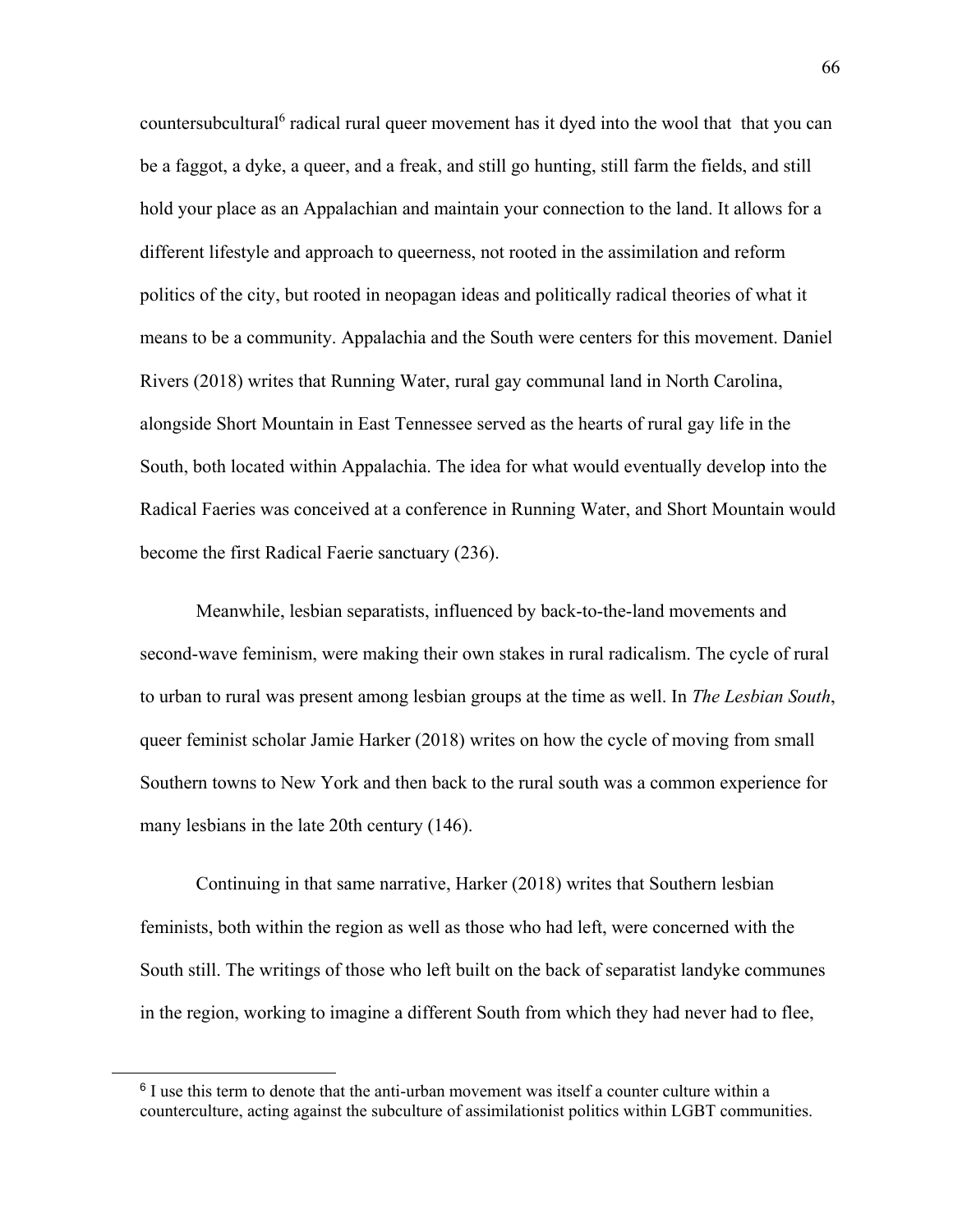while lesbian feminists in the region formed communes on rural land in which to attempt those imagined utopias (147). These two approaches continued to inform each other through the 1970s, with the communes informing the writings and the writings informing the communes, building into a broad collective vision for a different South.

In addition to this broad collective vision towards a queer utopian future, lesbian rural and urban spaces alike were often a great deal more heterogeneous in their contemporary existence than their gay male rural radical counterparts. The early Radical Faeries encompassed a predominantly white and exclusively male demographic, while lesbian landyke communes were often much more diverse in racial terms. Harker writes, "Perhaps because they lacked the financial clout of upper-crust gay men, lesbian communities have been more intersectional in their creation of queer space—their own spaces do not preempt or exclude other uses of space" (167). As time has progressed the previous boundaries have worn away in some spaces, but diversity along gender lines still remains a problem for the Radical Faerie community. John A. Stover III (2008) writes in his article "When Pan Met Wendy" that women Faeries were often contested in these gay male spaces, and their contributions to the community overlooked (32).

Landyke movements are of particular interest to me as I feel they most closely showcase the radical and liberatory promises of an anti-urban movement. Their natural heterogeneity lends itself imperfectly to the intersectional framework I apply, although they were often firmly women-only spaces and enforced this in a way that is best considered transphobic towards transgender women who may wish to participate, although that has lessened in recent years in my own experience. The changes in boundaries show the way in which the broad collective vision is evolving alongside radical politics, and actively utilizing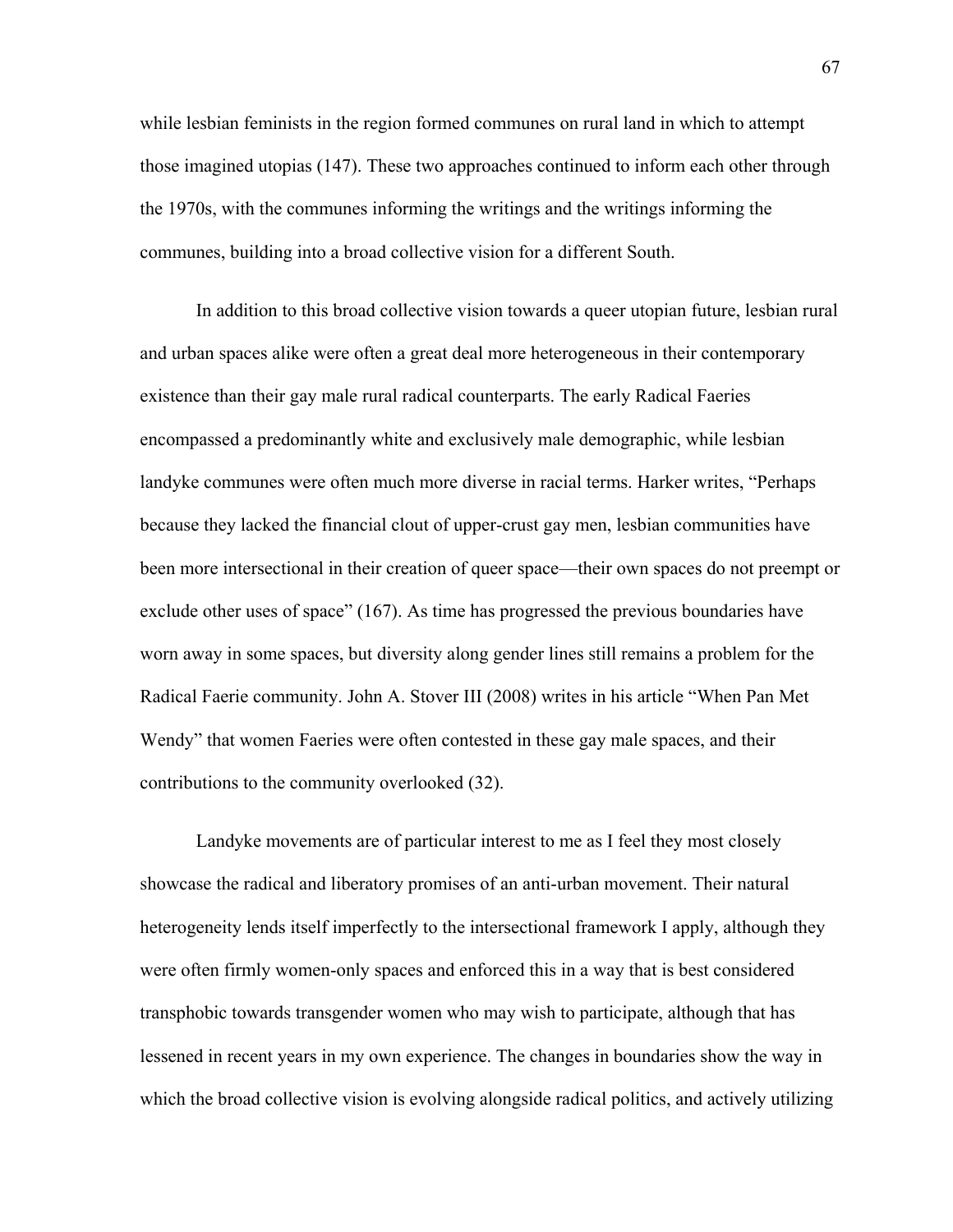a more intersectional approach, as Harker described. Indeed, although there is drastic lack of scholarship and primary source academic studies available to draw upon, I can speak from personal experience to my understanding that the rural radicalism of the new generation of queers, the one that is being put into practice in the current day and age, is firmly intersectional, and centers the voices and experiences of queer and trans, Black and Indigenous people of color (QTBIPOC). Examples of this include the Idyll Dandy Arts (IDA) land project on the edges of Appalachian Tennessee, which follows in the tradition of lesbian seperatists by existing as a community set aside for only QTBIPOC, allowing for a space where creative ideas and experiences can be explored and refined uninterrupted by a white supremacist cisheteronormative society, before being brough back into the wider world to influence the politics and platforms of a new generation of queer radicals (the IDA land project can be found on Instagram @down.in.gay.holler). This project and the dozens like it catering to a variety of intersections with LGBT identity can be found across Appalachia and the South, and their existence represents a fulfillment of the liberatory promises of the radical rural movements of previous decades. IDA exists in a form of harmony and semi-inclusion with the Short Mountain Sanctuary, making up a larger collection of communes in Cannon County Tennessee.

## **Welcome Homo!**

The Short Mountain Sanctuary is a Radical Faerie commune located on stolen Cahaya, Ša˙wano˙ki, and Tsalagi land, now known as Cannon County, Tennessee. The county itself, as well as several of the surrounding counties, are home to at least a dozen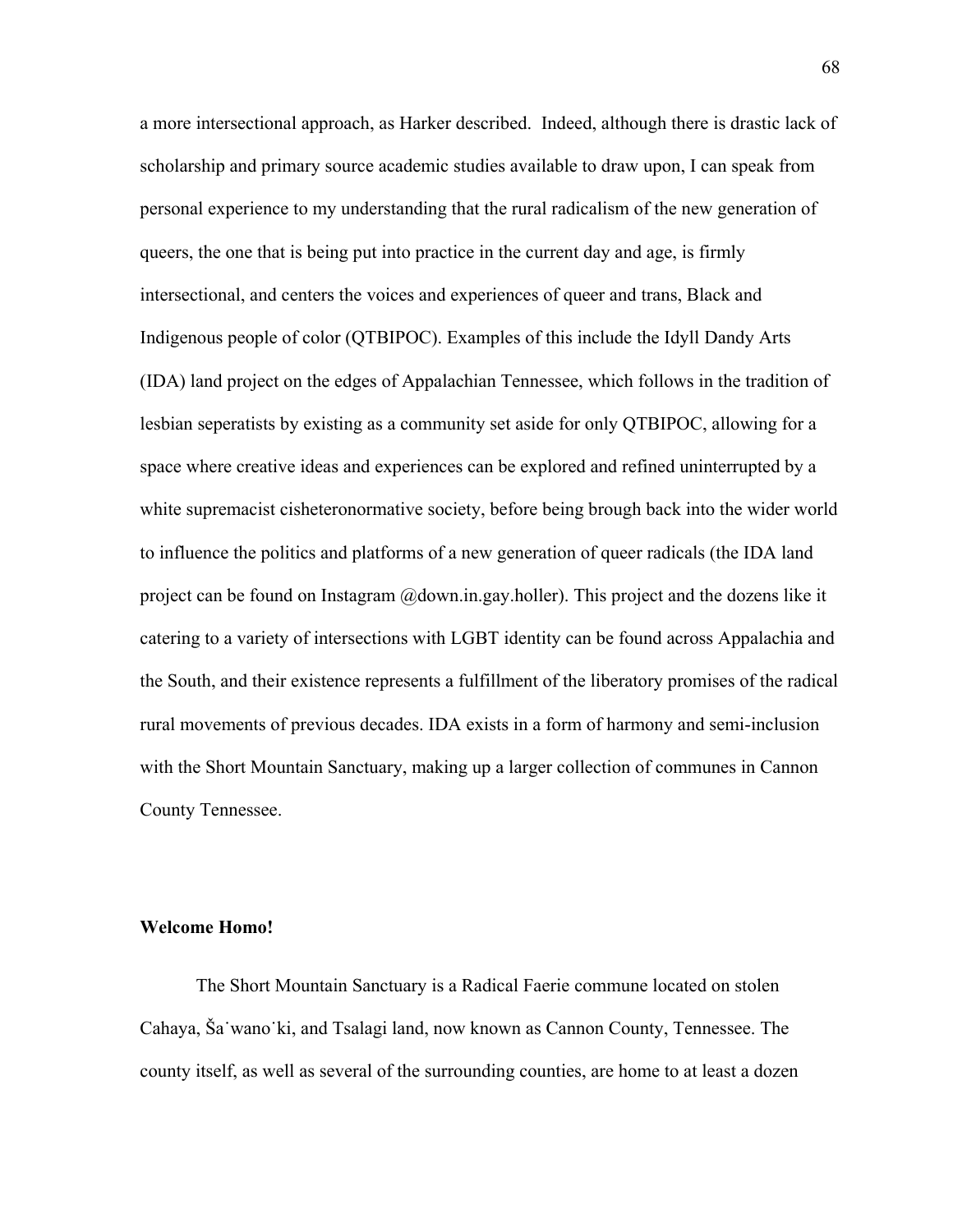small queer land projects and communes, including IDA described earlier in the chapter. This area, situated in the hollers of the Highland Rim, and just on the westernmost edge of Appalachian Tennessee, has slowly become a haven for rural queer radical projects, tucked back off of dirt roads in hollers, coves, and forests. The spaces being carved out in the mountains of Appalachia today are a direct reflection of the liberatory promises made by anti-urban movements. These promises line up with general Appalachian culture more than one would necessarily suspect on first glances alone. In "Queer Rurality and the Materiality of Time," Stina Soderling (2016) writes:

As one regular visitor to Bucky's told me, "There's something queer going on in each of these hollows." And she does not just mean the hollows populated by out GLBTQ individuals, but the whole region. Rural Appalachia, a culturally and economically marginalized region of the United States, can in many ways be read as queer, outside of properly normative behavior. Activities outside of the realm of the proper are survival mechanisms. Sometimes you just butcher your own deer, sell your milk right from the farm. (339)

Appalachia also exists apart from the mainstream, with attempts to capture it from the outside almost always existing within some kind of vicarious thrill ride for those on the outside. In this way, it is unsurprising that Appalachia has offered a space for LGBT people to carve out a uniquely powerful and radical life for themselves, opening the door to the possibilities of a queer future for those LGBT Appalachians who find themselves seeking to change the region to suit them rather than changing themselves to fit the region.

Short Mountain Sanctuary functions as a part of the collection of communes that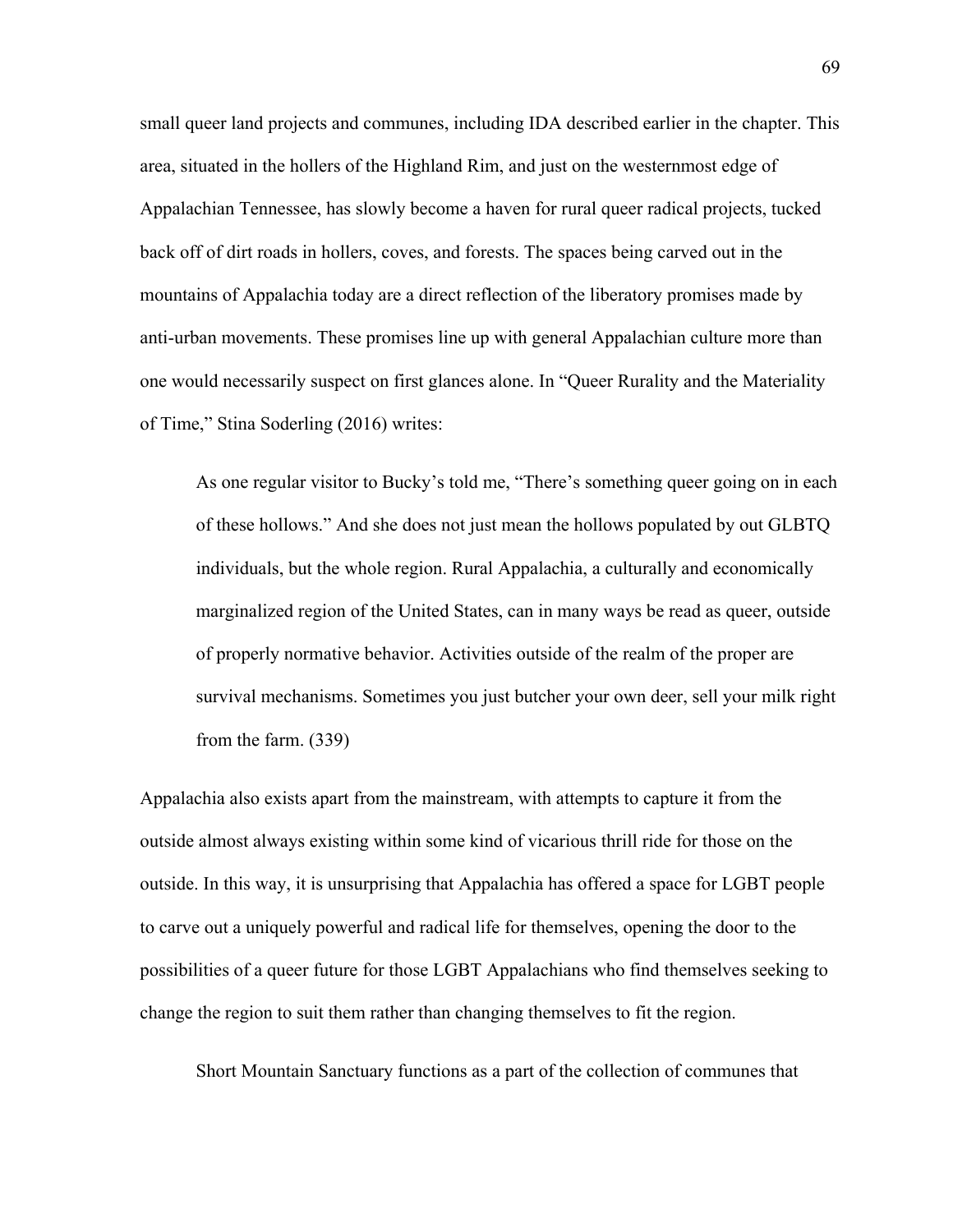make up what is known as the Gayborhood, encompassing places known by such names as Sex Change Ridge, Buckys, and Hickory Knoll, amongst others. These all circle the Radical Faerie sanctuary, which was founded in 1979 as one of the flagship sanctuaries for the movement. Over the years, neighbors began to move in, more land was purchased, and now nearly 1000 acres make up the network of communes, land projects, and private residences. What exists in that space now is a thriving community, that as Alex Halberstadt (2015) writes in his article for the *New York Times Magazine*, opens up space for residents to question themselves and seek new experiences and new ways of relating to their fellow LGBT community members. However, for residents of the Gayborhood, it is still a delicate tightrope to walk when they interact with those evangelical Christians neighbors that share the space with them. Everyone knows what the longhaired folks on the mountain are up to, however no one within the non-queer world publicly acknowledges these publicly understood facts, situations, and lifestyle (Halberstadt 2015). This dance around the public and the private, encompassing a space of functional invisibility while also reclaiming the space to create something new and queer, is a familiar one to the LGBT Appalachians who have long called the region home. This experience can inform the way those who have adopted the region based on anti-urban/anti-assimilationist politics approach the delicate situations they find themselves in. As Mary L. Gray (2009) writes on rural East Kentucky LGBT youth in *Out in the Country* "They also temporarily commandeer and recast rural environments where "everyone knows about them," but they are expected to remain functionally invisible. These occupations are dangerous, though perhaps not as much as the urban-generated depictions of rural places lead us to believe" (112). This means of reclaiming place, albeit in an impermanent fashion, provides a model for a radical queer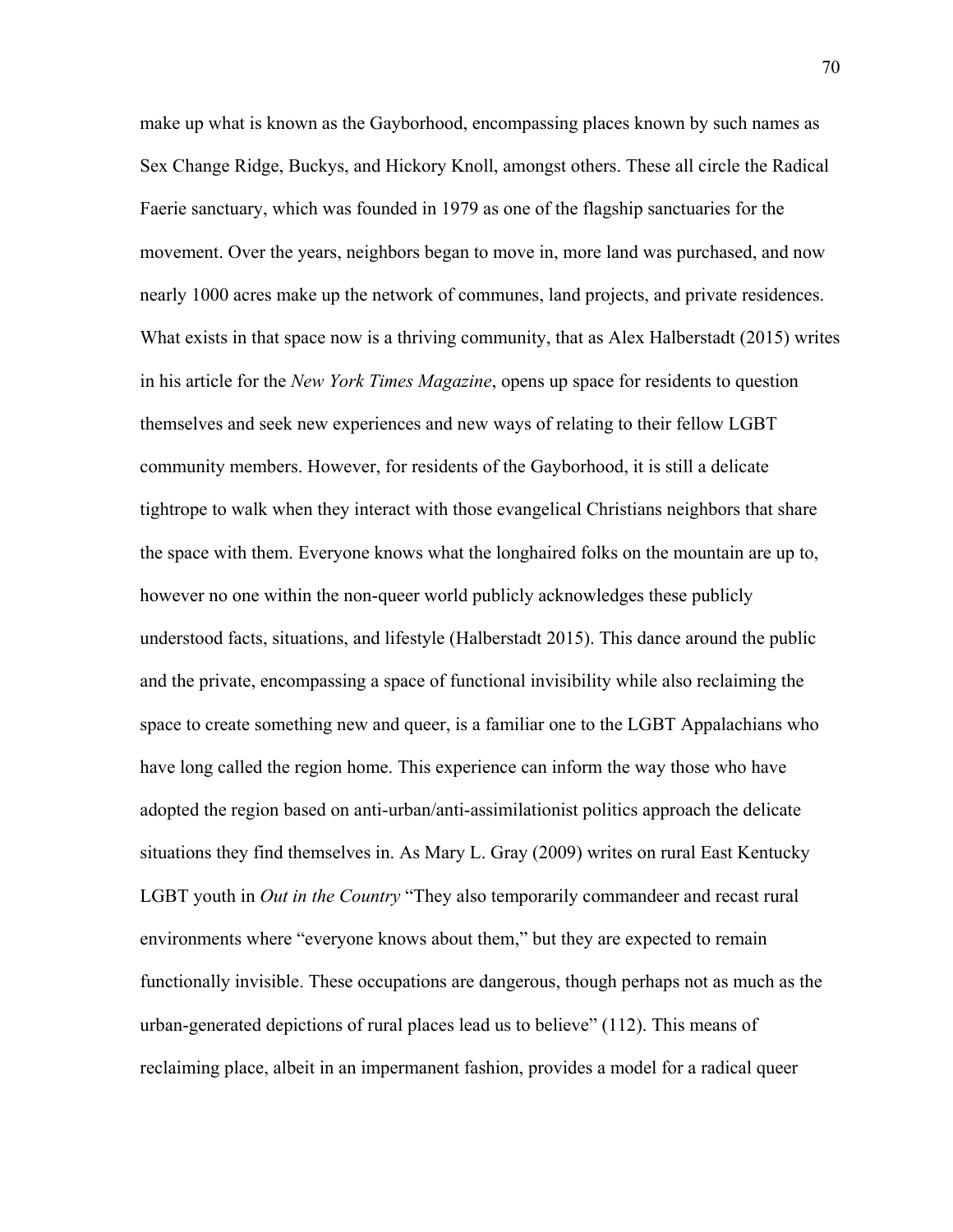future that defies the assimilationist models of belonging that currently dominate much of the mainstream LGBT community. It provides a method for addressing the conflicts caused by the intersections of being Appalachian and LGBT, and developing a synthesis between the two. It is not hard to argue for the success of this project, as large as it has grown in the last four decades, and the case for its efficacy in providing tangible benefits for the physical, psychological and moral health of the residents is attested to by the large crowds who arrive for the annual gatherings and the steady stream of migrants to established intentional communities and new land projects alike.

Intentional communities centered around LGBT identity, rural identity, and Appalachian identity offer a chance to provide a queer future with endless possibilities, especially when they are centered around radical ideas of what it means to be all of those things. The ways in which people relate to the world are constantly shifting, but as a transgender and bisexual Appalachian woman I feel that land projects and intentional communities within the region offer the best chance for a radical reclamation of place. The thesis of a claim to an identity as LGBT, as queer and quare, meets with the antithesis of the dominant conservatism of Appalachian cultural and political organization, yet within a cruicible of new creative ideas, new room can be allowed for the possibility to create a new Appalachia that reflects the understanding of connection to place and to each other. Appalachians have long valued connection to land, from the original Tsalagi people who acted as caretakers of the land to the European settlers who forced them out and the Black people that were enslaved and held hostage on it, the physical place is the defining characteristic of a regionalized cultural identity. The premise and central conceit of Appalachian identity is that an identity rooted in the simple fact of our connection to the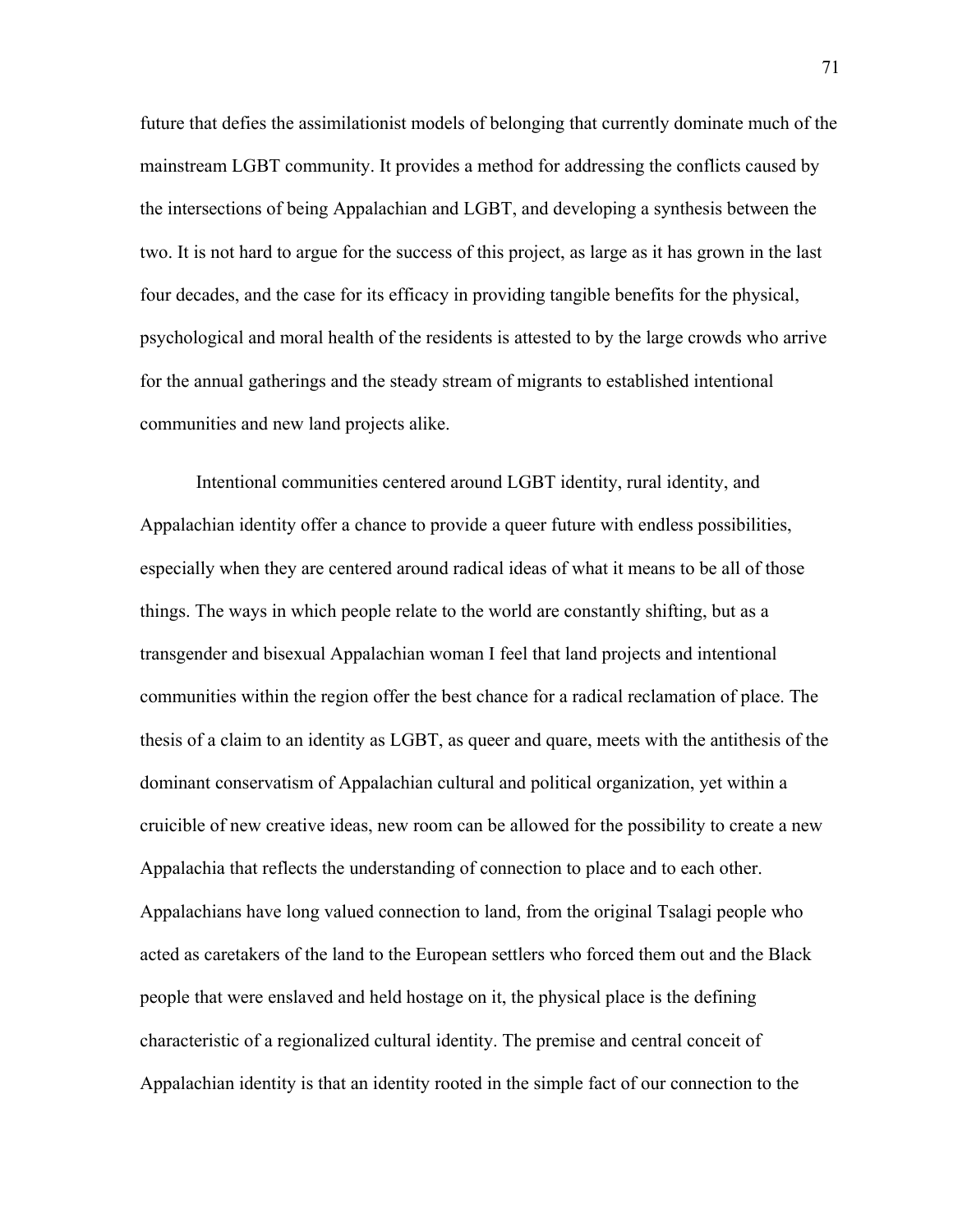mountains has blossomed into a rich and vibrant tapestry of subcultures, community ties, and networks of reliance and providence. All LGBT Appalachians possess a complicated relationship to this place as LGBT people, however intentional communities allow space and place to analyze those intersections and reclaim and rework the place some of us find ourselves still attached to, in spite of the hostile terrain, and make something uniquely queer and undeniably beautiful within it. Carter Sickels (2015), an openly gay transgender man with family roots in Appalachian Ohio, writes in "Bittersweet":

My experiences, so unlike those of my parents and grandparents, carried me away, and I left behind the identity they expected of me. I was the one who left, but now I want the family stories to know where I come from. I still write about this place of dreams and nightmares, my yearning mixed with fear. I look for a home in words and language. And, maybe that's okay. Maybe one day I'll go back to the homeplace as myself. Maybe home is fluid, just like identity, and sexuality and gender. It wasn't until I transitioned that I could finally feel at home in my body. At home with my name, at home with myself. Transitioning is like stepping into another country and yet a country that I already know from some place inside me….That's what all of this was - discovery and rediscovery - of myself, my family, my roots. Now I had my own name, my own stories. (78-79)

Sickels taps into this idea of rediscovery and the bittersweet longing for place that comes with being an LGBT Appalachian. Our pasts inform our presents, and create the circumstances in which it is imperative to reconcile and allow for open interaction with these identities that reflect a multiplicity. However, there exists have the ability to make choices with intention, to form community, and to manifest a radical and queer politics that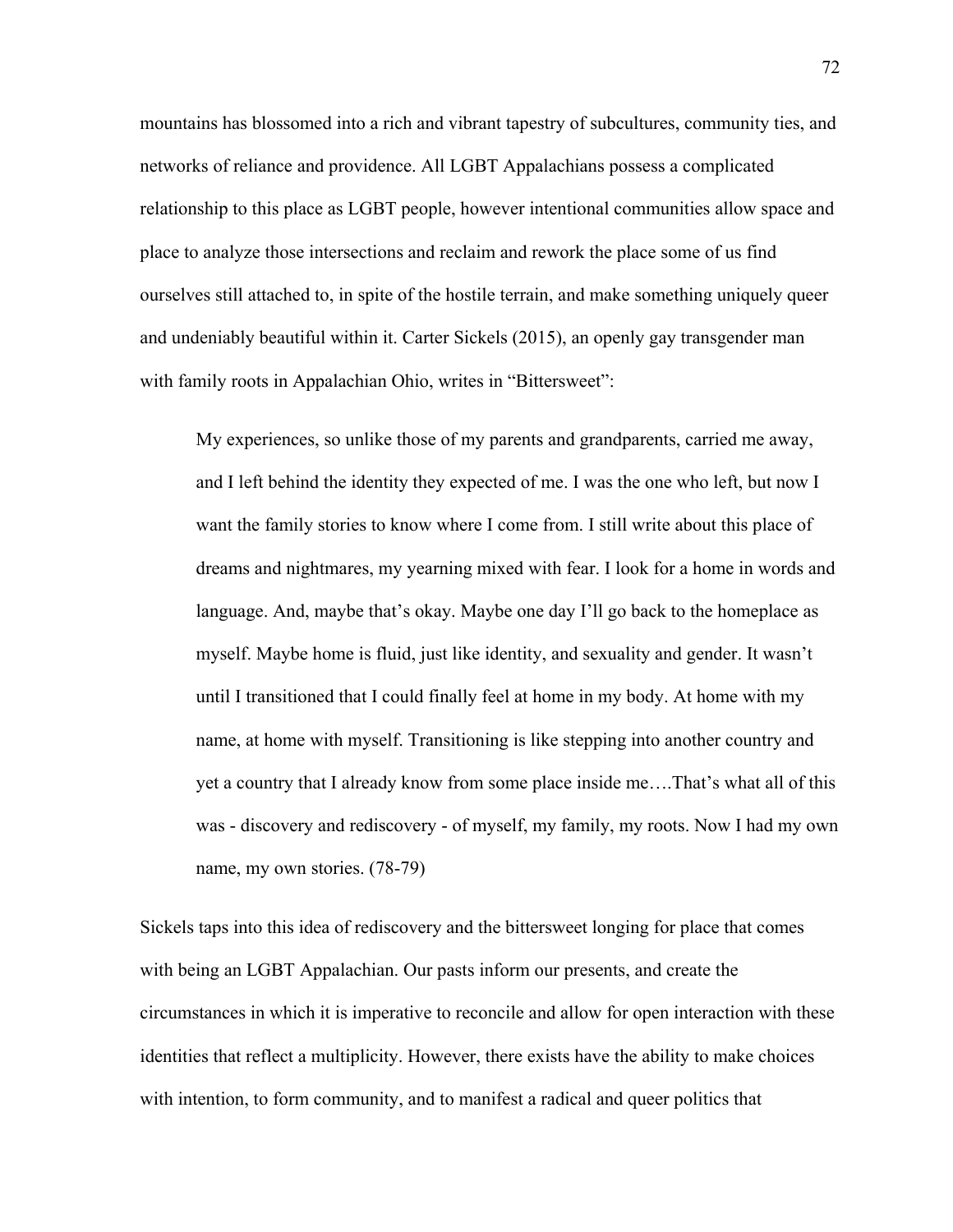transforms not only ourselves but our spaces. Communities and individuals have the power to reclaim place and their place within it, and resolve the conflicts that keep longing for a better future. We can build that future, here and now, among the hills and hollers of this region. There is a brighter, queerer future available to us all when we put in the work to make it, to make the future our home.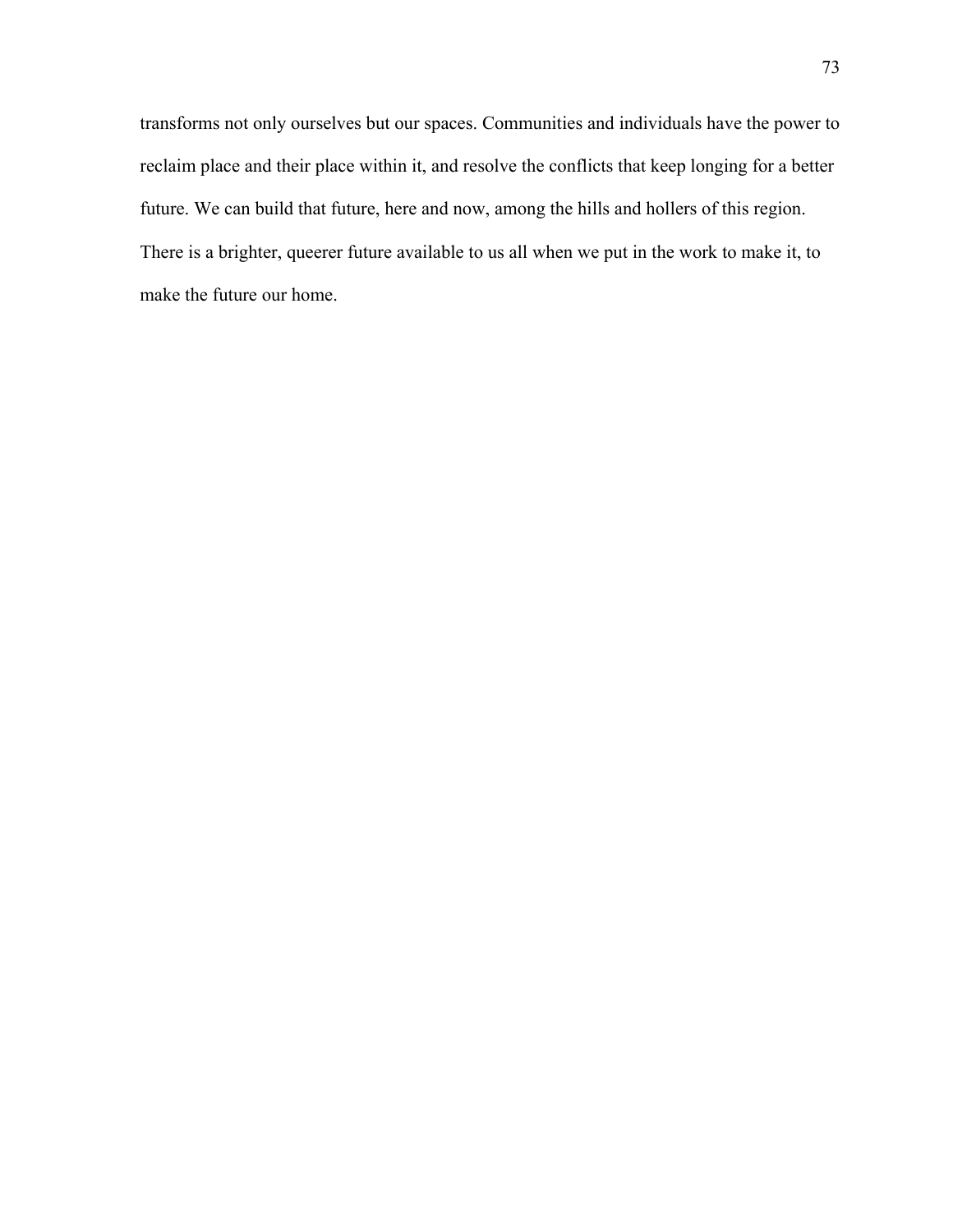#### **Conclusion**

The evolution of LGBT Appalachian identity represents not the creation of something new per se, rather it represents the reconciliation of two identities and the refutation of an ideal within cisheteronormative and queermetronormative culture that insists upon allegiance to one or the other. Through literature, music, and carving out physical community, the development of an LGBT Appalachian identity in the recent decades has created space to embrace both identities and identify openly and exist in community with others as not just LGBT and not just Appalachian, but as a queer Appalachian. This represents a shift towards reconciliation from previous work by LGBT Appalachians where the tensions between embracing both identities simultaneously have been highlighted.

Those who queered their Appalachian identity and stayed in the mountains and those brought their Appalachian identity into metronormative queer circles have historically been the exception and not the rule, and moreover often stood alone. In early writings and music from LGBT Appalachians, the themes of isolation and alienation stand out prominently, as in the work of Jeff Mann and the early interviews done by Kate Black and Marc A. Rhorer (2010). However, with the publication of more gay Appalachian literature that has explicitly embraced and expressed the tensions and complexities of being both LGBT and Appalachian as they interact with each other, there has been the beginnings of community dialogue which has paved the way for physical community development. The shift towards reconciliation and an understanding of the mutual influence in literature allows the expression of the private to the public, and writing aids in the development and exploration of the complicated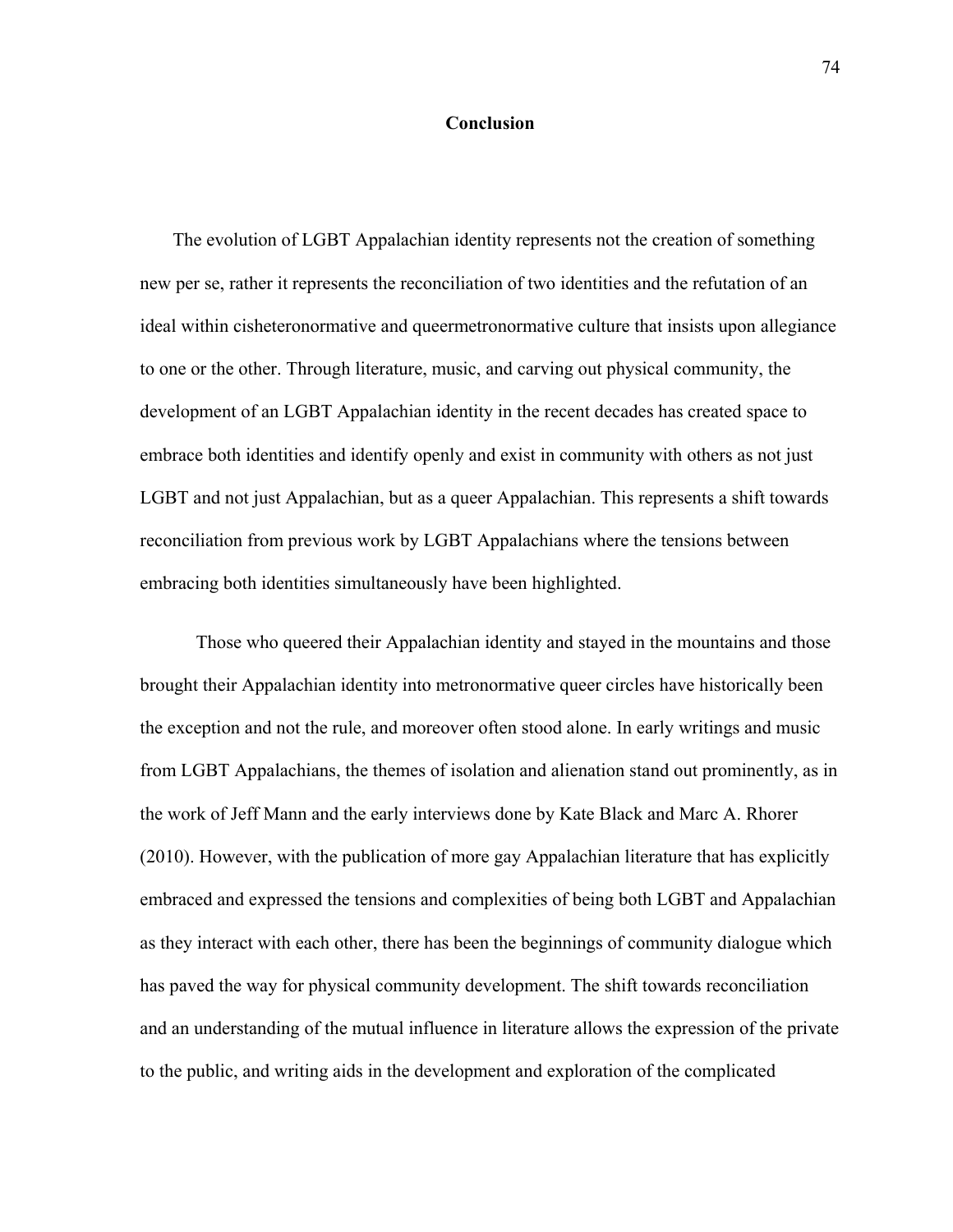feelings, emotions, and ideas that surround existing in duality and multiplicity in ways that the dominant culture considers either deviant or impossible.

Music as well, due to its unique status within Appalachian communities and culture, has served to allow the explicit queering of Appalachian identity. This is reflected in activities in explicit and open ways such as playing the banjo while in drag, as well as in smaller ways, such as changing the pronouns in a traditional ballad to reflect same sex attraction, which may be noticed by the audience but received as less shocking than full drag. The raw emotional expression that is lauded in much of Appalachian music is also met with the role of music in uniting communities within the region. The making of music that is explicitly Appalachian and queer, as well as subtly Appalachian and queer *at the same time*, exists as a form of hometactics and placemaking. The reclaimation of these musical traditions and the development of queer traditions within the dominant musical narrative show a way to reconcile the multiplicity of selves and create space for new traditions and methods of making community to emerge.

The construction and establishment of physical communal spaces, notably in communes such as the Short Mountain Sanctuary and land projects such as Idyll Dandy Arts, has served to further explore the ideas and possibilities of what a queer Appalachia can look like and be. Utopian daydreams and philosophies are given a chance to be put into practice and the development of queer worlds is given life through this literal place-making in action. The establishment of these communities serves to strengthen the bonds of those living in the region as well as serving as a testing ground and demonstration for the ideas and emotions developed in literature and music. LGBT Appalachian communes represent the fulfillment of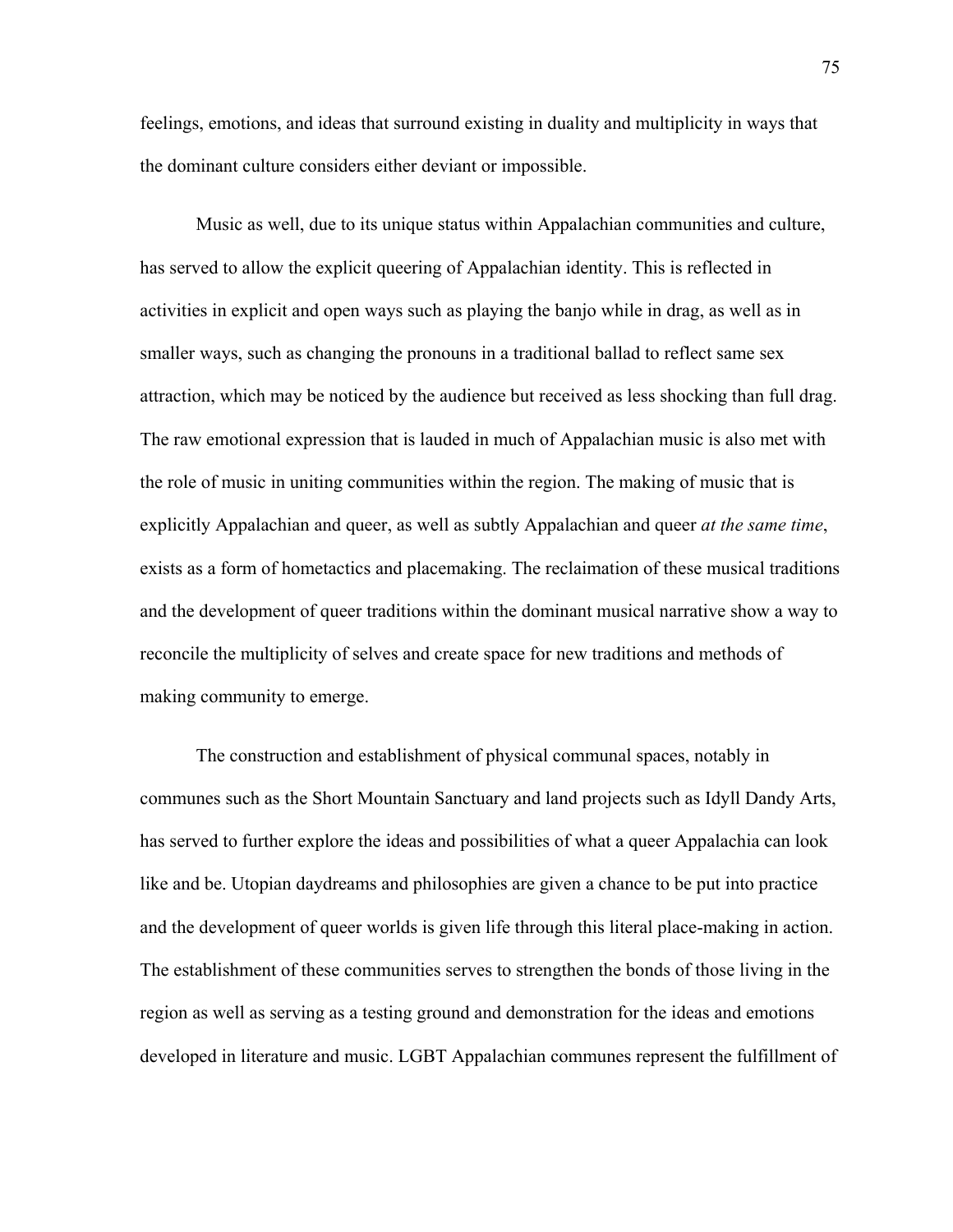the promises of the anti-urban movement and provide what is ultimately an inclusive and safe space for the expression of multiplicity.

Looking ahead, the research I have conducted in this thesis and the ideas I have put forward are merely the starting point for the exploration of the margins of both rural queer studies and Appalachian studies, as well as the intersections of those fields with a multitude of others such as Black queer studies alongside quare theory. LGBT Appalachian experience is not merely the duality of those two identities, but a multiplicity of selves that exist concurrently and constantly inform each other just as much as they stand in tension with each other. The LGBT Appalachian existence is one of multiple threads in a rich tapestry, and to pull on one thread is the unraveling and loosening of five more in the same motion. There is much to research and explore, and my research is only a beginning. My hope is that by acknowledging the emergence of organized community and culture that explicitly embraces the queering of Appalachian identity and the Appalachian-ing of LGBT identity, our particular margins can be more deeply explored and that the knowledge gleaned from the exploration will allow for more voices, leading ultimately to the dismantling of the oppressive institutions that have held this queer reconciliation back for this long. I hope for a brighter future for us all in the coming days.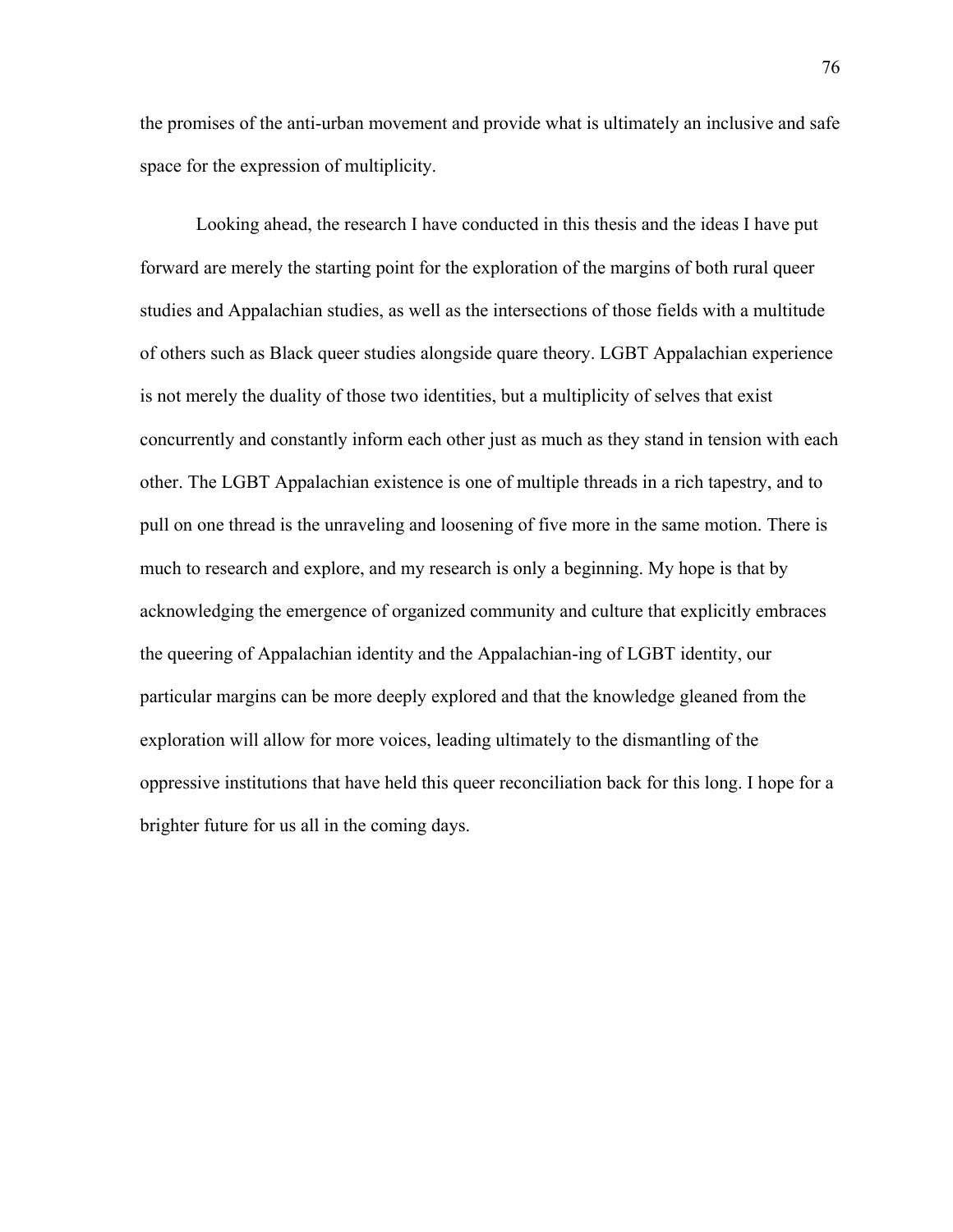### **Bibliography**

- bell hooks cited in Mary Louise Adams. 1989. "There's No Place Like Home: On the Place of Identity in Feminist Politics," *Feminist Review*, no. 31 (Spring): 26.
- Black, Kate, and Marc A. Rhorer. 2001. "Out in the Mountains: Exploring Lesbian and Gay Lives." In *Out In The South*, edited by Dews Carlos L. and Law Carolyn Leste, 16– 25, Temple University Press.
- Blevins, Adrian, and Karen Salyer McElmurray. 2015. *Walk till the Dogs Get Mean: Meditations on the Forbidden from Contemporary Appalachia*. Athens, Ohio: Ohio University Press.
- Butler, Judith. 1999. "Critically Queer." In *Literary Theories*, 570-585. New York: New York
	- University Press.
- Cholst, Rachel. 2020. "Amythyst Kiah Is Done Hiding " *Country Queer*, September 9, 2020. https://countryqueer.com/stories/interview/amythyst-kiah-themaking-of-a-grammy-nominee/.
- Cholst, Rachel. 2020. "Jake Blount's 'Genrequeer' Vision" *Country Queer*, June 22, 2020. https://countryqueer.com/stories/interview/jake-blounts-genrequeervision /.
- Cohen, Cathy J. 1997. "Punks, Bulldaggers, and Welfare Queens: The Radical Potential of Queer Politics?" *GLQ: A Journal of Lesbian and Gay Studies* 3: 437–85.

Collins, Patricia Hill. 1991. *Black Feminist Thought: Knowledge, Consciousness, and the*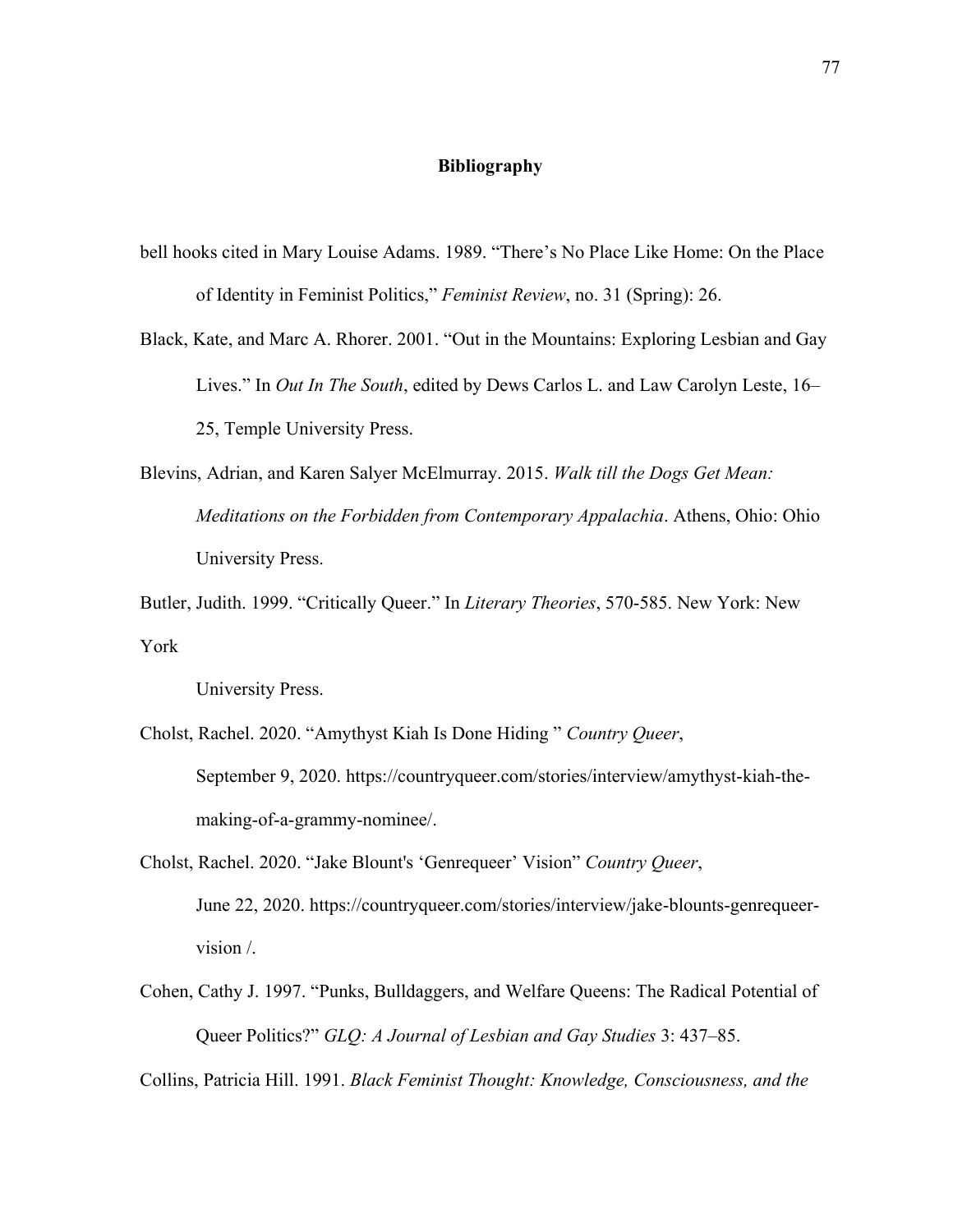*Politics of Empowerment*. New York: Routledge.

- Crenshaw, Kimberlé Williams. 2018. "Demarginalizing the Intersection of Race and Sex: A Black Feminist Critique of Antidiscrimination Doctrine, Feminist Theory, and Antiracist Politics [1989]." In *Feminist Legal Theory*, edited by Bartlett Katharine T. and Kennedy Rosanne, 57–80. New York: Routledge.
- Eleftheriadis, Konstantinos. 2018. "'Not Yet Queer Enough': Constructing Identity through Culture." In *Queer Festivals*, 99-142. Amsterdam: Amsterdam University Press.
- Enriquez, Sophia M. 2020. "Penned Against the Wall: Migration Narratives, Cultural Resonances, and Latinx Experiences in Appalachian Music." *Journal of Popular Music Studies* 32, no. 2 (June): 63–76.

Feinberg, Leslie. 2020. *Stone Butch Blues*. Ithaca, NY: Firebrand Books.

- Fitts, Mako. 2011. "Theorizing Transformative Revolutionary Action: The Contribution of bell hooks to Emancipatory Knowledge Production." *The CLR James Journal* 17, no. 1: 112-32.
- Gleaves, Sam. 2014. "Rainbow Sign." *Journal of Appalachian Studies* 20, no. 2: 139-41.
- Goffman, Erving. 2009. *Stigma: Notes on the Management of Spoiled Identity*. United Kingdom: Touchstone.
- Gopaldas, Ahir. 2013. "Intersectionality 101." *Journal of Public Policy & Marketing* 32: 90-94.
- Gray, Mary L. 2009. "From Wal-Mart to Websites: Out in Public." In *Out in the Country: Youth, Media, and Queer Visibility in Rural America*, 87-118. New York; London: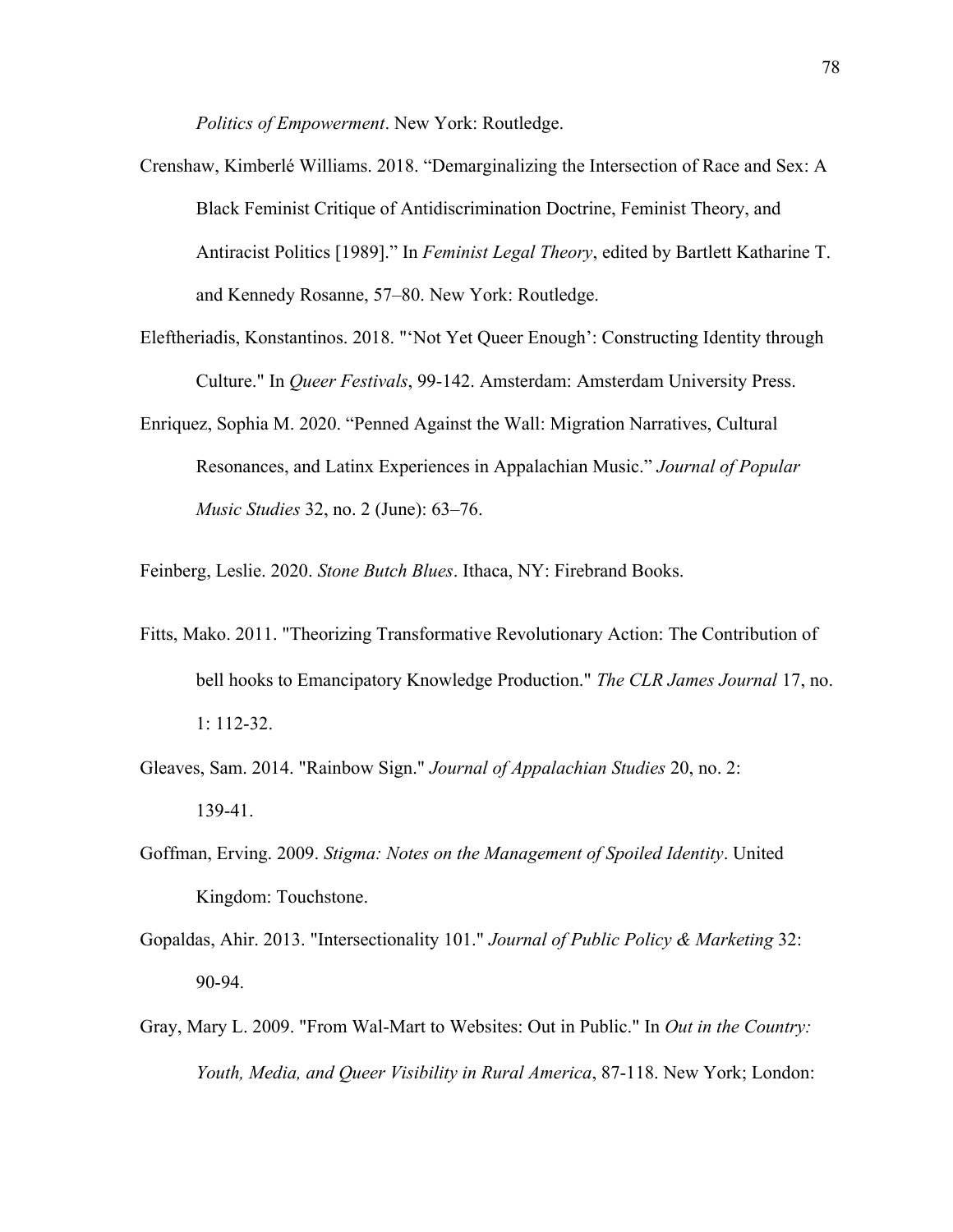NYU Press.

- Gray, Mary L. 2018. " 'There Are No Gay People Here': Expanding the Boundaries of Queer Youth Visibility in the Rural United States." In *Appalachia in Regional Context: Place Matters*, edited by Billings Dwight B. and Kingsolver Ann E., 111-30. Lexington, Kentucky: University Press of Kentucky.
- Grubisic, Brett Josef. 2019. "The Queer Short Story." In *The Edinburgh Companion to the Short Story in English*, edited by Delaney Paul and Hunter Adrian, 328-45. Edinburgh: Edinburgh University Press.
- Halberstadt, Alex. 2015. "Out of the Woods ." *New York Times*, August 6, https://www.nytimes.com/2015/08/09/magazine/out-of-the-woods.html
- Halberstam, J. Jack. 2005. "The Brandon Archives." In *In a Queer Time and Place: Transgender Bodies, Subcultural Lives*, 30-54. New York: New York University Press.
- Harker, Jaime. 2018. "Women's Space, Queer Space: Communes, Landykes, and Queer Contact Zones in the Lesbian Feminist South." In *The Lesbian South: Southern Feminists, the Women in Print Movement, and the Queer Literary Canon*, 140-88. Chapel Hill: University of North Carolina Press.
- Harris, Vincent T. 2016. "Fathers Know Best: The Intersections of Black Feminist Thought, Quare Theory, & Critical Race Theory." *Race, Gender & Class* 23, no. 1-2: 118-31.
- Herring, Scott. 2012. "Out of the Closets, Into the Woods: The Post-Stonewall Emergence of Queer Anti-Urbanism." In *West of Center: Art and the Counterculture Experiment in America, 1965–1977*, edited by Auther Elissa and Lerner Adam, by Lippard Lucy R., 254-83. University of Minnesota Press.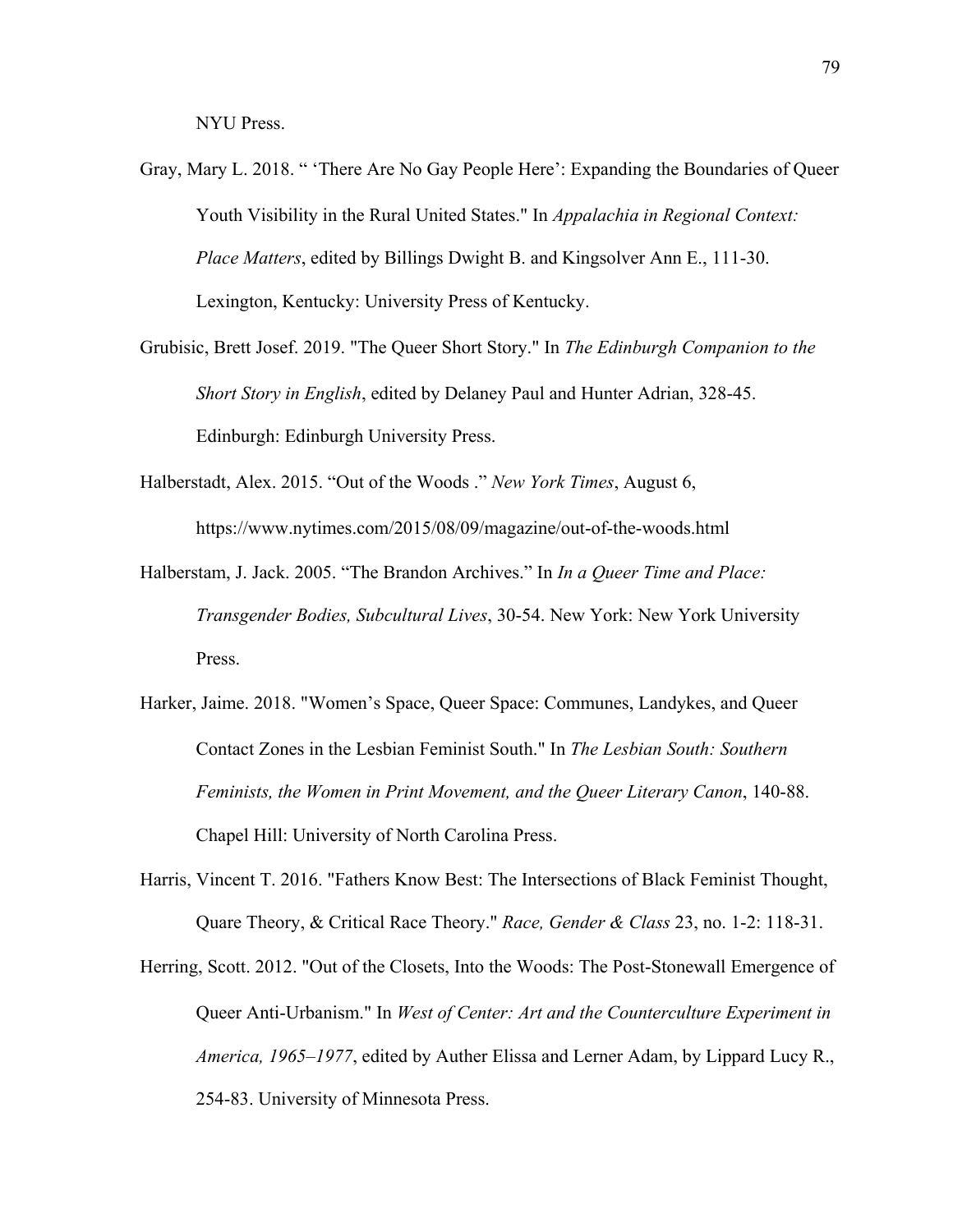hooks, bell. 2018. "Reclaiming Place: Making Home." *Appalachia in Regional Context: Place Matters*, edited by Billings Dwight B and Kingsolver Anne E., 179–188, University Press of Kentucky, Lexington, Kentucky.

House, Silas. 2020. *Clay's Quilt*. Winston-Salem, NC: John F Blair Publisher.

- Hubbs, Nadine. 2014. " 'Fuck Aneta Briant' and the Queer Politics of Being Political." In *Rednecks, Queers, and Country Music*, 131-58. Los Angeles: University of California Press.
- Hubbs, Nadine. 2014. "Gender Deviance and Class Rebellion in 'Redneck Woman'." In *Rednecks, Queers, and Country Music*, 107-30. Los Angeles: University of California Press.
- Hubbs, Nadine. 2014. "Outro." In *Rednecks, Queers, and Country Music*, 159-62. Los Angeles: University of California Press.
- IBMA. 2020. "IBMA Foundation Announces Arnold Shultz Fund." IBMA Foundation. Accessed April 27 2021.
- Johnson, E. Patrick. "Put a Little Honey in My Sweet Tea: Oral History as Quare Performance." *Women's Studies Quarterly* 44, no. 3/4 (2016): 51-67.
- Johnson, E.P.. 2001. "'Quare' Studies or (almost) everything I know about Queer Studies I learned from my grandmother," *Text and Performance Quarterly* 21, no. 1: 1-25.
- Jones-Bamman, Richard. 2017. "A Brief History of the Banjo." In *Building New Banjos for an Old-Time World*, 21-43. Springfield: University of Illinois Press.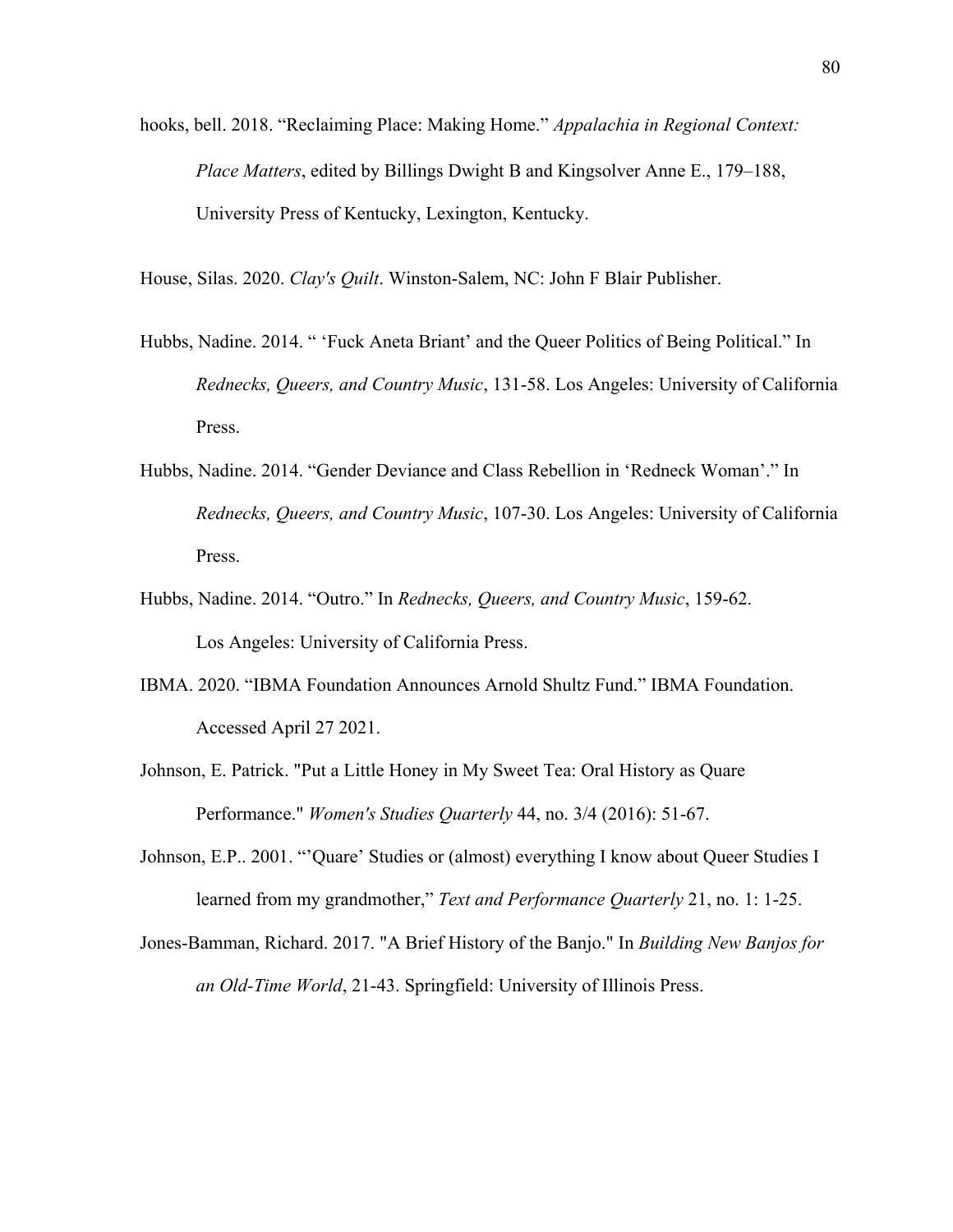- Kirby, Rich, John Haywood, and Ron Pen. 2018. "Somewheres on the Track: Place, Art, and Music in Eastern Kentucky." In *Appalachia in Regional Context: Place Matters*, edited by Billings Dwight B. and Kingsolver Ann E., 189-212. Lexington, Kentucky: University Press of Kentucky.
- Ledford, Katherine, and Theresa Lloyd. October 2020. "Writing Appalachia: An Excerpt." *Southern Spaces*. southernspaces.org/2020/writing-appalachia-excerpt/.
- Lugones, María. 2003. *Pilgrimages/Peregrinajes: Theorizing Coalition Against Multiple Oppressions*. United Kingdom: Rowman & Littlefield Publishers.
- Mann, Jeff and Julia Watts eds. 2019. *LGBTQ Fiction and Poetry from Appalachia.* First edition. Morgantown: West Virginia University Press.
- Mann, Jeff. 1999. "Stonewall and Matewan: Some Thoughts on Gay Life in Appalachia." *Journal of Appalachian Studies* 5, no. 2: 207-14.
- Miller, Jim Wayne. 1997. "Appalachian Literature." *Appalachian Journal* 5, no. 1: 82-91.
- Muñoz, José Esteban. 1999. *Disidentifications: Queers of Color and the Performance of Politics*. Minneapolis: University of Minnesota Press.
- Nunokawa, Jeff. 2011. "Queer Theory: Postmortem." In *After Sex?: On Writing since Queer Theory*, edited by Halley Janet and Parker Andrew, 245-56. Durham: Duke University Press.
- Obermiller, Phillip J. 2004. "Migration." In *High Mountains Rising: Appalachia in Time and Place*, edited by Straw Richard A. and Blethen H. Tyler, 88-100. Chicago: University of Illinois Press.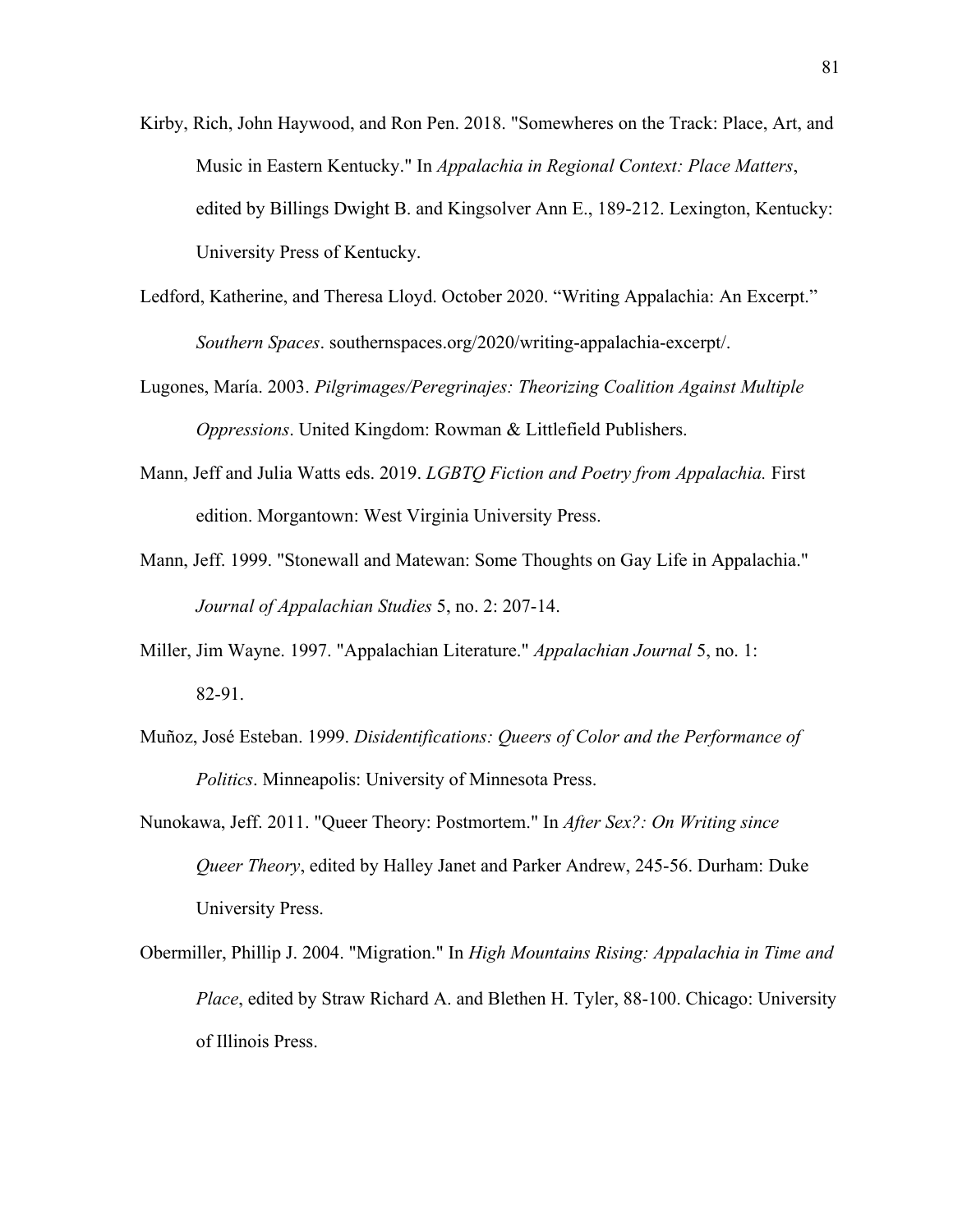- Ortega, Mariana. 2014. "Hometactics." In *Living Alterities: Phenomenology, Embodiment, and Race*, edited by Emily S. Lee, 173-188. Albany, New York: State University of New York Press.
- Rao, R. Raj. 2008. "Pigs, Queer Literature Does Not Exist!" *Indian Literature* 56, no. 2 (268): 255-57.

Rash, Ron. 2008. *Eureka Mill*. Spartanburg, SC: Hub City Writers Project.

Rivers, Daniel. 2018. "Founding New Sodom: Radical Gay Communalist Spirituality, 1973–1976." In *Devotions and Desires: Histories of Sexuality and Religion in the Twentieth-Century United States*, edited by Frank Gillian, Moreton Bethany, and White Heather R., 234-52. Chapel Hill: University of North Carolina Press.

Sanchez, Alex, and Gianluca Pini. 2004. *Rainbow Boys*. Roma: Playground.

- Sickels, Carter. 2015. "Bittersweet: On Transitioning and Finding Home." In *Walk till the Dogs Get Mean: Meditations on the Forbidden from Contemporary Appalachia*. Edited by Blevins Adrian and McElmurray Karen Salyer, 73-79. Athens: Ohio University Press.
- Smith, William L. 2002. "Intentional Communities 1990-2000: A Portrait." *Michigan Sociological Review 16*: 107–131.
- Soderling, Stina. 2016. "Queer Rurality and the Materiality of Time." In *Queering the Countryside: New Frontiers in Rural Queer Studies*, edited by Gray Mary L., 333– 348, New York: NYU Press.
- Steele, Rachel, and Misti Jeffers. 2020. "The Future of Appalachian Identity in an Age of Polarization." *Journal of Appalachian Studies* 26, no. 1: 57-75.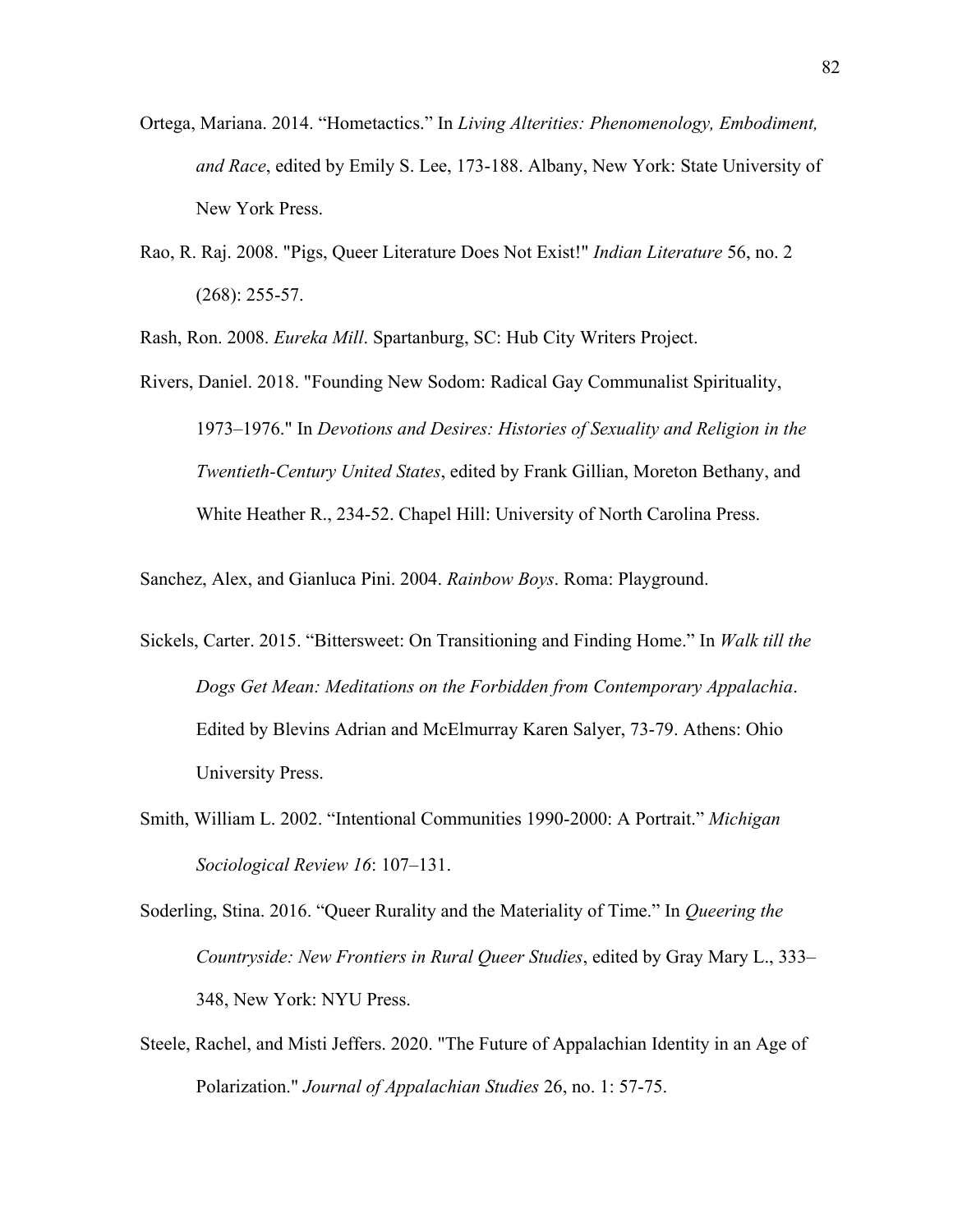- Stover III, John A. 2008. "When Pan Met Wendy: Gendered Membership Debates Among the Radical Faeries." *Nova Religio: The Journal of Alternative and Emergent Religions* 11, no. 4: 31-55.
- Tatonetti, Lisa. 2020. "Teaching Queer and Two-Spirit Indigenous Literatures, or The West Has Always Been Queer." In *Teaching Western American Literature*, edited by Harrison Brady and Tanglen Randi Lynn, 105-22. Lincoln: University of Nebraska Press.
- Terman, Anna Rachel. 2016. "Intersections of Appalachian Identity." In *Appalachia Revisited: New Perspectives on Place, Tradition, and Progress*, edited by Schumann William and Fletcher Rebecca Adkins, 73-88. Lexington, Kentucky: University Press of Kentucky.
- Thomas, Tony. 2013. "Why African Americans Put the Banjo Down." In *Hidden in the Mix: The African American Presence in Country Music*, edited by Pecknold Diane, 143-70. Durham: Duke University Press.
- Ward, W. H. 1978. "The Rush to Find an Appalachian Literature." *Appalachian Journal* 5, no. 3: 330-34.
- Whisnant, David E. 1973. "Ethnicity and the Recovery of Regional Identity in Appalachia: Thoughts Upon Entering the Zone of Occult Instability." *Soundings: An Interdisciplinary Journal* 56, no. 1: 124-38.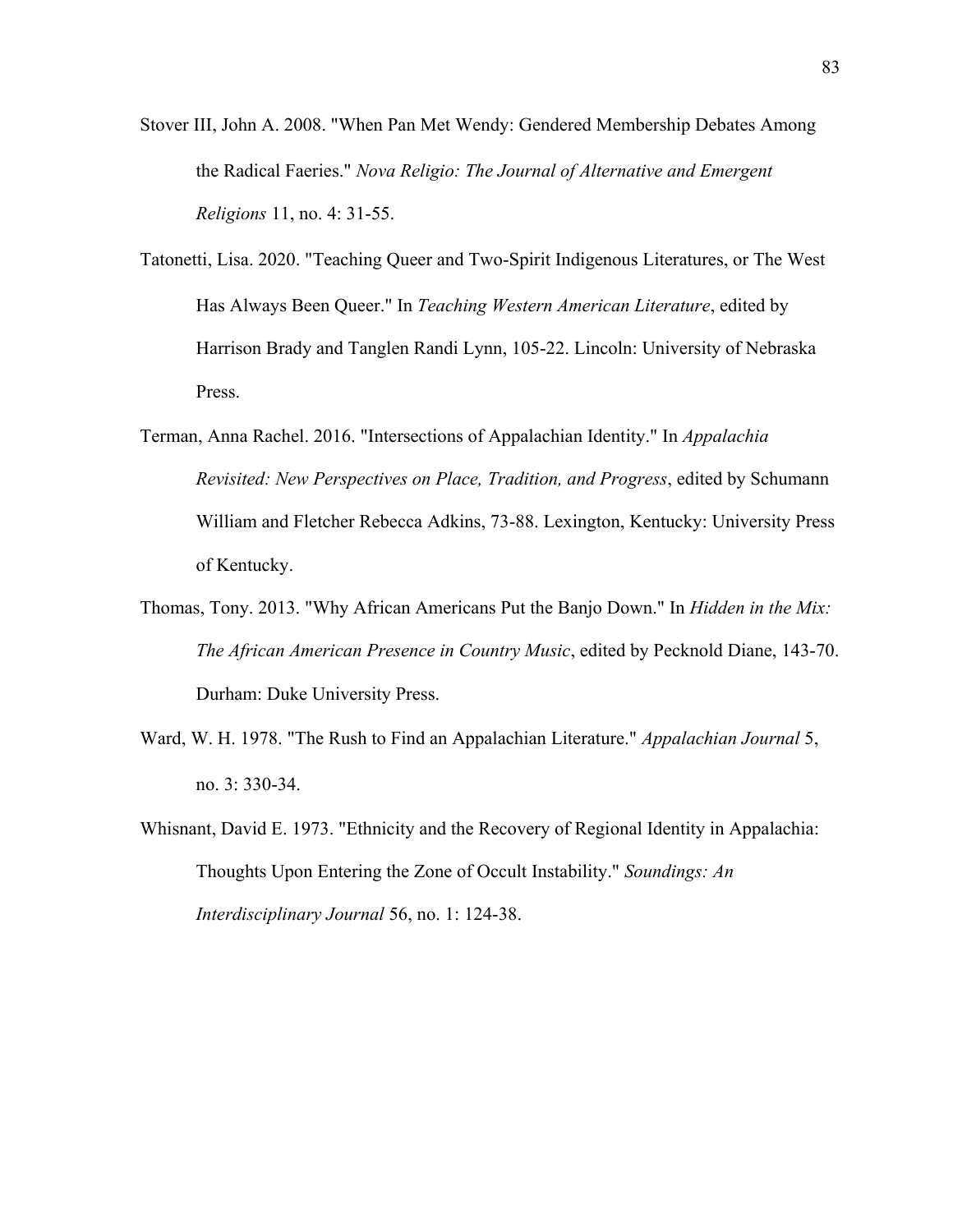# **Discography**

- Gleaves, Sam. 2015. "Ain't We Brothers." Recorded 2015. Track 3 on *Ain't We Brothers*, Fabulachian Music, ASCAP, *Spotify*.
- Gleaves, Sam. 2015. "Two Virginia Boys." Recorded 2015. Track 7 on *Ain't We Brothers,*  Fabulachian Music, ASCAP, *Spotify*.
- Ray, Amy. 2018. "Sure Feels Good Anyway." Recorded 2018. Track 2 on *Holler*, Daemon Records, *Spotify*.